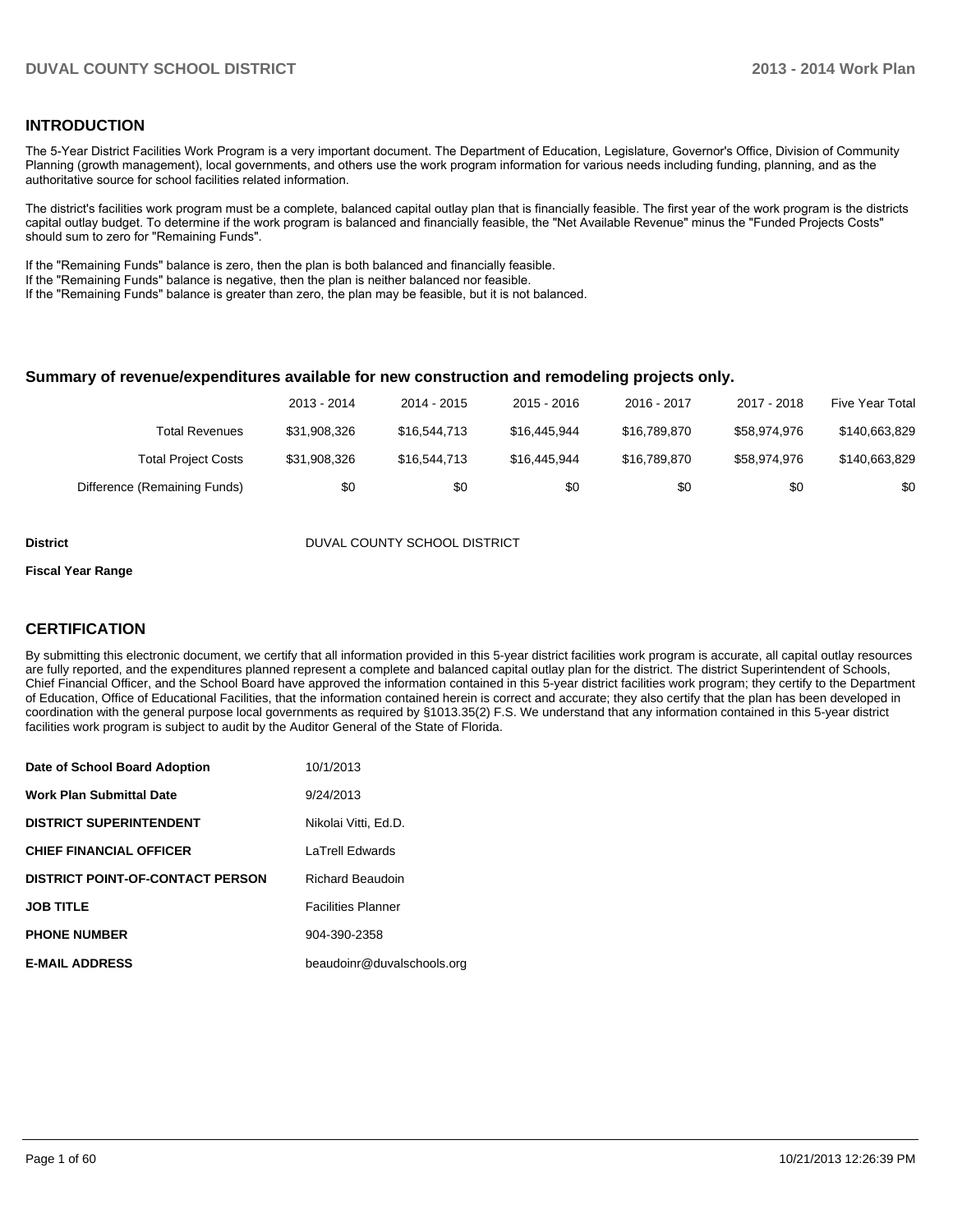# **Expenditures**

## **Expenditure for Maintenance, Repair and Renovation from 1.50-Mills and PECO**

Annually, prior to the adoption of the district school budget, each school board must prepare a tentative district facilities work program that includes a schedule of major repair and renovation projects necessary to maintain the educational and ancillary facilities of the district.

| <b>Item</b>                                                                                                                                                                                                                                                                                                                                                                                                                                                                                                                                                                                                                                                                                                                                                                                                                                                                                                                                                                                                                                                                                                                                                                                                                                                                                                                                                                                                                                                                                                                                                                                                                                                                                                                                                                                                                                                                                                                                                                                                                                                                                                                                                                                                                                                                                                                                                                                                                                                                                                                                                                                                                                                                                                                                                                                                                                                                                                                                                                                                                                                                                                                                                                                                                                                                                                                                                                                                                                                                                                                                                                                                                                                                                                                                                                                                                                                                                                                                                                                                                                                                                                                                                                                                                                                                                                                                                                                                                                                                                                                                                                                                                                                                                                                                                                     | $2013 - 2014$<br><b>Actual Budget</b> | 2014 - 2015<br>Projected | $2015 - 2016$<br>Projected | 2016 - 2017<br>Projected | 2017 - 2018<br>Projected | Total       |
|---------------------------------------------------------------------------------------------------------------------------------------------------------------------------------------------------------------------------------------------------------------------------------------------------------------------------------------------------------------------------------------------------------------------------------------------------------------------------------------------------------------------------------------------------------------------------------------------------------------------------------------------------------------------------------------------------------------------------------------------------------------------------------------------------------------------------------------------------------------------------------------------------------------------------------------------------------------------------------------------------------------------------------------------------------------------------------------------------------------------------------------------------------------------------------------------------------------------------------------------------------------------------------------------------------------------------------------------------------------------------------------------------------------------------------------------------------------------------------------------------------------------------------------------------------------------------------------------------------------------------------------------------------------------------------------------------------------------------------------------------------------------------------------------------------------------------------------------------------------------------------------------------------------------------------------------------------------------------------------------------------------------------------------------------------------------------------------------------------------------------------------------------------------------------------------------------------------------------------------------------------------------------------------------------------------------------------------------------------------------------------------------------------------------------------------------------------------------------------------------------------------------------------------------------------------------------------------------------------------------------------------------------------------------------------------------------------------------------------------------------------------------------------------------------------------------------------------------------------------------------------------------------------------------------------------------------------------------------------------------------------------------------------------------------------------------------------------------------------------------------------------------------------------------------------------------------------------------------------------------------------------------------------------------------------------------------------------------------------------------------------------------------------------------------------------------------------------------------------------------------------------------------------------------------------------------------------------------------------------------------------------------------------------------------------------------------------------------------------------------------------------------------------------------------------------------------------------------------------------------------------------------------------------------------------------------------------------------------------------------------------------------------------------------------------------------------------------------------------------------------------------------------------------------------------------------------------------------------------------------------------------------------------------------------------------------------------------------------------------------------------------------------------------------------------------------------------------------------------------------------------------------------------------------------------------------------------------------------------------------------------------------------------------------------------------------------------------------------------------------------------------------------------|---------------------------------------|--------------------------|----------------------------|--------------------------|--------------------------|-------------|
| <b>HVAC</b>                                                                                                                                                                                                                                                                                                                                                                                                                                                                                                                                                                                                                                                                                                                                                                                                                                                                                                                                                                                                                                                                                                                                                                                                                                                                                                                                                                                                                                                                                                                                                                                                                                                                                                                                                                                                                                                                                                                                                                                                                                                                                                                                                                                                                                                                                                                                                                                                                                                                                                                                                                                                                                                                                                                                                                                                                                                                                                                                                                                                                                                                                                                                                                                                                                                                                                                                                                                                                                                                                                                                                                                                                                                                                                                                                                                                                                                                                                                                                                                                                                                                                                                                                                                                                                                                                                                                                                                                                                                                                                                                                                                                                                                                                                                                                                     | \$1,400,000                           | \$0                      | \$0                        | \$0                      | \$0                      | \$1,400,000 |
| Locations: A PHILIP RANDOLPH ACADEMY OF TECHNOLOGIES, ABESS PARK ELEMENTARY, ADMINISTRATION BUILDING KING STREET,<br>ADMINISTRATIVE OFFICES ARLINGTON, ALDEN ROAD EXCEPTIONAL CENTER, ALFRED I DUPONT MIDDLE, ALIMACINI<br>ELEMENTARY, ANDREW A ROBINSON ELEMENTARY, ANDREW JACKSON SENIOR HIGH, ANNIE R MORGAN ELEMENTARY.<br>ARLINGTON ELEMENTARY, ARLINGTON HEIGHTS ELEMENTARY, ARLINGTON MIDDLE, ATLANTIC BEACH ELEMENTARY, ATLANTIC<br>COAST SENIOR HIGH, BALDWIN JUNIOR SENIOR HIGH, BARTRAM SPRINGS ELEMENTARY, BAYVIEW ELEMENTARY, BEAUCLERC<br>ELEMENTARY, BILTMORE ELEMENTARY, BISCAYNE ELEMENTARY, BRENTWOOD ELEMENTARY, BROOKVIEW ELEMENTARY,<br>CARTER G WOODSON ELEMENTARY, CEDAR HILLS ELEMENTARY, CENTRAL ADMINISTATIVE OFFICE, CENTRAL RIVERSIDE<br>ELEMENTARY, CHAFFEE TRAIL ELEMENTARY, CHET'S CREEK ELEMENTARY, CHIMNEY LAKES ELEMENTARY, CONSOLIDATED<br>SERVICE CENTER, CROWN POINT ELEMENTARY, CRYSTAL SPRINGS ELEMENTARY, DARNELL COOKMAN JUNIOR SENIOR HIGH,<br>DINSMORE ELEMENTARY. DON BREWER ELEMENTARY. DOUGLAS ANDERSON SCHOOL OF THE ARTS. DUNCAN U FLETCHER<br>MIDDLE, DUNCAN U FLETCHER SENIOR HIGH, EDWARD H WHITE SENIOR HIGH, ENGLEWOOD ELEMENTARY, ENGLEWOOD<br>SENIOR HIGH, ENTERPRISE LEARNING ACADEMY, EUGENE J BUTLER MIDDLE, FIRST COAST SENIOR HIGH, FISHWEIR<br>ELEMENTARY, FORT CAROLINE ELEMENTARY, FORT CAROLINE MIDDLE, FRANK H PETERSON ACADEMY OF TECHNOLOGIES,<br>GARDEN CITY ELEMENTARY, GEORGE WASHINGTON CARVER ELEMENTARY, GRAND PARK CAREER CENTER, GREENFIELD<br>IELEMENTARY, GREENLAND PINES ELEMENTARY, GREGORY DRIVE ELEMENTARY, HENDRICKS AVENUE ELEMENTARY, HENRY F<br>KITE ELEMENTARY, HIGHLANDS ELEMENTARY, HIGHLANDS MIDDLE, HOGAN-SPRING GLEN ELEMENTARY, HOLIDAY HILL<br>ELEMENTARY, HYDE GROVE ELEMENTARY, HYDE PARK ELEMENTARY, J E B STUART MIDDLE, JACKSONVILLE BEACH<br>ELEMENTARY, JACKSONVILLE HEIGHTS ELEMENTARY, JAMES WELDON JOHNSON COLLEGE PREPARATORY MIDDLE, JAMES<br>IWELDON JOHNSON OLD, JEAN RIBAULT MIDDLE, JEAN RIBAULT SENIOR HIGH, JEFFERSON DAVIS MIDDLE, JOHN ALLEN AXSON<br>ELEMENTARY, JOHN E FORD K-8, JOHN LOVE ELEMENTARY, JOHN STOCKTON ELEMENTARY, JOSEPH FINEGAN ELEMENTARY,<br>JOSEPH STILWELL MIDDLE, JUSTINA ROAD ELEMENTARY, KERNAN MIDDLE, KERNAN TRAILS ELEMENTARY, KINGS TRAIL<br>ELEMENTARY, KIRBY-SMITH MIDDLE, LACKAWANNA ALTERNATIVE EDUCATION CENTER, LAKE FOREST ELEMENTARY, LAKE<br>LUCINA ELEMENTARY, LAKE SHORE MIDDLE, LANDMARK MIDDLE, LANDON MIDDLE, LAVILLA SCHOOL OF THE ARTS, LONE STAR<br>ELEMENTARY, LONG BRANCH ELEMENTARY, LORETTO ELEMENTARY, LOUIS S SHEFFIELD ELEMENTARY, LOVE GROVE<br>ELEMENTARY, MAINTENANCE # 1 LIBERTY STREET, MAINTENANCE # 2 POWERS AVENUE, MAINTENANCE # 3 STRICKLAND,<br>MAINTENANCE SUBSTATION #13, MAMIE AGNES JONES ELEMENTARY, MANDARIN MIDDLE, MANDARIN OAKS ELEMENTARY,<br>MANDARIN SENIOR HIGH. MARINE SCIENCE EDUCATION CENTER. MARTIN LUTHER KING ELEMENTARY. MATTHEW W GILBERT<br>MIDDLE, MATTIE V RUTHERFORD ALTERNATIVE EDUCATION, MAYPORT ELEMENTARY, MAYPORT MIDDLE, MERRILL ROAD<br>ELEMENTARY, MOUNT HERMAN EXCEPTIONAL STUDENT CENTER, NATHAN B FORREST SENIOR HIGH, NEPTUNE BEACH<br>ELEMENTARY, NEW BERLIN ELEMENTARY, NORMANDY ELEMENTARY, NORMANDY VILLAGE ELEMENTARY, NORTH SHORE<br>ELEMENTARY, NORTHWESTERN MIDDLE, NUTRITION SERVICE CENTER, OAK HILL ELEMENTARY, OCEANWAY ELEMENTARY,<br>OCEANWAY MIDDLE, ORTEGA ELEMENTARY, PALM AVENUE EXCEPTIONAL STUDENT CENTER, PARKWOOD HEIGHTS<br>ELEMENTARY, PAXON SCHOOL FOR ADVANCED STUDIES, PICKETT ELEMENTARY, PINE ESTATES ELEMENTARY, PINE FOREST<br>ELEMENTARY, PINEDALE ELEMENTARY, R V DANIELS ELEMENTARY, RAMONA ELEMENTARY, REYNOLDS LANE ELEMENTARY,<br>RICHARD L BROWN ELEMENTARY, ROBERT E LEE SENIOR HIGH, RUFUS E PAYNE ELEMENTARY, RUTH N UPSON ELEMENTARY,<br>IRUTLEDGE H PEARSON ELEMENTARY, S A HULL ELEMENTARY, SABAL PALM ELEMENTARY, SADIE TILLIS ELEMENTARY, SAINT<br>CLAIR EVANS ACADEMY ELEMENTARY, SALLYE B MATHIS ELEMENTARY, SAMUEL W WOLFSON SENIOR HIGH, SAN JOSE<br>ELEMENTARY, SAN MATEO ELEMENTARY, SAN PABLO ELEMENTARY, SANDALWOOD SENIOR HIGH, SEABREEZE ELEMENTARY,<br>SMART POPE LIVINGSTON ELEMENTARY, SOUTHSIDE ADMINISTRATION, SOUTHSIDE ESTATES ELEMENTARY, SOUTHSIDE<br>MIDDLE, SPRING PARK ELEMENTARY, STANTON COLLEGE PREPARATORY SCHOOL, STONEWALL JACKSON ELEMENTARY, SUSIE<br>E TOLBERT ELEMENTARY, TEAM CENTER-SHULTZ CENTER, TERRY PARKER SENIOR HIGH, THOMAS JEFFERSON ELEMENTARY,<br>, TIMUCUAN ELEMENTARY, TWIN LAKES ELEMENTARY, TWIN LAKES MIDDLE, VENETIA ELEMENTARY, WATERLEAF ELEMENTARY (<br>WEST JACKSONVILLE ELEMENTARY, WEST RIVERSIDE ELEMENTARY, WESTVIEW K-8, WHITEHOUSE ELEMENTARY, WILLIAM M<br>RAINES SENIOR HIGH, WINDY HILL ELEMENTARY, WOODLAND ACRES ELEMENTARY<br>Flooring | \$500,000                             | \$0                      | \$0                        | \$0                      | \$0                      | \$500,000   |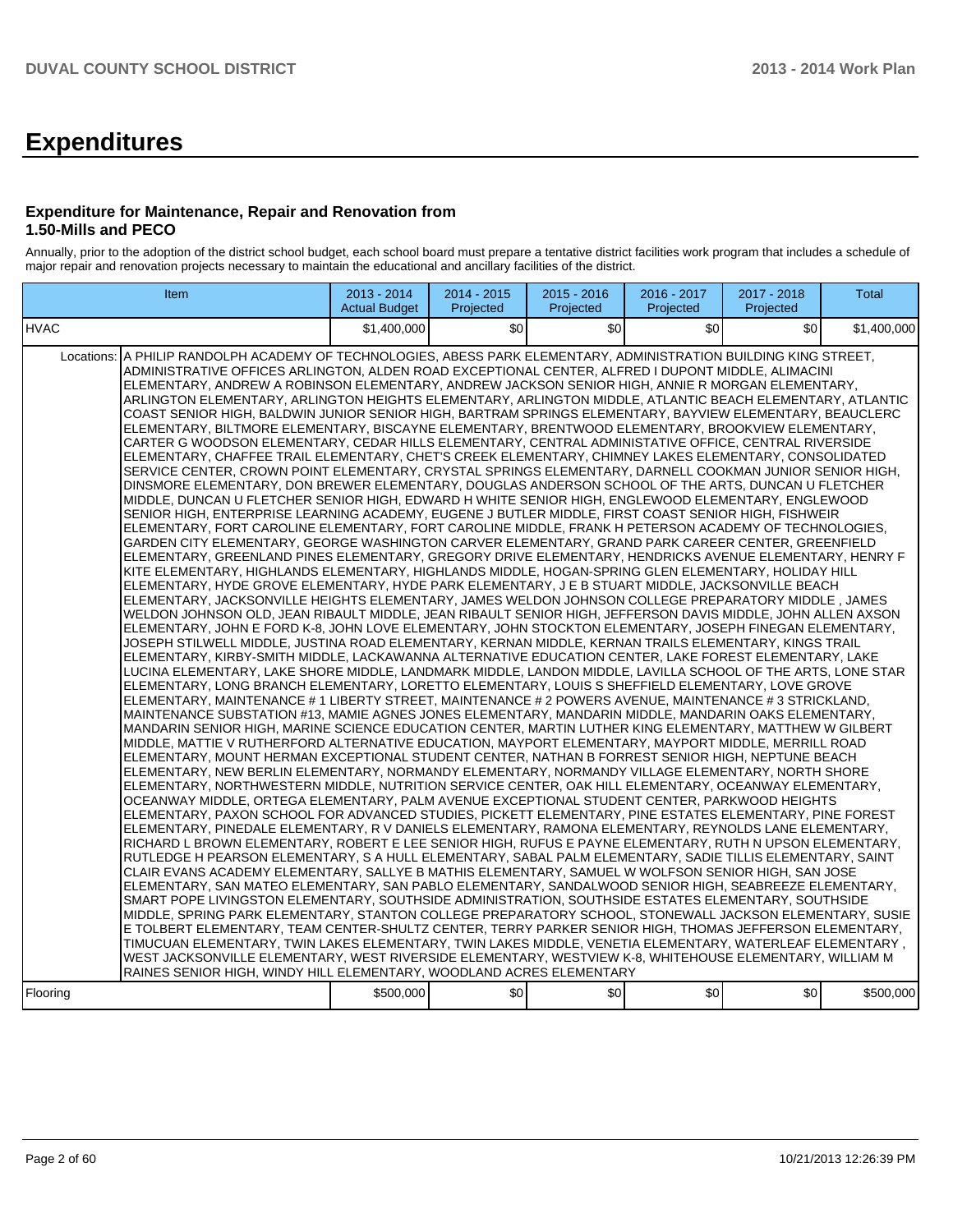|         | Locations:   A PHILIP RANDOLPH ACADEMY OF TECHNOLOGIES, ABESS PARK ELEMENTARY, ADMINISTRATION BUILDING KING STREET,<br>ADMINISTRATIVE OFFICES ARLINGTON, ALDEN ROAD EXCEPTIONAL CENTER, ALFRED I DUPONT MIDDLE, ALIMACINI<br>ELEMENTARY, ANDREW A ROBINSON ELEMENTARY, ANDREW JACKSON SENIOR HIGH, ANNIE R MORGAN ELEMENTARY,<br>ARLINGTON ELEMENTARY, ARLINGTON HEIGHTS ELEMENTARY, ARLINGTON MIDDLE, ATLANTIC BEACH ELEMENTARY, ATLANTIC<br>COAST SENIOR HIGH, BALDWIN JUNIOR SENIOR HIGH, BARTRAM SPRINGS ELEMENTARY, BAYVIEW ELEMENTARY, BEAUCLERC<br>ELEMENTARY, BILTMORE ELEMENTARY, BISCAYNE ELEMENTARY, BRENTWOOD ELEMENTARY, BROOKVIEW ELEMENTARY,<br>CARTER G WOODSON ELEMENTARY, CEDAR HILLS ELEMENTARY, CENTRAL ADMINISTATIVE OFFICE, CENTRAL RIVERSIDE<br>ELEMENTARY, CHAFFEE TRAIL ELEMENTARY, CHET'S CREEK ELEMENTARY, CHIMNEY LAKES ELEMENTARY, CONSOLIDATED<br>SERVICE CENTER, CROWN POINT ELEMENTARY, CRYSTAL SPRINGS ELEMENTARY, DARNELL COOKMAN JUNIOR SENIOR HIGH,<br>DINSMORE ELEMENTARY, DON BREWER ELEMENTARY, DOUGLAS ANDERSON SCHOOL OF THE ARTS, DUNCAN U FLETCHER<br>MIDDLE, DUNCAN U FLETCHER SENIOR HIGH, EDWARD H WHITE SENIOR HIGH, ENGLEWOOD ELEMENTARY, ENGLEWOOD<br>SENIOR HIGH, ENTERPRISE LEARNING ACADEMY, EUGENE J BUTLER MIDDLE, FIRST COAST SENIOR HIGH, FISHWEIR<br>ELEMENTARY, FORT CAROLINE ELEMENTARY, FORT CAROLINE MIDDLE, FRANK H PETERSON ACADEMY OF TECHNOLOGIES,<br>GARDEN CITY ELEMENTARY, GEORGE WASHINGTON CARVER ELEMENTARY, GRAND PARK CAREER CENTER, GREENFIELD<br>ELEMENTARY, GREENLAND PINES ELEMENTARY, GREGORY DRIVE ELEMENTARY, HENDRICKS AVENUE ELEMENTARY, HENRY F<br>KITE ELEMENTARY, HIGHLANDS ELEMENTARY, HIGHLANDS MIDDLE, HOGAN-SPRING GLEN ELEMENTARY, HOLIDAY HILL<br>ELEMENTARY, HYDE GROVE ELEMENTARY, HYDE PARK ELEMENTARY, J E B STUART MIDDLE, JACKSONVILLE BEACH<br>ELEMENTARY, JACKSONVILLE HEIGHTS ELEMENTARY, JAMES WELDON JOHNSON COLLEGE PREPARATORY MIDDLE, JAMES<br>WELDON JOHNSON OLD, JEAN RIBAULT MIDDLE, JEAN RIBAULT SENIOR HIGH, JEFFERSON DAVIS MIDDLE, JOHN ALLEN AXSON<br>ELEMENTARY, JOHN E FORD K-8, JOHN LOVE ELEMENTARY, JOHN STOCKTON ELEMENTARY, JOSEPH FINEGAN ELEMENTARY,<br>JOSEPH STILWELL MIDDLE. JUSTINA ROAD ELEMENTARY. KERNAN MIDDLE. KERNAN TRAILS ELEMENTARY. KINGS TRAIL<br>ELEMENTARY, KIRBY-SMITH MIDDLE, LACKAWANNA ALTERNATIVE EDUCATION CENTER, LAKE FOREST ELEMENTARY, LAKE<br>LUCINA ELEMENTARY, LAKE SHORE MIDDLE, LANDMARK MIDDLE, LANDON MIDDLE, LAVILLA SCHOOL OF THE ARTS, LONE STAR<br>ELEMENTARY, LONG BRANCH ELEMENTARY, LORETTO ELEMENTARY, LOUIS S SHEFFIELD ELEMENTARY, LOVE GROVE<br>ELEMENTARY, MAINTENANCE # 1 LIBERTY STREET, MAINTENANCE # 2 POWERS AVENUE, MAINTENANCE # 3 STRICKLAND,<br>MAINTENANCE SUBSTATION #13, MAMIE AGNES JONES ELEMENTARY, MANDARIN MIDDLE, MANDARIN OAKS ELEMENTARY,<br>MANDARIN SENIOR HIGH, MARINE SCIENCE EDUCATION CENTER, MARTIN LUTHER KING ELEMENTARY, MATTHEW W GILBERT<br>MIDDLE, MATTIE V RUTHERFORD ALTERNATIVE EDUCATION, MAYPORT ELEMENTARY, MAYPORT MIDDLE, MERRILL ROAD<br>ELEMENTARY, MOUNT HERMAN EXCEPTIONAL STUDENT CENTER, NATHAN B FORREST SENIOR HIGH, NEPTUNE BEACH<br>ELEMENTARY, NEW BERLIN ELEMENTARY, NORMANDY ELEMENTARY, NORMANDY VILLAGE ELEMENTARY, NORTH SHORE<br>ELEMENTARY, NORTHWESTERN MIDDLE, NUTRITION SERVICE CENTER, OAK HILL ELEMENTARY, OCEANWAY ELEMENTARY,<br>OCEANWAY MIDDLE. ORTEGA ELEMENTARY. PALM AVENUE EXCEPTIONAL STUDENT CENTER. PARKWOOD HEIGHTS<br>ELEMENTARY, PAXON SCHOOL FOR ADVANCED STUDIES, PICKETT ELEMENTARY, PINE ESTATES ELEMENTARY, PINE FOREST<br>ELEMENTARY, PINEDALE ELEMENTARY, R V DANIELS ELEMENTARY, RAMONA ELEMENTARY, REYNOLDS LANE ELEMENTARY,<br>RICHARD L BROWN ELEMENTARY, ROBERT E LEE SENIOR HIGH, RUFUS E PAYNE ELEMENTARY, RUTH N UPSON ELEMENTARY,<br>RUTLEDGE H PEARSON ELEMENTARY, S A HULL ELEMENTARY, SABAL PALM ELEMENTARY, SADIE TILLIS ELEMENTARY, SAINT<br>CLAIR EVANS ACADEMY ELEMENTARY, SALLYE B MATHIS ELEMENTARY, SAMUEL W WOLFSON SENIOR HIGH, SAN JOSE<br>ELEMENTARY, SAN MATEO ELEMENTARY, SAN PABLO ELEMENTARY, SANDALWOOD SENIOR HIGH, SEABREEZE ELEMENTARY,<br>SMART POPE LIVINGSTON ELEMENTARY, SOUTHSIDE ADMINISTRATION, SOUTHSIDE ESTATES ELEMENTARY, SOUTHSIDE<br>MIDDLE, SPRING PARK ELEMENTARY, STANTON COLLEGE PREPARATORY SCHOOL, STONEWALL JACKSON ELEMENTARY, SUSIE<br>E TOLBERT ELEMENTARY, TEAM CENTER-SHULTZ CENTER, TERRY PARKER SENIOR HIGH, THOMAS JEFFERSON ELEMENTARY,<br>TIMUCUAN ELEMENTARY, TWIN LAKES ELEMENTARY, TWIN LAKES MIDDLE, VENETIA ELEMENTARY, WATERLEAF ELEMENTARY,<br>WEST JACKSONVILLE ELEMENTARY, WEST RIVERSIDE ELEMENTARY, WESTVIEW K-8, WHITEHOUSE ELEMENTARY, WILLIAM M<br>RAINES SENIOR HIGH, WINDY HILL ELEMENTARY, WOODLAND ACRES ELEMENTARY |             |     |     |     |     |             |
|---------|-----------------------------------------------------------------------------------------------------------------------------------------------------------------------------------------------------------------------------------------------------------------------------------------------------------------------------------------------------------------------------------------------------------------------------------------------------------------------------------------------------------------------------------------------------------------------------------------------------------------------------------------------------------------------------------------------------------------------------------------------------------------------------------------------------------------------------------------------------------------------------------------------------------------------------------------------------------------------------------------------------------------------------------------------------------------------------------------------------------------------------------------------------------------------------------------------------------------------------------------------------------------------------------------------------------------------------------------------------------------------------------------------------------------------------------------------------------------------------------------------------------------------------------------------------------------------------------------------------------------------------------------------------------------------------------------------------------------------------------------------------------------------------------------------------------------------------------------------------------------------------------------------------------------------------------------------------------------------------------------------------------------------------------------------------------------------------------------------------------------------------------------------------------------------------------------------------------------------------------------------------------------------------------------------------------------------------------------------------------------------------------------------------------------------------------------------------------------------------------------------------------------------------------------------------------------------------------------------------------------------------------------------------------------------------------------------------------------------------------------------------------------------------------------------------------------------------------------------------------------------------------------------------------------------------------------------------------------------------------------------------------------------------------------------------------------------------------------------------------------------------------------------------------------------------------------------------------------------------------------------------------------------------------------------------------------------------------------------------------------------------------------------------------------------------------------------------------------------------------------------------------------------------------------------------------------------------------------------------------------------------------------------------------------------------------------------------------------------------------------------------------------------------------------------------------------------------------------------------------------------------------------------------------------------------------------------------------------------------------------------------------------------------------------------------------------------------------------------------------------------------------------------------------------------------------------------------------------------------------------------------------------------------------------------------------------------------------------------------------------------------------------------------------------------------------------------------------------------------------------------------------------------------------------------------------------------------------------------------------------------------------------------------------------------------------------------------------------------------------------------------------------|-------------|-----|-----|-----|-----|-------------|
| Roofing |                                                                                                                                                                                                                                                                                                                                                                                                                                                                                                                                                                                                                                                                                                                                                                                                                                                                                                                                                                                                                                                                                                                                                                                                                                                                                                                                                                                                                                                                                                                                                                                                                                                                                                                                                                                                                                                                                                                                                                                                                                                                                                                                                                                                                                                                                                                                                                                                                                                                                                                                                                                                                                                                                                                                                                                                                                                                                                                                                                                                                                                                                                                                                                                                                                                                                                                                                                                                                                                                                                                                                                                                                                                                                                                                                                                                                                                                                                                                                                                                                                                                                                                                                                                                                                                                                                                                                                                                                                                                                                                                                                                                                                                                                                                                                                 | \$2,800,000 | \$0 | \$0 | \$0 | \$0 | \$2,800,000 |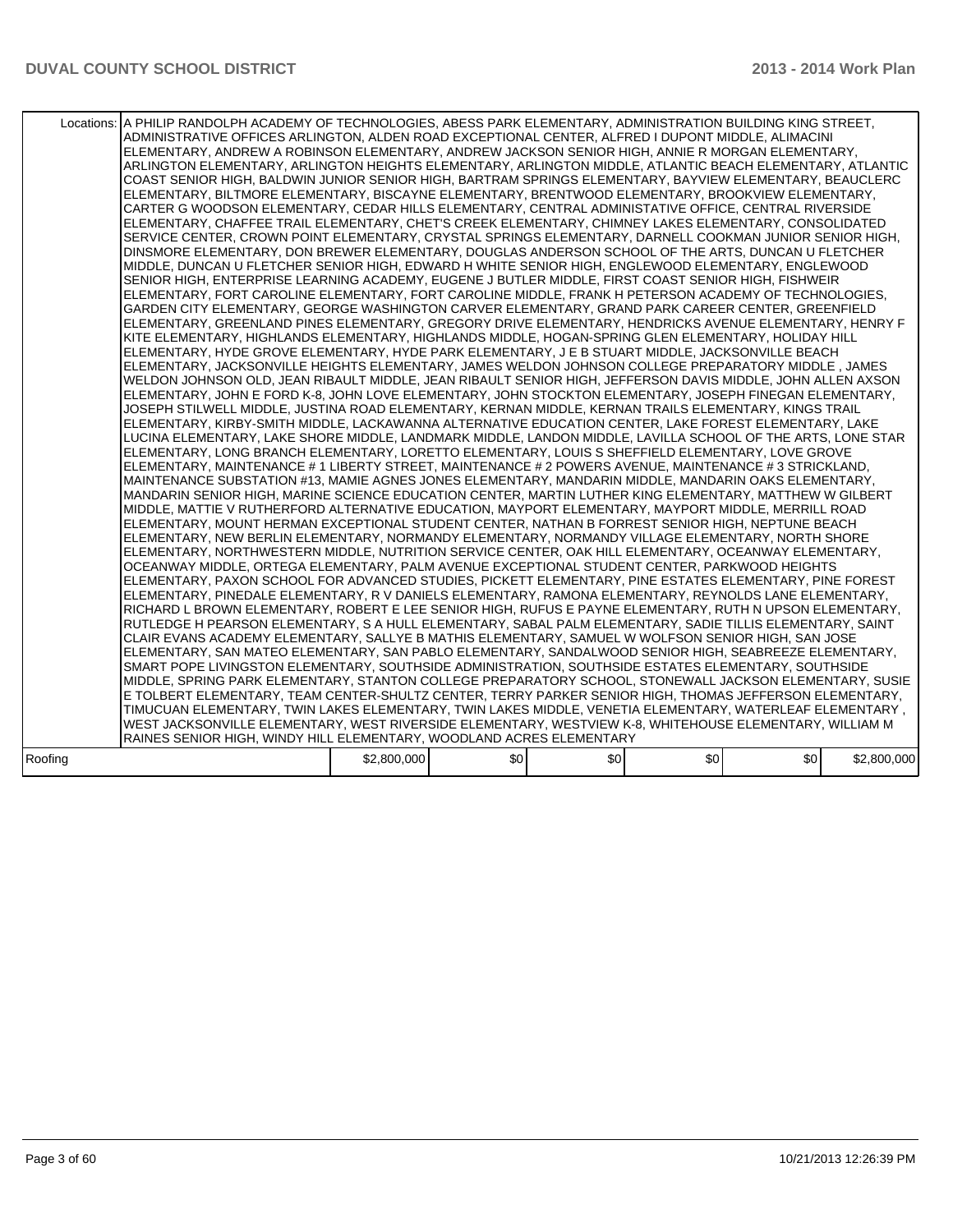|                | Locations: A PHILIP RANDOLPH ACADEMY OF TECHNOLOGIES, ABESS PARK ELEMENTARY, ADMINISTRATION BUILDING KING STREET,<br>ADMINISTRATIVE OFFICES ARLINGTON, ALDEN ROAD EXCEPTIONAL CENTER, ALFRED I DUPONT MIDDLE, ALIMACINI<br>ELEMENTARY, ANDREW A ROBINSON ELEMENTARY, ANDREW JACKSON SENIOR HIGH, ANNIE R MORGAN ELEMENTARY,<br>ARLINGTON ELEMENTARY, ARLINGTON HEIGHTS ELEMENTARY, ARLINGTON MIDDLE, ATLANTIC BEACH ELEMENTARY, ATLANTIC<br>COAST SENIOR HIGH, BALDWIN JUNIOR SENIOR HIGH, BARTRAM SPRINGS ELEMENTARY, BAYVIEW ELEMENTARY, BEAUCLERC<br>ELEMENTARY, BILTMORE ELEMENTARY, BISCAYNE ELEMENTARY, BRENTWOOD ELEMENTARY, BROOKVIEW ELEMENTARY,<br>CARTER G WOODSON ELEMENTARY, CEDAR HILLS ELEMENTARY, CENTRAL ADMINISTATIVE OFFICE, CENTRAL RIVERSIDE<br>ELEMENTARY, CHAFFEE TRAIL ELEMENTARY, CHET'S CREEK ELEMENTARY, CHIMNEY LAKES ELEMENTARY, CONSOLIDATED<br>SERVICE CENTER, CROWN POINT ELEMENTARY, CRYSTAL SPRINGS ELEMENTARY, DARNELL COOKMAN JUNIOR SENIOR HIGH,<br>DINSMORE ELEMENTARY, DON BREWER ELEMENTARY, DOUGLAS ANDERSON SCHOOL OF THE ARTS, DUNCAN U FLETCHER<br>MIDDLE, DUNCAN U FLETCHER SENIOR HIGH, EDWARD H WHITE SENIOR HIGH, ENGLEWOOD ELEMENTARY, ENGLEWOOD<br>SENIOR HIGH, ENTERPRISE LEARNING ACADEMY, EUGENE J BUTLER MIDDLE, FIRST COAST SENIOR HIGH, FISHWEIR<br>ELEMENTARY, FORT CAROLINE ELEMENTARY, FORT CAROLINE MIDDLE, FRANK H PETERSON ACADEMY OF TECHNOLOGIES,<br>IGARDEN CITY ELEMENTARY. GEORGE WASHINGTON CARVER ELEMENTARY. GRAND PARK CAREER CENTER. GREENFIELD<br>ELEMENTARY, GREENLAND PINES ELEMENTARY, GREGORY DRIVE ELEMENTARY, HENDRICKS AVENUE ELEMENTARY, HENRY F<br>KITE ELEMENTARY, HIGHLANDS ELEMENTARY, HIGHLANDS MIDDLE, HOGAN-SPRING GLEN ELEMENTARY, HOLIDAY HILL<br>ELEMENTARY, HYDE GROVE ELEMENTARY, HYDE PARK ELEMENTARY, J E B STUART MIDDLE, JACKSONVILLE BEACH<br>ELEMENTARY, JACKSONVILLE HEIGHTS ELEMENTARY, JAMES WELDON JOHNSON COLLEGE PREPARATORY MIDDLE, JAMES<br>IWELDON JOHNSON OLD, JEAN RIBAULT MIDDLE, JEAN RIBAULT SENIOR HIGH, JEFFERSON DAVIS MIDDLE, JOHN ALLEN AXSON<br>ELEMENTARY, JOHN E FORD K-8, JOHN LOVE ELEMENTARY, JOHN STOCKTON ELEMENTARY, JOSEPH FINEGAN ELEMENTARY,<br>JOSEPH STILWELL MIDDLE, JUSTINA ROAD ELEMENTARY, KERNAN MIDDLE, KERNAN TRAILS ELEMENTARY, KINGS TRAIL<br>ELEMENTARY, KIRBY-SMITH MIDDLE, LACKAWANNA ALTERNATIVE EDUCATION CENTER, LAKE FOREST ELEMENTARY, LAKE<br>LUCINA ELEMENTARY. LAKE SHORE MIDDLE. LANDMARK MIDDLE. LANDON MIDDLE. LAVILLA SCHOOL OF THE ARTS. LONE STAR<br>ELEMENTARY, LONG BRANCH ELEMENTARY, LORETTO ELEMENTARY, LOUIS S SHEFFIELD ELEMENTARY, LOVE GROVE<br>ELEMENTARY, MAINTENANCE # 1 LIBERTY STREET, MAINTENANCE # 2 POWERS AVENUE, MAINTENANCE # 3 STRICKLAND,<br>MAINTENANCE SUBSTATION #13, MAMIE AGNES JONES ELEMENTARY, MANDARIN MIDDLE, MANDARIN OAKS ELEMENTARY,<br>MANDARIN SENIOR HIGH, MARINE SCIENCE EDUCATION CENTER, MARTIN LUTHER KING ELEMENTARY, MATTHEW W GILBERT<br>MIDDLE, MATTIE V RUTHERFORD ALTERNATIVE EDUCATION, MAYPORT ELEMENTARY, MAYPORT MIDDLE, MERRILL ROAD <br>ELEMENTARY. MOUNT HERMAN EXCEPTIONAL STUDENT CENTER. NATHAN B FORREST SENIOR HIGH. NEPTUNE BEACH<br>ELEMENTARY, NEW BERLIN ELEMENTARY, NORMANDY ELEMENTARY, NORMANDY VILLAGE ELEMENTARY, NORTH SHORE<br>ELEMENTARY, NORTHWESTERN MIDDLE, NUTRITION SERVICE CENTER, OAK HILL ELEMENTARY, OCEANWAY ELEMENTARY,<br>OCEANWAY MIDDLE, ORTEGA ELEMENTARY, PALM AVENUE EXCEPTIONAL STUDENT CENTER, PARKWOOD HEIGHTS<br>ELEMENTARY, PAXON SCHOOL FOR ADVANCED STUDIES, PICKETT ELEMENTARY, PINE ESTATES ELEMENTARY, PINE FOREST<br> ELEMENTARY, PINEDALE ELEMENTARY, R V DANIELS ELEMENTARY, RAMONA ELEMENTARY, REYNOLDS LANE ELEMENTARY,<br>RICHARD L BROWN ELEMENTARY, ROBERT E LEE SENIOR HIGH, RUFUS E PAYNE ELEMENTARY, RUTH N UPSON ELEMENTARY,<br>RUTLEDGE H PEARSON ELEMENTARY, S A HULL ELEMENTARY, SABAL PALM ELEMENTARY, SADIE TILLIS ELEMENTARY, SAINT<br>CLAIR EVANS ACADEMY ELEMENTARY, SALLYE B MATHIS ELEMENTARY, SAMUEL W WOLFSON SENIOR HIGH, SAN JOSE<br>ELEMENTARY, SAN MATEO ELEMENTARY, SAN PABLO ELEMENTARY, SANDALWOOD SENIOR HIGH, SEABREEZE ELEMENTARY,<br>SMART POPE LIVINGSTON ELEMENTARY, SOUTHSIDE ADMINISTRATION, SOUTHSIDE ESTATES ELEMENTARY, SOUTHSIDE<br>MIDDLE, SPRING PARK ELEMENTARY, STANTON COLLEGE PREPARATORY SCHOOL, STONEWALL JACKSON ELEMENTARY, SUSIE<br>E TOLBERT ELEMENTARY, TEAM CENTER-SHULTZ CENTER, TERRY PARKER SENIOR HIGH, THOMAS JEFFERSON ELEMENTARY,<br>, TIMUCUAN ELEMENTARY, TWIN LAKES ELEMENTARY, TWIN LAKES MIDDLE, VENETIA ELEMENTARY, WATERLEAF ELEMENTARY (<br>WEST JACKSONVILLE ELEMENTARY, WEST RIVERSIDE ELEMENTARY, WESTVIEW K-8, WHITEHOUSE ELEMENTARY, WILLIAM M |           |     |     |     |     |           |
|----------------|----------------------------------------------------------------------------------------------------------------------------------------------------------------------------------------------------------------------------------------------------------------------------------------------------------------------------------------------------------------------------------------------------------------------------------------------------------------------------------------------------------------------------------------------------------------------------------------------------------------------------------------------------------------------------------------------------------------------------------------------------------------------------------------------------------------------------------------------------------------------------------------------------------------------------------------------------------------------------------------------------------------------------------------------------------------------------------------------------------------------------------------------------------------------------------------------------------------------------------------------------------------------------------------------------------------------------------------------------------------------------------------------------------------------------------------------------------------------------------------------------------------------------------------------------------------------------------------------------------------------------------------------------------------------------------------------------------------------------------------------------------------------------------------------------------------------------------------------------------------------------------------------------------------------------------------------------------------------------------------------------------------------------------------------------------------------------------------------------------------------------------------------------------------------------------------------------------------------------------------------------------------------------------------------------------------------------------------------------------------------------------------------------------------------------------------------------------------------------------------------------------------------------------------------------------------------------------------------------------------------------------------------------------------------------------------------------------------------------------------------------------------------------------------------------------------------------------------------------------------------------------------------------------------------------------------------------------------------------------------------------------------------------------------------------------------------------------------------------------------------------------------------------------------------------------------------------------------------------------------------------------------------------------------------------------------------------------------------------------------------------------------------------------------------------------------------------------------------------------------------------------------------------------------------------------------------------------------------------------------------------------------------------------------------------------------------------------------------------------------------------------------------------------------------------------------------------------------------------------------------------------------------------------------------------------------------------------------------------------------------------------------------------------------------------------------------------------------------------------------------------------------------------------------------------------------------------------------------------------------------------------------------------------------------------------------------------------------------------------------------------------------------------------------------------------------------------------------------------------------------------------------------------------------------------------------------------------------------------------------------------------------------------------------------------------------------|-----------|-----|-----|-----|-----|-----------|
|                | RAINES SENIOR HIGH, WINDY HILL ELEMENTARY, WOODLAND ACRES ELEMENTARY                                                                                                                                                                                                                                                                                                                                                                                                                                                                                                                                                                                                                                                                                                                                                                                                                                                                                                                                                                                                                                                                                                                                                                                                                                                                                                                                                                                                                                                                                                                                                                                                                                                                                                                                                                                                                                                                                                                                                                                                                                                                                                                                                                                                                                                                                                                                                                                                                                                                                                                                                                                                                                                                                                                                                                                                                                                                                                                                                                                                                                                                                                                                                                                                                                                                                                                                                                                                                                                                                                                                                                                                                                                                                                                                                                                                                                                                                                                                                                                                                                                                                                                                                                                                                                                                                                                                                                                                                                                                                                                                                                                                                         |           |     |     |     |     |           |
| Safety to Life |                                                                                                                                                                                                                                                                                                                                                                                                                                                                                                                                                                                                                                                                                                                                                                                                                                                                                                                                                                                                                                                                                                                                                                                                                                                                                                                                                                                                                                                                                                                                                                                                                                                                                                                                                                                                                                                                                                                                                                                                                                                                                                                                                                                                                                                                                                                                                                                                                                                                                                                                                                                                                                                                                                                                                                                                                                                                                                                                                                                                                                                                                                                                                                                                                                                                                                                                                                                                                                                                                                                                                                                                                                                                                                                                                                                                                                                                                                                                                                                                                                                                                                                                                                                                                                                                                                                                                                                                                                                                                                                                                                                                                                                                                              | \$0       | \$0 | \$0 | \$0 | \$0 | \$0       |
|                | Locations: No Locations for this expenditure.                                                                                                                                                                                                                                                                                                                                                                                                                                                                                                                                                                                                                                                                                                                                                                                                                                                                                                                                                                                                                                                                                                                                                                                                                                                                                                                                                                                                                                                                                                                                                                                                                                                                                                                                                                                                                                                                                                                                                                                                                                                                                                                                                                                                                                                                                                                                                                                                                                                                                                                                                                                                                                                                                                                                                                                                                                                                                                                                                                                                                                                                                                                                                                                                                                                                                                                                                                                                                                                                                                                                                                                                                                                                                                                                                                                                                                                                                                                                                                                                                                                                                                                                                                                                                                                                                                                                                                                                                                                                                                                                                                                                                                                |           |     |     |     |     |           |
| Fencing        |                                                                                                                                                                                                                                                                                                                                                                                                                                                                                                                                                                                                                                                                                                                                                                                                                                                                                                                                                                                                                                                                                                                                                                                                                                                                                                                                                                                                                                                                                                                                                                                                                                                                                                                                                                                                                                                                                                                                                                                                                                                                                                                                                                                                                                                                                                                                                                                                                                                                                                                                                                                                                                                                                                                                                                                                                                                                                                                                                                                                                                                                                                                                                                                                                                                                                                                                                                                                                                                                                                                                                                                                                                                                                                                                                                                                                                                                                                                                                                                                                                                                                                                                                                                                                                                                                                                                                                                                                                                                                                                                                                                                                                                                                              | \$300,000 | \$0 | \$0 | \$0 | \$0 | \$300,000 |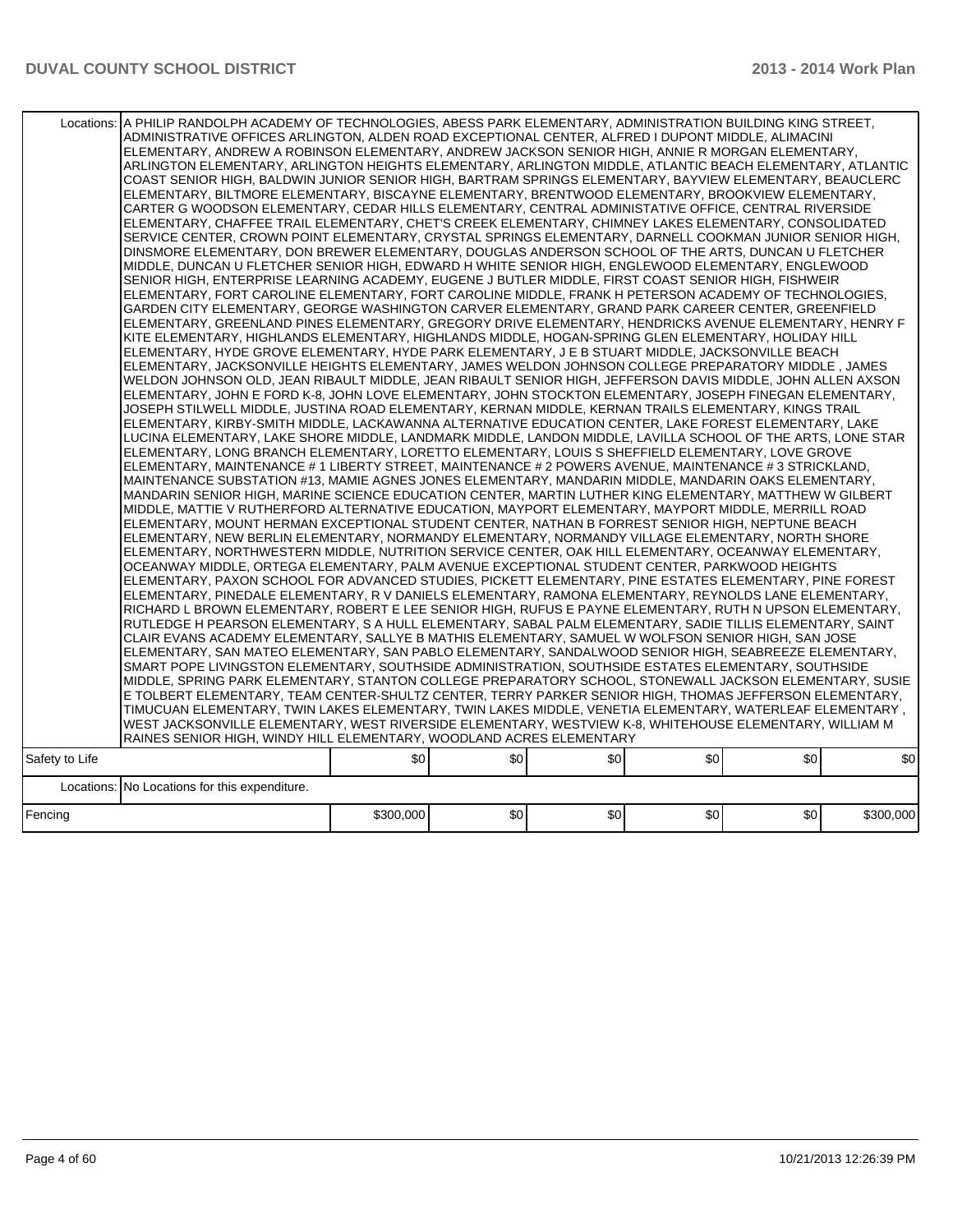|            | Locations: A PHILIP RANDOLPH ACADEMY OF TECHNOLOGIES, ABESS PARK ELEMENTARY, ADMINISTRATION BUILDING KING STREET,<br>ADMINISTRATIVE OFFICES ARLINGTON, ALDEN ROAD EXCEPTIONAL CENTER, ALFRED I DUPONT MIDDLE, ALIMACINI<br>ELEMENTARY. ANDREW A ROBINSON ELEMENTARY. ANDREW JACKSON SENIOR HIGH. ANNIE R MORGAN ELEMENTARY.<br>ARLINGTON ELEMENTARY, ARLINGTON HEIGHTS ELEMENTARY, ARLINGTON MIDDLE, ATLANTIC BEACH ELEMENTARY, ATLANTIC<br>COAST SENIOR HIGH, BALDWIN JUNIOR SENIOR HIGH, BARTRAM SPRINGS ELEMENTARY, BAYVIEW ELEMENTARY, BEAUCLERC<br>ELEMENTARY, BILTMORE ELEMENTARY, BISCAYNE ELEMENTARY, BRENTWOOD ELEMENTARY, BROOKVIEW ELEMENTARY,<br>CARTER G WOODSON ELEMENTARY, CEDAR HILLS ELEMENTARY, CENTRAL ADMINISTATIVE OFFICE, CENTRAL RIVERSIDE<br>ELEMENTARY, CHAFFEE TRAIL ELEMENTARY, CHET'S CREEK ELEMENTARY, CHIMNEY LAKES ELEMENTARY, CONSOLIDATED<br>SERVICE CENTER, CROWN POINT ELEMENTARY, CRYSTAL SPRINGS ELEMENTARY, DARNELL COOKMAN JUNIOR SENIOR HIGH,<br>DINSMORE ELEMENTARY, DON BREWER ELEMENTARY, DOUGLAS ANDERSON SCHOOL OF THE ARTS, DUNCAN U FLETCHER<br>MIDDLE, DUNCAN U FLETCHER SENIOR HIGH, EDWARD H WHITE SENIOR HIGH, ENGLEWOOD ELEMENTARY, ENGLEWOOD<br>SENIOR HIGH, ENTERPRISE LEARNING ACADEMY, EUGENE J BUTLER MIDDLE, FIRST COAST SENIOR HIGH, FISHWEIR<br>ELEMENTARY, FORT CAROLINE ELEMENTARY, FORT CAROLINE MIDDLE, FRANK H PETERSON ACADEMY OF TECHNOLOGIES,<br>GARDEN CITY ELEMENTARY, GEORGE WASHINGTON CARVER ELEMENTARY, GRAND PARK CAREER CENTER, GREENFIELD<br>ELEMENTARY, GREENLAND PINES ELEMENTARY, GREGORY DRIVE ELEMENTARY, HENDRICKS AVENUE ELEMENTARY, HENRY F<br>KITE ELEMENTARY, HIGHLANDS ELEMENTARY, HIGHLANDS MIDDLE, HOGAN-SPRING GLEN ELEMENTARY, HOLIDAY HILL<br>ELEMENTARY, HYDE GROVE ELEMENTARY, HYDE PARK ELEMENTARY, J E B STUART MIDDLE, JACKSONVILLE BEACH<br>ELEMENTARY, JACKSONVILLE HEIGHTS ELEMENTARY, JAMES WELDON JOHNSON COLLEGE PREPARATORY MIDDLE , JAMES<br>WELDON JOHNSON OLD, JEAN RIBAULT MIDDLE, JEAN RIBAULT SENIOR HIGH, JEFFERSON DAVIS MIDDLE, JOHN ALLEN AXSON<br>ELEMENTARY, JOHN E FORD K-8, JOHN LOVE ELEMENTARY, JOHN STOCKTON ELEMENTARY, JOSEPH FINEGAN ELEMENTARY,<br>JOSEPH STILWELL MIDDLE, JUSTINA ROAD ELEMENTARY, KERNAN MIDDLE, KERNAN TRAILS ELEMENTARY, KINGS TRAIL<br>ELEMENTARY, KIRBY-SMITH MIDDLE, LACKAWANNA ALTERNATIVE EDUCATION CENTER, LAKE FOREST ELEMENTARY, LAKE<br>LUCINA ELEMENTARY, LAKE SHORE MIDDLE, LANDMARK MIDDLE, LANDON MIDDLE, LAVILLA SCHOOL OF THE ARTS, LONE STAR<br>ELEMENTARY, LONG BRANCH ELEMENTARY, LORETTO ELEMENTARY, LOUIS S SHEFFIELD ELEMENTARY, LOVE GROVE<br>ELEMENTARY, MAINTENANCE # 1 LIBERTY STREET, MAINTENANCE # 2 POWERS AVENUE, MAINTENANCE # 3 STRICKLAND,<br>MAINTENANCE SUBSTATION #13, MAMIE AGNES JONES ELEMENTARY, MANDARIN MIDDLE, MANDARIN OAKS ELEMENTARY,<br>MANDARIN SENIOR HIGH, MARINE SCIENCE EDUCATION CENTER, MARTIN LUTHER KING ELEMENTARY, MATTHEW W GILBERT<br>MIDDLE, MATTIE V RUTHERFORD ALTERNATIVE EDUCATION, MAYPORT ELEMENTARY, MAYPORT MIDDLE, MERRILL ROAD<br>ELEMENTARY, MOUNT HERMAN EXCEPTIONAL STUDENT CENTER, NATHAN B FORREST SENIOR HIGH, NEPTUNE BEACH<br>ELEMENTARY, NEW BERLIN ELEMENTARY, NORMANDY ELEMENTARY, NORMANDY VILLAGE ELEMENTARY, NORTH SHORE<br>ELEMENTARY, NORTHWESTERN MIDDLE, NUTRITION SERVICE CENTER, OAK HILL ELEMENTARY, OCEANWAY ELEMENTARY,<br>OCEANWAY MIDDLE, ORTEGA ELEMENTARY, PALM AVENUE EXCEPTIONAL STUDENT CENTER, PARKWOOD HEIGHTS<br>ELEMENTARY, PAXON SCHOOL FOR ADVANCED STUDIES, PICKETT ELEMENTARY, PINE ESTATES ELEMENTARY, PINE FOREST<br>ELEMENTARY. PINEDALE ELEMENTARY. R V DANIELS ELEMENTARY. RAMONA ELEMENTARY. REYNOLDS LANE ELEMENTARY.<br>RICHARD L BROWN ELEMENTARY, ROBERT E LEE SENIOR HIGH, RUFUS E PAYNE ELEMENTARY, RUTH N UPSON ELEMENTARY,<br>RUTLEDGE H PEARSON ELEMENTARY, S A HULL ELEMENTARY, SABAL PALM ELEMENTARY, SADIE TILLIS ELEMENTARY, SAINT<br>CLAIR EVANS ACADEMY ELEMENTARY, SALLYE B MATHIS ELEMENTARY, SAMUEL W WOLFSON SENIOR HIGH, SAN JOSE<br> ELEMENTARY, SAN MATEO ELEMENTARY, SAN PABLO ELEMENTARY, SANDALWOOD SENIOR HIGH, SEABREEZE ELEMENTARY,<br>SMART POPE LIVINGSTON ELEMENTARY, SOUTHSIDE ADMINISTRATION, SOUTHSIDE ESTATES ELEMENTARY, SOUTHSIDE<br>MIDDLE, SPRING PARK ELEMENTARY, STANTON COLLEGE PREPARATORY SCHOOL, STONEWALL JACKSON ELEMENTARY, SUSIE<br>IE TOLBERT ELEMENTARY, TEAM CENTER-SHULTZ CENTER, TERRY PARKER SENIOR HIGH, THOMAS JEFFERSON ELEMENTARY,<br>TIMUCUAN ELEMENTARY, TWIN LAKES ELEMENTARY, TWIN LAKES MIDDLE, VENETIA ELEMENTARY, WATERLEAF ELEMENTARY,<br>WEST JACKSONVILLE ELEMENTARY, WEST RIVERSIDE ELEMENTARY, WESTVIEW K-8, WHITEHOUSE ELEMENTARY, WILLIAM M<br>RAINES SENIOR HIGH, WINDY HILL ELEMENTARY, WOODLAND ACRES ELEMENTARY |           |     |     |     |     |           |
|------------|------------------------------------------------------------------------------------------------------------------------------------------------------------------------------------------------------------------------------------------------------------------------------------------------------------------------------------------------------------------------------------------------------------------------------------------------------------------------------------------------------------------------------------------------------------------------------------------------------------------------------------------------------------------------------------------------------------------------------------------------------------------------------------------------------------------------------------------------------------------------------------------------------------------------------------------------------------------------------------------------------------------------------------------------------------------------------------------------------------------------------------------------------------------------------------------------------------------------------------------------------------------------------------------------------------------------------------------------------------------------------------------------------------------------------------------------------------------------------------------------------------------------------------------------------------------------------------------------------------------------------------------------------------------------------------------------------------------------------------------------------------------------------------------------------------------------------------------------------------------------------------------------------------------------------------------------------------------------------------------------------------------------------------------------------------------------------------------------------------------------------------------------------------------------------------------------------------------------------------------------------------------------------------------------------------------------------------------------------------------------------------------------------------------------------------------------------------------------------------------------------------------------------------------------------------------------------------------------------------------------------------------------------------------------------------------------------------------------------------------------------------------------------------------------------------------------------------------------------------------------------------------------------------------------------------------------------------------------------------------------------------------------------------------------------------------------------------------------------------------------------------------------------------------------------------------------------------------------------------------------------------------------------------------------------------------------------------------------------------------------------------------------------------------------------------------------------------------------------------------------------------------------------------------------------------------------------------------------------------------------------------------------------------------------------------------------------------------------------------------------------------------------------------------------------------------------------------------------------------------------------------------------------------------------------------------------------------------------------------------------------------------------------------------------------------------------------------------------------------------------------------------------------------------------------------------------------------------------------------------------------------------------------------------------------------------------------------------------------------------------------------------------------------------------------------------------------------------------------------------------------------------------------------------------------------------------------------------------------------------------------------------------------------------------------------------------------------------------------------------------------------------|-----------|-----|-----|-----|-----|-----------|
|            |                                                                                                                                                                                                                                                                                                                                                                                                                                                                                                                                                                                                                                                                                                                                                                                                                                                                                                                                                                                                                                                                                                                                                                                                                                                                                                                                                                                                                                                                                                                                                                                                                                                                                                                                                                                                                                                                                                                                                                                                                                                                                                                                                                                                                                                                                                                                                                                                                                                                                                                                                                                                                                                                                                                                                                                                                                                                                                                                                                                                                                                                                                                                                                                                                                                                                                                                                                                                                                                                                                                                                                                                                                                                                                                                                                                                                                                                                                                                                                                                                                                                                                                                                                                                                                                                                                                                                                                                                                                                                                                                                                                                                                                                                                                                                                  | \$0       | \$0 | \$0 | \$0 | \$0 | \$0       |
| Parking    |                                                                                                                                                                                                                                                                                                                                                                                                                                                                                                                                                                                                                                                                                                                                                                                                                                                                                                                                                                                                                                                                                                                                                                                                                                                                                                                                                                                                                                                                                                                                                                                                                                                                                                                                                                                                                                                                                                                                                                                                                                                                                                                                                                                                                                                                                                                                                                                                                                                                                                                                                                                                                                                                                                                                                                                                                                                                                                                                                                                                                                                                                                                                                                                                                                                                                                                                                                                                                                                                                                                                                                                                                                                                                                                                                                                                                                                                                                                                                                                                                                                                                                                                                                                                                                                                                                                                                                                                                                                                                                                                                                                                                                                                                                                                                                  |           |     |     |     |     |           |
|            | Locations: No Locations for this expenditure.                                                                                                                                                                                                                                                                                                                                                                                                                                                                                                                                                                                                                                                                                                                                                                                                                                                                                                                                                                                                                                                                                                                                                                                                                                                                                                                                                                                                                                                                                                                                                                                                                                                                                                                                                                                                                                                                                                                                                                                                                                                                                                                                                                                                                                                                                                                                                                                                                                                                                                                                                                                                                                                                                                                                                                                                                                                                                                                                                                                                                                                                                                                                                                                                                                                                                                                                                                                                                                                                                                                                                                                                                                                                                                                                                                                                                                                                                                                                                                                                                                                                                                                                                                                                                                                                                                                                                                                                                                                                                                                                                                                                                                                                                                                    |           |     |     |     |     |           |
| Electrical |                                                                                                                                                                                                                                                                                                                                                                                                                                                                                                                                                                                                                                                                                                                                                                                                                                                                                                                                                                                                                                                                                                                                                                                                                                                                                                                                                                                                                                                                                                                                                                                                                                                                                                                                                                                                                                                                                                                                                                                                                                                                                                                                                                                                                                                                                                                                                                                                                                                                                                                                                                                                                                                                                                                                                                                                                                                                                                                                                                                                                                                                                                                                                                                                                                                                                                                                                                                                                                                                                                                                                                                                                                                                                                                                                                                                                                                                                                                                                                                                                                                                                                                                                                                                                                                                                                                                                                                                                                                                                                                                                                                                                                                                                                                                                                  | \$325,000 | \$0 | \$0 | \$0 | \$0 | \$325,000 |
|            |                                                                                                                                                                                                                                                                                                                                                                                                                                                                                                                                                                                                                                                                                                                                                                                                                                                                                                                                                                                                                                                                                                                                                                                                                                                                                                                                                                                                                                                                                                                                                                                                                                                                                                                                                                                                                                                                                                                                                                                                                                                                                                                                                                                                                                                                                                                                                                                                                                                                                                                                                                                                                                                                                                                                                                                                                                                                                                                                                                                                                                                                                                                                                                                                                                                                                                                                                                                                                                                                                                                                                                                                                                                                                                                                                                                                                                                                                                                                                                                                                                                                                                                                                                                                                                                                                                                                                                                                                                                                                                                                                                                                                                                                                                                                                                  |           |     |     |     |     |           |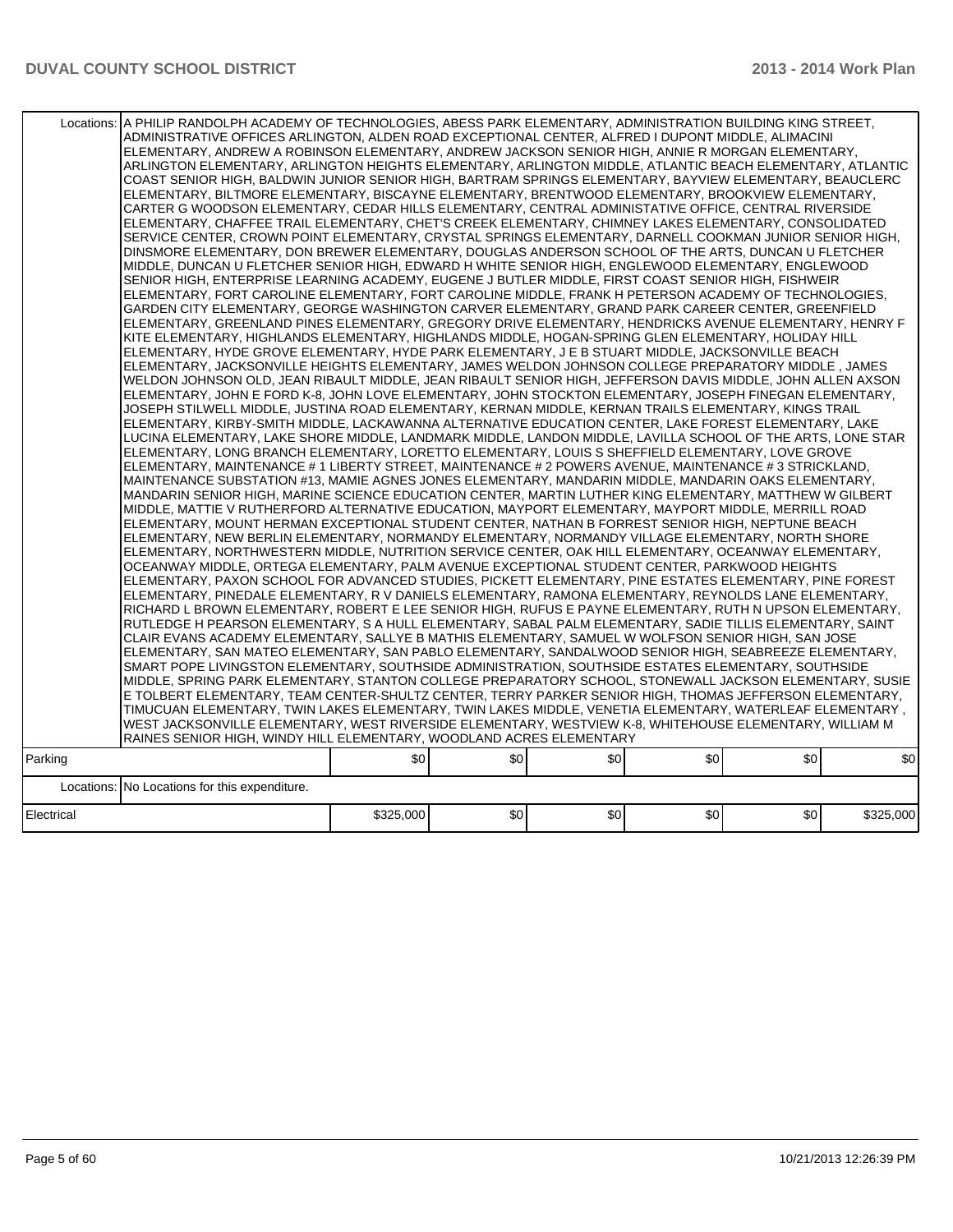|                                  | Locations: A PHILIP RANDOLPH ACADEMY OF TECHNOLOGIES, ABESS PARK ELEMENTARY, ADMINISTRATION BUILDING KING STREET,<br>ADMINISTRATIVE OFFICES ARLINGTON, ALDEN ROAD EXCEPTIONAL CENTER, ALFRED I DUPONT MIDDLE, ALIMACINI<br>ELEMENTARY, ANDREW A ROBINSON ELEMENTARY, ANDREW JACKSON SENIOR HIGH, ANNIE R MORGAN ELEMENTARY,<br>ARLINGTON ELEMENTARY, ARLINGTON HEIGHTS ELEMENTARY, ARLINGTON MIDDLE, ATLANTIC BEACH ELEMENTARY, ATLANTIC<br>COAST SENIOR HIGH, BALDWIN JUNIOR SENIOR HIGH, BARTRAM SPRINGS ELEMENTARY, BAYVIEW ELEMENTARY, BEAUCLERC<br>ELEMENTARY, BILTMORE ELEMENTARY, BISCAYNE ELEMENTARY, BRENTWOOD ELEMENTARY, BROOKVIEW ELEMENTARY,<br>CARTER G WOODSON ELEMENTARY, CEDAR HILLS ELEMENTARY, CENTRAL ADMINISTATIVE OFFICE, CENTRAL RIVERSIDE<br>ELEMENTARY, CHAFFEE TRAIL ELEMENTARY, CHET'S CREEK ELEMENTARY, CHIMNEY LAKES ELEMENTARY, CONSOLIDATED<br>SERVICE CENTER, CROWN POINT ELEMENTARY, CRYSTAL SPRINGS ELEMENTARY, DARNELL COOKMAN JUNIOR SENIOR HIGH,<br>DINSMORE ELEMENTARY, DON BREWER ELEMENTARY, DOUGLAS ANDERSON SCHOOL OF THE ARTS, DUNCAN U FLETCHER<br>MIDDLE, DUNCAN U FLETCHER SENIOR HIGH, EDWARD H WHITE SENIOR HIGH, ENGLEWOOD ELEMENTARY, ENGLEWOOD<br>SENIOR HIGH, ENTERPRISE LEARNING ACADEMY, EUGENE J BUTLER MIDDLE, FIRST COAST SENIOR HIGH, FISHWEIR<br>ELEMENTARY, FORT CAROLINE ELEMENTARY, FORT CAROLINE MIDDLE, FRANK H PETERSON ACADEMY OF TECHNOLOGIES,<br>GARDEN CITY ELEMENTARY. GEORGE WASHINGTON CARVER ELEMENTARY. GRAND PARK CAREER CENTER. GREENFIELD<br>IELEMENTARY, GREENLAND PINES ELEMENTARY, GREGORY DRIVE ELEMENTARY, HENDRICKS AVENUE ELEMENTARY, HENRY FI<br>KITE ELEMENTARY, HIGHLANDS ELEMENTARY, HIGHLANDS MIDDLE, HOGAN-SPRING GLEN ELEMENTARY, HOLIDAY HILL <br>ELEMENTARY, HYDE GROVE ELEMENTARY, HYDE PARK ELEMENTARY, J E B STUART MIDDLE, JACKSONVILLE BEACH<br>ELEMENTARY, JACKSONVILLE HEIGHTS ELEMENTARY, JAMES WELDON JOHNSON COLLEGE PREPARATORY MIDDLE , JAMES<br>WELDON JOHNSON OLD, JEAN RIBAULT MIDDLE, JEAN RIBAULT SENIOR HIGH, JEFFERSON DAVIS MIDDLE, JOHN ALLEN AXSON<br>ELEMENTARY, JOHN E FORD K-8, JOHN LOVE ELEMENTARY, JOHN STOCKTON ELEMENTARY, JOSEPH FINEGAN ELEMENTARY,<br>JOSEPH STILWELL MIDDLE, JUSTINA ROAD ELEMENTARY, KERNAN MIDDLE, KERNAN TRAILS ELEMENTARY, KINGS TRAIL<br>ELEMENTARY, KIRBY-SMITH MIDDLE, LACKAWANNA ALTERNATIVE EDUCATION CENTER, LAKE FOREST ELEMENTARY, LAKE<br>LUCINA ELEMENTARY, LAKE SHORE MIDDLE, LANDMARK MIDDLE, LANDON MIDDLE, LAVILLA SCHOOL OF THE ARTS, LONE STAR<br>ELEMENTARY, LONG BRANCH ELEMENTARY, LORETTO ELEMENTARY, LOUIS S SHEFFIELD ELEMENTARY, LOVE GROVE <br> ELEMENTARY, MAINTENANCE # 1 LIBERTY STREET, MAINTENANCE # 2 POWERS AVENUE, MAINTENANCE # 3 STRICKLAND,<br>MAINTENANCE SUBSTATION #13, MAMIE AGNES JONES ELEMENTARY, MANDARIN MIDDLE, MANDARIN OAKS ELEMENTARY,<br>MANDARIN SENIOR HIGH. MARINE SCIENCE EDUCATION CENTER. MARTIN LUTHER KING ELEMENTARY. MATTHEW W GILBERT<br>MIDDLE, MATTIE V RUTHERFORD ALTERNATIVE EDUCATION, MAYPORT ELEMENTARY, MAYPORT MIDDLE, MERRILL ROAD<br>ELEMENTARY, MOUNT HERMAN EXCEPTIONAL STUDENT CENTER, NATHAN B FORREST SENIOR HIGH, NEPTUNE BEACH<br>ELEMENTARY, NEW BERLIN ELEMENTARY, NORMANDY ELEMENTARY, NORMANDY VILLAGE ELEMENTARY, NORTH SHORE<br>ELEMENTARY, NORTHWESTERN MIDDLE, NUTRITION SERVICE CENTER, OAK HILL ELEMENTARY, OCEANWAY ELEMENTARY,<br>OCEANWAY MIDDLE, ORTEGA ELEMENTARY, PALM AVENUE EXCEPTIONAL STUDENT CENTER, PARKWOOD HEIGHTS<br>ELEMENTARY, PAXON SCHOOL FOR ADVANCED STUDIES, PICKETT ELEMENTARY, PINE ESTATES ELEMENTARY, PINE FOREST<br>ELEMENTARY, PINEDALE ELEMENTARY, R V DANIELS ELEMENTARY, RAMONA ELEMENTARY, REYNOLDS LANE ELEMENTARY,<br>RICHARD L BROWN ELEMENTARY, ROBERT E LEE SENIOR HIGH, RUFUS E PAYNE ELEMENTARY, RUTH N UPSON ELEMENTARY,<br>RUTLEDGE H PEARSON ELEMENTARY, S A HULL ELEMENTARY, SABAL PALM ELEMENTARY, SADIE TILLIS ELEMENTARY, SAINT<br>CLAIR EVANS ACADEMY ELEMENTARY, SALLYE B MATHIS ELEMENTARY, SAMUEL W WOLFSON SENIOR HIGH, SAN JOSE<br> ELEMENTARY, SAN MATEO ELEMENTARY, SAN PABLO ELEMENTARY, SANDALWOOD SENIOR HIGH, SEABREEZE ELEMENTARY,<br>SMART POPE LIVINGSTON ELEMENTARY, SOUTHSIDE ADMINISTRATION, SOUTHSIDE ESTATES ELEMENTARY, SOUTHSIDE<br>MIDDLE, SPRING PARK ELEMENTARY, STANTON COLLEGE PREPARATORY SCHOOL, STONEWALL JACKSON ELEMENTARY, SUSIE<br>E TOLBERT ELEMENTARY, TEAM CENTER-SHULTZ CENTER, TERRY PARKER SENIOR HIGH, THOMAS JEFFERSON ELEMENTARY,<br>, TIMUCUAN ELEMENTARY, TWIN LAKES ELEMENTARY, TWIN LAKES MIDDLE, VENETIA ELEMENTARY, WATERLEAF ELEMENTARY <br>WEST JACKSONVILLE ELEMENTARY, WEST RIVERSIDE ELEMENTARY, WESTVIEW K-8, WHITEHOUSE ELEMENTARY, WILLIAM M<br>RAINES SENIOR HIGH, WINDY HILL ELEMENTARY, WOODLAND ACRES ELEMENTARY |           |     |     |      |     |           |
|----------------------------------|------------------------------------------------------------------------------------------------------------------------------------------------------------------------------------------------------------------------------------------------------------------------------------------------------------------------------------------------------------------------------------------------------------------------------------------------------------------------------------------------------------------------------------------------------------------------------------------------------------------------------------------------------------------------------------------------------------------------------------------------------------------------------------------------------------------------------------------------------------------------------------------------------------------------------------------------------------------------------------------------------------------------------------------------------------------------------------------------------------------------------------------------------------------------------------------------------------------------------------------------------------------------------------------------------------------------------------------------------------------------------------------------------------------------------------------------------------------------------------------------------------------------------------------------------------------------------------------------------------------------------------------------------------------------------------------------------------------------------------------------------------------------------------------------------------------------------------------------------------------------------------------------------------------------------------------------------------------------------------------------------------------------------------------------------------------------------------------------------------------------------------------------------------------------------------------------------------------------------------------------------------------------------------------------------------------------------------------------------------------------------------------------------------------------------------------------------------------------------------------------------------------------------------------------------------------------------------------------------------------------------------------------------------------------------------------------------------------------------------------------------------------------------------------------------------------------------------------------------------------------------------------------------------------------------------------------------------------------------------------------------------------------------------------------------------------------------------------------------------------------------------------------------------------------------------------------------------------------------------------------------------------------------------------------------------------------------------------------------------------------------------------------------------------------------------------------------------------------------------------------------------------------------------------------------------------------------------------------------------------------------------------------------------------------------------------------------------------------------------------------------------------------------------------------------------------------------------------------------------------------------------------------------------------------------------------------------------------------------------------------------------------------------------------------------------------------------------------------------------------------------------------------------------------------------------------------------------------------------------------------------------------------------------------------------------------------------------------------------------------------------------------------------------------------------------------------------------------------------------------------------------------------------------------------------------------------------------------------------------------------------------------------------------------------------------------------------------------------------------------------------------------------|-----------|-----|-----|------|-----|-----------|
| Fire Alarm                       |                                                                                                                                                                                                                                                                                                                                                                                                                                                                                                                                                                                                                                                                                                                                                                                                                                                                                                                                                                                                                                                                                                                                                                                                                                                                                                                                                                                                                                                                                                                                                                                                                                                                                                                                                                                                                                                                                                                                                                                                                                                                                                                                                                                                                                                                                                                                                                                                                                                                                                                                                                                                                                                                                                                                                                                                                                                                                                                                                                                                                                                                                                                                                                                                                                                                                                                                                                                                                                                                                                                                                                                                                                                                                                                                                                                                                                                                                                                                                                                                                                                                                                                                                                                                                                                                                                                                                                                                                                                                                                                                                                                                                                                                                                                                                                        | \$0       | \$0 | \$0 | \$0  | \$0 | \$0       |
|                                  | Locations: No Locations for this expenditure.                                                                                                                                                                                                                                                                                                                                                                                                                                                                                                                                                                                                                                                                                                                                                                                                                                                                                                                                                                                                                                                                                                                                                                                                                                                                                                                                                                                                                                                                                                                                                                                                                                                                                                                                                                                                                                                                                                                                                                                                                                                                                                                                                                                                                                                                                                                                                                                                                                                                                                                                                                                                                                                                                                                                                                                                                                                                                                                                                                                                                                                                                                                                                                                                                                                                                                                                                                                                                                                                                                                                                                                                                                                                                                                                                                                                                                                                                                                                                                                                                                                                                                                                                                                                                                                                                                                                                                                                                                                                                                                                                                                                                                                                                                                          |           |     |     |      |     |           |
| Telephone/Intercom System        |                                                                                                                                                                                                                                                                                                                                                                                                                                                                                                                                                                                                                                                                                                                                                                                                                                                                                                                                                                                                                                                                                                                                                                                                                                                                                                                                                                                                                                                                                                                                                                                                                                                                                                                                                                                                                                                                                                                                                                                                                                                                                                                                                                                                                                                                                                                                                                                                                                                                                                                                                                                                                                                                                                                                                                                                                                                                                                                                                                                                                                                                                                                                                                                                                                                                                                                                                                                                                                                                                                                                                                                                                                                                                                                                                                                                                                                                                                                                                                                                                                                                                                                                                                                                                                                                                                                                                                                                                                                                                                                                                                                                                                                                                                                                                                        | \$0       | \$0 | \$0 | \$0] | \$0 | \$0       |
|                                  | Locations: No Locations for this expenditure.                                                                                                                                                                                                                                                                                                                                                                                                                                                                                                                                                                                                                                                                                                                                                                                                                                                                                                                                                                                                                                                                                                                                                                                                                                                                                                                                                                                                                                                                                                                                                                                                                                                                                                                                                                                                                                                                                                                                                                                                                                                                                                                                                                                                                                                                                                                                                                                                                                                                                                                                                                                                                                                                                                                                                                                                                                                                                                                                                                                                                                                                                                                                                                                                                                                                                                                                                                                                                                                                                                                                                                                                                                                                                                                                                                                                                                                                                                                                                                                                                                                                                                                                                                                                                                                                                                                                                                                                                                                                                                                                                                                                                                                                                                                          |           |     |     |      |     |           |
| <b>Closed Circuit Television</b> |                                                                                                                                                                                                                                                                                                                                                                                                                                                                                                                                                                                                                                                                                                                                                                                                                                                                                                                                                                                                                                                                                                                                                                                                                                                                                                                                                                                                                                                                                                                                                                                                                                                                                                                                                                                                                                                                                                                                                                                                                                                                                                                                                                                                                                                                                                                                                                                                                                                                                                                                                                                                                                                                                                                                                                                                                                                                                                                                                                                                                                                                                                                                                                                                                                                                                                                                                                                                                                                                                                                                                                                                                                                                                                                                                                                                                                                                                                                                                                                                                                                                                                                                                                                                                                                                                                                                                                                                                                                                                                                                                                                                                                                                                                                                                                        | \$0       | \$0 | \$0 | \$0] | \$0 | \$0       |
|                                  | Locations: No Locations for this expenditure.                                                                                                                                                                                                                                                                                                                                                                                                                                                                                                                                                                                                                                                                                                                                                                                                                                                                                                                                                                                                                                                                                                                                                                                                                                                                                                                                                                                                                                                                                                                                                                                                                                                                                                                                                                                                                                                                                                                                                                                                                                                                                                                                                                                                                                                                                                                                                                                                                                                                                                                                                                                                                                                                                                                                                                                                                                                                                                                                                                                                                                                                                                                                                                                                                                                                                                                                                                                                                                                                                                                                                                                                                                                                                                                                                                                                                                                                                                                                                                                                                                                                                                                                                                                                                                                                                                                                                                                                                                                                                                                                                                                                                                                                                                                          |           |     |     |      |     |           |
| Paint                            |                                                                                                                                                                                                                                                                                                                                                                                                                                                                                                                                                                                                                                                                                                                                                                                                                                                                                                                                                                                                                                                                                                                                                                                                                                                                                                                                                                                                                                                                                                                                                                                                                                                                                                                                                                                                                                                                                                                                                                                                                                                                                                                                                                                                                                                                                                                                                                                                                                                                                                                                                                                                                                                                                                                                                                                                                                                                                                                                                                                                                                                                                                                                                                                                                                                                                                                                                                                                                                                                                                                                                                                                                                                                                                                                                                                                                                                                                                                                                                                                                                                                                                                                                                                                                                                                                                                                                                                                                                                                                                                                                                                                                                                                                                                                                                        | \$500,000 | \$0 | \$0 | \$0] | \$0 | \$500,000 |
|                                  |                                                                                                                                                                                                                                                                                                                                                                                                                                                                                                                                                                                                                                                                                                                                                                                                                                                                                                                                                                                                                                                                                                                                                                                                                                                                                                                                                                                                                                                                                                                                                                                                                                                                                                                                                                                                                                                                                                                                                                                                                                                                                                                                                                                                                                                                                                                                                                                                                                                                                                                                                                                                                                                                                                                                                                                                                                                                                                                                                                                                                                                                                                                                                                                                                                                                                                                                                                                                                                                                                                                                                                                                                                                                                                                                                                                                                                                                                                                                                                                                                                                                                                                                                                                                                                                                                                                                                                                                                                                                                                                                                                                                                                                                                                                                                                        |           |     |     |      |     |           |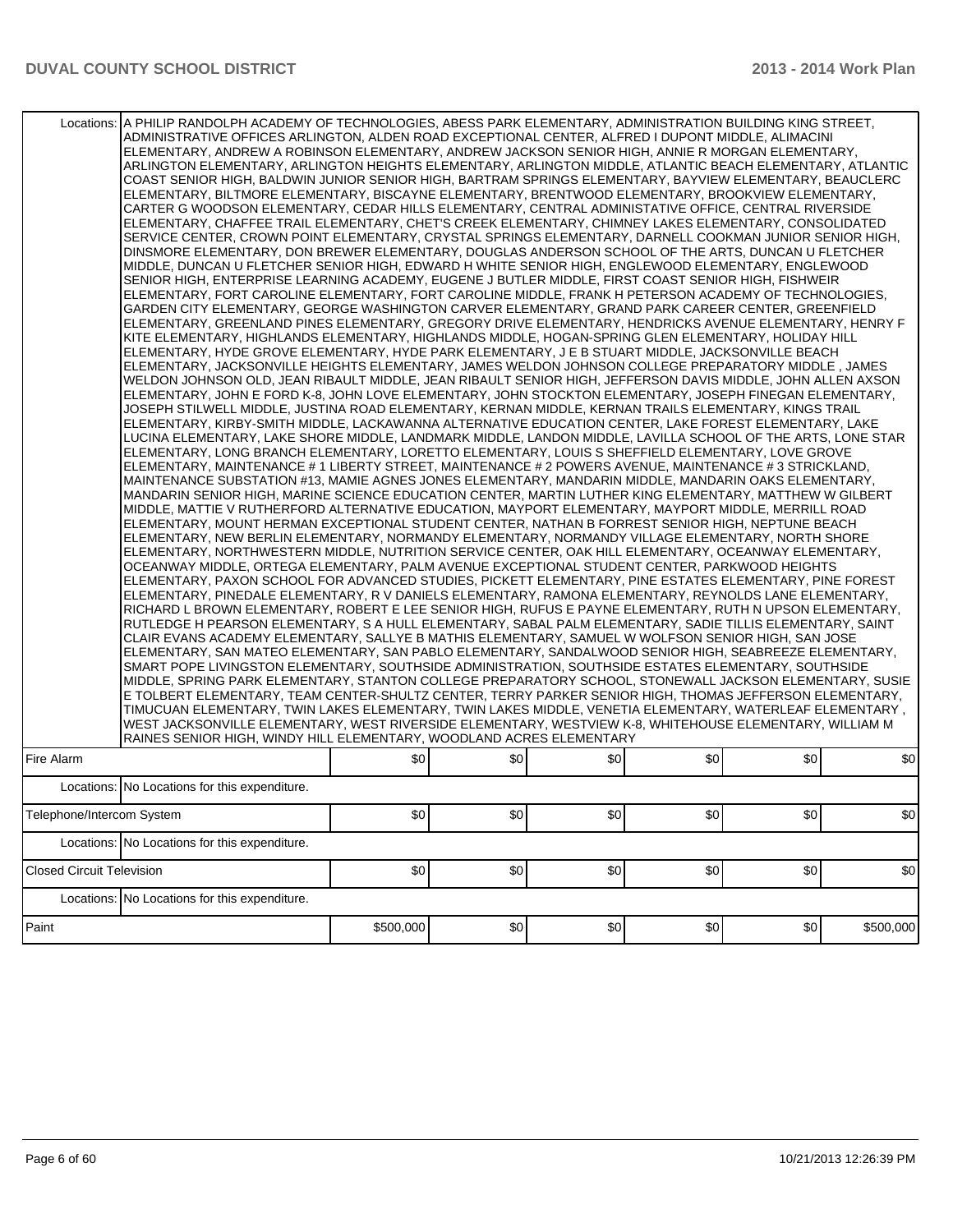| Locations: A PHILIP RANDOLPH ACADEMY OF TECHNOLOGIES, ABESS PARK ELEMENTARY, ADMINISTRATION BUILDING KING STREET,<br>ADMINISTRATIVE OFFICES ARLINGTON, ALDEN ROAD EXCEPTIONAL CENTER, ALFRED I DUPONT MIDDLE, ALIMACINI<br>ELEMENTARY, ANDREW A ROBINSON ELEMENTARY, ANDREW JACKSON SENIOR HIGH, ANNIE R MORGAN ELEMENTARY,<br>ARLINGTON ELEMENTARY, ARLINGTON HEIGHTS ELEMENTARY, ARLINGTON MIDDLE, ATLANTIC BEACH ELEMENTARY, ATLANTIC<br>COAST SENIOR HIGH, BALDWIN JUNIOR SENIOR HIGH, BARTRAM SPRINGS ELEMENTARY, BAYVIEW ELEMENTARY, BEAUCLERC<br>ELEMENTARY, BILTMORE ELEMENTARY, BISCAYNE ELEMENTARY, BRENTWOOD ELEMENTARY, BROOKVIEW ELEMENTARY,<br>CARTER G WOODSON ELEMENTARY, CEDAR HILLS ELEMENTARY, CENTRAL ADMINISTATIVE OFFICE, CENTRAL RIVERSIDE<br>ELEMENTARY, CHAFFEE TRAIL ELEMENTARY, CHET'S CREEK ELEMENTARY, CHIMNEY LAKES ELEMENTARY, CONSOLIDATED<br>SERVICE CENTER, CROWN POINT ELEMENTARY, CRYSTAL SPRINGS ELEMENTARY, DARNELL COOKMAN JUNIOR SENIOR HIGH,<br>DINSMORE ELEMENTARY, DON BREWER ELEMENTARY, DOUGLAS ANDERSON SCHOOL OF THE ARTS, DUNCAN U FLETCHER<br>MIDDLE, DUNCAN U FLETCHER SENIOR HIGH, EDWARD H WHITE SENIOR HIGH, ENGLEWOOD ELEMENTARY, ENGLEWOOD<br>SENIOR HIGH, ENTERPRISE LEARNING ACADEMY, EUGENE J BUTLER MIDDLE, FIRST COAST SENIOR HIGH, FISHWEIR<br>ELEMENTARY, FORT CAROLINE ELEMENTARY, FORT CAROLINE MIDDLE, FRANK H PETERSON ACADEMY OF TECHNOLOGIES,<br>GARDEN CITY ELEMENTARY, GEORGE WASHINGTON CARVER ELEMENTARY, GRAND PARK CAREER CENTER, GREENFIELD<br>ELEMENTARY, GREENLAND PINES ELEMENTARY, GREGORY DRIVE ELEMENTARY, HENDRICKS AVENUE ELEMENTARY, HENRY F<br>KITE ELEMENTARY, HIGHLANDS ELEMENTARY, HIGHLANDS MIDDLE, HOGAN-SPRING GLEN ELEMENTARY, HOLIDAY HILL<br>ELEMENTARY, HYDE GROVE ELEMENTARY, HYDE PARK ELEMENTARY, J E B STUART MIDDLE, JACKSONVILLE BEACH<br>ELEMENTARY, JACKSONVILLE HEIGHTS ELEMENTARY, JAMES WELDON JOHNSON COLLEGE PREPARATORY MIDDLE, JAMES<br>WELDON JOHNSON OLD, JEAN RIBAULT MIDDLE, JEAN RIBAULT SENIOR HIGH, JEFFERSON DAVIS MIDDLE, JOHN ALLEN AXSON<br>ELEMENTARY, JOHN E FORD K-8, JOHN LOVE ELEMENTARY, JOHN STOCKTON ELEMENTARY, JOSEPH FINEGAN ELEMENTARY,<br>JOSEPH STILWELL MIDDLE, JUSTINA ROAD ELEMENTARY, KERNAN MIDDLE, KERNAN TRAILS ELEMENTARY, KINGS TRAIL<br>ELEMENTARY, KIRBY-SMITH MIDDLE, LACKAWANNA ALTERNATIVE EDUCATION CENTER, LAKE FOREST ELEMENTARY, LAKE<br>LUCINA ELEMENTARY, LAKE SHORE MIDDLE, LANDMARK MIDDLE, LANDON MIDDLE, LAVILLA SCHOOL OF THE ARTS, LONE STAR<br>ELEMENTARY, LONG BRANCH ELEMENTARY, LORETTO ELEMENTARY, LOUIS S SHEFFIELD ELEMENTARY, LOVE GROVE<br>ELEMENTARY, MAINTENANCE # 1 LIBERTY STREET, MAINTENANCE # 2 POWERS AVENUE, MAINTENANCE # 3 STRICKLAND,<br>MAINTENANCE SUBSTATION #13, MAMIE AGNES JONES ELEMENTARY, MANDARIN MIDDLE, MANDARIN OAKS ELEMENTARY,<br>MANDARIN SENIOR HIGH, MARINE SCIENCE EDUCATION CENTER, MARTIN LUTHER KING ELEMENTARY, MATTHEW W GILBERT<br>MIDDLE, MATTIE V RUTHERFORD ALTERNATIVE EDUCATION, MAYPORT ELEMENTARY, MAYPORT MIDDLE, MERRILL ROAD<br>ELEMENTARY, MOUNT HERMAN EXCEPTIONAL STUDENT CENTER, NATHAN B FORREST SENIOR HIGH, NEPTUNE BEACH<br>ELEMENTARY, NEW BERLIN ELEMENTARY, NORMANDY ELEMENTARY, NORMANDY VILLAGE ELEMENTARY, NORTH SHORE<br>ELEMENTARY, NORTHWESTERN MIDDLE, NUTRITION SERVICE CENTER, OAK HILL ELEMENTARY, OCEANWAY ELEMENTARY,<br>OCEANWAY MIDDLE, ORTEGA ELEMENTARY, PALM AVENUE EXCEPTIONAL STUDENT CENTER, PARKWOOD HEIGHTS<br>ELEMENTARY, PAXON SCHOOL FOR ADVANCED STUDIES, PICKETT ELEMENTARY, PINE ESTATES ELEMENTARY, PINE FOREST<br>ELEMENTARY, PINEDALE ELEMENTARY, R V DANIELS ELEMENTARY, RAMONA ELEMENTARY, REYNOLDS LANE ELEMENTARY,<br>RICHARD L BROWN ELEMENTARY, ROBERT E LEE SENIOR HIGH, RUFUS E PAYNE ELEMENTARY, RUTH N UPSON ELEMENTARY,<br>RUTLEDGE H PEARSON ELEMENTARY, S A HULL ELEMENTARY, SABAL PALM ELEMENTARY, SADIE TILLIS ELEMENTARY, SAINT<br>CLAIR EVANS ACADEMY ELEMENTARY, SALLYE B MATHIS ELEMENTARY, SAMUEL W WOLFSON SENIOR HIGH, SAN JOSE<br>ELEMENTARY, SAN MATEO ELEMENTARY, SAN PABLO ELEMENTARY, SANDALWOOD SENIOR HIGH, SEABREEZE ELEMENTARY,<br>SMART POPE LIVINGSTON ELEMENTARY, SOUTHSIDE ADMINISTRATION, SOUTHSIDE ESTATES ELEMENTARY, SOUTHSIDE<br>MIDDLE, SPRING PARK ELEMENTARY, STANTON COLLEGE PREPARATORY SCHOOL, STONEWALL JACKSON ELEMENTARY, SUSIE<br>E TOLBERT ELEMENTARY, TEAM CENTER-SHULTZ CENTER, TERRY PARKER SENIOR HIGH, THOMAS JEFFERSON ELEMENTARY,<br>TIMUCUAN ELEMENTARY, TWIN LAKES ELEMENTARY, TWIN LAKES MIDDLE, VENETIA ELEMENTARY, WATERLEAF ELEMENTARY,<br>WEST JACKSONVILLE ELEMENTARY, WEST RIVERSIDE ELEMENTARY, WESTVIEW K-8, WHITEHOUSE ELEMENTARY, WILLIAM M |          |              |              |              |              |              |
|---------------------------------------------------------------------------------------------------------------------------------------------------------------------------------------------------------------------------------------------------------------------------------------------------------------------------------------------------------------------------------------------------------------------------------------------------------------------------------------------------------------------------------------------------------------------------------------------------------------------------------------------------------------------------------------------------------------------------------------------------------------------------------------------------------------------------------------------------------------------------------------------------------------------------------------------------------------------------------------------------------------------------------------------------------------------------------------------------------------------------------------------------------------------------------------------------------------------------------------------------------------------------------------------------------------------------------------------------------------------------------------------------------------------------------------------------------------------------------------------------------------------------------------------------------------------------------------------------------------------------------------------------------------------------------------------------------------------------------------------------------------------------------------------------------------------------------------------------------------------------------------------------------------------------------------------------------------------------------------------------------------------------------------------------------------------------------------------------------------------------------------------------------------------------------------------------------------------------------------------------------------------------------------------------------------------------------------------------------------------------------------------------------------------------------------------------------------------------------------------------------------------------------------------------------------------------------------------------------------------------------------------------------------------------------------------------------------------------------------------------------------------------------------------------------------------------------------------------------------------------------------------------------------------------------------------------------------------------------------------------------------------------------------------------------------------------------------------------------------------------------------------------------------------------------------------------------------------------------------------------------------------------------------------------------------------------------------------------------------------------------------------------------------------------------------------------------------------------------------------------------------------------------------------------------------------------------------------------------------------------------------------------------------------------------------------------------------------------------------------------------------------------------------------------------------------------------------------------------------------------------------------------------------------------------------------------------------------------------------------------------------------------------------------------------------------------------------------------------------------------------------------------------------------------------------------------------------------------------------------------------------------------------------------------------------------------------------------------------------------------------------------------------------------------------------------------------------------------------------------------------------------------------------------------------------------------------------------------------------------------------------------------------------------------------------|----------|--------------|--------------|--------------|--------------|--------------|
|                                                                                                                                                                                                                                                                                                                                                                                                                                                                                                                                                                                                                                                                                                                                                                                                                                                                                                                                                                                                                                                                                                                                                                                                                                                                                                                                                                                                                                                                                                                                                                                                                                                                                                                                                                                                                                                                                                                                                                                                                                                                                                                                                                                                                                                                                                                                                                                                                                                                                                                                                                                                                                                                                                                                                                                                                                                                                                                                                                                                                                                                                                                                                                                                                                                                                                                                                                                                                                                                                                                                                                                                                                                                                                                                                                                                                                                                                                                                                                                                                                                                                                                                                                                                                                                                                                                                                                                                                                                                                                                                                                                                                                                                                       |          |              |              |              |              |              |
| RAINES SENIOR HIGH, WINDY HILL ELEMENTARY, WOODLAND ACRES ELEMENTARY                                                                                                                                                                                                                                                                                                                                                                                                                                                                                                                                                                                                                                                                                                                                                                                                                                                                                                                                                                                                                                                                                                                                                                                                                                                                                                                                                                                                                                                                                                                                                                                                                                                                                                                                                                                                                                                                                                                                                                                                                                                                                                                                                                                                                                                                                                                                                                                                                                                                                                                                                                                                                                                                                                                                                                                                                                                                                                                                                                                                                                                                                                                                                                                                                                                                                                                                                                                                                                                                                                                                                                                                                                                                                                                                                                                                                                                                                                                                                                                                                                                                                                                                                                                                                                                                                                                                                                                                                                                                                                                                                                                                                  |          |              |              |              |              |              |
| Maintenance/Repair                                                                                                                                                                                                                                                                                                                                                                                                                                                                                                                                                                                                                                                                                                                                                                                                                                                                                                                                                                                                                                                                                                                                                                                                                                                                                                                                                                                                                                                                                                                                                                                                                                                                                                                                                                                                                                                                                                                                                                                                                                                                                                                                                                                                                                                                                                                                                                                                                                                                                                                                                                                                                                                                                                                                                                                                                                                                                                                                                                                                                                                                                                                                                                                                                                                                                                                                                                                                                                                                                                                                                                                                                                                                                                                                                                                                                                                                                                                                                                                                                                                                                                                                                                                                                                                                                                                                                                                                                                                                                                                                                                                                                                                                    | \$54,766 | \$11,143,240 | \$13,527,212 | \$16,968,005 | \$19,974,233 | \$61,667,456 |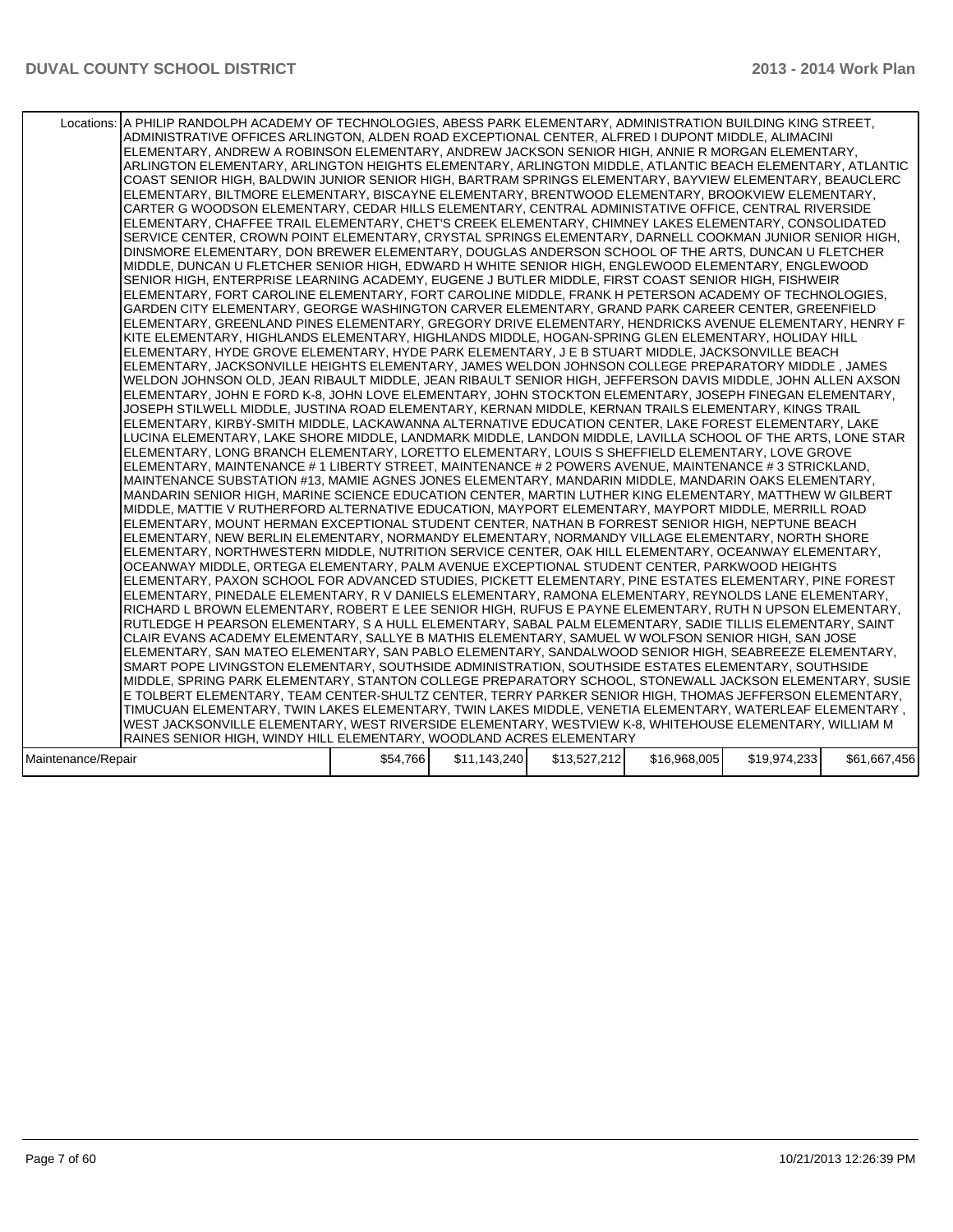| Sub Total:                                                                                                                                                                                              | \$5,879,766 | \$11,143,240 | \$13,527,212 | \$16,968,005 | \$19,974,233 | \$67,492,456 |
|---------------------------------------------------------------------------------------------------------------------------------------------------------------------------------------------------------|-------------|--------------|--------------|--------------|--------------|--------------|
| RAINES SENIOR HIGH, WINDY HILL ELEMENTARY, WOODLAND ACRES ELEMENTARY                                                                                                                                    |             |              |              |              |              |              |
| WEST JACKSONVILLE ELEMENTARY, WEST RIVERSIDE ELEMENTARY, WESTVIEW K-8, WHITEHOUSE ELEMENTARY, WILLIAM M                                                                                                 |             |              |              |              |              |              |
| TIMUCUAN ELEMENTARY, TWIN LAKES ELEMENTARY, TWIN LAKES MIDDLE, VENETIA ELEMENTARY, WATERLEAF ELEMENTARY,                                                                                                |             |              |              |              |              |              |
| E TOLBERT ELEMENTARY, TEAM CENTER-SHULTZ CENTER, TERRY PARKER SENIOR HIGH, THOMAS JEFFERSON ELEMENTARY,                                                                                                 |             |              |              |              |              |              |
| MIDDLE, SPRING PARK ELEMENTARY, STANTON COLLEGE PREPARATORY SCHOOL, STONEWALL JACKSON ELEMENTARY, SUSIE                                                                                                 |             |              |              |              |              |              |
| SMART POPE LIVINGSTON ELEMENTARY, SOUTHSIDE ADMINISTRATION, SOUTHSIDE ESTATES ELEMENTARY, SOUTHSIDE                                                                                                     |             |              |              |              |              |              |
| ELEMENTARY, SAN MATEO ELEMENTARY, SAN PABLO ELEMENTARY, SANDALWOOD SENIOR HIGH, SEABREEZE ELEMENTARY,                                                                                                   |             |              |              |              |              |              |
| CLAIR EVANS ACADEMY ELEMENTARY, SALLYE B MATHIS ELEMENTARY, SAMUEL W WOLFSON SENIOR HIGH, SAN JOSE                                                                                                      |             |              |              |              |              |              |
| RUTLEDGE H PEARSON ELEMENTARY, S A HULL ELEMENTARY, SABAL PALM ELEMENTARY, SADIE TILLIS ELEMENTARY, SAINT                                                                                               |             |              |              |              |              |              |
| RICHARD L BROWN ELEMENTARY, ROBERT E LEE SENIOR HIGH, RUFUS E PAYNE ELEMENTARY, RUTH N UPSON ELEMENTARY,                                                                                                |             |              |              |              |              |              |
| IELEMENTARY. PINEDALE ELEMENTARY. R V DANIELS ELEMENTARY. RAMONA ELEMENTARY. REYNOLDS LANE ELEMENTARY.                                                                                                  |             |              |              |              |              |              |
| ELEMENTARY, PAXON SCHOOL FOR ADVANCED STUDIES, PICKETT ELEMENTARY, PINE ESTATES ELEMENTARY, PINE FOREST                                                                                                 |             |              |              |              |              |              |
| OCEANWAY MIDDLE, ORTEGA ELEMENTARY, PALM AVENUE EXCEPTIONAL STUDENT CENTER, PARKWOOD HEIGHTS                                                                                                            |             |              |              |              |              |              |
| ELEMENTARY, NORTHWESTERN MIDDLE, NUTRITION SERVICE CENTER, OAK HILL ELEMENTARY, OCEANWAY ELEMENTARY,                                                                                                    |             |              |              |              |              |              |
| ELEMENTARY, NEW BERLIN ELEMENTARY, NORMANDY ELEMENTARY, NORMANDY VILLAGE ELEMENTARY, NORTH SHORE                                                                                                        |             |              |              |              |              |              |
| ELEMENTARY, MOUNT HERMAN EXCEPTIONAL STUDENT CENTER, NATHAN B FORREST SENIOR HIGH, NEPTUNE BEACH                                                                                                        |             |              |              |              |              |              |
| MIDDLE, MATTIE V RUTHERFORD ALTERNATIVE EDUCATION, MAYPORT ELEMENTARY, MAYPORT MIDDLE, MERRILL ROAD                                                                                                     |             |              |              |              |              |              |
| MANDARIN SENIOR HIGH, MARINE SCIENCE EDUCATION CENTER, MARTIN LUTHER KING ELEMENTARY, MATTHEW W GILBERT                                                                                                 |             |              |              |              |              |              |
| MAINTENANCE SUBSTATION #13, MAMIE AGNES JONES ELEMENTARY, MANDARIN MIDDLE, MANDARIN OAKS ELEMENTARY,                                                                                                    |             |              |              |              |              |              |
| ELEMENTARY, MAINTENANCE # 1 LIBERTY STREET, MAINTENANCE # 2 POWERS AVENUE, MAINTENANCE # 3 STRICKLAND,                                                                                                  |             |              |              |              |              |              |
| ELEMENTARY, LONG BRANCH ELEMENTARY, LORETTO ELEMENTARY, LOUIS S SHEFFIELD ELEMENTARY, LOVE GROVE                                                                                                        |             |              |              |              |              |              |
| LUCINA ELEMENTARY. LAKE SHORE MIDDLE, LANDMARK MIDDLE, LANDON MIDDLE, LAVILLA SCHOOL OF THE ARTS, LONE STAR                                                                                             |             |              |              |              |              |              |
| ELEMENTARY, KIRBY-SMITH MIDDLE, LACKAWANNA ALTERNATIVE EDUCATION CENTER, LAKE FOREST ELEMENTARY, LAKE                                                                                                   |             |              |              |              |              |              |
| JOSEPH STILWELL MIDDLE. JUSTINA ROAD ELEMENTARY. KERNAN MIDDLE. KERNAN TRAILS ELEMENTARY. KINGS TRAIL                                                                                                   |             |              |              |              |              |              |
| ELEMENTARY, JOHN E FORD K-8, JOHN LOVE ELEMENTARY, JOHN STOCKTON ELEMENTARY, JOSEPH FINEGAN ELEMENTARY,                                                                                                 |             |              |              |              |              |              |
| WELDON JOHNSON OLD, JEAN RIBAULT MIDDLE, JEAN RIBAULT SENIOR HIGH, JEFFERSON DAVIS MIDDLE, JOHN ALLEN AXSON                                                                                             |             |              |              |              |              |              |
| ELEMENTARY, HYDE GROVE ELEMENTARY, HYDE PARK ELEMENTARY, J E B STUART MIDDLE, JACKSONVILLE BEACH<br>ELEMENTARY, JACKSONVILLE HEIGHTS ELEMENTARY, JAMES WELDON JOHNSON COLLEGE PREPARATORY MIDDLE, JAMES |             |              |              |              |              |              |
| KITE ELEMENTARY, HIGHLANDS ELEMENTARY, HIGHLANDS MIDDLE, HOGAN-SPRING GLEN ELEMENTARY, HOLIDAY HILL                                                                                                     |             |              |              |              |              |              |
| ELEMENTARY, GREENLAND PINES ELEMENTARY, GREGORY DRIVE ELEMENTARY, HENDRICKS AVENUE ELEMENTARY, HENRY F                                                                                                  |             |              |              |              |              |              |
| GARDEN CITY ELEMENTARY, GEORGE WASHINGTON CARVER ELEMENTARY, GRAND PARK CAREER CENTER, GREENFIELD                                                                                                       |             |              |              |              |              |              |
| ELEMENTARY, FORT CAROLINE ELEMENTARY, FORT CAROLINE MIDDLE, FRANK H PETERSON ACADEMY OF TECHNOLOGIES,                                                                                                   |             |              |              |              |              |              |
| SENIOR HIGH, ENTERPRISE LEARNING ACADEMY, EUGENE J BUTLER MIDDLE, FIRST COAST SENIOR HIGH, FISHWEIR                                                                                                     |             |              |              |              |              |              |
| MIDDLE, DUNCAN U FLETCHER SENIOR HIGH, EDWARD H WHITE SENIOR HIGH, ENGLEWOOD ELEMENTARY, ENGLEWOOD                                                                                                      |             |              |              |              |              |              |
| DINSMORE ELEMENTARY, DON BREWER ELEMENTARY, DOUGLAS ANDERSON SCHOOL OF THE ARTS, DUNCAN U FLETCHER                                                                                                      |             |              |              |              |              |              |
| SERVICE CENTER, CROWN POINT ELEMENTARY, CRYSTAL SPRINGS ELEMENTARY, DARNELL COOKMAN JUNIOR SENIOR HIGH,                                                                                                 |             |              |              |              |              |              |
| ELEMENTARY, CHAFFEE TRAIL ELEMENTARY, CHET'S CREEK ELEMENTARY, CHIMNEY LAKES ELEMENTARY, CONSOLIDATED                                                                                                   |             |              |              |              |              |              |
| CARTER G WOODSON ELEMENTARY, CEDAR HILLS ELEMENTARY, CENTRAL ADMINISTATIVE OFFICE, CENTRAL RIVERSIDE                                                                                                    |             |              |              |              |              |              |
| ELEMENTARY, BILTMORE ELEMENTARY, BISCAYNE ELEMENTARY, BRENTWOOD ELEMENTARY, BROOKVIEW ELEMENTARY,                                                                                                       |             |              |              |              |              |              |
| COAST SENIOR HIGH, BALDWIN JUNIOR SENIOR HIGH, BARTRAM SPRINGS ELEMENTARY, BAYVIEW ELEMENTARY, BEAUCLERC                                                                                                |             |              |              |              |              |              |
| ARLINGTON ELEMENTARY, ARLINGTON HEIGHTS ELEMENTARY, ARLINGTON MIDDLE, ATLANTIC BEACH ELEMENTARY, ATLANTIC                                                                                               |             |              |              |              |              |              |
|                                                                                                                                                                                                         |             |              |              |              |              |              |
| ADMINISTRATIVE OFFICES ARLINGTON, ALDEN ROAD EXCEPTIONAL CENTER, ALFRED I DUPONT MIDDLE, ALIMACINI<br>ELEMENTARY, ANDREW A ROBINSON ELEMENTARY, ANDREW JACKSON SENIOR HIGH, ANNIE R MORGAN ELEMENTARY,  |             |              |              |              |              |              |
| Locations: A PHILIP RANDOLPH ACADEMY OF TECHNOLOGIES, ABESS PARK ELEMENTARY, ADMINISTRATION BUILDING KING STREET,                                                                                       |             |              |              |              |              |              |
|                                                                                                                                                                                                         |             |              |              |              |              |              |
|                                                                                                                                                                                                         |             |              |              |              |              |              |

| <b>IPECO Maintenance Expenditures</b> | \$0          | \$0          | \$189,008    | \$592,327    | \$1,419.871  | \$2,201,206  |
|---------------------------------------|--------------|--------------|--------------|--------------|--------------|--------------|
| 1.50 Mill Sub Total: I                | \$10,263,092 | \$11.143.240 | \$13,338,204 | \$16,375,678 | \$18,554,362 | \$69,674,576 |

| Other Items      | $2013 - 2014$<br><b>Actual Budget</b> | $2014 - 2015$<br>Projected | $2015 - 2016$<br>Projected | 2016 - 2017<br>Projected | $2017 - 2018$<br>Projected | Total     |
|------------------|---------------------------------------|----------------------------|----------------------------|--------------------------|----------------------------|-----------|
| Security Systems | \$700,000                             | \$٥Ι                       | \$0                        | \$0                      | \$0                        | \$700,000 |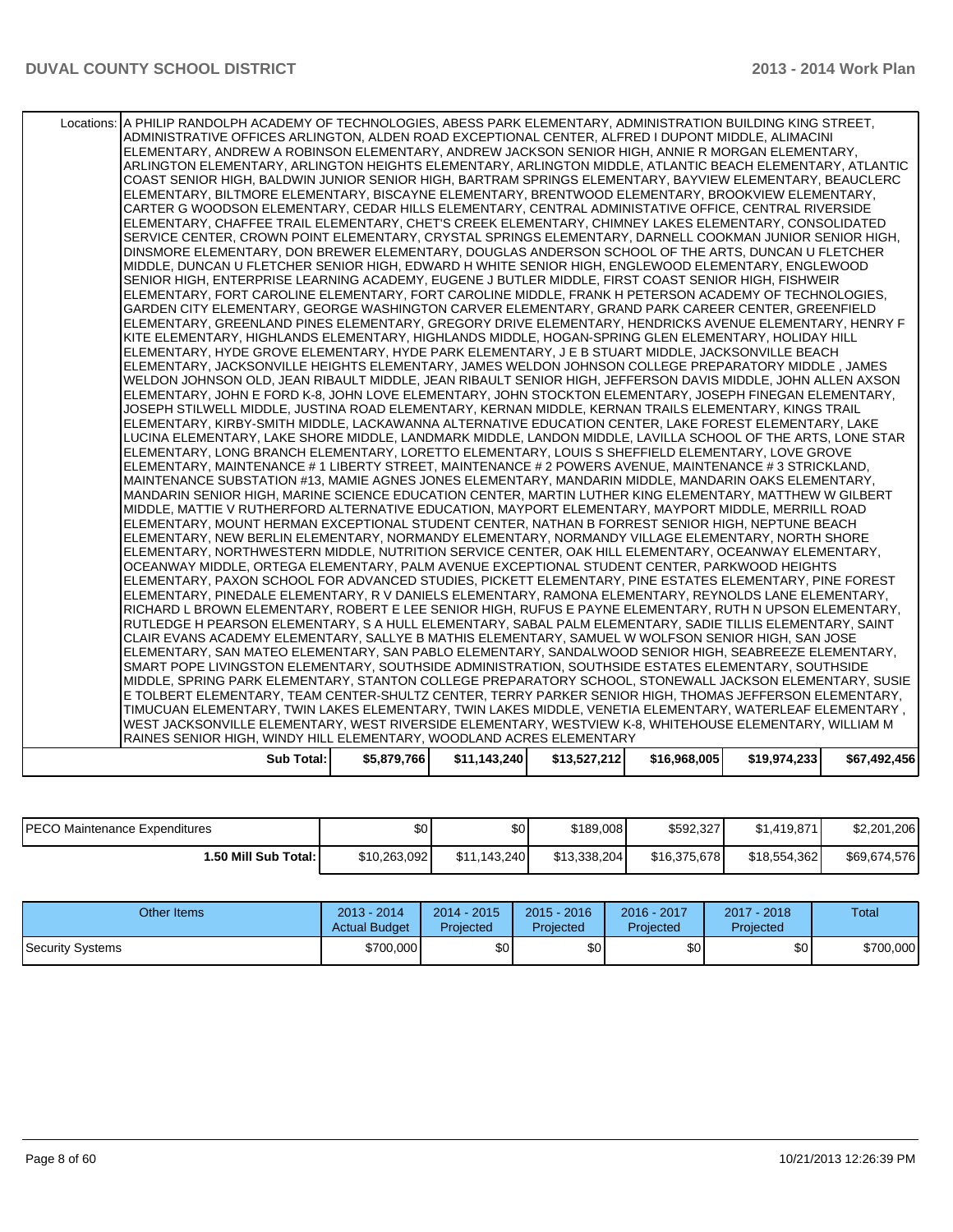|                  | Locations A PHILIP RANDOLPH ACADEMY OF TECHNOLOGIES, ABESS PARK ELEMENTARY, ADMINISTRATION BUILDING KING STREET,<br>ADMINISTRATIVE OFFICES ARLINGTON, ALDEN ROAD EXCEPTIONAL CENTER, ALFRED I DUPONT MIDDLE, ALIMACINI<br>ELEMENTARY, ANDREW A ROBINSON ELEMENTARY, ANDREW JACKSON SENIOR HIGH, ANNIE R MORGAN ELEMENTARY,<br>ARLINGTON ELEMENTARY, ARLINGTON HEIGHTS ELEMENTARY, ARLINGTON MIDDLE, ATLANTIC BEACH ELEMENTARY,<br>ATLANTIC COAST SENIOR HIGH, BALDWIN JUNIOR SENIOR HIGH, BARTRAM SPRINGS ELEMENTARY, BAYVIEW ELEMENTARY,<br>BEAUCLERC ELEMENTARY, BILTMORE ELEMENTARY, BISCAYNE ELEMENTARY, BRENTWOOD ELEMENTARY, BROOKVIEW<br>ELEMENTARY, CARTER G WOODSON ELEMENTARY, CEDAR HILLS ELEMENTARY, CENTRAL ADMINISTATIVE OFFICE, CENTRAL<br>RIVERSIDE ELEMENTARY, CHAFFEE TRAIL ELEMENTARY, CHET'S CREEK ELEMENTARY, CHIMNEY LAKES ELEMENTARY,<br>CONSOLIDATED SERVICE CENTER, CROWN POINT ELEMENTARY, CRYSTAL SPRINGS ELEMENTARY, DARNELL COOKMAN<br>JUNIOR SENIOR HIGH, DINSMORE ELEMENTARY, DON BREWER ELEMENTARY, DOUGLAS ANDERSON SCHOOL OF THE ARTS,<br>DUNCAN U FLETCHER MIDDLE, DUNCAN U FLETCHER SENIOR HIGH, EDWARD H WHITE SENIOR HIGH, ENGLEWOOD<br>ELEMENTARY, ENGLEWOOD SENIOR HIGH, ENTERPRISE LEARNING ACADEMY, EUGENE J BUTLER MIDDLE, FIRST COAST<br>SENIOR HIGH, FISHWEIR ELEMENTARY, FORT CAROLINE ELEMENTARY, FORT CAROLINE MIDDLE, FRANK H PETERSON<br>ACADEMY OF TECHNOLOGIES. GARDEN CITY ELEMENTARY. GEORGE WASHINGTON CARVER ELEMENTARY. GRAND PARK<br>CAREER CENTER, GREENFIELD ELEMENTARY, GREENLAND PINES ELEMENTARY, GREGORY DRIVE ELEMENTARY, HENDRICKS<br>AVENUE ELEMENTARY. HENRY F KITE ELEMENTARY. HIGHLANDS ELEMENTARY. HIGHLANDS MIDDLE. HOGAN-SPRING GLEN<br>ELEMENTARY, HOLIDAY HILL ELEMENTARY, HYDE GROVE ELEMENTARY, HYDE PARK ELEMENTARY, J E B STUART MIDDLE,<br>JACKSONVILLE BEACH ELEMENTARY, JACKSONVILLE HEIGHTS ELEMENTARY, JAMES WELDON JOHNSON COLLEGE<br>PREPARATORY MIDDLE , JAMES WELDON JOHNSON OLD, JEAN RIBAULT MIDDLE, JEAN RIBAULT SENIOR HIGH, JEFFERSON<br>DAVIS MIDDLE, JOHN ALLEN AXSON ELEMENTARY, JOHN E FORD K-8, JOHN LOVE ELEMENTARY, JOHN STOCKTON<br>ELEMENTARY, JOSEPH FINEGAN ELEMENTARY, JOSEPH STILWELL MIDDLE, JUSTINA ROAD ELEMENTARY, KERNAN MIDDLE,<br>KERNAN TRAILS ELEMENTARY, KINGS TRAIL ELEMENTARY, KIRBY-SMITH MIDDLE, LACKAWANNA ALTERNATIVE EDUCATION<br>CENTER, LAKE FOREST ELEMENTARY, LAKE LUCINA ELEMENTARY, LAKE SHORE MIDDLE, LANDMARK MIDDLE, LANDON <br>MIDDLE, LAVILLA SCHOOL OF THE ARTS, LONE STAR ELEMENTARY, LONG BRANCH ELEMENTARY, LORETTO ELEMENTARY,<br>LOUIS S SHEFFIELD ELEMENTARY, LOVE GROVE ELEMENTARY, MAINTENANCE # 1 LIBERTY STREET, MAINTENANCE # 2<br>POWERS AVENUE, MAINTENANCE # 3 STRICKLAND, MAINTENANCE SUBSTATION #13, MAMIE AGNES JONES ELEMENTARY,<br>MANDARIN MIDDLE. MANDARIN OAKS ELEMENTARY. MANDARIN SENIOR HIGH. MARINE SCIENCE EDUCATION CENTER. MARTIN<br>LUTHER KING ELEMENTARY, MATTHEW W GILBERT MIDDLE, MATTIE V RUTHERFORD ALTERNATIVE EDUCATION, MAYPORT<br>ELEMENTARY, MAYPORT MIDDLE, MERRILL ROAD ELEMENTARY, MOUNT HERMAN EXCEPTIONAL STUDENT CENTER, NATHAN<br>B FORREST SENIOR HIGH, NEPTUNE BEACH ELEMENTARY, NEW BERLIN ELEMENTARY, NORMANDY ELEMENTARY,<br>NORMANDY VILLAGE ELEMENTARY, NORTH SHORE ELEMENTARY, NORTHWESTERN MIDDLE, NUTRITION SERVICE CENTER,<br>OAK HILL ELEMENTARY, OCEANWAY ELEMENTARY, OCEANWAY MIDDLE, ORTEGA ELEMENTARY, PALM AVENUE EXCEPTIONAL<br>STUDENT CENTER, PARKWOOD HEIGHTS ELEMENTARY, PAXON SCHOOL FOR ADVANCED STUDIES, PICKETT ELEMENTARY,<br>PINE ESTATES ELEMENTARY, PINE FOREST ELEMENTARY, PINEDALE ELEMENTARY, R V DANIELS ELEMENTARY, RAMONA<br>ELEMENTARY, REYNOLDS LANE ELEMENTARY, RICHARD L BROWN ELEMENTARY, ROBERT E LEE SENIOR HIGH, RUFUS E<br>PAYNE ELEMENTARY, RUTH N UPSON ELEMENTARY, RUTLEDGE H PEARSON ELEMENTARY, S A HULL ELEMENTARY, SABAL<br>PALM ELEMENTARY, SADIE TILLIS ELEMENTARY, SAINT CLAIR EVANS ACADEMY ELEMENTARY, SALLYE B MATHIS<br>IELEMENTARY. SAMUEL W WOLFSON SENIOR HIGH. SAN JOSE ELEMENTARY. SAN MATEO ELEMENTARY. SAN PABLO<br>ELEMENTARY, SANDALWOOD SENIOR HIGH, SEABREEZE ELEMENTARY, SMART POPE LIVINGSTON ELEMENTARY, SOUTHSIDE<br>ADMINISTRATION, SOUTHSIDE ESTATES ELEMENTARY, SOUTHSIDE MIDDLE, SPRING PARK ELEMENTARY, STANTON COLLEGE<br>PREPARATORY SCHOOL, STONEWALL JACKSON ELEMENTARY, SUSIE E TOLBERT ELEMENTARY, TEAM CENTER-SHULTZ<br>CENTER, TERRY PARKER SENIOR HIGH, THOMAS JEFFERSON ELEMENTARY, TIMUCUAN ELEMENTARY, TWIN LAKES<br> ELEMENTARY, TWIN LAKES MIDDLE, VENETIA ELEMENTARY, WATERLEAF ELEMENTARY , WEST JACKSONVILLE ELEMENTARY,<br>WEST RIVERSIDE ELEMENTARY, WESTVIEW K-8, WHITEHOUSE ELEMENTARY, WILLIAM M RAINES SENIOR HIGH, WINDY HILL |          |      |     |                  |     |          |
|------------------|-----------------------------------------------------------------------------------------------------------------------------------------------------------------------------------------------------------------------------------------------------------------------------------------------------------------------------------------------------------------------------------------------------------------------------------------------------------------------------------------------------------------------------------------------------------------------------------------------------------------------------------------------------------------------------------------------------------------------------------------------------------------------------------------------------------------------------------------------------------------------------------------------------------------------------------------------------------------------------------------------------------------------------------------------------------------------------------------------------------------------------------------------------------------------------------------------------------------------------------------------------------------------------------------------------------------------------------------------------------------------------------------------------------------------------------------------------------------------------------------------------------------------------------------------------------------------------------------------------------------------------------------------------------------------------------------------------------------------------------------------------------------------------------------------------------------------------------------------------------------------------------------------------------------------------------------------------------------------------------------------------------------------------------------------------------------------------------------------------------------------------------------------------------------------------------------------------------------------------------------------------------------------------------------------------------------------------------------------------------------------------------------------------------------------------------------------------------------------------------------------------------------------------------------------------------------------------------------------------------------------------------------------------------------------------------------------------------------------------------------------------------------------------------------------------------------------------------------------------------------------------------------------------------------------------------------------------------------------------------------------------------------------------------------------------------------------------------------------------------------------------------------------------------------------------------------------------------------------------------------------------------------------------------------------------------------------------------------------------------------------------------------------------------------------------------------------------------------------------------------------------------------------------------------------------------------------------------------------------------------------------------------------------------------------------------------------------------------------------------------------------------------------------------------------------------------------------------------------------------------------------------------------------------------------------------------------------------------------------------------------------------------------------------------------------------------------------------------------------------------------------------------------------------------------------------------------------------------------------------------------------------------------------------------------------------------------------------------------------------------------------------------------------------------------------------------------------------------------------------------------------------------------------------------------------------------------------------------------------------------------------------------------------------------------------------------------------------------------------|----------|------|-----|------------------|-----|----------|
|                  | ELEMENTARY, WOODLAND ACRES ELEMENTARY                                                                                                                                                                                                                                                                                                                                                                                                                                                                                                                                                                                                                                                                                                                                                                                                                                                                                                                                                                                                                                                                                                                                                                                                                                                                                                                                                                                                                                                                                                                                                                                                                                                                                                                                                                                                                                                                                                                                                                                                                                                                                                                                                                                                                                                                                                                                                                                                                                                                                                                                                                                                                                                                                                                                                                                                                                                                                                                                                                                                                                                                                                                                                                                                                                                                                                                                                                                                                                                                                                                                                                                                                                                                                                                                                                                                                                                                                                                                                                                                                                                                                                                                                                                                                                                                                                                                                                                                                                                                                                                                                                                                                                                                                       |          |      |     |                  |     |          |
|                  |                                                                                                                                                                                                                                                                                                                                                                                                                                                                                                                                                                                                                                                                                                                                                                                                                                                                                                                                                                                                                                                                                                                                                                                                                                                                                                                                                                                                                                                                                                                                                                                                                                                                                                                                                                                                                                                                                                                                                                                                                                                                                                                                                                                                                                                                                                                                                                                                                                                                                                                                                                                                                                                                                                                                                                                                                                                                                                                                                                                                                                                                                                                                                                                                                                                                                                                                                                                                                                                                                                                                                                                                                                                                                                                                                                                                                                                                                                                                                                                                                                                                                                                                                                                                                                                                                                                                                                                                                                                                                                                                                                                                                                                                                                                             |          |      |     |                  |     |          |
| Bleacher Repairs |                                                                                                                                                                                                                                                                                                                                                                                                                                                                                                                                                                                                                                                                                                                                                                                                                                                                                                                                                                                                                                                                                                                                                                                                                                                                                                                                                                                                                                                                                                                                                                                                                                                                                                                                                                                                                                                                                                                                                                                                                                                                                                                                                                                                                                                                                                                                                                                                                                                                                                                                                                                                                                                                                                                                                                                                                                                                                                                                                                                                                                                                                                                                                                                                                                                                                                                                                                                                                                                                                                                                                                                                                                                                                                                                                                                                                                                                                                                                                                                                                                                                                                                                                                                                                                                                                                                                                                                                                                                                                                                                                                                                                                                                                                                             | \$75,000 | \$0] | \$0 | \$0 <sub>1</sub> | \$0 | \$75,000 |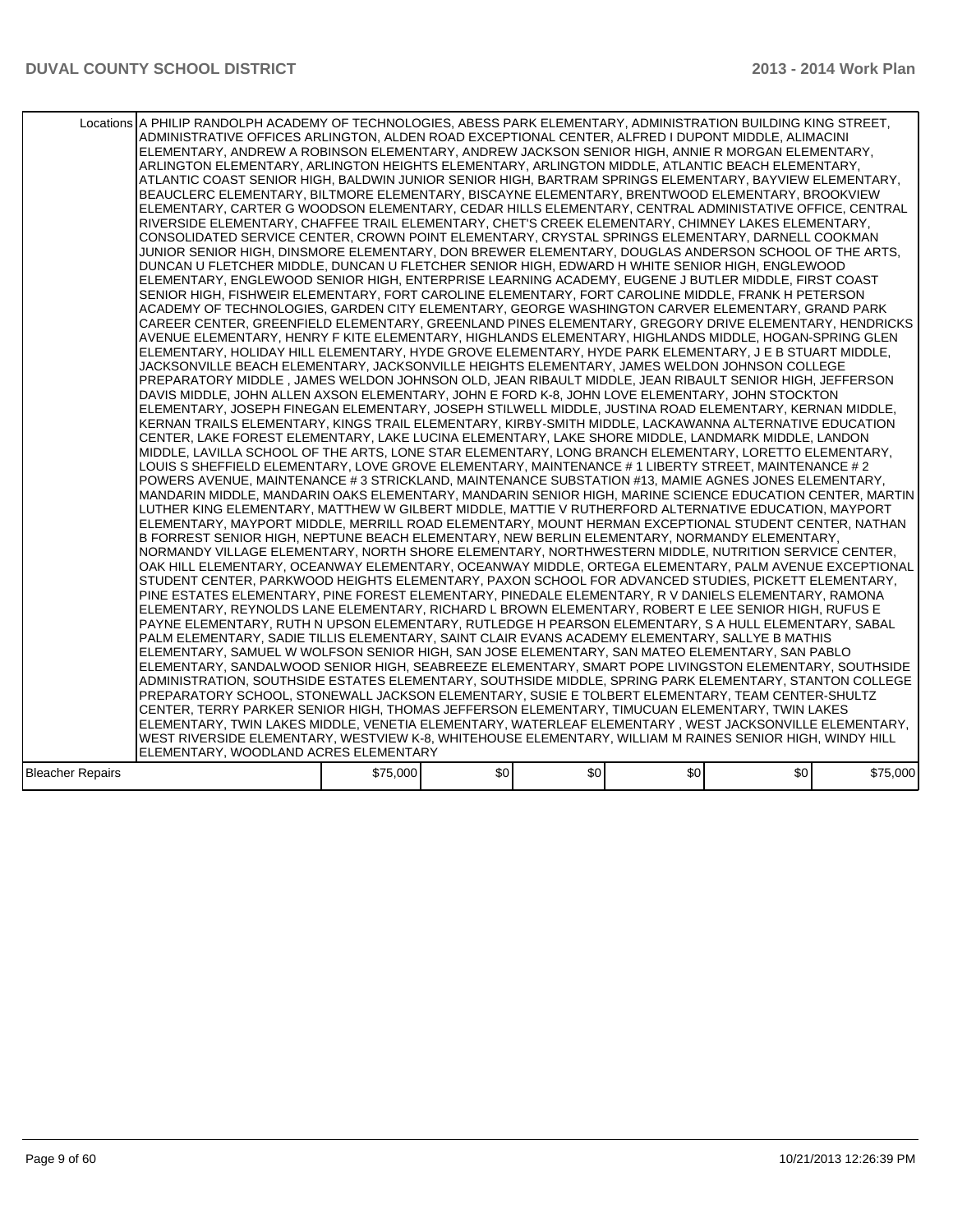|                                | Locations A PHILIP RANDOLPH ACADEMY OF TECHNOLOGIES, ABESS PARK ELEMENTARY, ADMINISTRATION BUILDING KING STREET,<br>ADMINISTRATIVE OFFICES ARLINGTON, ALDEN ROAD EXCEPTIONAL CENTER, ALFRED I DUPONT MIDDLE, ALIMACINI <br>ELEMENTARY, ANDREW A ROBINSON ELEMENTARY, ANDREW JACKSON SENIOR HIGH, ANNIE R MORGAN ELEMENTARY,<br>ARLINGTON ELEMENTARY, ARLINGTON HEIGHTS ELEMENTARY, ARLINGTON MIDDLE, ATLANTIC BEACH ELEMENTARY,<br>ATLANTIC COAST SENIOR HIGH. BALDWIN JUNIOR SENIOR HIGH. BARTRAM SPRINGS ELEMENTARY. BAYVIEW ELEMENTARY.<br>BEAUCLERC ELEMENTARY, BILTMORE ELEMENTARY, BISCAYNE ELEMENTARY, BRENTWOOD ELEMENTARY, BROOKVIEW<br>ELEMENTARY, CARTER G WOODSON ELEMENTARY, CEDAR HILLS ELEMENTARY, CENTRAL ADMINISTATIVE OFFICE, CENTRAL<br>RIVERSIDE ELEMENTARY, CHAFFEE TRAIL ELEMENTARY, CHET'S CREEK ELEMENTARY, CHIMNEY LAKES ELEMENTARY,<br>CONSOLIDATED SERVICE CENTER, CROWN POINT ELEMENTARY, CRYSTAL SPRINGS ELEMENTARY, DARNELL COOKMAN<br>JUNIOR SENIOR HIGH, DINSMORE ELEMENTARY, DON BREWER ELEMENTARY, DOUGLAS ANDERSON SCHOOL OF THE ARTS.<br>DUNCAN U FLETCHER MIDDLE, DUNCAN U FLETCHER SENIOR HIGH, EDWARD H WHITE SENIOR HIGH, ENGLEWOOD<br>ELEMENTARY, ENGLEWOOD SENIOR HIGH, ENTERPRISE LEARNING ACADEMY, EUGENE J BUTLER MIDDLE, FIRST COAST<br>SENIOR HIGH, FISHWEIR ELEMENTARY, FORT CAROLINE ELEMENTARY, FORT CAROLINE MIDDLE, FRANK H PETERSON<br>ACADEMY OF TECHNOLOGIES, GARDEN CITY ELEMENTARY, GEORGE WASHINGTON CARVER ELEMENTARY, GRAND PARK<br>CAREER CENTER, GREENFIELD ELEMENTARY, GREENLAND PINES ELEMENTARY, GREGORY DRIVE ELEMENTARY, HENDRICKS<br>AVENUE ELEMENTARY, HENRY F KITE ELEMENTARY, HIGHLANDS ELEMENTARY, HIGHLANDS MIDDLE, HOGAN-SPRING GLEN<br>ELEMENTARY, HOLIDAY HILL ELEMENTARY, HYDE GROVE ELEMENTARY, HYDE PARK ELEMENTARY, J E B STUART MIDDLE,<br>JACKSONVILLE BEACH ELEMENTARY, JACKSONVILLE HEIGHTS ELEMENTARY, JAMES WELDON JOHNSON COLLEGE<br>PREPARATORY MIDDLE , JAMES WELDON JOHNSON OLD, JEAN RIBAULT MIDDLE, JEAN RIBAULT SENIOR HIGH, JEFFERSON<br>DAVIS MIDDLE, JOHN ALLEN AXSON ELEMENTARY, JOHN E FORD K-8, JOHN LOVE ELEMENTARY, JOHN STOCKTON<br>ELEMENTARY, JOSEPH FINEGAN ELEMENTARY, JOSEPH STILWELL MIDDLE, JUSTINA ROAD ELEMENTARY, KERNAN MIDDLE,<br>KERNAN TRAILS ELEMENTARY, KINGS TRAIL ELEMENTARY, KIRBY-SMITH MIDDLE, LACKAWANNA ALTERNATIVE EDUCATION<br>CENTER, LAKE FOREST ELEMENTARY, LAKE LUCINA ELEMENTARY, LAKE SHORE MIDDLE, LANDMARK MIDDLE, LANDON <br>MIDDLE, LAVILLA SCHOOL OF THE ARTS, LONE STAR ELEMENTARY, LONG BRANCH ELEMENTARY, LORETTO ELEMENTARY,<br>LOUIS S SHEFFIELD ELEMENTARY, LOVE GROVE ELEMENTARY, MAINTENANCE # 1 LIBERTY STREET, MAINTENANCE # 2<br>POWERS AVENUE, MAINTENANCE # 3 STRICKLAND, MAINTENANCE SUBSTATION #13, MAMIE AGNES JONES ELEMENTARY,<br>MANDARIN MIDDLE, MANDARIN OAKS ELEMENTARY, MANDARIN SENIOR HIGH, MARINE SCIENCE EDUCATION CENTER, MARTIN<br>LUTHER KING ELEMENTARY, MATTHEW W GILBERT MIDDLE, MATTIE V RUTHERFORD ALTERNATIVE EDUCATION, MAYPORT<br>ELEMENTARY, MAYPORT MIDDLE, MERRILL ROAD ELEMENTARY, MOUNT HERMAN EXCEPTIONAL STUDENT CENTER, NATHAN<br>B FORREST SENIOR HIGH, NEPTUNE BEACH ELEMENTARY, NEW BERLIN ELEMENTARY, NORMANDY ELEMENTARY,<br>NORMANDY VILLAGE ELEMENTARY, NORTH SHORE ELEMENTARY, NORTHWESTERN MIDDLE, NUTRITION SERVICE CENTER,<br>OAK HILL ELEMENTARY, OCEANWAY ELEMENTARY, OCEANWAY MIDDLE, ORTEGA ELEMENTARY, PALM AVENUE EXCEPTIONAL<br>STUDENT CENTER, PARKWOOD HEIGHTS ELEMENTARY, PAXON SCHOOL FOR ADVANCED STUDIES, PICKETT ELEMENTARY,<br>PINE ESTATES ELEMENTARY, PINE FOREST ELEMENTARY, PINEDALE ELEMENTARY, R V DANIELS ELEMENTARY, RAMONA<br>ELEMENTARY, REYNOLDS LANE ELEMENTARY, RICHARD L BROWN ELEMENTARY, ROBERT E LEE SENIOR HIGH, RUFUS E<br>PAYNE ELEMENTARY, RUTH N UPSON ELEMENTARY, RUTLEDGE H PEARSON ELEMENTARY, S A HULL ELEMENTARY, SABAL<br>PALM ELEMENTARY, SADIE TILLIS ELEMENTARY, SAINT CLAIR EVANS ACADEMY ELEMENTARY, SALLYE B MATHIS<br>ELEMENTARY, SAMUEL W WOLFSON SENIOR HIGH, SAN JOSE ELEMENTARY, SAN MATEO ELEMENTARY, SAN PABLO<br>ELEMENTARY, SANDALWOOD SENIOR HIGH, SEABREEZE ELEMENTARY, SMART POPE LIVINGSTON ELEMENTARY, SOUTHSIDE<br>ADMINISTRATION, SOUTHSIDE ESTATES ELEMENTARY, SOUTHSIDE MIDDLE, SPRING PARK ELEMENTARY, STANTON COLLEGE<br>PREPARATORY SCHOOL, STONEWALL JACKSON ELEMENTARY, SUSIE E TOLBERT ELEMENTARY, TEAM CENTER-SHULTZ<br>CENTER, TERRY PARKER SENIOR HIGH, THOMAS JEFFERSON ELEMENTARY, TIMUCUAN ELEMENTARY, TWIN LAKES |           |      |     |                  |     |           |
|--------------------------------|-----------------------------------------------------------------------------------------------------------------------------------------------------------------------------------------------------------------------------------------------------------------------------------------------------------------------------------------------------------------------------------------------------------------------------------------------------------------------------------------------------------------------------------------------------------------------------------------------------------------------------------------------------------------------------------------------------------------------------------------------------------------------------------------------------------------------------------------------------------------------------------------------------------------------------------------------------------------------------------------------------------------------------------------------------------------------------------------------------------------------------------------------------------------------------------------------------------------------------------------------------------------------------------------------------------------------------------------------------------------------------------------------------------------------------------------------------------------------------------------------------------------------------------------------------------------------------------------------------------------------------------------------------------------------------------------------------------------------------------------------------------------------------------------------------------------------------------------------------------------------------------------------------------------------------------------------------------------------------------------------------------------------------------------------------------------------------------------------------------------------------------------------------------------------------------------------------------------------------------------------------------------------------------------------------------------------------------------------------------------------------------------------------------------------------------------------------------------------------------------------------------------------------------------------------------------------------------------------------------------------------------------------------------------------------------------------------------------------------------------------------------------------------------------------------------------------------------------------------------------------------------------------------------------------------------------------------------------------------------------------------------------------------------------------------------------------------------------------------------------------------------------------------------------------------------------------------------------------------------------------------------------------------------------------------------------------------------------------------------------------------------------------------------------------------------------------------------------------------------------------------------------------------------------------------------------------------------------------------------------------------------------------------------------------------------------------------------------------------------------------------------------------------------------------------------------------------------------------------------------------------------------------------------------------------------------------------------------------------------------------------------------------------------------------------------------------------------------------------------------------------------------------------------------------------------------------------------------------------------------------------------------------------------------------------------------------------------------------------------------------------------------------------------------------------------------------------------------------------------------------------|-----------|------|-----|------------------|-----|-----------|
|                                |                                                                                                                                                                                                                                                                                                                                                                                                                                                                                                                                                                                                                                                                                                                                                                                                                                                                                                                                                                                                                                                                                                                                                                                                                                                                                                                                                                                                                                                                                                                                                                                                                                                                                                                                                                                                                                                                                                                                                                                                                                                                                                                                                                                                                                                                                                                                                                                                                                                                                                                                                                                                                                                                                                                                                                                                                                                                                                                                                                                                                                                                                                                                                                                                                                                                                                                                                                                                                                                                                                                                                                                                                                                                                                                                                                                                                                                                                                                                                                                                                                                                                                                                                                                                                                                                                                                                                                                                                                                                                                     |           |      |     |                  |     |           |
|                                |                                                                                                                                                                                                                                                                                                                                                                                                                                                                                                                                                                                                                                                                                                                                                                                                                                                                                                                                                                                                                                                                                                                                                                                                                                                                                                                                                                                                                                                                                                                                                                                                                                                                                                                                                                                                                                                                                                                                                                                                                                                                                                                                                                                                                                                                                                                                                                                                                                                                                                                                                                                                                                                                                                                                                                                                                                                                                                                                                                                                                                                                                                                                                                                                                                                                                                                                                                                                                                                                                                                                                                                                                                                                                                                                                                                                                                                                                                                                                                                                                                                                                                                                                                                                                                                                                                                                                                                                                                                                                                     |           |      |     |                  |     |           |
|                                |                                                                                                                                                                                                                                                                                                                                                                                                                                                                                                                                                                                                                                                                                                                                                                                                                                                                                                                                                                                                                                                                                                                                                                                                                                                                                                                                                                                                                                                                                                                                                                                                                                                                                                                                                                                                                                                                                                                                                                                                                                                                                                                                                                                                                                                                                                                                                                                                                                                                                                                                                                                                                                                                                                                                                                                                                                                                                                                                                                                                                                                                                                                                                                                                                                                                                                                                                                                                                                                                                                                                                                                                                                                                                                                                                                                                                                                                                                                                                                                                                                                                                                                                                                                                                                                                                                                                                                                                                                                                                                     |           |      |     |                  |     |           |
|                                |                                                                                                                                                                                                                                                                                                                                                                                                                                                                                                                                                                                                                                                                                                                                                                                                                                                                                                                                                                                                                                                                                                                                                                                                                                                                                                                                                                                                                                                                                                                                                                                                                                                                                                                                                                                                                                                                                                                                                                                                                                                                                                                                                                                                                                                                                                                                                                                                                                                                                                                                                                                                                                                                                                                                                                                                                                                                                                                                                                                                                                                                                                                                                                                                                                                                                                                                                                                                                                                                                                                                                                                                                                                                                                                                                                                                                                                                                                                                                                                                                                                                                                                                                                                                                                                                                                                                                                                                                                                                                                     |           |      |     |                  |     |           |
|                                | ELEMENTARY, TWIN LAKES MIDDLE, VENETIA ELEMENTARY, WATERLEAF ELEMENTARY , WEST JACKSONVILLE ELEMENTARY,                                                                                                                                                                                                                                                                                                                                                                                                                                                                                                                                                                                                                                                                                                                                                                                                                                                                                                                                                                                                                                                                                                                                                                                                                                                                                                                                                                                                                                                                                                                                                                                                                                                                                                                                                                                                                                                                                                                                                                                                                                                                                                                                                                                                                                                                                                                                                                                                                                                                                                                                                                                                                                                                                                                                                                                                                                                                                                                                                                                                                                                                                                                                                                                                                                                                                                                                                                                                                                                                                                                                                                                                                                                                                                                                                                                                                                                                                                                                                                                                                                                                                                                                                                                                                                                                                                                                                                                             |           |      |     |                  |     |           |
|                                | WEST RIVERSIDE ELEMENTARY, WESTVIEW K-8, WHITEHOUSE ELEMENTARY, WILLIAM M RAINES SENIOR HIGH, WINDY HILL                                                                                                                                                                                                                                                                                                                                                                                                                                                                                                                                                                                                                                                                                                                                                                                                                                                                                                                                                                                                                                                                                                                                                                                                                                                                                                                                                                                                                                                                                                                                                                                                                                                                                                                                                                                                                                                                                                                                                                                                                                                                                                                                                                                                                                                                                                                                                                                                                                                                                                                                                                                                                                                                                                                                                                                                                                                                                                                                                                                                                                                                                                                                                                                                                                                                                                                                                                                                                                                                                                                                                                                                                                                                                                                                                                                                                                                                                                                                                                                                                                                                                                                                                                                                                                                                                                                                                                                            |           |      |     |                  |     |           |
|                                | ELEMENTARY, WOODLAND ACRES ELEMENTARY                                                                                                                                                                                                                                                                                                                                                                                                                                                                                                                                                                                                                                                                                                                                                                                                                                                                                                                                                                                                                                                                                                                                                                                                                                                                                                                                                                                                                                                                                                                                                                                                                                                                                                                                                                                                                                                                                                                                                                                                                                                                                                                                                                                                                                                                                                                                                                                                                                                                                                                                                                                                                                                                                                                                                                                                                                                                                                                                                                                                                                                                                                                                                                                                                                                                                                                                                                                                                                                                                                                                                                                                                                                                                                                                                                                                                                                                                                                                                                                                                                                                                                                                                                                                                                                                                                                                                                                                                                                               |           |      |     |                  |     |           |
| Backflow, Kitchen Hood Repairs |                                                                                                                                                                                                                                                                                                                                                                                                                                                                                                                                                                                                                                                                                                                                                                                                                                                                                                                                                                                                                                                                                                                                                                                                                                                                                                                                                                                                                                                                                                                                                                                                                                                                                                                                                                                                                                                                                                                                                                                                                                                                                                                                                                                                                                                                                                                                                                                                                                                                                                                                                                                                                                                                                                                                                                                                                                                                                                                                                                                                                                                                                                                                                                                                                                                                                                                                                                                                                                                                                                                                                                                                                                                                                                                                                                                                                                                                                                                                                                                                                                                                                                                                                                                                                                                                                                                                                                                                                                                                                                     | \$150,000 | \$0] | \$0 | \$0 <sub>1</sub> | \$0 | \$150,000 |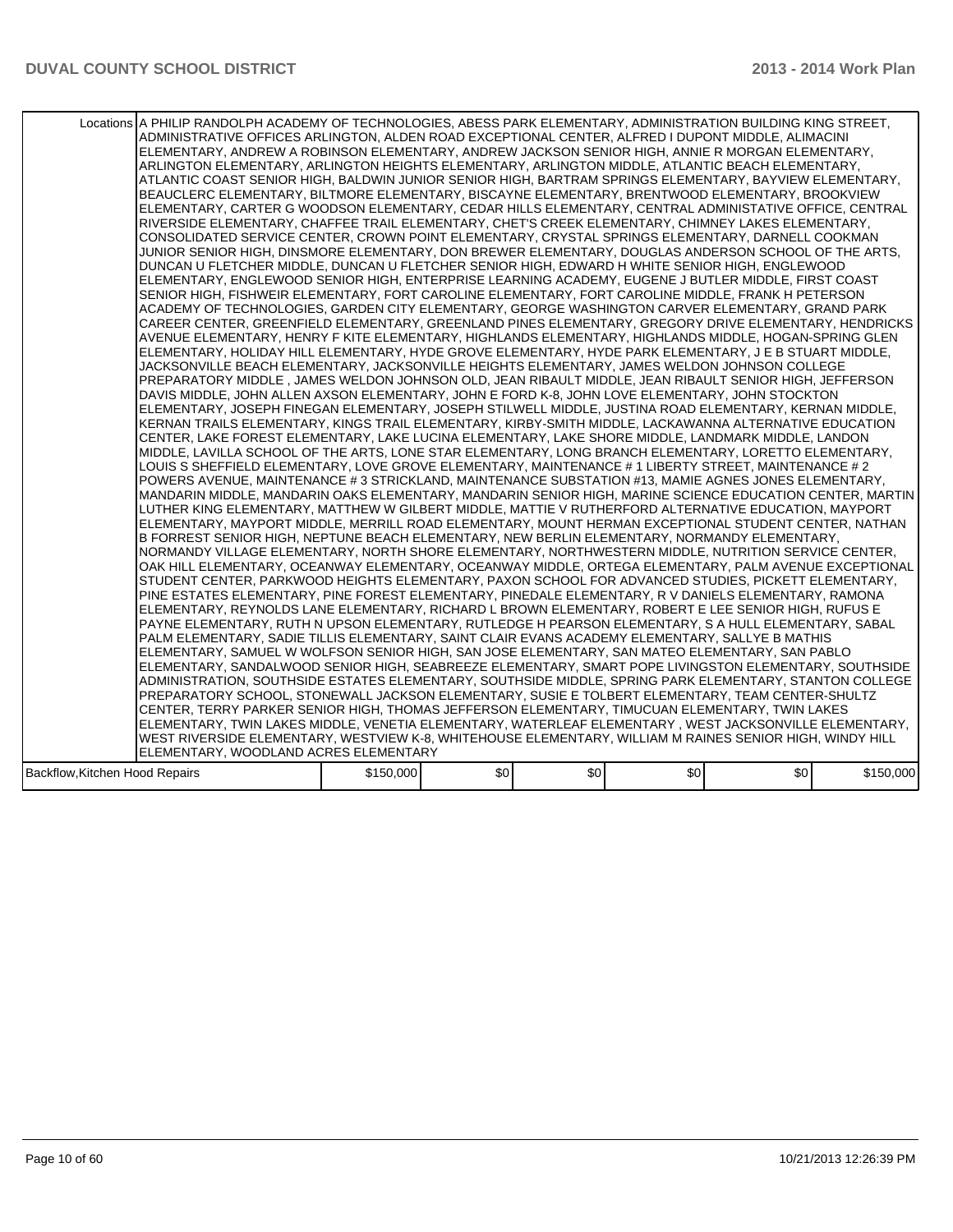|          | Locations A PHILIP RANDOLPH ACADEMY OF TECHNOLOGIES, ABESS PARK ELEMENTARY, ADMINISTRATION BUILDING KING STREET,<br>ADMINISTRATIVE OFFICES ARLINGTON, ALDEN ROAD EXCEPTIONAL CENTER, ALFRED I DUPONT MIDDLE, ALIMACINI<br>ELEMENTARY, ANDREW A ROBINSON ELEMENTARY, ANDREW JACKSON SENIOR HIGH, ANNIE R MORGAN ELEMENTARY,<br>ARLINGTON ELEMENTARY, ARLINGTON HEIGHTS ELEMENTARY, ARLINGTON MIDDLE, ATLANTIC BEACH ELEMENTARY,<br>ATLANTIC COAST SENIOR HIGH, BALDWIN JUNIOR SENIOR HIGH, BARTRAM SPRINGS ELEMENTARY, BAYVIEW ELEMENTARY,<br>BEAUCLERC ELEMENTARY, BILTMORE ELEMENTARY, BISCAYNE ELEMENTARY, BRENTWOOD ELEMENTARY, BROOKVIEW<br>ELEMENTARY, CARTER G WOODSON ELEMENTARY, CEDAR HILLS ELEMENTARY, CENTRAL ADMINISTATIVE OFFICE, CENTRAL<br>RIVERSIDE ELEMENTARY, CHAFFEE TRAIL ELEMENTARY, CHET'S CREEK ELEMENTARY, CHIMNEY LAKES ELEMENTARY,<br>CONSOLIDATED SERVICE CENTER, CROWN POINT ELEMENTARY, CRYSTAL SPRINGS ELEMENTARY, DARNELL COOKMAN<br>JUNIOR SENIOR HIGH. DINSMORE ELEMENTARY. DON BREWER ELEMENTARY. DOUGLAS ANDERSON SCHOOL OF THE ARTS.<br>DUNCAN U FLETCHER MIDDLE, DUNCAN U FLETCHER SENIOR HIGH, EDWARD H WHITE SENIOR HIGH, ENGLEWOOD<br>ELEMENTARY, ENGLEWOOD SENIOR HIGH, ENTERPRISE LEARNING ACADEMY, EUGENE J BUTLER MIDDLE, FIRST COAST<br>SENIOR HIGH, FISHWEIR ELEMENTARY, FORT CAROLINE ELEMENTARY, FORT CAROLINE MIDDLE, FRANK H PETERSON<br>ACADEMY OF TECHNOLOGIES, GARDEN CITY ELEMENTARY, GEORGE WASHINGTON CARVER ELEMENTARY, GRAND PARK<br>CAREER CENTER, GREENFIELD ELEMENTARY, GREENLAND PINES ELEMENTARY, GREGORY DRIVE ELEMENTARY, HENDRICKS<br>AVENUE ELEMENTARY, HENRY F KITE ELEMENTARY, HIGHLANDS ELEMENTARY, HIGHLANDS MIDDLE, HOGAN-SPRING GLEN<br>ELEMENTARY, HOLIDAY HILL ELEMENTARY, HYDE GROVE ELEMENTARY, HYDE PARK ELEMENTARY, J E B STUART MIDDLE,<br>JACKSONVILLE BEACH ELEMENTARY, JACKSONVILLE HEIGHTS ELEMENTARY, JAMES WELDON JOHNSON COLLEGE<br>PREPARATORY MIDDLE , JAMES WELDON JOHNSON OLD, JEAN RIBAULT MIDDLE, JEAN RIBAULT SENIOR HIGH, JEFFERSON<br>DAVIS MIDDLE, JOHN ALLEN AXSON ELEMENTARY, JOHN E FORD K-8, JOHN LOVE ELEMENTARY, JOHN STOCKTON<br>ELEMENTARY, JOSEPH FINEGAN ELEMENTARY, JOSEPH STILWELL MIDDLE, JUSTINA ROAD ELEMENTARY, KERNAN MIDDLE,<br>KERNAN TRAILS ELEMENTARY, KINGS TRAIL ELEMENTARY, KIRBY-SMITH MIDDLE, LACKAWANNA ALTERNATIVE EDUCATION<br>CENTER, LAKE FOREST ELEMENTARY, LAKE LUCINA ELEMENTARY, LAKE SHORE MIDDLE, LANDMARK MIDDLE, LANDON <br>MIDDLE, LAVILLA SCHOOL OF THE ARTS, LONE STAR ELEMENTARY, LONG BRANCH ELEMENTARY, LORETTO ELEMENTARY,<br>LOUIS S SHEFFIELD ELEMENTARY, LOVE GROVE ELEMENTARY, MAINTENANCE # 1 LIBERTY STREET, MAINTENANCE # 2<br>POWERS AVENUE, MAINTENANCE # 3 STRICKLAND, MAINTENANCE SUBSTATION #13, MAMIE AGNES JONES ELEMENTARY,<br>MANDARIN MIDDLE, MANDARIN OAKS ELEMENTARY, MANDARIN SENIOR HIGH, MARINE SCIENCE EDUCATION CENTER, MARTIN<br>LUTHER KING ELEMENTARY, MATTHEW W GILBERT MIDDLE, MATTIE V RUTHERFORD ALTERNATIVE EDUCATION, MAYPORT<br>ELEMENTARY, MAYPORT MIDDLE, MERRILL ROAD ELEMENTARY, MOUNT HERMAN EXCEPTIONAL STUDENT CENTER, NATHAN<br>B FORREST SENIOR HIGH, NEPTUNE BEACH ELEMENTARY, NEW BERLIN ELEMENTARY, NORMANDY ELEMENTARY,<br>NORMANDY VILLAGE ELEMENTARY, NORTH SHORE ELEMENTARY, NORTHWESTERN MIDDLE, NUTRITION SERVICE CENTER,<br>OAK HILL ELEMENTARY, OCEANWAY ELEMENTARY, OCEANWAY MIDDLE, ORTEGA ELEMENTARY, PALM AVENUE EXCEPTIONAL<br>STUDENT CENTER, PARKWOOD HEIGHTS ELEMENTARY, PAXON SCHOOL FOR ADVANCED STUDIES, PICKETT ELEMENTARY,<br>PINE ESTATES ELEMENTARY, PINE FOREST ELEMENTARY, PINEDALE ELEMENTARY, R V DANIELS ELEMENTARY, RAMONA<br>ELEMENTARY, REYNOLDS LANE ELEMENTARY, RICHARD L BROWN ELEMENTARY, ROBERT E LEE SENIOR HIGH, RUFUS E<br>PAYNE ELEMENTARY, RUTH N UPSON ELEMENTARY, RUTLEDGE H PEARSON ELEMENTARY, S A HULL ELEMENTARY, SABAL<br>PALM ELEMENTARY, SADIE TILLIS ELEMENTARY, SAINT CLAIR EVANS ACADEMY ELEMENTARY, SALLYE B MATHIS<br>ELEMENTARY, SAMUEL W WOLFSON SENIOR HIGH, SAN JOSE ELEMENTARY, SAN MATEO ELEMENTARY, SAN PABLO<br>ELEMENTARY, SANDALWOOD SENIOR HIGH, SEABREEZE ELEMENTARY, SMART POPE LIVINGSTON ELEMENTARY, SOUTHSIDE<br>ADMINISTRATION, SOUTHSIDE ESTATES ELEMENTARY, SOUTHSIDE MIDDLE, SPRING PARK ELEMENTARY, STANTON COLLEGE<br>PREPARATORY SCHOOL, STONEWALL JACKSON ELEMENTARY, SUSIE E TOLBERT ELEMENTARY, TEAM CENTER-SHULTZ<br>CENTER, TERRY PARKER SENIOR HIGH, THOMAS JEFFERSON ELEMENTARY, TIMUCUAN ELEMENTARY, TWIN LAKES<br>ELEMENTARY, TWIN LAKES MIDDLE, VENETIA ELEMENTARY, WATERLEAF ELEMENTARY , WEST JACKSONVILLE ELEMENTARY,<br>WEST RIVERSIDE ELEMENTARY, WESTVIEW K-8, WHITEHOUSE ELEMENTARY, WILLIAM M RAINES SENIOR HIGH, WINDY HILL<br>ELEMENTARY, WOODLAND ACRES ELEMENTARY |           |      |     |                  |     |           |
|----------|--------------------------------------------------------------------------------------------------------------------------------------------------------------------------------------------------------------------------------------------------------------------------------------------------------------------------------------------------------------------------------------------------------------------------------------------------------------------------------------------------------------------------------------------------------------------------------------------------------------------------------------------------------------------------------------------------------------------------------------------------------------------------------------------------------------------------------------------------------------------------------------------------------------------------------------------------------------------------------------------------------------------------------------------------------------------------------------------------------------------------------------------------------------------------------------------------------------------------------------------------------------------------------------------------------------------------------------------------------------------------------------------------------------------------------------------------------------------------------------------------------------------------------------------------------------------------------------------------------------------------------------------------------------------------------------------------------------------------------------------------------------------------------------------------------------------------------------------------------------------------------------------------------------------------------------------------------------------------------------------------------------------------------------------------------------------------------------------------------------------------------------------------------------------------------------------------------------------------------------------------------------------------------------------------------------------------------------------------------------------------------------------------------------------------------------------------------------------------------------------------------------------------------------------------------------------------------------------------------------------------------------------------------------------------------------------------------------------------------------------------------------------------------------------------------------------------------------------------------------------------------------------------------------------------------------------------------------------------------------------------------------------------------------------------------------------------------------------------------------------------------------------------------------------------------------------------------------------------------------------------------------------------------------------------------------------------------------------------------------------------------------------------------------------------------------------------------------------------------------------------------------------------------------------------------------------------------------------------------------------------------------------------------------------------------------------------------------------------------------------------------------------------------------------------------------------------------------------------------------------------------------------------------------------------------------------------------------------------------------------------------------------------------------------------------------------------------------------------------------------------------------------------------------------------------------------------------------------------------------------------------------------------------------------------------------------------------------------------------------------------------------------------------------------------------------------------------------------------------------------------------------------------------------------------------------------------------------------------------------------------------------------------------------------------------------------------------------------------------------------------------------------|-----------|------|-----|------------------|-----|-----------|
|          |                                                                                                                                                                                                                                                                                                                                                                                                                                                                                                                                                                                                                                                                                                                                                                                                                                                                                                                                                                                                                                                                                                                                                                                                                                                                                                                                                                                                                                                                                                                                                                                                                                                                                                                                                                                                                                                                                                                                                                                                                                                                                                                                                                                                                                                                                                                                                                                                                                                                                                                                                                                                                                                                                                                                                                                                                                                                                                                                                                                                                                                                                                                                                                                                                                                                                                                                                                                                                                                                                                                                                                                                                                                                                                                                                                                                                                                                                                                                                                                                                                                                                                                                                                                                                                                                                                                                                                                                                                                                                                                                                                                                                                                                                                                                                                    |           |      |     |                  |     |           |
| Plumbing |                                                                                                                                                                                                                                                                                                                                                                                                                                                                                                                                                                                                                                                                                                                                                                                                                                                                                                                                                                                                                                                                                                                                                                                                                                                                                                                                                                                                                                                                                                                                                                                                                                                                                                                                                                                                                                                                                                                                                                                                                                                                                                                                                                                                                                                                                                                                                                                                                                                                                                                                                                                                                                                                                                                                                                                                                                                                                                                                                                                                                                                                                                                                                                                                                                                                                                                                                                                                                                                                                                                                                                                                                                                                                                                                                                                                                                                                                                                                                                                                                                                                                                                                                                                                                                                                                                                                                                                                                                                                                                                                                                                                                                                                                                                                                                    | \$808,326 | \$0] | \$0 | \$0 <sub>1</sub> | \$0 | \$808,326 |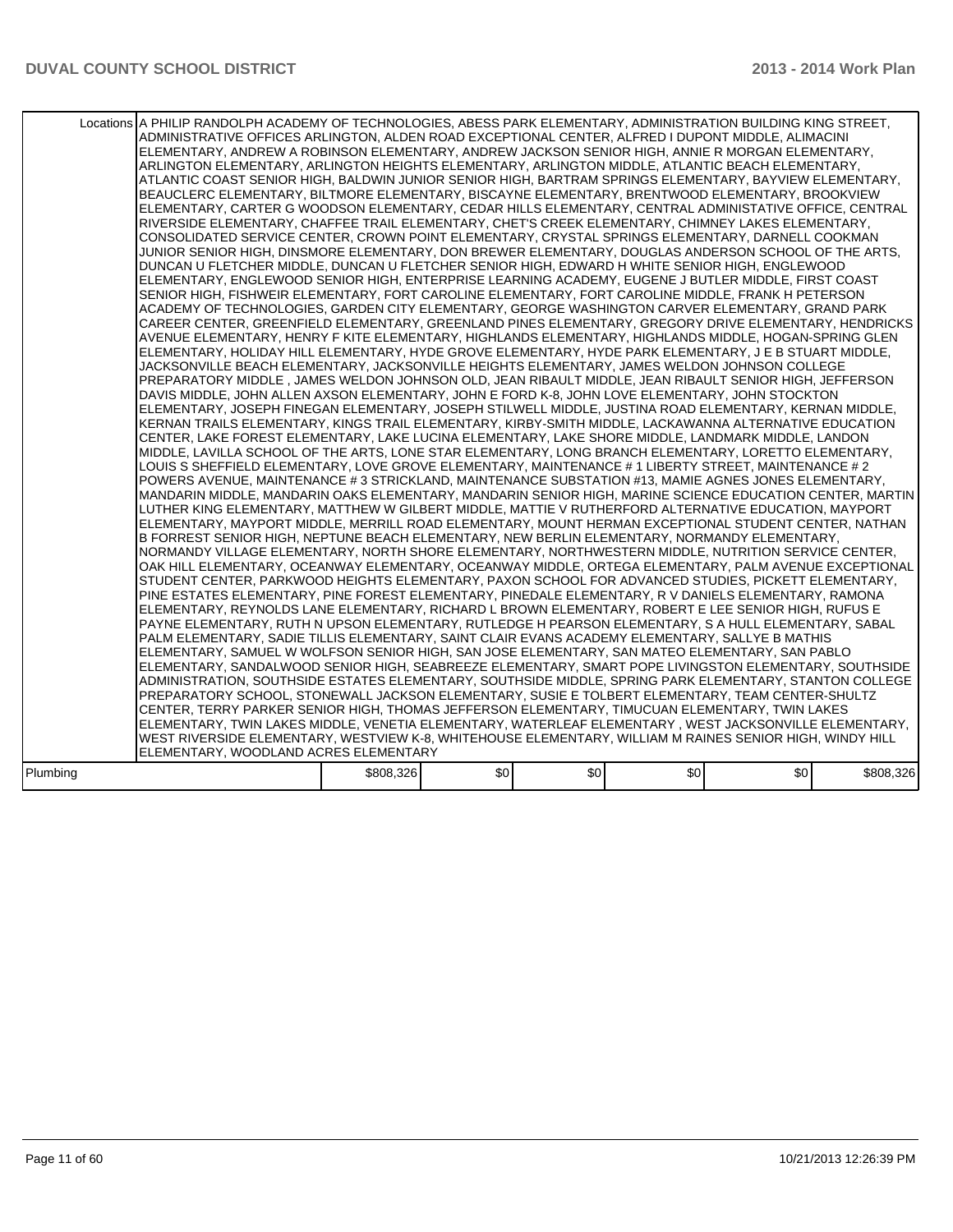|                         | Locations A PHILIP RANDOLPH ACADEMY OF TECHNOLOGIES, ABESS PARK ELEMENTARY, ADMINISTRATION BUILDING KING STREET,<br>ADMINISTRATIVE OFFICES ARLINGTON, ALDEN ROAD EXCEPTIONAL CENTER, ALFRED I DUPONT MIDDLE, ALIMACINI <br>ELEMENTARY, ANDREW A ROBINSON ELEMENTARY, ANDREW JACKSON SENIOR HIGH, ANNIE R MORGAN ELEMENTARY,<br>ARLINGTON ELEMENTARY, ARLINGTON HEIGHTS ELEMENTARY, ARLINGTON MIDDLE, ATLANTIC BEACH ELEMENTARY,<br>ATLANTIC COAST SENIOR HIGH. BALDWIN JUNIOR SENIOR HIGH. BARTRAM SPRINGS ELEMENTARY. BAYVIEW ELEMENTARY.<br>BEAUCLERC ELEMENTARY, BILTMORE ELEMENTARY, BISCAYNE ELEMENTARY, BRENTWOOD ELEMENTARY, BROOKVIEW<br>ELEMENTARY, CARTER G WOODSON ELEMENTARY, CEDAR HILLS ELEMENTARY, CENTRAL ADMINISTATIVE OFFICE, CENTRAL<br>RIVERSIDE ELEMENTARY, CHAFFEE TRAIL ELEMENTARY, CHET'S CREEK ELEMENTARY, CHIMNEY LAKES ELEMENTARY,<br>CONSOLIDATED SERVICE CENTER, CROWN POINT ELEMENTARY, CRYSTAL SPRINGS ELEMENTARY, DARNELL COOKMAN<br>JUNIOR SENIOR HIGH, DINSMORE ELEMENTARY, DON BREWER ELEMENTARY, DOUGLAS ANDERSON SCHOOL OF THE ARTS.<br>DUNCAN U FLETCHER MIDDLE, DUNCAN U FLETCHER SENIOR HIGH, EDWARD H WHITE SENIOR HIGH, ENGLEWOOD<br>ELEMENTARY, ENGLEWOOD SENIOR HIGH, ENTERPRISE LEARNING ACADEMY, EUGENE J BUTLER MIDDLE, FIRST COAST<br>SENIOR HIGH, FISHWEIR ELEMENTARY, FORT CAROLINE ELEMENTARY, FORT CAROLINE MIDDLE, FRANK H PETERSON<br>ACADEMY OF TECHNOLOGIES, GARDEN CITY ELEMENTARY, GEORGE WASHINGTON CARVER ELEMENTARY, GRAND PARK<br>CAREER CENTER, GREENFIELD ELEMENTARY, GREENLAND PINES ELEMENTARY, GREGORY DRIVE ELEMENTARY, HENDRICKS<br>AVENUE ELEMENTARY, HENRY F KITE ELEMENTARY, HIGHLANDS ELEMENTARY, HIGHLANDS MIDDLE, HOGAN-SPRING GLEN<br>ELEMENTARY, HOLIDAY HILL ELEMENTARY, HYDE GROVE ELEMENTARY, HYDE PARK ELEMENTARY, J E B STUART MIDDLE,<br>JACKSONVILLE BEACH ELEMENTARY, JACKSONVILLE HEIGHTS ELEMENTARY, JAMES WELDON JOHNSON COLLEGE<br>PREPARATORY MIDDLE , JAMES WELDON JOHNSON OLD, JEAN RIBAULT MIDDLE, JEAN RIBAULT SENIOR HIGH, JEFFERSON<br>DAVIS MIDDLE, JOHN ALLEN AXSON ELEMENTARY, JOHN E FORD K-8, JOHN LOVE ELEMENTARY, JOHN STOCKTON<br>ELEMENTARY, JOSEPH FINEGAN ELEMENTARY, JOSEPH STILWELL MIDDLE, JUSTINA ROAD ELEMENTARY, KERNAN MIDDLE,<br>KERNAN TRAILS ELEMENTARY, KINGS TRAIL ELEMENTARY, KIRBY-SMITH MIDDLE, LACKAWANNA ALTERNATIVE EDUCATION<br>CENTER, LAKE FOREST ELEMENTARY, LAKE LUCINA ELEMENTARY, LAKE SHORE MIDDLE, LANDMARK MIDDLE, LANDON <br>MIDDLE, LAVILLA SCHOOL OF THE ARTS, LONE STAR ELEMENTARY, LONG BRANCH ELEMENTARY, LORETTO ELEMENTARY,<br>LOUIS S SHEFFIELD ELEMENTARY, LOVE GROVE ELEMENTARY, MAINTENANCE # 1 LIBERTY STREET, MAINTENANCE # 2<br>POWERS AVENUE, MAINTENANCE # 3 STRICKLAND, MAINTENANCE SUBSTATION #13, MAMIE AGNES JONES ELEMENTARY,<br>MANDARIN MIDDLE, MANDARIN OAKS ELEMENTARY, MANDARIN SENIOR HIGH, MARINE SCIENCE EDUCATION CENTER, MARTIN<br>LUTHER KING ELEMENTARY, MATTHEW W GILBERT MIDDLE, MATTIE V RUTHERFORD ALTERNATIVE EDUCATION, MAYPORT<br>ELEMENTARY, MAYPORT MIDDLE, MERRILL ROAD ELEMENTARY, MOUNT HERMAN EXCEPTIONAL STUDENT CENTER, NATHAN<br>B FORREST SENIOR HIGH, NEPTUNE BEACH ELEMENTARY, NEW BERLIN ELEMENTARY, NORMANDY ELEMENTARY,<br>NORMANDY VILLAGE ELEMENTARY, NORTH SHORE ELEMENTARY, NORTHWESTERN MIDDLE, NUTRITION SERVICE CENTER,<br>OAK HILL ELEMENTARY, OCEANWAY ELEMENTARY, OCEANWAY MIDDLE, ORTEGA ELEMENTARY, PALM AVENUE EXCEPTIONAL<br>STUDENT CENTER, PARKWOOD HEIGHTS ELEMENTARY, PAXON SCHOOL FOR ADVANCED STUDIES, PICKETT ELEMENTARY,<br>PINE ESTATES ELEMENTARY, PINE FOREST ELEMENTARY, PINEDALE ELEMENTARY, R V DANIELS ELEMENTARY, RAMONA<br>ELEMENTARY, REYNOLDS LANE ELEMENTARY, RICHARD L BROWN ELEMENTARY, ROBERT E LEE SENIOR HIGH, RUFUS E<br>PAYNE ELEMENTARY, RUTH N UPSON ELEMENTARY, RUTLEDGE H PEARSON ELEMENTARY, S A HULL ELEMENTARY, SABAL<br>PALM ELEMENTARY, SADIE TILLIS ELEMENTARY, SAINT CLAIR EVANS ACADEMY ELEMENTARY, SALLYE B MATHIS<br>ELEMENTARY, SAMUEL W WOLFSON SENIOR HIGH, SAN JOSE ELEMENTARY, SAN MATEO ELEMENTARY, SAN PABLO<br>ELEMENTARY, SANDALWOOD SENIOR HIGH, SEABREEZE ELEMENTARY, SMART POPE LIVINGSTON ELEMENTARY, SOUTHSIDE<br>ADMINISTRATION, SOUTHSIDE ESTATES ELEMENTARY, SOUTHSIDE MIDDLE, SPRING PARK ELEMENTARY, STANTON COLLEGE<br>PREPARATORY SCHOOL, STONEWALL JACKSON ELEMENTARY, SUSIE E TOLBERT ELEMENTARY, TEAM CENTER-SHULTZ<br>CENTER, TERRY PARKER SENIOR HIGH, THOMAS JEFFERSON ELEMENTARY, TIMUCUAN ELEMENTARY, TWIN LAKES<br>ELEMENTARY, TWIN LAKES MIDDLE, VENETIA ELEMENTARY, WATERLEAF ELEMENTARY , WEST JACKSONVILLE ELEMENTARY, |          |      |     |                  |     |          |
|-------------------------|----------------------------------------------------------------------------------------------------------------------------------------------------------------------------------------------------------------------------------------------------------------------------------------------------------------------------------------------------------------------------------------------------------------------------------------------------------------------------------------------------------------------------------------------------------------------------------------------------------------------------------------------------------------------------------------------------------------------------------------------------------------------------------------------------------------------------------------------------------------------------------------------------------------------------------------------------------------------------------------------------------------------------------------------------------------------------------------------------------------------------------------------------------------------------------------------------------------------------------------------------------------------------------------------------------------------------------------------------------------------------------------------------------------------------------------------------------------------------------------------------------------------------------------------------------------------------------------------------------------------------------------------------------------------------------------------------------------------------------------------------------------------------------------------------------------------------------------------------------------------------------------------------------------------------------------------------------------------------------------------------------------------------------------------------------------------------------------------------------------------------------------------------------------------------------------------------------------------------------------------------------------------------------------------------------------------------------------------------------------------------------------------------------------------------------------------------------------------------------------------------------------------------------------------------------------------------------------------------------------------------------------------------------------------------------------------------------------------------------------------------------------------------------------------------------------------------------------------------------------------------------------------------------------------------------------------------------------------------------------------------------------------------------------------------------------------------------------------------------------------------------------------------------------------------------------------------------------------------------------------------------------------------------------------------------------------------------------------------------------------------------------------------------------------------------------------------------------------------------------------------------------------------------------------------------------------------------------------------------------------------------------------------------------------------------------------------------------------------------------------------------------------------------------------------------------------------------------------------------------------------------------------------------------------------------------------------------------------------------------------------------------------------------------------------------------------------------------------------------------------------------------------------------------------------------------------------------------------------------------------------------------------------------------------------------------------------------------------------------------------------------------------------------------------------------------------------------------------------------------------------------------------------------------------------------------------------------------------------------------|----------|------|-----|------------------|-----|----------|
|                         |                                                                                                                                                                                                                                                                                                                                                                                                                                                                                                                                                                                                                                                                                                                                                                                                                                                                                                                                                                                                                                                                                                                                                                                                                                                                                                                                                                                                                                                                                                                                                                                                                                                                                                                                                                                                                                                                                                                                                                                                                                                                                                                                                                                                                                                                                                                                                                                                                                                                                                                                                                                                                                                                                                                                                                                                                                                                                                                                                                                                                                                                                                                                                                                                                                                                                                                                                                                                                                                                                                                                                                                                                                                                                                                                                                                                                                                                                                                                                                                                                                                                                                                                                                                                                                                                                                                                                                                                                                                                                                                                                                                                                |          |      |     |                  |     |          |
|                         |                                                                                                                                                                                                                                                                                                                                                                                                                                                                                                                                                                                                                                                                                                                                                                                                                                                                                                                                                                                                                                                                                                                                                                                                                                                                                                                                                                                                                                                                                                                                                                                                                                                                                                                                                                                                                                                                                                                                                                                                                                                                                                                                                                                                                                                                                                                                                                                                                                                                                                                                                                                                                                                                                                                                                                                                                                                                                                                                                                                                                                                                                                                                                                                                                                                                                                                                                                                                                                                                                                                                                                                                                                                                                                                                                                                                                                                                                                                                                                                                                                                                                                                                                                                                                                                                                                                                                                                                                                                                                                                                                                                                                |          |      |     |                  |     |          |
|                         | WEST RIVERSIDE ELEMENTARY, WESTVIEW K-8, WHITEHOUSE ELEMENTARY, WILLIAM M RAINES SENIOR HIGH, WINDY HILL                                                                                                                                                                                                                                                                                                                                                                                                                                                                                                                                                                                                                                                                                                                                                                                                                                                                                                                                                                                                                                                                                                                                                                                                                                                                                                                                                                                                                                                                                                                                                                                                                                                                                                                                                                                                                                                                                                                                                                                                                                                                                                                                                                                                                                                                                                                                                                                                                                                                                                                                                                                                                                                                                                                                                                                                                                                                                                                                                                                                                                                                                                                                                                                                                                                                                                                                                                                                                                                                                                                                                                                                                                                                                                                                                                                                                                                                                                                                                                                                                                                                                                                                                                                                                                                                                                                                                                                                                                                                                                       |          |      |     |                  |     |          |
|                         | ELEMENTARY, WOODLAND ACRES ELEMENTARY                                                                                                                                                                                                                                                                                                                                                                                                                                                                                                                                                                                                                                                                                                                                                                                                                                                                                                                                                                                                                                                                                                                                                                                                                                                                                                                                                                                                                                                                                                                                                                                                                                                                                                                                                                                                                                                                                                                                                                                                                                                                                                                                                                                                                                                                                                                                                                                                                                                                                                                                                                                                                                                                                                                                                                                                                                                                                                                                                                                                                                                                                                                                                                                                                                                                                                                                                                                                                                                                                                                                                                                                                                                                                                                                                                                                                                                                                                                                                                                                                                                                                                                                                                                                                                                                                                                                                                                                                                                                                                                                                                          |          |      |     |                  |     |          |
| Door Repair/Replacement |                                                                                                                                                                                                                                                                                                                                                                                                                                                                                                                                                                                                                                                                                                                                                                                                                                                                                                                                                                                                                                                                                                                                                                                                                                                                                                                                                                                                                                                                                                                                                                                                                                                                                                                                                                                                                                                                                                                                                                                                                                                                                                                                                                                                                                                                                                                                                                                                                                                                                                                                                                                                                                                                                                                                                                                                                                                                                                                                                                                                                                                                                                                                                                                                                                                                                                                                                                                                                                                                                                                                                                                                                                                                                                                                                                                                                                                                                                                                                                                                                                                                                                                                                                                                                                                                                                                                                                                                                                                                                                                                                                                                                | \$50,000 | \$0] | \$0 | \$0 <sub>1</sub> | \$0 | \$50,000 |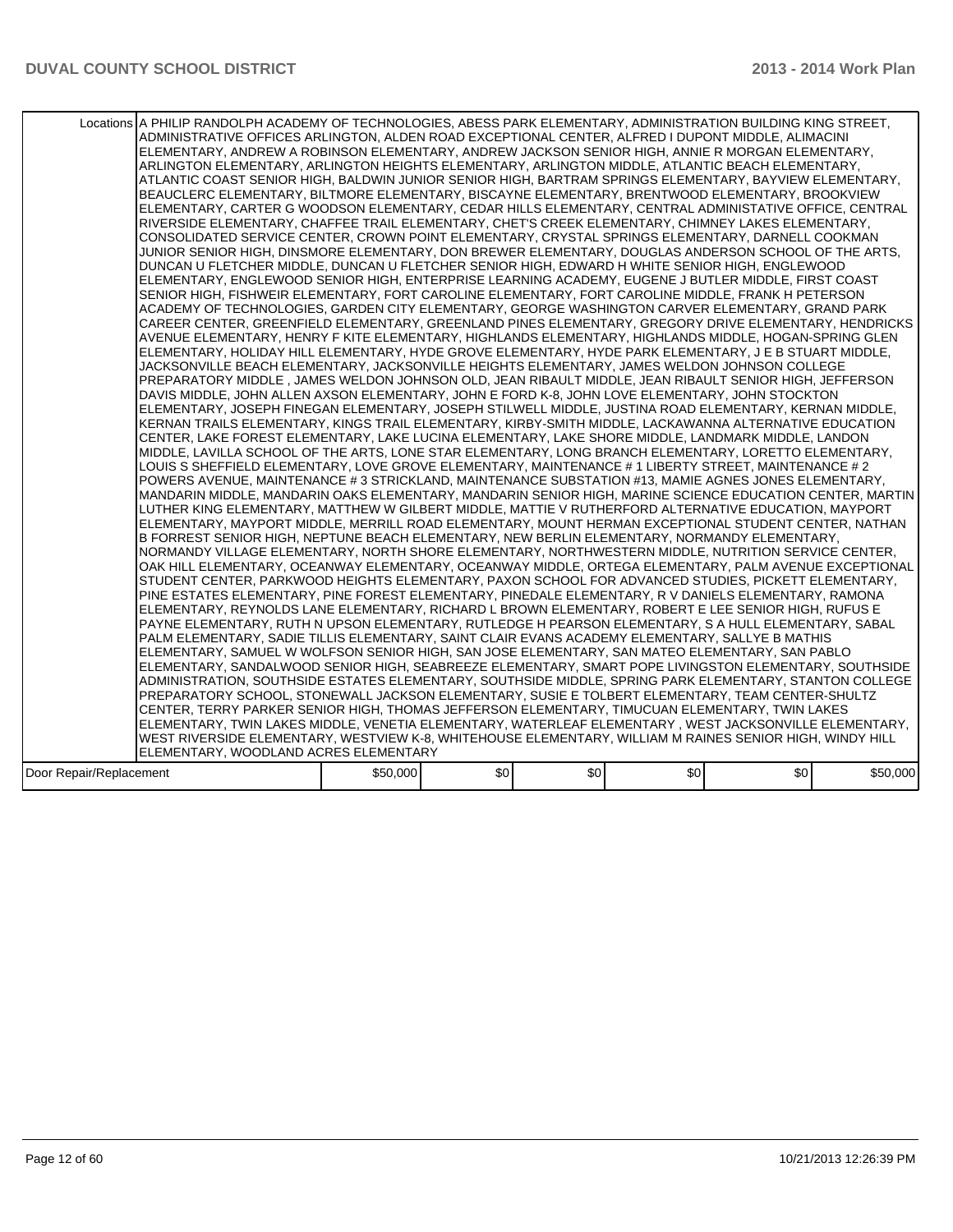|                             | Locations A PHILIP RANDOLPH ACADEMY OF TECHNOLOGIES, ABESS PARK ELEMENTARY, ADMINISTRATION BUILDING KING STREET,<br>ADMINISTRATIVE OFFICES ARLINGTON, ALDEN ROAD EXCEPTIONAL CENTER, ALFRED I DUPONT MIDDLE, ALIMACINI<br>ELEMENTARY, ANDREW A ROBINSON ELEMENTARY, ANDREW JACKSON SENIOR HIGH, ANNIE R MORGAN ELEMENTARY,<br>ARLINGTON ELEMENTARY, ARLINGTON HEIGHTS ELEMENTARY, ARLINGTON MIDDLE, ATLANTIC BEACH ELEMENTARY,<br>ATLANTIC COAST SENIOR HIGH. BALDWIN JUNIOR SENIOR HIGH. BARTRAM SPRINGS ELEMENTARY. BAYVIEW ELEMENTARY.<br>BEAUCLERC ELEMENTARY, BILTMORE ELEMENTARY, BISCAYNE ELEMENTARY, BRENTWOOD ELEMENTARY, BROOKVIEW<br>ELEMENTARY, CARTER G WOODSON ELEMENTARY, CEDAR HILLS ELEMENTARY, CENTRAL ADMINISTATIVE OFFICE, CENTRAL<br>RIVERSIDE ELEMENTARY, CHAFFEE TRAIL ELEMENTARY, CHET'S CREEK ELEMENTARY, CHIMNEY LAKES ELEMENTARY,<br>CONSOLIDATED SERVICE CENTER, CROWN POINT ELEMENTARY, CRYSTAL SPRINGS ELEMENTARY, DARNELL COOKMAN<br>JUNIOR SENIOR HIGH, DINSMORE ELEMENTARY, DON BREWER ELEMENTARY, DOUGLAS ANDERSON SCHOOL OF THE ARTS.<br>DUNCAN U FLETCHER MIDDLE, DUNCAN U FLETCHER SENIOR HIGH, EDWARD H WHITE SENIOR HIGH, ENGLEWOOD<br>ELEMENTARY, ENGLEWOOD SENIOR HIGH, ENTERPRISE LEARNING ACADEMY, EUGENE J BUTLER MIDDLE, FIRST COAST<br>SENIOR HIGH, FISHWEIR ELEMENTARY, FORT CAROLINE ELEMENTARY, FORT CAROLINE MIDDLE, FRANK H PETERSON<br>ACADEMY OF TECHNOLOGIES, GARDEN CITY ELEMENTARY, GEORGE WASHINGTON CARVER ELEMENTARY, GRAND PARK<br>CAREER CENTER, GREENFIELD ELEMENTARY, GREENLAND PINES ELEMENTARY, GREGORY DRIVE ELEMENTARY, HENDRICKS<br>AVENUE ELEMENTARY, HENRY F KITE ELEMENTARY, HIGHLANDS ELEMENTARY, HIGHLANDS MIDDLE, HOGAN-SPRING GLEN<br>ELEMENTARY, HOLIDAY HILL ELEMENTARY, HYDE GROVE ELEMENTARY, HYDE PARK ELEMENTARY, J E B STUART MIDDLE,<br>JACKSONVILLE BEACH ELEMENTARY, JACKSONVILLE HEIGHTS ELEMENTARY, JAMES WELDON JOHNSON COLLEGE<br>PREPARATORY MIDDLE , JAMES WELDON JOHNSON OLD, JEAN RIBAULT MIDDLE, JEAN RIBAULT SENIOR HIGH, JEFFERSON<br>DAVIS MIDDLE, JOHN ALLEN AXSON ELEMENTARY, JOHN E FORD K-8, JOHN LOVE ELEMENTARY, JOHN STOCKTON<br>IELEMENTARY. JOSEPH FINEGAN ELEMENTARY. JOSEPH STILWELL MIDDLE. JUSTINA ROAD ELEMENTARY. KERNAN MIDDLE.<br>KERNAN TRAILS ELEMENTARY, KINGS TRAIL ELEMENTARY, KIRBY-SMITH MIDDLE, LACKAWANNA ALTERNATIVE EDUCATION<br>CENTER, LAKE FOREST ELEMENTARY, LAKE LUCINA ELEMENTARY, LAKE SHORE MIDDLE, LANDMARK MIDDLE, LANDON<br>MIDDLE, LAVILLA SCHOOL OF THE ARTS, LONE STAR ELEMENTARY, LONG BRANCH ELEMENTARY, LORETTO ELEMENTARY,<br>LOUIS S SHEFFIELD ELEMENTARY, LOVE GROVE ELEMENTARY, MAINTENANCE # 1 LIBERTY STREET, MAINTENANCE # 2<br>POWERS AVENUE, MAINTENANCE # 3 STRICKLAND, MAINTENANCE SUBSTATION #13, MAMIE AGNES JONES ELEMENTARY,<br>MANDARIN MIDDLE, MANDARIN OAKS ELEMENTARY, MANDARIN SENIOR HIGH, MARINE SCIENCE EDUCATION CENTER, MARTIN<br>LUTHER KING ELEMENTARY, MATTHEW W GILBERT MIDDLE, MATTIE V RUTHERFORD ALTERNATIVE EDUCATION, MAYPORT<br>IELEMENTARY, MAYPORT MIDDLE, MERRILL ROAD ELEMENTARY, MOUNT HERMAN EXCEPTIONAL STUDENT CENTER, NATHAN<br>B FORREST SENIOR HIGH, NEPTUNE BEACH ELEMENTARY, NEW BERLIN ELEMENTARY, NORMANDY ELEMENTARY,<br>NORMANDY VILLAGE ELEMENTARY, NORTH SHORE ELEMENTARY, NORTHWESTERN MIDDLE, NUTRITION SERVICE CENTER,<br>OAK HILL ELEMENTARY, OCEANWAY ELEMENTARY, OCEANWAY MIDDLE, ORTEGA ELEMENTARY, PALM AVENUE EXCEPTIONAL<br>STUDENT CENTER, PARKWOOD HEIGHTS ELEMENTARY, PAXON SCHOOL FOR ADVANCED STUDIES, PICKETT ELEMENTARY,<br>PINE ESTATES ELEMENTARY, PINE FOREST ELEMENTARY, PINEDALE ELEMENTARY, R V DANIELS ELEMENTARY, RAMONA<br>ELEMENTARY, REYNOLDS LANE ELEMENTARY, RICHARD L BROWN ELEMENTARY, ROBERT E LEE SENIOR HIGH, RUFUS E<br>IPAYNE ELEMENTARY. RUTH N UPSON ELEMENTARY. RUTLEDGE H PEARSON ELEMENTARY. S A HULL ELEMENTARY. SABAL<br>PALM ELEMENTARY, SADIE TILLIS ELEMENTARY, SAINT CLAIR EVANS ACADEMY ELEMENTARY, SALLYE B MATHIS<br>ELEMENTARY, SAMUEL W WOLFSON SENIOR HIGH, SAN JOSE ELEMENTARY, SAN MATEO ELEMENTARY, SAN PABLO<br>ELEMENTARY, SANDALWOOD SENIOR HIGH, SEABREEZE ELEMENTARY, SMART POPE LIVINGSTON ELEMENTARY, SOUTHSIDE<br>ADMINISTRATION, SOUTHSIDE ESTATES ELEMENTARY, SOUTHSIDE MIDDLE, SPRING PARK ELEMENTARY, STANTON COLLEGE<br>PREPARATORY SCHOOL, STONEWALL JACKSON ELEMENTARY, SUSIE E TOLBERT ELEMENTARY, TEAM CENTER-SHULTZ<br>CENTER, TERRY PARKER SENIOR HIGH, THOMAS JEFFERSON ELEMENTARY, TIMUCUAN ELEMENTARY, TWIN LAKES<br>ELEMENTARY, TWIN LAKES MIDDLE, VENETIA ELEMENTARY, WATERLEAF ELEMENTARY , WEST JACKSONVILLE ELEMENTARY,<br>WEST RIVERSIDE ELEMENTARY, WESTVIEW K-8, WHITEHOUSE ELEMENTARY, WILLIAM M RAINES SENIOR HIGH, WINDY HILL |           |      |     |     |     |           |
|-----------------------------|-----------------------------------------------------------------------------------------------------------------------------------------------------------------------------------------------------------------------------------------------------------------------------------------------------------------------------------------------------------------------------------------------------------------------------------------------------------------------------------------------------------------------------------------------------------------------------------------------------------------------------------------------------------------------------------------------------------------------------------------------------------------------------------------------------------------------------------------------------------------------------------------------------------------------------------------------------------------------------------------------------------------------------------------------------------------------------------------------------------------------------------------------------------------------------------------------------------------------------------------------------------------------------------------------------------------------------------------------------------------------------------------------------------------------------------------------------------------------------------------------------------------------------------------------------------------------------------------------------------------------------------------------------------------------------------------------------------------------------------------------------------------------------------------------------------------------------------------------------------------------------------------------------------------------------------------------------------------------------------------------------------------------------------------------------------------------------------------------------------------------------------------------------------------------------------------------------------------------------------------------------------------------------------------------------------------------------------------------------------------------------------------------------------------------------------------------------------------------------------------------------------------------------------------------------------------------------------------------------------------------------------------------------------------------------------------------------------------------------------------------------------------------------------------------------------------------------------------------------------------------------------------------------------------------------------------------------------------------------------------------------------------------------------------------------------------------------------------------------------------------------------------------------------------------------------------------------------------------------------------------------------------------------------------------------------------------------------------------------------------------------------------------------------------------------------------------------------------------------------------------------------------------------------------------------------------------------------------------------------------------------------------------------------------------------------------------------------------------------------------------------------------------------------------------------------------------------------------------------------------------------------------------------------------------------------------------------------------------------------------------------------------------------------------------------------------------------------------------------------------------------------------------------------------------------------------------------------------------------------------------------------------------------------------------------------------------------------------------------------------------------------------------------------------------------------------------------------------------------------------------------------------------------------------------------------------------------------------------------------------------------------------------------------------------------------------------------------------------------|-----------|------|-----|-----|-----|-----------|
|                             |                                                                                                                                                                                                                                                                                                                                                                                                                                                                                                                                                                                                                                                                                                                                                                                                                                                                                                                                                                                                                                                                                                                                                                                                                                                                                                                                                                                                                                                                                                                                                                                                                                                                                                                                                                                                                                                                                                                                                                                                                                                                                                                                                                                                                                                                                                                                                                                                                                                                                                                                                                                                                                                                                                                                                                                                                                                                                                                                                                                                                                                                                                                                                                                                                                                                                                                                                                                                                                                                                                                                                                                                                                                                                                                                                                                                                                                                                                                                                                                                                                                                                                                                                                                                                                                                                                                                                                                                                                                                                                                                                                                                                                                                                                                             |           |      |     |     |     |           |
|                             | ELEMENTARY, WOODLAND ACRES ELEMENTARY                                                                                                                                                                                                                                                                                                                                                                                                                                                                                                                                                                                                                                                                                                                                                                                                                                                                                                                                                                                                                                                                                                                                                                                                                                                                                                                                                                                                                                                                                                                                                                                                                                                                                                                                                                                                                                                                                                                                                                                                                                                                                                                                                                                                                                                                                                                                                                                                                                                                                                                                                                                                                                                                                                                                                                                                                                                                                                                                                                                                                                                                                                                                                                                                                                                                                                                                                                                                                                                                                                                                                                                                                                                                                                                                                                                                                                                                                                                                                                                                                                                                                                                                                                                                                                                                                                                                                                                                                                                                                                                                                                                                                                                                                       |           |      |     |     |     |           |
| <b>Contracted Carpenter</b> |                                                                                                                                                                                                                                                                                                                                                                                                                                                                                                                                                                                                                                                                                                                                                                                                                                                                                                                                                                                                                                                                                                                                                                                                                                                                                                                                                                                                                                                                                                                                                                                                                                                                                                                                                                                                                                                                                                                                                                                                                                                                                                                                                                                                                                                                                                                                                                                                                                                                                                                                                                                                                                                                                                                                                                                                                                                                                                                                                                                                                                                                                                                                                                                                                                                                                                                                                                                                                                                                                                                                                                                                                                                                                                                                                                                                                                                                                                                                                                                                                                                                                                                                                                                                                                                                                                                                                                                                                                                                                                                                                                                                                                                                                                                             | \$760,000 | \$0] | \$0 | \$0 | \$0 | \$760,000 |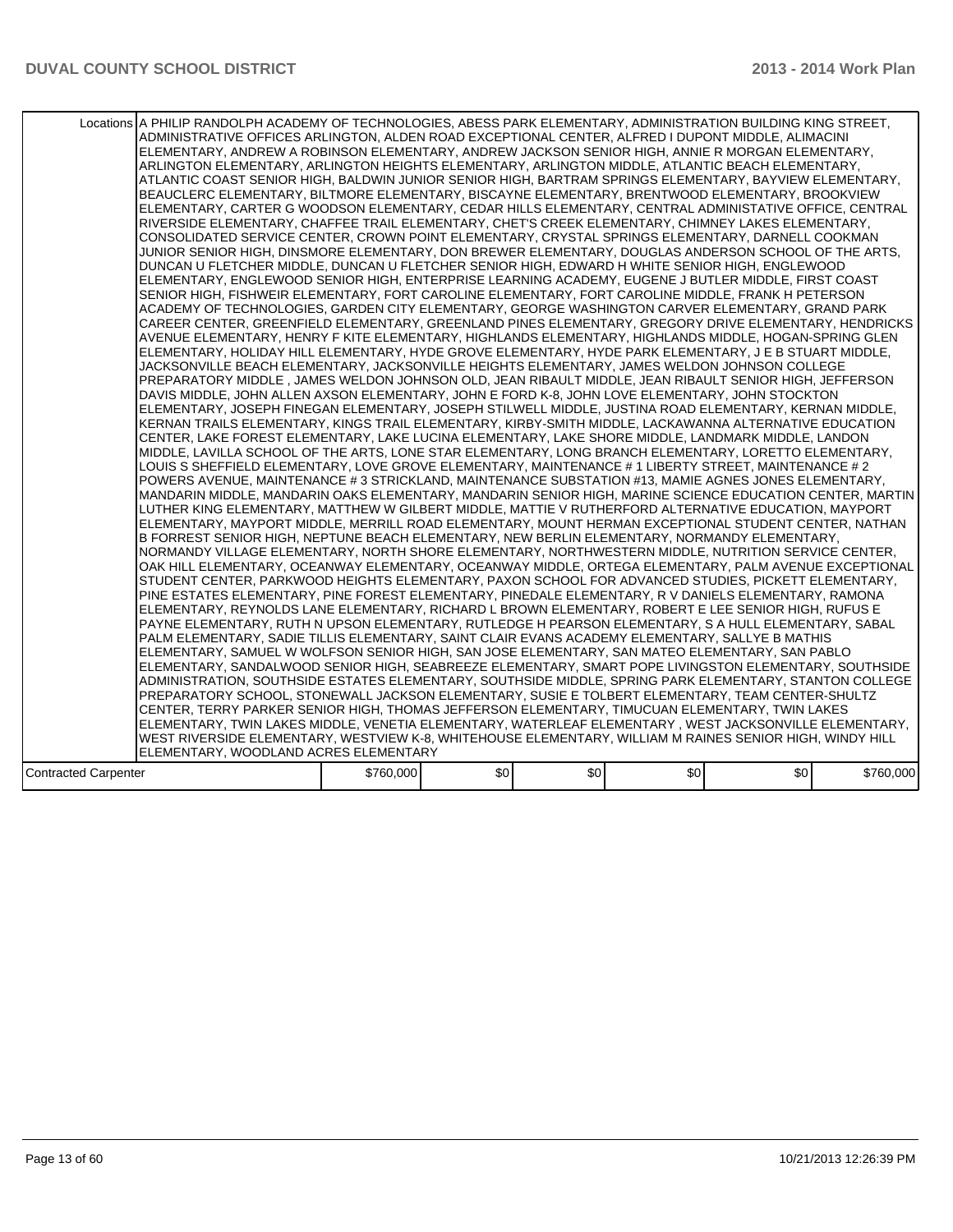| Locations A PHILIP RANDOLPH ACADEMY OF TECHNOLOGIES, ABESS PARK ELEMENTARY, ADMINISTRATION BUILDING KING STREET,<br>ADMINISTRATIVE OFFICES ARLINGTON, ALDEN ROAD EXCEPTIONAL CENTER, ALFRED I DUPONT MIDDLE, ALIMACINI<br>ELEMENTARY, ANDREW A ROBINSON ELEMENTARY, ANDREW JACKSON SENIOR HIGH, ANNIE R MORGAN ELEMENTARY,<br>ARLINGTON ELEMENTARY, ARLINGTON HEIGHTS ELEMENTARY, ARLINGTON MIDDLE, ATLANTIC BEACH ELEMENTARY,<br>ATLANTIC COAST SENIOR HIGH, BALDWIN JUNIOR SENIOR HIGH, BARTRAM SPRINGS ELEMENTARY, BAYVIEW ELEMENTARY,<br>BEAUCLERC ELEMENTARY, BILTMORE ELEMENTARY, BISCAYNE ELEMENTARY, BRENTWOOD ELEMENTARY, BROOKVIEW<br>ELEMENTARY, CARTER G WOODSON ELEMENTARY, CEDAR HILLS ELEMENTARY, CENTRAL ADMINISTATIVE OFFICE, CENTRAL<br>RIVERSIDE ELEMENTARY, CHAFFEE TRAIL ELEMENTARY, CHET'S CREEK ELEMENTARY, CHIMNEY LAKES ELEMENTARY,<br>CONSOLIDATED SERVICE CENTER, CROWN POINT ELEMENTARY, CRYSTAL SPRINGS ELEMENTARY, DARNELL COOKMAN<br>JUNIOR SENIOR HIGH, DINSMORE ELEMENTARY, DON BREWER ELEMENTARY, DOUGLAS ANDERSON SCHOOL OF THE ARTS,<br>DUNCAN U FLETCHER MIDDLE, DUNCAN U FLETCHER SENIOR HIGH, EDWARD H WHITE SENIOR HIGH, ENGLEWOOD<br>ELEMENTARY, ENGLEWOOD SENIOR HIGH, ENTERPRISE LEARNING ACADEMY, EUGENE J BUTLER MIDDLE, FIRST COAST<br>SENIOR HIGH, FISHWEIR ELEMENTARY, FORT CAROLINE ELEMENTARY, FORT CAROLINE MIDDLE, FRANK H PETERSON<br>ACADEMY OF TECHNOLOGIES, GARDEN CITY ELEMENTARY, GEORGE WASHINGTON CARVER ELEMENTARY, GRAND PARK<br>CAREER CENTER, GREENFIELD ELEMENTARY, GREENLAND PINES ELEMENTARY, GREGORY DRIVE ELEMENTARY, HENDRICKS<br>AVENUE ELEMENTARY, HENRY F KITE ELEMENTARY, HIGHLANDS ELEMENTARY, HIGHLANDS MIDDLE, HOGAN-SPRING GLEN<br>ELEMENTARY, HOLIDAY HILL ELEMENTARY, HYDE GROVE ELEMENTARY, HYDE PARK ELEMENTARY, J E B STUART MIDDLE,<br>JACKSONVILLE BEACH ELEMENTARY, JACKSONVILLE HEIGHTS ELEMENTARY, JAMES WELDON JOHNSON COLLEGE<br>PREPARATORY MIDDLE , JAMES WELDON JOHNSON OLD, JEAN RIBAULT MIDDLE, JEAN RIBAULT SENIOR HIGH, JEFFERSON<br>DAVIS MIDDLE, JOHN ALLEN AXSON ELEMENTARY, JOHN E FORD K-8, JOHN LOVE ELEMENTARY, JOHN STOCKTON<br>IELEMENTARY. JOSEPH FINEGAN ELEMENTARY. JOSEPH STILWELL MIDDLE. JUSTINA ROAD ELEMENTARY. KERNAN MIDDLE.<br>KERNAN TRAILS ELEMENTARY, KINGS TRAIL ELEMENTARY, KIRBY-SMITH MIDDLE, LACKAWANNA ALTERNATIVE EDUCATION<br>CENTER, LAKE FOREST ELEMENTARY, LAKE LUCINA ELEMENTARY, LAKE SHORE MIDDLE, LANDMARK MIDDLE, LANDON<br>MIDDLE, LAVILLA SCHOOL OF THE ARTS, LONE STAR ELEMENTARY, LONG BRANCH ELEMENTARY, LORETTO ELEMENTARY,<br>LOUIS S SHEFFIELD ELEMENTARY, LOVE GROVE ELEMENTARY, MAINTENANCE # 1 LIBERTY STREET, MAINTENANCE # 2<br>POWERS AVENUE, MAINTENANCE # 3 STRICKLAND, MAINTENANCE SUBSTATION #13, MAMIE AGNES JONES ELEMENTARY,<br>MANDARIN MIDDLE, MANDARIN OAKS ELEMENTARY, MANDARIN SENIOR HIGH, MARINE SCIENCE EDUCATION CENTER, MARTIN<br>LUTHER KING ELEMENTARY, MATTHEW W GILBERT MIDDLE, MATTIE V RUTHERFORD ALTERNATIVE EDUCATION, MAYPORT<br>ELEMENTARY, MAYPORT MIDDLE, MERRILL ROAD ELEMENTARY, MOUNT HERMAN EXCEPTIONAL STUDENT CENTER, NATHAN<br>B FORREST SENIOR HIGH, NEPTUNE BEACH ELEMENTARY, NEW BERLIN ELEMENTARY, NORMANDY ELEMENTARY,<br>NORMANDY VILLAGE ELEMENTARY, NORTH SHORE ELEMENTARY, NORTHWESTERN MIDDLE, NUTRITION SERVICE CENTER,<br>OAK HILL ELEMENTARY, OCEANWAY ELEMENTARY, OCEANWAY MIDDLE, ORTEGA ELEMENTARY, PALM AVENUE EXCEPTIONAL<br>STUDENT CENTER, PARKWOOD HEIGHTS ELEMENTARY, PAXON SCHOOL FOR ADVANCED STUDIES, PICKETT ELEMENTARY,<br>PINE ESTATES ELEMENTARY, PINE FOREST ELEMENTARY, PINEDALE ELEMENTARY, R V DANIELS ELEMENTARY, RAMONA<br>ELEMENTARY, REYNOLDS LANE ELEMENTARY, RICHARD L BROWN ELEMENTARY, ROBERT E LEE SENIOR HIGH, RUFUS E<br>PAYNE ELEMENTARY, RUTH N UPSON ELEMENTARY, RUTLEDGE H PEARSON ELEMENTARY, S A HULL ELEMENTARY, SABAL<br>PALM ELEMENTARY, SADIE TILLIS ELEMENTARY, SAINT CLAIR EVANS ACADEMY ELEMENTARY, SALLYE B MATHIS<br>ELEMENTARY, SAMUEL W WOLFSON SENIOR HIGH, SAN JOSE ELEMENTARY, SAN MATEO ELEMENTARY, SAN PABLO<br>ELEMENTARY, SANDALWOOD SENIOR HIGH, SEABREEZE ELEMENTARY, SMART POPE LIVINGSTON ELEMENTARY, SOUTHSIDE<br>ADMINISTRATION, SOUTHSIDE ESTATES ELEMENTARY, SOUTHSIDE MIDDLE, SPRING PARK ELEMENTARY, STANTON COLLEGE<br>PREPARATORY SCHOOL, STONEWALL JACKSON ELEMENTARY, SUSIE E TOLBERT ELEMENTARY, TEAM CENTER-SHULTZ<br>CENTER, TERRY PARKER SENIOR HIGH, THOMAS JEFFERSON ELEMENTARY, TIMUCUAN ELEMENTARY, TWIN LAKES<br>ELEMENTARY, TWIN LAKES MIDDLE, VENETIA ELEMENTARY, WATERLEAF ELEMENTARY , WEST JACKSONVILLE ELEMENTARY,<br>WEST RIVERSIDE ELEMENTARY, WESTVIEW K-8, WHITEHOUSE ELEMENTARY, WILLIAM M RAINES SENIOR HIGH, WINDY HILL |           |      |     |     |     |           |
|---------------------------------------------------------------------------------------------------------------------------------------------------------------------------------------------------------------------------------------------------------------------------------------------------------------------------------------------------------------------------------------------------------------------------------------------------------------------------------------------------------------------------------------------------------------------------------------------------------------------------------------------------------------------------------------------------------------------------------------------------------------------------------------------------------------------------------------------------------------------------------------------------------------------------------------------------------------------------------------------------------------------------------------------------------------------------------------------------------------------------------------------------------------------------------------------------------------------------------------------------------------------------------------------------------------------------------------------------------------------------------------------------------------------------------------------------------------------------------------------------------------------------------------------------------------------------------------------------------------------------------------------------------------------------------------------------------------------------------------------------------------------------------------------------------------------------------------------------------------------------------------------------------------------------------------------------------------------------------------------------------------------------------------------------------------------------------------------------------------------------------------------------------------------------------------------------------------------------------------------------------------------------------------------------------------------------------------------------------------------------------------------------------------------------------------------------------------------------------------------------------------------------------------------------------------------------------------------------------------------------------------------------------------------------------------------------------------------------------------------------------------------------------------------------------------------------------------------------------------------------------------------------------------------------------------------------------------------------------------------------------------------------------------------------------------------------------------------------------------------------------------------------------------------------------------------------------------------------------------------------------------------------------------------------------------------------------------------------------------------------------------------------------------------------------------------------------------------------------------------------------------------------------------------------------------------------------------------------------------------------------------------------------------------------------------------------------------------------------------------------------------------------------------------------------------------------------------------------------------------------------------------------------------------------------------------------------------------------------------------------------------------------------------------------------------------------------------------------------------------------------------------------------------------------------------------------------------------------------------------------------------------------------------------------------------------------------------------------------------------------------------------------------------------------------------------------------------------------------------------------------------------------------------------------------------------------------------------------------------------------------------------------------------------------------------------------------------------------|-----------|------|-----|-----|-----|-----------|
|                                                                                                                                                                                                                                                                                                                                                                                                                                                                                                                                                                                                                                                                                                                                                                                                                                                                                                                                                                                                                                                                                                                                                                                                                                                                                                                                                                                                                                                                                                                                                                                                                                                                                                                                                                                                                                                                                                                                                                                                                                                                                                                                                                                                                                                                                                                                                                                                                                                                                                                                                                                                                                                                                                                                                                                                                                                                                                                                                                                                                                                                                                                                                                                                                                                                                                                                                                                                                                                                                                                                                                                                                                                                                                                                                                                                                                                                                                                                                                                                                                                                                                                                                                                                                                                                                                                                                                                                                                                                                                                                                                                                                                                                                                                           |           |      |     |     |     |           |
|                                                                                                                                                                                                                                                                                                                                                                                                                                                                                                                                                                                                                                                                                                                                                                                                                                                                                                                                                                                                                                                                                                                                                                                                                                                                                                                                                                                                                                                                                                                                                                                                                                                                                                                                                                                                                                                                                                                                                                                                                                                                                                                                                                                                                                                                                                                                                                                                                                                                                                                                                                                                                                                                                                                                                                                                                                                                                                                                                                                                                                                                                                                                                                                                                                                                                                                                                                                                                                                                                                                                                                                                                                                                                                                                                                                                                                                                                                                                                                                                                                                                                                                                                                                                                                                                                                                                                                                                                                                                                                                                                                                                                                                                                                                           |           |      |     |     |     |           |
| ELEMENTARY, WOODLAND ACRES ELEMENTARY                                                                                                                                                                                                                                                                                                                                                                                                                                                                                                                                                                                                                                                                                                                                                                                                                                                                                                                                                                                                                                                                                                                                                                                                                                                                                                                                                                                                                                                                                                                                                                                                                                                                                                                                                                                                                                                                                                                                                                                                                                                                                                                                                                                                                                                                                                                                                                                                                                                                                                                                                                                                                                                                                                                                                                                                                                                                                                                                                                                                                                                                                                                                                                                                                                                                                                                                                                                                                                                                                                                                                                                                                                                                                                                                                                                                                                                                                                                                                                                                                                                                                                                                                                                                                                                                                                                                                                                                                                                                                                                                                                                                                                                                                     |           |      |     |     |     |           |
| Emerging Projects/Emergency Maintenance                                                                                                                                                                                                                                                                                                                                                                                                                                                                                                                                                                                                                                                                                                                                                                                                                                                                                                                                                                                                                                                                                                                                                                                                                                                                                                                                                                                                                                                                                                                                                                                                                                                                                                                                                                                                                                                                                                                                                                                                                                                                                                                                                                                                                                                                                                                                                                                                                                                                                                                                                                                                                                                                                                                                                                                                                                                                                                                                                                                                                                                                                                                                                                                                                                                                                                                                                                                                                                                                                                                                                                                                                                                                                                                                                                                                                                                                                                                                                                                                                                                                                                                                                                                                                                                                                                                                                                                                                                                                                                                                                                                                                                                                                   | \$300,000 | \$0] | \$0 | \$0 | \$0 | \$300,000 |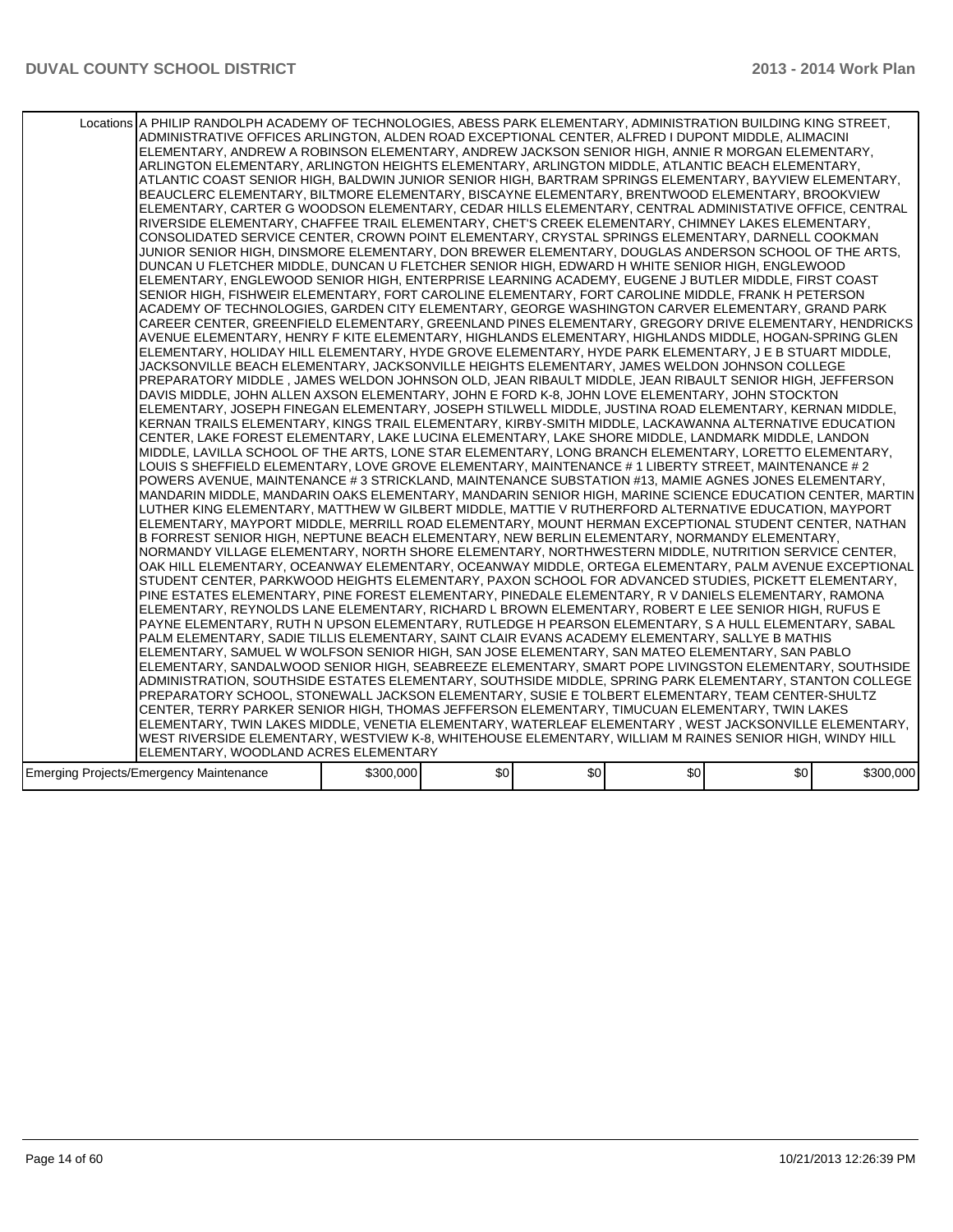|                                  | Locations A PHILIP RANDOLPH ACADEMY OF TECHNOLOGIES, ABESS PARK ELEMENTARY, ADMINISTRATION BUILDING KING STREET,<br>ADMINISTRATIVE OFFICES ARLINGTON, ALDEN ROAD EXCEPTIONAL CENTER, ALFRED I DUPONT MIDDLE, ALIMACINI <br>ELEMENTARY, ANDREW A ROBINSON ELEMENTARY, ANDREW JACKSON SENIOR HIGH, ANNIE R MORGAN ELEMENTARY,<br>ARLINGTON ELEMENTARY, ARLINGTON HEIGHTS ELEMENTARY, ARLINGTON MIDDLE, ATLANTIC BEACH ELEMENTARY,<br>ATLANTIC COAST SENIOR HIGH. BALDWIN JUNIOR SENIOR HIGH. BARTRAM SPRINGS ELEMENTARY. BAYVIEW ELEMENTARY.<br>BEAUCLERC ELEMENTARY, BILTMORE ELEMENTARY, BISCAYNE ELEMENTARY, BRENTWOOD ELEMENTARY, BROOKVIEW<br>ELEMENTARY, CARTER G WOODSON ELEMENTARY, CEDAR HILLS ELEMENTARY, CENTRAL ADMINISTATIVE OFFICE, CENTRAL<br>RIVERSIDE ELEMENTARY, CHAFFEE TRAIL ELEMENTARY, CHET'S CREEK ELEMENTARY, CHIMNEY LAKES ELEMENTARY,<br>CONSOLIDATED SERVICE CENTER, CROWN POINT ELEMENTARY, CRYSTAL SPRINGS ELEMENTARY, DARNELL COOKMAN<br>JUNIOR SENIOR HIGH, DINSMORE ELEMENTARY, DON BREWER ELEMENTARY, DOUGLAS ANDERSON SCHOOL OF THE ARTS.<br>DUNCAN U FLETCHER MIDDLE, DUNCAN U FLETCHER SENIOR HIGH, EDWARD H WHITE SENIOR HIGH, ENGLEWOOD<br>ELEMENTARY, ENGLEWOOD SENIOR HIGH, ENTERPRISE LEARNING ACADEMY, EUGENE J BUTLER MIDDLE, FIRST COAST<br>SENIOR HIGH, FISHWEIR ELEMENTARY, FORT CAROLINE ELEMENTARY, FORT CAROLINE MIDDLE, FRANK H PETERSON<br>ACADEMY OF TECHNOLOGIES, GARDEN CITY ELEMENTARY, GEORGE WASHINGTON CARVER ELEMENTARY, GRAND PARK<br>CAREER CENTER, GREENFIELD ELEMENTARY, GREENLAND PINES ELEMENTARY, GREGORY DRIVE ELEMENTARY, HENDRICKS<br>AVENUE ELEMENTARY, HENRY F KITE ELEMENTARY, HIGHLANDS ELEMENTARY, HIGHLANDS MIDDLE, HOGAN-SPRING GLEN<br>ELEMENTARY, HOLIDAY HILL ELEMENTARY, HYDE GROVE ELEMENTARY, HYDE PARK ELEMENTARY, J E B STUART MIDDLE,<br>JACKSONVILLE BEACH ELEMENTARY, JACKSONVILLE HEIGHTS ELEMENTARY, JAMES WELDON JOHNSON COLLEGE<br>PREPARATORY MIDDLE , JAMES WELDON JOHNSON OLD, JEAN RIBAULT MIDDLE, JEAN RIBAULT SENIOR HIGH, JEFFERSON<br>DAVIS MIDDLE, JOHN ALLEN AXSON ELEMENTARY, JOHN E FORD K-8, JOHN LOVE ELEMENTARY, JOHN STOCKTON<br>ELEMENTARY, JOSEPH FINEGAN ELEMENTARY, JOSEPH STILWELL MIDDLE, JUSTINA ROAD ELEMENTARY, KERNAN MIDDLE,<br>KERNAN TRAILS ELEMENTARY, KINGS TRAIL ELEMENTARY, KIRBY-SMITH MIDDLE, LACKAWANNA ALTERNATIVE EDUCATION<br>CENTER, LAKE FOREST ELEMENTARY, LAKE LUCINA ELEMENTARY, LAKE SHORE MIDDLE, LANDMARK MIDDLE, LANDON <br>MIDDLE, LAVILLA SCHOOL OF THE ARTS, LONE STAR ELEMENTARY, LONG BRANCH ELEMENTARY, LORETTO ELEMENTARY,<br>LOUIS S SHEFFIELD ELEMENTARY, LOVE GROVE ELEMENTARY, MAINTENANCE # 1 LIBERTY STREET, MAINTENANCE # 2<br>POWERS AVENUE, MAINTENANCE # 3 STRICKLAND, MAINTENANCE SUBSTATION #13, MAMIE AGNES JONES ELEMENTARY,<br>MANDARIN MIDDLE, MANDARIN OAKS ELEMENTARY, MANDARIN SENIOR HIGH, MARINE SCIENCE EDUCATION CENTER, MARTIN<br>LUTHER KING ELEMENTARY, MATTHEW W GILBERT MIDDLE, MATTIE V RUTHERFORD ALTERNATIVE EDUCATION, MAYPORT<br>ELEMENTARY, MAYPORT MIDDLE, MERRILL ROAD ELEMENTARY, MOUNT HERMAN EXCEPTIONAL STUDENT CENTER, NATHAN<br>B FORREST SENIOR HIGH, NEPTUNE BEACH ELEMENTARY, NEW BERLIN ELEMENTARY, NORMANDY ELEMENTARY,<br>NORMANDY VILLAGE ELEMENTARY, NORTH SHORE ELEMENTARY, NORTHWESTERN MIDDLE, NUTRITION SERVICE CENTER,<br>OAK HILL ELEMENTARY, OCEANWAY ELEMENTARY, OCEANWAY MIDDLE, ORTEGA ELEMENTARY, PALM AVENUE EXCEPTIONAL<br>STUDENT CENTER, PARKWOOD HEIGHTS ELEMENTARY, PAXON SCHOOL FOR ADVANCED STUDIES, PICKETT ELEMENTARY,<br>PINE ESTATES ELEMENTARY, PINE FOREST ELEMENTARY, PINEDALE ELEMENTARY, R V DANIELS ELEMENTARY, RAMONA<br>ELEMENTARY, REYNOLDS LANE ELEMENTARY, RICHARD L BROWN ELEMENTARY, ROBERT E LEE SENIOR HIGH, RUFUS E<br>PAYNE ELEMENTARY, RUTH N UPSON ELEMENTARY, RUTLEDGE H PEARSON ELEMENTARY, S A HULL ELEMENTARY, SABAL<br>PALM ELEMENTARY, SADIE TILLIS ELEMENTARY, SAINT CLAIR EVANS ACADEMY ELEMENTARY, SALLYE B MATHIS<br>ELEMENTARY, SAMUEL W WOLFSON SENIOR HIGH, SAN JOSE ELEMENTARY, SAN MATEO ELEMENTARY, SAN PABLO<br>ELEMENTARY, SANDALWOOD SENIOR HIGH, SEABREEZE ELEMENTARY, SMART POPE LIVINGSTON ELEMENTARY, SOUTHSIDE<br>ADMINISTRATION, SOUTHSIDE ESTATES ELEMENTARY, SOUTHSIDE MIDDLE, SPRING PARK ELEMENTARY, STANTON COLLEGE<br>PREPARATORY SCHOOL, STONEWALL JACKSON ELEMENTARY, SUSIE E TOLBERT ELEMENTARY, TEAM CENTER-SHULTZ<br>CENTER, TERRY PARKER SENIOR HIGH, THOMAS JEFFERSON ELEMENTARY, TIMUCUAN ELEMENTARY, TWIN LAKES<br>ELEMENTARY, TWIN LAKES MIDDLE, VENETIA ELEMENTARY, WATERLEAF ELEMENTARY , WEST JACKSONVILLE ELEMENTARY, |           |      |     |                  |     |           |
|----------------------------------|----------------------------------------------------------------------------------------------------------------------------------------------------------------------------------------------------------------------------------------------------------------------------------------------------------------------------------------------------------------------------------------------------------------------------------------------------------------------------------------------------------------------------------------------------------------------------------------------------------------------------------------------------------------------------------------------------------------------------------------------------------------------------------------------------------------------------------------------------------------------------------------------------------------------------------------------------------------------------------------------------------------------------------------------------------------------------------------------------------------------------------------------------------------------------------------------------------------------------------------------------------------------------------------------------------------------------------------------------------------------------------------------------------------------------------------------------------------------------------------------------------------------------------------------------------------------------------------------------------------------------------------------------------------------------------------------------------------------------------------------------------------------------------------------------------------------------------------------------------------------------------------------------------------------------------------------------------------------------------------------------------------------------------------------------------------------------------------------------------------------------------------------------------------------------------------------------------------------------------------------------------------------------------------------------------------------------------------------------------------------------------------------------------------------------------------------------------------------------------------------------------------------------------------------------------------------------------------------------------------------------------------------------------------------------------------------------------------------------------------------------------------------------------------------------------------------------------------------------------------------------------------------------------------------------------------------------------------------------------------------------------------------------------------------------------------------------------------------------------------------------------------------------------------------------------------------------------------------------------------------------------------------------------------------------------------------------------------------------------------------------------------------------------------------------------------------------------------------------------------------------------------------------------------------------------------------------------------------------------------------------------------------------------------------------------------------------------------------------------------------------------------------------------------------------------------------------------------------------------------------------------------------------------------------------------------------------------------------------------------------------------------------------------------------------------------------------------------------------------------------------------------------------------------------------------------------------------------------------------------------------------------------------------------------------------------------------------------------------------------------------------------------------------------------------------------------------------------------------------------------------------------------------------------------------------------------------------------------------------------|-----------|------|-----|------------------|-----|-----------|
|                                  |                                                                                                                                                                                                                                                                                                                                                                                                                                                                                                                                                                                                                                                                                                                                                                                                                                                                                                                                                                                                                                                                                                                                                                                                                                                                                                                                                                                                                                                                                                                                                                                                                                                                                                                                                                                                                                                                                                                                                                                                                                                                                                                                                                                                                                                                                                                                                                                                                                                                                                                                                                                                                                                                                                                                                                                                                                                                                                                                                                                                                                                                                                                                                                                                                                                                                                                                                                                                                                                                                                                                                                                                                                                                                                                                                                                                                                                                                                                                                                                                                                                                                                                                                                                                                                                                                                                                                                                                                                                                                                                                                                                                                |           |      |     |                  |     |           |
|                                  |                                                                                                                                                                                                                                                                                                                                                                                                                                                                                                                                                                                                                                                                                                                                                                                                                                                                                                                                                                                                                                                                                                                                                                                                                                                                                                                                                                                                                                                                                                                                                                                                                                                                                                                                                                                                                                                                                                                                                                                                                                                                                                                                                                                                                                                                                                                                                                                                                                                                                                                                                                                                                                                                                                                                                                                                                                                                                                                                                                                                                                                                                                                                                                                                                                                                                                                                                                                                                                                                                                                                                                                                                                                                                                                                                                                                                                                                                                                                                                                                                                                                                                                                                                                                                                                                                                                                                                                                                                                                                                                                                                                                                |           |      |     |                  |     |           |
|                                  |                                                                                                                                                                                                                                                                                                                                                                                                                                                                                                                                                                                                                                                                                                                                                                                                                                                                                                                                                                                                                                                                                                                                                                                                                                                                                                                                                                                                                                                                                                                                                                                                                                                                                                                                                                                                                                                                                                                                                                                                                                                                                                                                                                                                                                                                                                                                                                                                                                                                                                                                                                                                                                                                                                                                                                                                                                                                                                                                                                                                                                                                                                                                                                                                                                                                                                                                                                                                                                                                                                                                                                                                                                                                                                                                                                                                                                                                                                                                                                                                                                                                                                                                                                                                                                                                                                                                                                                                                                                                                                                                                                                                                |           |      |     |                  |     |           |
|                                  |                                                                                                                                                                                                                                                                                                                                                                                                                                                                                                                                                                                                                                                                                                                                                                                                                                                                                                                                                                                                                                                                                                                                                                                                                                                                                                                                                                                                                                                                                                                                                                                                                                                                                                                                                                                                                                                                                                                                                                                                                                                                                                                                                                                                                                                                                                                                                                                                                                                                                                                                                                                                                                                                                                                                                                                                                                                                                                                                                                                                                                                                                                                                                                                                                                                                                                                                                                                                                                                                                                                                                                                                                                                                                                                                                                                                                                                                                                                                                                                                                                                                                                                                                                                                                                                                                                                                                                                                                                                                                                                                                                                                                |           |      |     |                  |     |           |
|                                  | WEST RIVERSIDE ELEMENTARY, WESTVIEW K-8, WHITEHOUSE ELEMENTARY, WILLIAM M RAINES SENIOR HIGH, WINDY HILL                                                                                                                                                                                                                                                                                                                                                                                                                                                                                                                                                                                                                                                                                                                                                                                                                                                                                                                                                                                                                                                                                                                                                                                                                                                                                                                                                                                                                                                                                                                                                                                                                                                                                                                                                                                                                                                                                                                                                                                                                                                                                                                                                                                                                                                                                                                                                                                                                                                                                                                                                                                                                                                                                                                                                                                                                                                                                                                                                                                                                                                                                                                                                                                                                                                                                                                                                                                                                                                                                                                                                                                                                                                                                                                                                                                                                                                                                                                                                                                                                                                                                                                                                                                                                                                                                                                                                                                                                                                                                                       |           |      |     |                  |     |           |
|                                  |                                                                                                                                                                                                                                                                                                                                                                                                                                                                                                                                                                                                                                                                                                                                                                                                                                                                                                                                                                                                                                                                                                                                                                                                                                                                                                                                                                                                                                                                                                                                                                                                                                                                                                                                                                                                                                                                                                                                                                                                                                                                                                                                                                                                                                                                                                                                                                                                                                                                                                                                                                                                                                                                                                                                                                                                                                                                                                                                                                                                                                                                                                                                                                                                                                                                                                                                                                                                                                                                                                                                                                                                                                                                                                                                                                                                                                                                                                                                                                                                                                                                                                                                                                                                                                                                                                                                                                                                                                                                                                                                                                                                                |           |      |     |                  |     |           |
|                                  | ELEMENTARY, WOODLAND ACRES ELEMENTARY                                                                                                                                                                                                                                                                                                                                                                                                                                                                                                                                                                                                                                                                                                                                                                                                                                                                                                                                                                                                                                                                                                                                                                                                                                                                                                                                                                                                                                                                                                                                                                                                                                                                                                                                                                                                                                                                                                                                                                                                                                                                                                                                                                                                                                                                                                                                                                                                                                                                                                                                                                                                                                                                                                                                                                                                                                                                                                                                                                                                                                                                                                                                                                                                                                                                                                                                                                                                                                                                                                                                                                                                                                                                                                                                                                                                                                                                                                                                                                                                                                                                                                                                                                                                                                                                                                                                                                                                                                                                                                                                                                          |           |      |     |                  |     |           |
| Environmental/Asbestos Abatement |                                                                                                                                                                                                                                                                                                                                                                                                                                                                                                                                                                                                                                                                                                                                                                                                                                                                                                                                                                                                                                                                                                                                                                                                                                                                                                                                                                                                                                                                                                                                                                                                                                                                                                                                                                                                                                                                                                                                                                                                                                                                                                                                                                                                                                                                                                                                                                                                                                                                                                                                                                                                                                                                                                                                                                                                                                                                                                                                                                                                                                                                                                                                                                                                                                                                                                                                                                                                                                                                                                                                                                                                                                                                                                                                                                                                                                                                                                                                                                                                                                                                                                                                                                                                                                                                                                                                                                                                                                                                                                                                                                                                                | \$400,000 | \$0] | \$0 | \$0 <sub>1</sub> | \$0 | \$400,000 |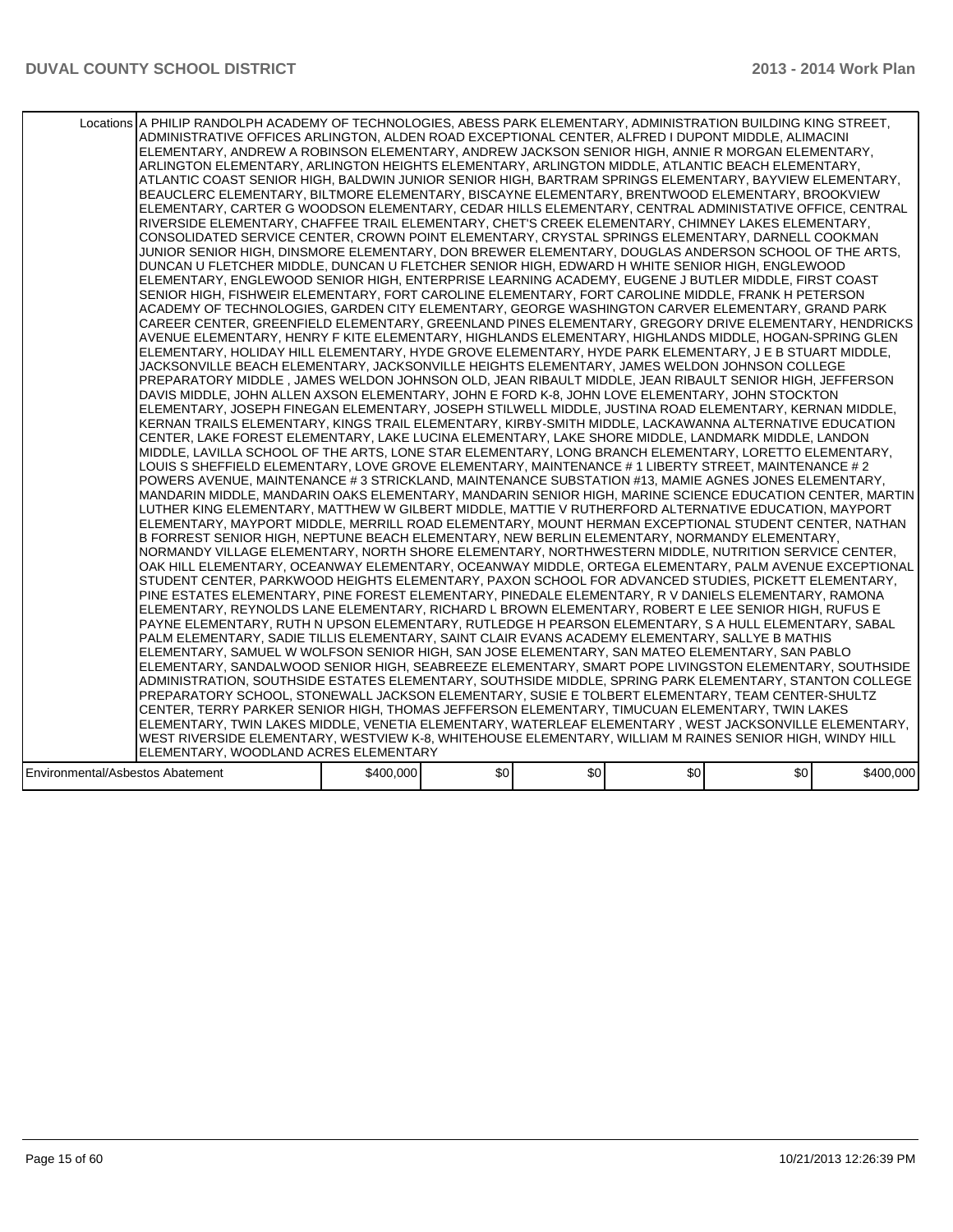|                  | Locations A PHILIP RANDOLPH ACADEMY OF TECHNOLOGIES, ABESS PARK ELEMENTARY, ADMINISTRATION BUILDING KING STREET,<br>ADMINISTRATIVE OFFICES ARLINGTON, ALDEN ROAD EXCEPTIONAL CENTER, ALFRED I DUPONT MIDDLE, ALIMACINI<br>ELEMENTARY, ANDREW A ROBINSON ELEMENTARY, ANDREW JACKSON SENIOR HIGH, ANNIE R MORGAN ELEMENTARY,<br>ARLINGTON ELEMENTARY, ARLINGTON HEIGHTS ELEMENTARY, ARLINGTON MIDDLE, ATLANTIC BEACH ELEMENTARY,<br>ATLANTIC COAST SENIOR HIGH, BALDWIN JUNIOR SENIOR HIGH, BARTRAM SPRINGS ELEMENTARY, BAYVIEW ELEMENTARY,<br>BEAUCLERC ELEMENTARY, BILTMORE ELEMENTARY, BISCAYNE ELEMENTARY, BRENTWOOD ELEMENTARY, BROOKVIEW<br>ELEMENTARY, CARTER G WOODSON ELEMENTARY, CEDAR HILLS ELEMENTARY, CENTRAL ADMINISTATIVE OFFICE, CENTRAL<br>RIVERSIDE ELEMENTARY, CHAFFEE TRAIL ELEMENTARY, CHET'S CREEK ELEMENTARY, CHIMNEY LAKES ELEMENTARY,<br>CONSOLIDATED SERVICE CENTER, CROWN POINT ELEMENTARY, CRYSTAL SPRINGS ELEMENTARY, DARNELL COOKMAN<br>JUNIOR SENIOR HIGH, DINSMORE ELEMENTARY, DON BREWER ELEMENTARY, DOUGLAS ANDERSON SCHOOL OF THE ARTS,<br>DUNCAN U FLETCHER MIDDLE, DUNCAN U FLETCHER SENIOR HIGH, EDWARD H WHITE SENIOR HIGH, ENGLEWOOD<br>ELEMENTARY, ENGLEWOOD SENIOR HIGH, ENTERPRISE LEARNING ACADEMY, EUGENE J BUTLER MIDDLE, FIRST COAST<br>SENIOR HIGH, FISHWEIR ELEMENTARY, FORT CAROLINE ELEMENTARY, FORT CAROLINE MIDDLE, FRANK H PETERSON<br>ACADEMY OF TECHNOLOGIES. GARDEN CITY ELEMENTARY. GEORGE WASHINGTON CARVER ELEMENTARY. GRAND PARK<br>CAREER CENTER, GREENFIELD ELEMENTARY, GREENLAND PINES ELEMENTARY, GREGORY DRIVE ELEMENTARY, HENDRICKS<br>AVENUE ELEMENTARY. HENRY F KITE ELEMENTARY. HIGHLANDS ELEMENTARY. HIGHLANDS MIDDLE. HOGAN-SPRING GLEN<br>ELEMENTARY, HOLIDAY HILL ELEMENTARY, HYDE GROVE ELEMENTARY, HYDE PARK ELEMENTARY, J E B STUART MIDDLE,<br>JACKSONVILLE BEACH ELEMENTARY, JACKSONVILLE HEIGHTS ELEMENTARY, JAMES WELDON JOHNSON COLLEGE<br>PREPARATORY MIDDLE , JAMES WELDON JOHNSON OLD, JEAN RIBAULT MIDDLE, JEAN RIBAULT SENIOR HIGH, JEFFERSON<br>DAVIS MIDDLE, JOHN ALLEN AXSON ELEMENTARY, JOHN E FORD K-8, JOHN LOVE ELEMENTARY, JOHN STOCKTON<br>ELEMENTARY, JOSEPH FINEGAN ELEMENTARY, JOSEPH STILWELL MIDDLE, JUSTINA ROAD ELEMENTARY, KERNAN MIDDLE,<br>KERNAN TRAILS ELEMENTARY, KINGS TRAIL ELEMENTARY, KIRBY-SMITH MIDDLE, LACKAWANNA ALTERNATIVE EDUCATION<br>CENTER, LAKE FOREST ELEMENTARY, LAKE LUCINA ELEMENTARY, LAKE SHORE MIDDLE, LANDMARK MIDDLE, LANDON <br>MIDDLE, LAVILLA SCHOOL OF THE ARTS, LONE STAR ELEMENTARY, LONG BRANCH ELEMENTARY, LORETTO ELEMENTARY,<br>LOUIS S SHEFFIELD ELEMENTARY, LOVE GROVE ELEMENTARY, MAINTENANCE # 1 LIBERTY STREET, MAINTENANCE # 2<br>POWERS AVENUE, MAINTENANCE # 3 STRICKLAND, MAINTENANCE SUBSTATION #13, MAMIE AGNES JONES ELEMENTARY,<br>MANDARIN MIDDLE. MANDARIN OAKS ELEMENTARY. MANDARIN SENIOR HIGH. MARINE SCIENCE EDUCATION CENTER. MARTIN<br>LUTHER KING ELEMENTARY, MATTHEW W GILBERT MIDDLE, MATTIE V RUTHERFORD ALTERNATIVE EDUCATION, MAYPORT<br>ELEMENTARY, MAYPORT MIDDLE, MERRILL ROAD ELEMENTARY, MOUNT HERMAN EXCEPTIONAL STUDENT CENTER, NATHAN<br>B FORREST SENIOR HIGH, NEPTUNE BEACH ELEMENTARY, NEW BERLIN ELEMENTARY, NORMANDY ELEMENTARY,<br>NORMANDY VILLAGE ELEMENTARY, NORTH SHORE ELEMENTARY, NORTHWESTERN MIDDLE, NUTRITION SERVICE CENTER,<br>OAK HILL ELEMENTARY, OCEANWAY ELEMENTARY, OCEANWAY MIDDLE, ORTEGA ELEMENTARY, PALM AVENUE EXCEPTIONAL<br>STUDENT CENTER, PARKWOOD HEIGHTS ELEMENTARY, PAXON SCHOOL FOR ADVANCED STUDIES, PICKETT ELEMENTARY,<br>PINE ESTATES ELEMENTARY, PINE FOREST ELEMENTARY, PINEDALE ELEMENTARY, R V DANIELS ELEMENTARY, RAMONA<br>ELEMENTARY, REYNOLDS LANE ELEMENTARY, RICHARD L BROWN ELEMENTARY, ROBERT E LEE SENIOR HIGH, RUFUS E<br>PAYNE ELEMENTARY, RUTH N UPSON ELEMENTARY, RUTLEDGE H PEARSON ELEMENTARY, S A HULL ELEMENTARY, SABAL<br>PALM ELEMENTARY, SADIE TILLIS ELEMENTARY, SAINT CLAIR EVANS ACADEMY ELEMENTARY, SALLYE B MATHIS<br>IELEMENTARY. SAMUEL W WOLFSON SENIOR HIGH. SAN JOSE ELEMENTARY. SAN MATEO ELEMENTARY. SAN PABLO<br>ELEMENTARY, SANDALWOOD SENIOR HIGH, SEABREEZE ELEMENTARY, SMART POPE LIVINGSTON ELEMENTARY, SOUTHSIDE<br>ADMINISTRATION, SOUTHSIDE ESTATES ELEMENTARY, SOUTHSIDE MIDDLE, SPRING PARK ELEMENTARY, STANTON COLLEGE<br>PREPARATORY SCHOOL, STONEWALL JACKSON ELEMENTARY, SUSIE E TOLBERT ELEMENTARY, TEAM CENTER-SHULTZ<br>CENTER, TERRY PARKER SENIOR HIGH, THOMAS JEFFERSON ELEMENTARY, TIMUCUAN ELEMENTARY, TWIN LAKES<br> ELEMENTARY, TWIN LAKES MIDDLE, VENETIA ELEMENTARY, WATERLEAF ELEMENTARY , WEST JACKSONVILLE ELEMENTARY,<br>WEST RIVERSIDE ELEMENTARY, WESTVIEW K-8, WHITEHOUSE ELEMENTARY, WILLIAM M RAINES SENIOR HIGH, WINDY HILL |           |      |     |                  |                  |           |
|------------------|-----------------------------------------------------------------------------------------------------------------------------------------------------------------------------------------------------------------------------------------------------------------------------------------------------------------------------------------------------------------------------------------------------------------------------------------------------------------------------------------------------------------------------------------------------------------------------------------------------------------------------------------------------------------------------------------------------------------------------------------------------------------------------------------------------------------------------------------------------------------------------------------------------------------------------------------------------------------------------------------------------------------------------------------------------------------------------------------------------------------------------------------------------------------------------------------------------------------------------------------------------------------------------------------------------------------------------------------------------------------------------------------------------------------------------------------------------------------------------------------------------------------------------------------------------------------------------------------------------------------------------------------------------------------------------------------------------------------------------------------------------------------------------------------------------------------------------------------------------------------------------------------------------------------------------------------------------------------------------------------------------------------------------------------------------------------------------------------------------------------------------------------------------------------------------------------------------------------------------------------------------------------------------------------------------------------------------------------------------------------------------------------------------------------------------------------------------------------------------------------------------------------------------------------------------------------------------------------------------------------------------------------------------------------------------------------------------------------------------------------------------------------------------------------------------------------------------------------------------------------------------------------------------------------------------------------------------------------------------------------------------------------------------------------------------------------------------------------------------------------------------------------------------------------------------------------------------------------------------------------------------------------------------------------------------------------------------------------------------------------------------------------------------------------------------------------------------------------------------------------------------------------------------------------------------------------------------------------------------------------------------------------------------------------------------------------------------------------------------------------------------------------------------------------------------------------------------------------------------------------------------------------------------------------------------------------------------------------------------------------------------------------------------------------------------------------------------------------------------------------------------------------------------------------------------------------------------------------------------------------------------------------------------------------------------------------------------------------------------------------------------------------------------------------------------------------------------------------------------------------------------------------------------------------------------------------------------------------------------------------------------------------------------------------------------------------------------------------------------|-----------|------|-----|------------------|------------------|-----------|
|                  |                                                                                                                                                                                                                                                                                                                                                                                                                                                                                                                                                                                                                                                                                                                                                                                                                                                                                                                                                                                                                                                                                                                                                                                                                                                                                                                                                                                                                                                                                                                                                                                                                                                                                                                                                                                                                                                                                                                                                                                                                                                                                                                                                                                                                                                                                                                                                                                                                                                                                                                                                                                                                                                                                                                                                                                                                                                                                                                                                                                                                                                                                                                                                                                                                                                                                                                                                                                                                                                                                                                                                                                                                                                                                                                                                                                                                                                                                                                                                                                                                                                                                                                                                                                                                                                                                                                                                                                                                                                                                                                                                                                                                                                                                                                             |           |      |     |                  |                  |           |
|                  | ELEMENTARY, WOODLAND ACRES ELEMENTARY                                                                                                                                                                                                                                                                                                                                                                                                                                                                                                                                                                                                                                                                                                                                                                                                                                                                                                                                                                                                                                                                                                                                                                                                                                                                                                                                                                                                                                                                                                                                                                                                                                                                                                                                                                                                                                                                                                                                                                                                                                                                                                                                                                                                                                                                                                                                                                                                                                                                                                                                                                                                                                                                                                                                                                                                                                                                                                                                                                                                                                                                                                                                                                                                                                                                                                                                                                                                                                                                                                                                                                                                                                                                                                                                                                                                                                                                                                                                                                                                                                                                                                                                                                                                                                                                                                                                                                                                                                                                                                                                                                                                                                                                                       |           |      |     |                  |                  |           |
| Elevator Repairs |                                                                                                                                                                                                                                                                                                                                                                                                                                                                                                                                                                                                                                                                                                                                                                                                                                                                                                                                                                                                                                                                                                                                                                                                                                                                                                                                                                                                                                                                                                                                                                                                                                                                                                                                                                                                                                                                                                                                                                                                                                                                                                                                                                                                                                                                                                                                                                                                                                                                                                                                                                                                                                                                                                                                                                                                                                                                                                                                                                                                                                                                                                                                                                                                                                                                                                                                                                                                                                                                                                                                                                                                                                                                                                                                                                                                                                                                                                                                                                                                                                                                                                                                                                                                                                                                                                                                                                                                                                                                                                                                                                                                                                                                                                                             | \$125,000 | \$0] | \$0 | \$0 <sub>1</sub> | \$0 <sub>1</sub> | \$125,000 |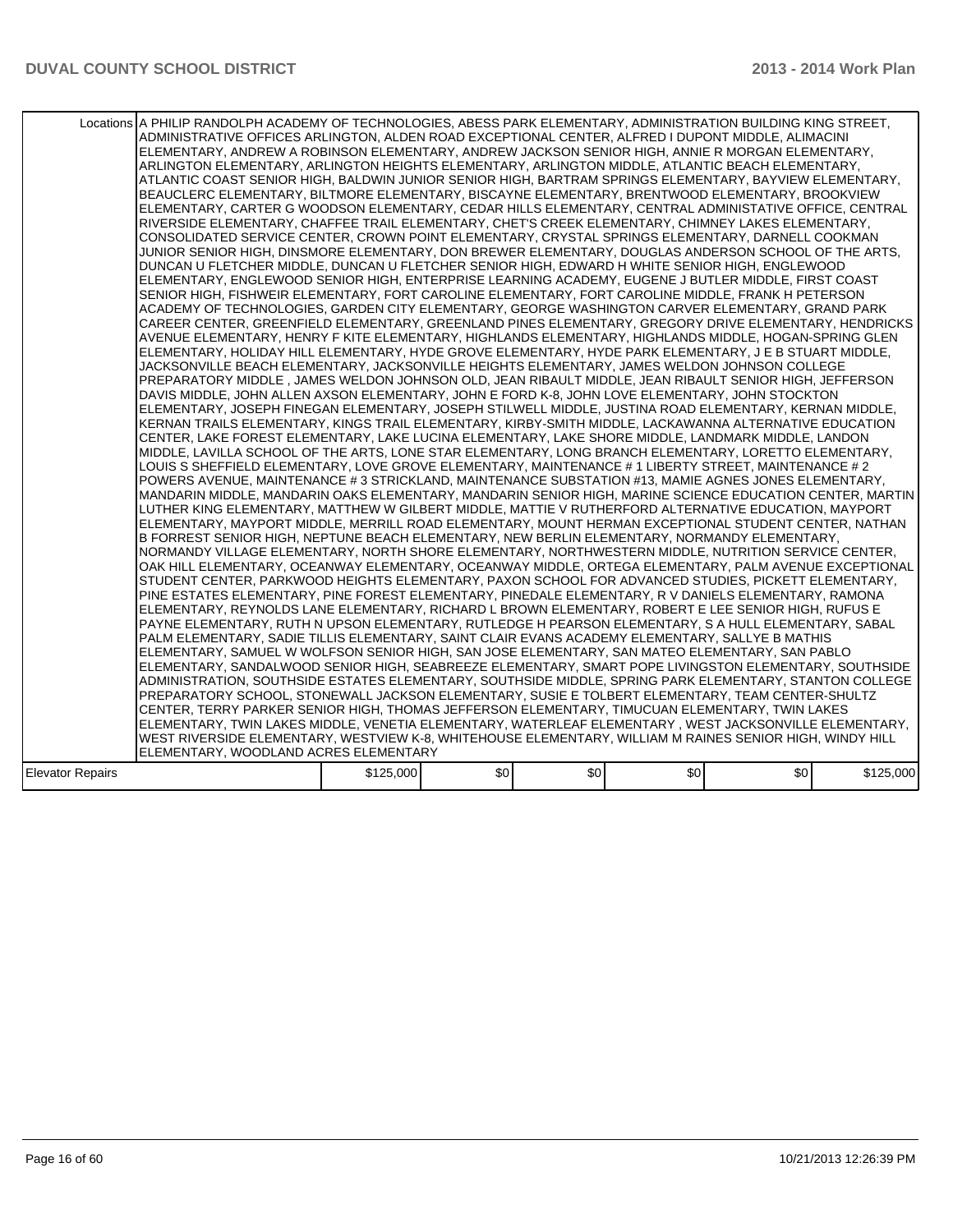|                            | Locations A PHILIP RANDOLPH ACADEMY OF TECHNOLOGIES, ABESS PARK ELEMENTARY, ADMINISTRATION BUILDING KING STREET,<br>ADMINISTRATIVE OFFICES ARLINGTON, ALDEN ROAD EXCEPTIONAL CENTER, ALFRED I DUPONT MIDDLE, ALIMACINI<br>ELEMENTARY, ANDREW A ROBINSON ELEMENTARY, ANDREW JACKSON SENIOR HIGH, ANNIE R MORGAN ELEMENTARY,<br>ARLINGTON ELEMENTARY, ARLINGTON HEIGHTS ELEMENTARY, ARLINGTON MIDDLE, ATLANTIC BEACH ELEMENTARY,<br>ATLANTIC COAST SENIOR HIGH, BALDWIN JUNIOR SENIOR HIGH, BARTRAM SPRINGS ELEMENTARY, BAYVIEW ELEMENTARY,<br>BEAUCLERC ELEMENTARY, BILTMORE ELEMENTARY, BISCAYNE ELEMENTARY, BRENTWOOD ELEMENTARY, BROOKVIEW<br>ELEMENTARY, CARTER G WOODSON ELEMENTARY, CEDAR HILLS ELEMENTARY, CENTRAL ADMINISTATIVE OFFICE, CENTRAL<br>RIVERSIDE ELEMENTARY, CHAFFEE TRAIL ELEMENTARY, CHET'S CREEK ELEMENTARY, CHIMNEY LAKES ELEMENTARY,<br>CONSOLIDATED SERVICE CENTER, CROWN POINT ELEMENTARY, CRYSTAL SPRINGS ELEMENTARY, DARNELL COOKMAN<br>JUNIOR SENIOR HIGH, DINSMORE ELEMENTARY, DON BREWER ELEMENTARY, DOUGLAS ANDERSON SCHOOL OF THE ARTS.<br>DUNCAN U FLETCHER MIDDLE, DUNCAN U FLETCHER SENIOR HIGH, EDWARD H WHITE SENIOR HIGH, ENGLEWOOD<br>ELEMENTARY, ENGLEWOOD SENIOR HIGH, ENTERPRISE LEARNING ACADEMY, EUGENE J BUTLER MIDDLE, FIRST COAST<br>SENIOR HIGH, FISHWEIR ELEMENTARY, FORT CAROLINE ELEMENTARY, FORT CAROLINE MIDDLE, FRANK H PETERSON<br>ACADEMY OF TECHNOLOGIES, GARDEN CITY ELEMENTARY, GEORGE WASHINGTON CARVER ELEMENTARY, GRAND PARK<br>CAREER CENTER, GREENFIELD ELEMENTARY, GREENLAND PINES ELEMENTARY, GREGORY DRIVE ELEMENTARY, HENDRICKS<br>AVENUE ELEMENTARY, HENRY F KITE ELEMENTARY, HIGHLANDS ELEMENTARY, HIGHLANDS MIDDLE, HOGAN-SPRING GLEN<br>ELEMENTARY, HOLIDAY HILL ELEMENTARY, HYDE GROVE ELEMENTARY, HYDE PARK ELEMENTARY, J E B STUART MIDDLE,<br>JACKSONVILLE BEACH ELEMENTARY, JACKSONVILLE HEIGHTS ELEMENTARY, JAMES WELDON JOHNSON COLLEGE<br>PREPARATORY MIDDLE , JAMES WELDON JOHNSON OLD, JEAN RIBAULT MIDDLE, JEAN RIBAULT SENIOR HIGH, JEFFERSON<br>DAVIS MIDDLE, JOHN ALLEN AXSON ELEMENTARY, JOHN E FORD K-8, JOHN LOVE ELEMENTARY, JOHN STOCKTON<br>ELEMENTARY, JOSEPH FINEGAN ELEMENTARY, JOSEPH STILWELL MIDDLE, JUSTINA ROAD ELEMENTARY, KERNAN MIDDLE,<br>KERNAN TRAILS ELEMENTARY, KINGS TRAIL ELEMENTARY, KIRBY-SMITH MIDDLE, LACKAWANNA ALTERNATIVE EDUCATION<br>CENTER, LAKE FOREST ELEMENTARY, LAKE LUCINA ELEMENTARY, LAKE SHORE MIDDLE, LANDMARK MIDDLE, LANDON<br>MIDDLE, LAVILLA SCHOOL OF THE ARTS, LONE STAR ELEMENTARY, LONG BRANCH ELEMENTARY, LORETTO ELEMENTARY,<br>LOUIS S SHEFFIELD ELEMENTARY, LOVE GROVE ELEMENTARY, MAINTENANCE # 1 LIBERTY STREET, MAINTENANCE # 2<br>POWERS AVENUE, MAINTENANCE # 3 STRICKLAND, MAINTENANCE SUBSTATION #13, MAMIE AGNES JONES ELEMENTARY,<br>MANDARIN MIDDLE, MANDARIN OAKS ELEMENTARY, MANDARIN SENIOR HIGH, MARINE SCIENCE EDUCATION CENTER, MARTIN<br>LUTHER KING ELEMENTARY, MATTHEW W GILBERT MIDDLE, MATTIE V RUTHERFORD ALTERNATIVE EDUCATION, MAYPORT<br>IELEMENTARY. MAYPORT MIDDLE. MERRILL ROAD ELEMENTARY. MOUNT HERMAN EXCEPTIONAL STUDENT CENTER. NATHAN<br>B FORREST SENIOR HIGH, NEPTUNE BEACH ELEMENTARY, NEW BERLIN ELEMENTARY, NORMANDY ELEMENTARY,<br>INORMANDY VILLAGE ELEMENTARY. NORTH SHORE ELEMENTARY. NORTHWESTERN MIDDLE. NUTRITION SERVICE CENTER.<br>OAK HILL ELEMENTARY, OCEANWAY ELEMENTARY, OCEANWAY MIDDLE, ORTEGA ELEMENTARY, PALM AVENUE EXCEPTIONAL<br>STUDENT CENTER, PARKWOOD HEIGHTS ELEMENTARY, PAXON SCHOOL FOR ADVANCED STUDIES, PICKETT ELEMENTARY,<br>PINE ESTATES ELEMENTARY, PINE FOREST ELEMENTARY, PINEDALE ELEMENTARY, R V DANIELS ELEMENTARY, RAMONA<br>ELEMENTARY, REYNOLDS LANE ELEMENTARY, RICHARD L BROWN ELEMENTARY, ROBERT E LEE SENIOR HIGH, RUFUS E<br>PAYNE ELEMENTARY, RUTH N UPSON ELEMENTARY, RUTLEDGE H PEARSON ELEMENTARY, S A HULL ELEMENTARY, SABAL<br>PALM ELEMENTARY, SADIE TILLIS ELEMENTARY, SAINT CLAIR EVANS ACADEMY ELEMENTARY, SALLYE B MATHIS<br>ELEMENTARY, SAMUEL W WOLFSON SENIOR HIGH, SAN JOSE ELEMENTARY, SAN MATEO ELEMENTARY, SAN PABLO<br>ELEMENTARY, SANDALWOOD SENIOR HIGH, SEABREEZE ELEMENTARY, SMART POPE LIVINGSTON ELEMENTARY, SOUTHSIDE<br>ADMINISTRATION, SOUTHSIDE ESTATES ELEMENTARY, SOUTHSIDE MIDDLE, SPRING PARK ELEMENTARY, STANTON COLLEGE<br>PREPARATORY SCHOOL, STONEWALL JACKSON ELEMENTARY, SUSIE E TOLBERT ELEMENTARY, TEAM CENTER-SHULTZ<br>CENTER, TERRY PARKER SENIOR HIGH, THOMAS JEFFERSON ELEMENTARY, TIMUCUAN ELEMENTARY, TWIN LAKES<br>ELEMENTARY, TWIN LAKES MIDDLE, VENETIA ELEMENTARY, WATERLEAF ELEMENTARY , WEST JACKSONVILLE ELEMENTARY,<br>WEST RIVERSIDE ELEMENTARY, WESTVIEW K-8, WHITEHOUSE ELEMENTARY, WILLIAM M RAINES SENIOR HIGH, WINDY HILL |          |      |     |     |     |          |
|----------------------------|----------------------------------------------------------------------------------------------------------------------------------------------------------------------------------------------------------------------------------------------------------------------------------------------------------------------------------------------------------------------------------------------------------------------------------------------------------------------------------------------------------------------------------------------------------------------------------------------------------------------------------------------------------------------------------------------------------------------------------------------------------------------------------------------------------------------------------------------------------------------------------------------------------------------------------------------------------------------------------------------------------------------------------------------------------------------------------------------------------------------------------------------------------------------------------------------------------------------------------------------------------------------------------------------------------------------------------------------------------------------------------------------------------------------------------------------------------------------------------------------------------------------------------------------------------------------------------------------------------------------------------------------------------------------------------------------------------------------------------------------------------------------------------------------------------------------------------------------------------------------------------------------------------------------------------------------------------------------------------------------------------------------------------------------------------------------------------------------------------------------------------------------------------------------------------------------------------------------------------------------------------------------------------------------------------------------------------------------------------------------------------------------------------------------------------------------------------------------------------------------------------------------------------------------------------------------------------------------------------------------------------------------------------------------------------------------------------------------------------------------------------------------------------------------------------------------------------------------------------------------------------------------------------------------------------------------------------------------------------------------------------------------------------------------------------------------------------------------------------------------------------------------------------------------------------------------------------------------------------------------------------------------------------------------------------------------------------------------------------------------------------------------------------------------------------------------------------------------------------------------------------------------------------------------------------------------------------------------------------------------------------------------------------------------------------------------------------------------------------------------------------------------------------------------------------------------------------------------------------------------------------------------------------------------------------------------------------------------------------------------------------------------------------------------------------------------------------------------------------------------------------------------------------------------------------------------------------------------------------------------------------------------------------------------------------------------------------------------------------------------------------------------------------------------------------------------------------------------------------------------------------------------------------------------------------------------------------------------------------------------------------------------------------------------------------------------------------------------------|----------|------|-----|-----|-----|----------|
|                            | ELEMENTARY, WOODLAND ACRES ELEMENTARY                                                                                                                                                                                                                                                                                                                                                                                                                                                                                                                                                                                                                                                                                                                                                                                                                                                                                                                                                                                                                                                                                                                                                                                                                                                                                                                                                                                                                                                                                                                                                                                                                                                                                                                                                                                                                                                                                                                                                                                                                                                                                                                                                                                                                                                                                                                                                                                                                                                                                                                                                                                                                                                                                                                                                                                                                                                                                                                                                                                                                                                                                                                                                                                                                                                                                                                                                                                                                                                                                                                                                                                                                                                                                                                                                                                                                                                                                                                                                                                                                                                                                                                                                                                                                                                                                                                                                                                                                                                                                                                                                                                                                                                                                      |          |      |     |     |     |          |
| Motorized Bleacher Repairs |                                                                                                                                                                                                                                                                                                                                                                                                                                                                                                                                                                                                                                                                                                                                                                                                                                                                                                                                                                                                                                                                                                                                                                                                                                                                                                                                                                                                                                                                                                                                                                                                                                                                                                                                                                                                                                                                                                                                                                                                                                                                                                                                                                                                                                                                                                                                                                                                                                                                                                                                                                                                                                                                                                                                                                                                                                                                                                                                                                                                                                                                                                                                                                                                                                                                                                                                                                                                                                                                                                                                                                                                                                                                                                                                                                                                                                                                                                                                                                                                                                                                                                                                                                                                                                                                                                                                                                                                                                                                                                                                                                                                                                                                                                                            | \$50,000 | \$0] | \$0 | \$0 | \$0 | \$50,000 |
|                            |                                                                                                                                                                                                                                                                                                                                                                                                                                                                                                                                                                                                                                                                                                                                                                                                                                                                                                                                                                                                                                                                                                                                                                                                                                                                                                                                                                                                                                                                                                                                                                                                                                                                                                                                                                                                                                                                                                                                                                                                                                                                                                                                                                                                                                                                                                                                                                                                                                                                                                                                                                                                                                                                                                                                                                                                                                                                                                                                                                                                                                                                                                                                                                                                                                                                                                                                                                                                                                                                                                                                                                                                                                                                                                                                                                                                                                                                                                                                                                                                                                                                                                                                                                                                                                                                                                                                                                                                                                                                                                                                                                                                                                                                                                                            |          |      |     |     |     |          |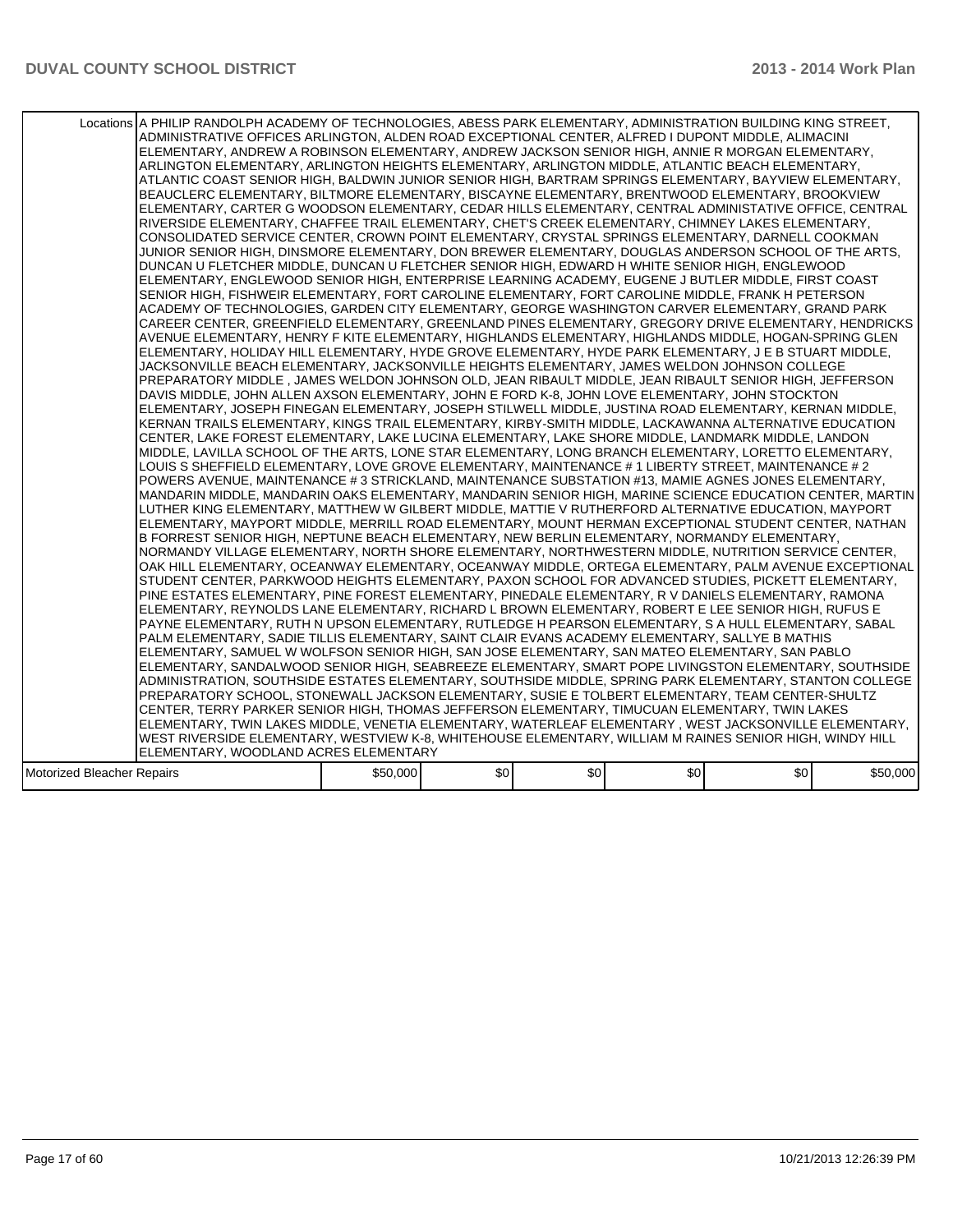|                          | Locations A PHILIP RANDOLPH ACADEMY OF TECHNOLOGIES, ABESS PARK ELEMENTARY, ADMINISTRATION BUILDING KING STREET,<br>ADMINISTRATIVE OFFICES ARLINGTON, ALDEN ROAD EXCEPTIONAL CENTER, ALFRED I DUPONT MIDDLE, ALIMACINI<br>ELEMENTARY, ANDREW A ROBINSON ELEMENTARY, ANDREW JACKSON SENIOR HIGH, ANNIE R MORGAN ELEMENTARY,<br>ARLINGTON ELEMENTARY, ARLINGTON HEIGHTS ELEMENTARY, ARLINGTON MIDDLE, ATLANTIC BEACH ELEMENTARY,<br>ATLANTIC COAST SENIOR HIGH. BALDWIN JUNIOR SENIOR HIGH. BARTRAM SPRINGS ELEMENTARY. BAYVIEW ELEMENTARY.<br>BEAUCLERC ELEMENTARY, BILTMORE ELEMENTARY, BISCAYNE ELEMENTARY, BRENTWOOD ELEMENTARY, BROOKVIEW<br>ELEMENTARY, CARTER G WOODSON ELEMENTARY, CEDAR HILLS ELEMENTARY, CENTRAL ADMINISTATIVE OFFICE, CENTRAL<br>RIVERSIDE ELEMENTARY, CHAFFEE TRAIL ELEMENTARY, CHET'S CREEK ELEMENTARY, CHIMNEY LAKES ELEMENTARY,<br>CONSOLIDATED SERVICE CENTER, CROWN POINT ELEMENTARY, CRYSTAL SPRINGS ELEMENTARY, DARNELL COOKMAN<br>JUNIOR SENIOR HIGH, DINSMORE ELEMENTARY, DON BREWER ELEMENTARY, DOUGLAS ANDERSON SCHOOL OF THE ARTS.<br>DUNCAN U FLETCHER MIDDLE, DUNCAN U FLETCHER SENIOR HIGH, EDWARD H WHITE SENIOR HIGH, ENGLEWOOD<br>ELEMENTARY, ENGLEWOOD SENIOR HIGH, ENTERPRISE LEARNING ACADEMY, EUGENE J BUTLER MIDDLE, FIRST COAST<br>SENIOR HIGH, FISHWEIR ELEMENTARY, FORT CAROLINE ELEMENTARY, FORT CAROLINE MIDDLE, FRANK H PETERSON<br>ACADEMY OF TECHNOLOGIES, GARDEN CITY ELEMENTARY, GEORGE WASHINGTON CARVER ELEMENTARY, GRAND PARK<br>CAREER CENTER, GREENFIELD ELEMENTARY, GREENLAND PINES ELEMENTARY, GREGORY DRIVE ELEMENTARY, HENDRICKS<br>AVENUE ELEMENTARY, HENRY F KITE ELEMENTARY, HIGHLANDS ELEMENTARY, HIGHLANDS MIDDLE, HOGAN-SPRING GLEN<br>ELEMENTARY, HOLIDAY HILL ELEMENTARY, HYDE GROVE ELEMENTARY, HYDE PARK ELEMENTARY, J E B STUART MIDDLE,<br>JACKSONVILLE BEACH ELEMENTARY, JACKSONVILLE HEIGHTS ELEMENTARY, JAMES WELDON JOHNSON COLLEGE<br>PREPARATORY MIDDLE , JAMES WELDON JOHNSON OLD, JEAN RIBAULT MIDDLE, JEAN RIBAULT SENIOR HIGH, JEFFERSON<br>DAVIS MIDDLE, JOHN ALLEN AXSON ELEMENTARY, JOHN E FORD K-8, JOHN LOVE ELEMENTARY, JOHN STOCKTON<br>IELEMENTARY. JOSEPH FINEGAN ELEMENTARY. JOSEPH STILWELL MIDDLE. JUSTINA ROAD ELEMENTARY. KERNAN MIDDLE.<br>KERNAN TRAILS ELEMENTARY, KINGS TRAIL ELEMENTARY, KIRBY-SMITH MIDDLE, LACKAWANNA ALTERNATIVE EDUCATION<br>CENTER, LAKE FOREST ELEMENTARY, LAKE LUCINA ELEMENTARY, LAKE SHORE MIDDLE, LANDMARK MIDDLE, LANDON<br>MIDDLE, LAVILLA SCHOOL OF THE ARTS, LONE STAR ELEMENTARY, LONG BRANCH ELEMENTARY, LORETTO ELEMENTARY,<br>LOUIS S SHEFFIELD ELEMENTARY, LOVE GROVE ELEMENTARY, MAINTENANCE # 1 LIBERTY STREET, MAINTENANCE # 2<br>POWERS AVENUE, MAINTENANCE # 3 STRICKLAND, MAINTENANCE SUBSTATION #13, MAMIE AGNES JONES ELEMENTARY,<br>MANDARIN MIDDLE, MANDARIN OAKS ELEMENTARY, MANDARIN SENIOR HIGH, MARINE SCIENCE EDUCATION CENTER, MARTIN<br>LUTHER KING ELEMENTARY, MATTHEW W GILBERT MIDDLE, MATTIE V RUTHERFORD ALTERNATIVE EDUCATION, MAYPORT<br>IELEMENTARY, MAYPORT MIDDLE, MERRILL ROAD ELEMENTARY, MOUNT HERMAN EXCEPTIONAL STUDENT CENTER, NATHAN<br>B FORREST SENIOR HIGH, NEPTUNE BEACH ELEMENTARY, NEW BERLIN ELEMENTARY, NORMANDY ELEMENTARY,<br>NORMANDY VILLAGE ELEMENTARY, NORTH SHORE ELEMENTARY, NORTHWESTERN MIDDLE, NUTRITION SERVICE CENTER,<br>OAK HILL ELEMENTARY, OCEANWAY ELEMENTARY, OCEANWAY MIDDLE, ORTEGA ELEMENTARY, PALM AVENUE EXCEPTIONAL<br>STUDENT CENTER, PARKWOOD HEIGHTS ELEMENTARY, PAXON SCHOOL FOR ADVANCED STUDIES, PICKETT ELEMENTARY,<br>PINE ESTATES ELEMENTARY, PINE FOREST ELEMENTARY, PINEDALE ELEMENTARY, R V DANIELS ELEMENTARY, RAMONA<br>ELEMENTARY, REYNOLDS LANE ELEMENTARY, RICHARD L BROWN ELEMENTARY, ROBERT E LEE SENIOR HIGH, RUFUS E<br>IPAYNE ELEMENTARY. RUTH N UPSON ELEMENTARY. RUTLEDGE H PEARSON ELEMENTARY. S A HULL ELEMENTARY. SABAL<br>PALM ELEMENTARY, SADIE TILLIS ELEMENTARY, SAINT CLAIR EVANS ACADEMY ELEMENTARY, SALLYE B MATHIS<br>ELEMENTARY, SAMUEL W WOLFSON SENIOR HIGH, SAN JOSE ELEMENTARY, SAN MATEO ELEMENTARY, SAN PABLO<br>ELEMENTARY, SANDALWOOD SENIOR HIGH, SEABREEZE ELEMENTARY, SMART POPE LIVINGSTON ELEMENTARY, SOUTHSIDE<br>ADMINISTRATION, SOUTHSIDE ESTATES ELEMENTARY, SOUTHSIDE MIDDLE, SPRING PARK ELEMENTARY, STANTON COLLEGE<br>PREPARATORY SCHOOL, STONEWALL JACKSON ELEMENTARY, SUSIE E TOLBERT ELEMENTARY, TEAM CENTER-SHULTZ<br>CENTER, TERRY PARKER SENIOR HIGH, THOMAS JEFFERSON ELEMENTARY, TIMUCUAN ELEMENTARY, TWIN LAKES<br>ELEMENTARY, TWIN LAKES MIDDLE, VENETIA ELEMENTARY, WATERLEAF ELEMENTARY , WEST JACKSONVILLE ELEMENTARY, |           |      |     |                  |                  |           |
|--------------------------|-----------------------------------------------------------------------------------------------------------------------------------------------------------------------------------------------------------------------------------------------------------------------------------------------------------------------------------------------------------------------------------------------------------------------------------------------------------------------------------------------------------------------------------------------------------------------------------------------------------------------------------------------------------------------------------------------------------------------------------------------------------------------------------------------------------------------------------------------------------------------------------------------------------------------------------------------------------------------------------------------------------------------------------------------------------------------------------------------------------------------------------------------------------------------------------------------------------------------------------------------------------------------------------------------------------------------------------------------------------------------------------------------------------------------------------------------------------------------------------------------------------------------------------------------------------------------------------------------------------------------------------------------------------------------------------------------------------------------------------------------------------------------------------------------------------------------------------------------------------------------------------------------------------------------------------------------------------------------------------------------------------------------------------------------------------------------------------------------------------------------------------------------------------------------------------------------------------------------------------------------------------------------------------------------------------------------------------------------------------------------------------------------------------------------------------------------------------------------------------------------------------------------------------------------------------------------------------------------------------------------------------------------------------------------------------------------------------------------------------------------------------------------------------------------------------------------------------------------------------------------------------------------------------------------------------------------------------------------------------------------------------------------------------------------------------------------------------------------------------------------------------------------------------------------------------------------------------------------------------------------------------------------------------------------------------------------------------------------------------------------------------------------------------------------------------------------------------------------------------------------------------------------------------------------------------------------------------------------------------------------------------------------------------------------------------------------------------------------------------------------------------------------------------------------------------------------------------------------------------------------------------------------------------------------------------------------------------------------------------------------------------------------------------------------------------------------------------------------------------------------------------------------------------------------------------------------------------------------------------------------------------------------------------------------------------------------------------------------------------------------------------------------------------------------------------------------------------------------------------------------------------------------------------------------------------------------------------------------------------------|-----------|------|-----|------------------|------------------|-----------|
|                          |                                                                                                                                                                                                                                                                                                                                                                                                                                                                                                                                                                                                                                                                                                                                                                                                                                                                                                                                                                                                                                                                                                                                                                                                                                                                                                                                                                                                                                                                                                                                                                                                                                                                                                                                                                                                                                                                                                                                                                                                                                                                                                                                                                                                                                                                                                                                                                                                                                                                                                                                                                                                                                                                                                                                                                                                                                                                                                                                                                                                                                                                                                                                                                                                                                                                                                                                                                                                                                                                                                                                                                                                                                                                                                                                                                                                                                                                                                                                                                                                                                                                                                                                                                                                                                                                                                                                                                                                                                                                                                                                                                                                                 |           |      |     |                  |                  |           |
|                          |                                                                                                                                                                                                                                                                                                                                                                                                                                                                                                                                                                                                                                                                                                                                                                                                                                                                                                                                                                                                                                                                                                                                                                                                                                                                                                                                                                                                                                                                                                                                                                                                                                                                                                                                                                                                                                                                                                                                                                                                                                                                                                                                                                                                                                                                                                                                                                                                                                                                                                                                                                                                                                                                                                                                                                                                                                                                                                                                                                                                                                                                                                                                                                                                                                                                                                                                                                                                                                                                                                                                                                                                                                                                                                                                                                                                                                                                                                                                                                                                                                                                                                                                                                                                                                                                                                                                                                                                                                                                                                                                                                                                                 |           |      |     |                  |                  |           |
|                          |                                                                                                                                                                                                                                                                                                                                                                                                                                                                                                                                                                                                                                                                                                                                                                                                                                                                                                                                                                                                                                                                                                                                                                                                                                                                                                                                                                                                                                                                                                                                                                                                                                                                                                                                                                                                                                                                                                                                                                                                                                                                                                                                                                                                                                                                                                                                                                                                                                                                                                                                                                                                                                                                                                                                                                                                                                                                                                                                                                                                                                                                                                                                                                                                                                                                                                                                                                                                                                                                                                                                                                                                                                                                                                                                                                                                                                                                                                                                                                                                                                                                                                                                                                                                                                                                                                                                                                                                                                                                                                                                                                                                                 |           |      |     |                  |                  |           |
|                          |                                                                                                                                                                                                                                                                                                                                                                                                                                                                                                                                                                                                                                                                                                                                                                                                                                                                                                                                                                                                                                                                                                                                                                                                                                                                                                                                                                                                                                                                                                                                                                                                                                                                                                                                                                                                                                                                                                                                                                                                                                                                                                                                                                                                                                                                                                                                                                                                                                                                                                                                                                                                                                                                                                                                                                                                                                                                                                                                                                                                                                                                                                                                                                                                                                                                                                                                                                                                                                                                                                                                                                                                                                                                                                                                                                                                                                                                                                                                                                                                                                                                                                                                                                                                                                                                                                                                                                                                                                                                                                                                                                                                                 |           |      |     |                  |                  |           |
|                          | WEST RIVERSIDE ELEMENTARY, WESTVIEW K-8, WHITEHOUSE ELEMENTARY, WILLIAM M RAINES SENIOR HIGH, WINDY HILL                                                                                                                                                                                                                                                                                                                                                                                                                                                                                                                                                                                                                                                                                                                                                                                                                                                                                                                                                                                                                                                                                                                                                                                                                                                                                                                                                                                                                                                                                                                                                                                                                                                                                                                                                                                                                                                                                                                                                                                                                                                                                                                                                                                                                                                                                                                                                                                                                                                                                                                                                                                                                                                                                                                                                                                                                                                                                                                                                                                                                                                                                                                                                                                                                                                                                                                                                                                                                                                                                                                                                                                                                                                                                                                                                                                                                                                                                                                                                                                                                                                                                                                                                                                                                                                                                                                                                                                                                                                                                                        |           |      |     |                  |                  |           |
|                          | ELEMENTARY, WOODLAND ACRES ELEMENTARY                                                                                                                                                                                                                                                                                                                                                                                                                                                                                                                                                                                                                                                                                                                                                                                                                                                                                                                                                                                                                                                                                                                                                                                                                                                                                                                                                                                                                                                                                                                                                                                                                                                                                                                                                                                                                                                                                                                                                                                                                                                                                                                                                                                                                                                                                                                                                                                                                                                                                                                                                                                                                                                                                                                                                                                                                                                                                                                                                                                                                                                                                                                                                                                                                                                                                                                                                                                                                                                                                                                                                                                                                                                                                                                                                                                                                                                                                                                                                                                                                                                                                                                                                                                                                                                                                                                                                                                                                                                                                                                                                                           |           |      |     |                  |                  |           |
| Rubberized Track Repairs |                                                                                                                                                                                                                                                                                                                                                                                                                                                                                                                                                                                                                                                                                                                                                                                                                                                                                                                                                                                                                                                                                                                                                                                                                                                                                                                                                                                                                                                                                                                                                                                                                                                                                                                                                                                                                                                                                                                                                                                                                                                                                                                                                                                                                                                                                                                                                                                                                                                                                                                                                                                                                                                                                                                                                                                                                                                                                                                                                                                                                                                                                                                                                                                                                                                                                                                                                                                                                                                                                                                                                                                                                                                                                                                                                                                                                                                                                                                                                                                                                                                                                                                                                                                                                                                                                                                                                                                                                                                                                                                                                                                                                 | \$200,000 | \$0] | \$0 | \$0 <sub>1</sub> | \$0 <sub>1</sub> | \$200,000 |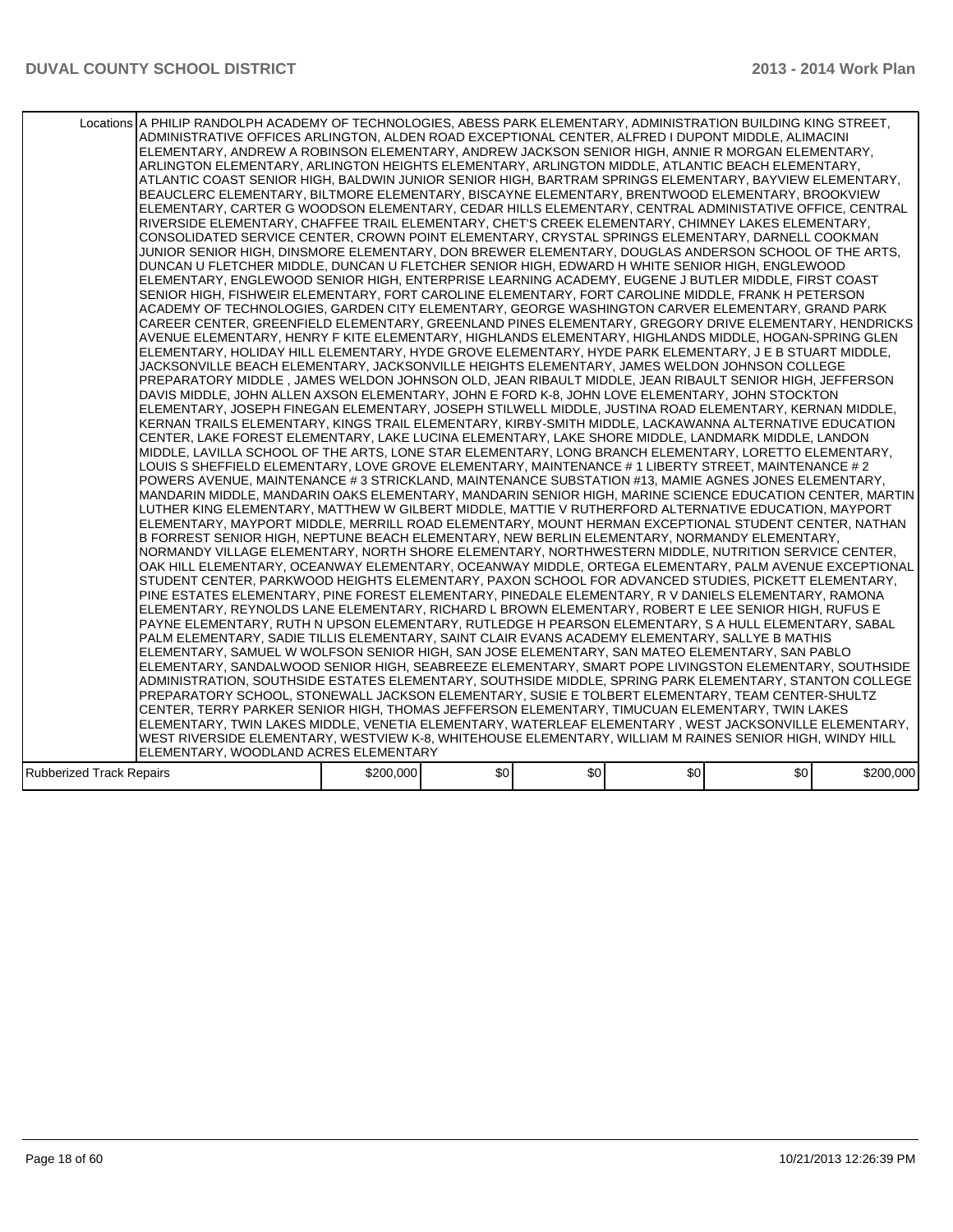|                                | Locations A PHILIP RANDOLPH ACADEMY OF TECHNOLOGIES, ABESS PARK ELEMENTARY, ADMINISTRATION BUILDING KING STREET,<br>ADMINISTRATIVE OFFICES ARLINGTON, ALDEN ROAD EXCEPTIONAL CENTER, ALFRED I DUPONT MIDDLE, ALIMACINI<br>ELEMENTARY, ANDREW A ROBINSON ELEMENTARY, ANDREW JACKSON SENIOR HIGH, ANNIE R MORGAN ELEMENTARY,<br>ARLINGTON ELEMENTARY, ARLINGTON HEIGHTS ELEMENTARY, ARLINGTON MIDDLE, ATLANTIC BEACH ELEMENTARY,<br>ATLANTIC COAST SENIOR HIGH, BALDWIN JUNIOR SENIOR HIGH, BARTRAM SPRINGS ELEMENTARY, BAYVIEW ELEMENTARY,<br>BEAUCLERC ELEMENTARY, BILTMORE ELEMENTARY, BISCAYNE ELEMENTARY, BRENTWOOD ELEMENTARY, BROOKVIEW<br>ELEMENTARY, CARTER G WOODSON ELEMENTARY, CEDAR HILLS ELEMENTARY, CENTRAL ADMINISTATIVE OFFICE, CENTRAL<br>RIVERSIDE ELEMENTARY. CHAFFEE TRAIL ELEMENTARY. CHET'S CREEK ELEMENTARY. CHIMNEY LAKES ELEMENTARY.<br>CONSOLIDATED SERVICE CENTER, CROWN POINT ELEMENTARY, CRYSTAL SPRINGS ELEMENTARY, DARNELL COOKMAN<br>JUNIOR SENIOR HIGH, DINSMORE ELEMENTARY, DON BREWER ELEMENTARY, DOUGLAS ANDERSON SCHOOL OF THE ARTS.<br>DUNCAN U FLETCHER MIDDLE, DUNCAN U FLETCHER SENIOR HIGH, EDWARD H WHITE SENIOR HIGH, ENGLEWOOD<br>ELEMENTARY, ENGLEWOOD SENIOR HIGH, ENTERPRISE LEARNING ACADEMY, EUGENE J BUTLER MIDDLE, FIRST COAST<br>SENIOR HIGH, FISHWEIR ELEMENTARY, FORT CAROLINE ELEMENTARY, FORT CAROLINE MIDDLE, FRANK H PETERSON<br>ACADEMY OF TECHNOLOGIES, GARDEN CITY ELEMENTARY, GEORGE WASHINGTON CARVER ELEMENTARY, GRAND PARK<br>CAREER CENTER, GREENFIELD ELEMENTARY, GREENLAND PINES ELEMENTARY, GREGORY DRIVE ELEMENTARY, HENDRICKS<br>AVENUE ELEMENTARY, HENRY F KITE ELEMENTARY, HIGHLANDS ELEMENTARY, HIGHLANDS MIDDLE, HOGAN-SPRING GLEN<br>ELEMENTARY, HOLIDAY HILL ELEMENTARY, HYDE GROVE ELEMENTARY, HYDE PARK ELEMENTARY, J E B STUART MIDDLE,<br>JACKSONVILLE BEACH ELEMENTARY, JACKSONVILLE HEIGHTS ELEMENTARY, JAMES WELDON JOHNSON COLLEGE<br>PREPARATORY MIDDLE , JAMES WELDON JOHNSON OLD, JEAN RIBAULT MIDDLE, JEAN RIBAULT SENIOR HIGH, JEFFERSON<br>DAVIS MIDDLE, JOHN ALLEN AXSON ELEMENTARY, JOHN E FORD K-8, JOHN LOVE ELEMENTARY, JOHN STOCKTON<br>ELEMENTARY, JOSEPH FINEGAN ELEMENTARY, JOSEPH STILWELL MIDDLE, JUSTINA ROAD ELEMENTARY, KERNAN MIDDLE,<br>KERNAN TRAILS ELEMENTARY, KINGS TRAIL ELEMENTARY, KIRBY-SMITH MIDDLE, LACKAWANNA ALTERNATIVE EDUCATION<br>CENTER, LAKE FOREST ELEMENTARY, LAKE LUCINA ELEMENTARY, LAKE SHORE MIDDLE, LANDMARK MIDDLE, LANDON <br>MIDDLE, LAVILLA SCHOOL OF THE ARTS, LONE STAR ELEMENTARY, LONG BRANCH ELEMENTARY, LORETTO ELEMENTARY,<br>LOUIS S SHEFFIELD ELEMENTARY, LOVE GROVE ELEMENTARY, MAINTENANCE # 1 LIBERTY STREET, MAINTENANCE # 2<br>POWERS AVENUE, MAINTENANCE # 3 STRICKLAND, MAINTENANCE SUBSTATION #13, MAMIE AGNES JONES ELEMENTARY,<br>IMANDARIN MIDDLE. MANDARIN OAKS ELEMENTARY. MANDARIN SENIOR HIGH. MARINE SCIENCE EDUCATION CENTER. MARTIN I<br>LUTHER KING ELEMENTARY, MATTHEW W GILBERT MIDDLE, MATTIE V RUTHERFORD ALTERNATIVE EDUCATION, MAYPORT<br>ELEMENTARY, MAYPORT MIDDLE, MERRILL ROAD ELEMENTARY, MOUNT HERMAN EXCEPTIONAL STUDENT CENTER, NATHAN<br>B FORREST SENIOR HIGH, NEPTUNE BEACH ELEMENTARY, NEW BERLIN ELEMENTARY, NORMANDY ELEMENTARY,<br>NORMANDY VILLAGE ELEMENTARY, NORTH SHORE ELEMENTARY, NORTHWESTERN MIDDLE, NUTRITION SERVICE CENTER,<br>OAK HILL ELEMENTARY. OCEANWAY ELEMENTARY. OCEANWAY MIDDLE. ORTEGA ELEMENTARY. PALM AVENUE EXCEPTIONAL<br>STUDENT CENTER, PARKWOOD HEIGHTS ELEMENTARY, PAXON SCHOOL FOR ADVANCED STUDIES, PICKETT ELEMENTARY,<br>PINE ESTATES ELEMENTARY, PINE FOREST ELEMENTARY, PINEDALE ELEMENTARY, R V DANIELS ELEMENTARY, RAMONA<br>ELEMENTARY, REYNOLDS LANE ELEMENTARY, RICHARD L BROWN ELEMENTARY, ROBERT E LEE SENIOR HIGH, RUFUS E<br>PAYNE ELEMENTARY, RUTH N UPSON ELEMENTARY, RUTLEDGE H PEARSON ELEMENTARY, S A HULL ELEMENTARY, SABAL<br>PALM ELEMENTARY, SADIE TILLIS ELEMENTARY, SAINT CLAIR EVANS ACADEMY ELEMENTARY, SALLYE B MATHIS<br>ELEMENTARY, SAMUEL W WOLFSON SENIOR HIGH, SAN JOSE ELEMENTARY, SAN MATEO ELEMENTARY, SAN PABLO<br>ELEMENTARY, SANDALWOOD SENIOR HIGH, SEABREEZE ELEMENTARY, SMART POPE LIVINGSTON ELEMENTARY, SOUTHSIDE<br>ADMINISTRATION, SOUTHSIDE ESTATES ELEMENTARY, SOUTHSIDE MIDDLE, SPRING PARK ELEMENTARY, STANTON COLLEGE<br>PREPARATORY SCHOOL, STONEWALL JACKSON ELEMENTARY, SUSIE E TOLBERT ELEMENTARY, TEAM CENTER-SHULTZ<br>CENTER, TERRY PARKER SENIOR HIGH, THOMAS JEFFERSON ELEMENTARY, TIMUCUAN ELEMENTARY, TWIN LAKES<br>ELEMENTARY, TWIN LAKES MIDDLE, VENETIA ELEMENTARY, WATERLEAF ELEMENTARY , WEST JACKSONVILLE ELEMENTARY, |          |      |     |     |     |          |
|--------------------------------|------------------------------------------------------------------------------------------------------------------------------------------------------------------------------------------------------------------------------------------------------------------------------------------------------------------------------------------------------------------------------------------------------------------------------------------------------------------------------------------------------------------------------------------------------------------------------------------------------------------------------------------------------------------------------------------------------------------------------------------------------------------------------------------------------------------------------------------------------------------------------------------------------------------------------------------------------------------------------------------------------------------------------------------------------------------------------------------------------------------------------------------------------------------------------------------------------------------------------------------------------------------------------------------------------------------------------------------------------------------------------------------------------------------------------------------------------------------------------------------------------------------------------------------------------------------------------------------------------------------------------------------------------------------------------------------------------------------------------------------------------------------------------------------------------------------------------------------------------------------------------------------------------------------------------------------------------------------------------------------------------------------------------------------------------------------------------------------------------------------------------------------------------------------------------------------------------------------------------------------------------------------------------------------------------------------------------------------------------------------------------------------------------------------------------------------------------------------------------------------------------------------------------------------------------------------------------------------------------------------------------------------------------------------------------------------------------------------------------------------------------------------------------------------------------------------------------------------------------------------------------------------------------------------------------------------------------------------------------------------------------------------------------------------------------------------------------------------------------------------------------------------------------------------------------------------------------------------------------------------------------------------------------------------------------------------------------------------------------------------------------------------------------------------------------------------------------------------------------------------------------------------------------------------------------------------------------------------------------------------------------------------------------------------------------------------------------------------------------------------------------------------------------------------------------------------------------------------------------------------------------------------------------------------------------------------------------------------------------------------------------------------------------------------------------------------------------------------------------------------------------------------------------------------------------------------------------------------------------------------------------------------------------------------------------------------------------------------------------------------------------------------------------------------------------------------------------------------------------------------------------------------------------------------------------------------------------------------------------------------|----------|------|-----|-----|-----|----------|
|                                |                                                                                                                                                                                                                                                                                                                                                                                                                                                                                                                                                                                                                                                                                                                                                                                                                                                                                                                                                                                                                                                                                                                                                                                                                                                                                                                                                                                                                                                                                                                                                                                                                                                                                                                                                                                                                                                                                                                                                                                                                                                                                                                                                                                                                                                                                                                                                                                                                                                                                                                                                                                                                                                                                                                                                                                                                                                                                                                                                                                                                                                                                                                                                                                                                                                                                                                                                                                                                                                                                                                                                                                                                                                                                                                                                                                                                                                                                                                                                                                                                                                                                                                                                                                                                                                                                                                                                                                                                                                                                                                                                                                                                  |          |      |     |     |     |          |
|                                |                                                                                                                                                                                                                                                                                                                                                                                                                                                                                                                                                                                                                                                                                                                                                                                                                                                                                                                                                                                                                                                                                                                                                                                                                                                                                                                                                                                                                                                                                                                                                                                                                                                                                                                                                                                                                                                                                                                                                                                                                                                                                                                                                                                                                                                                                                                                                                                                                                                                                                                                                                                                                                                                                                                                                                                                                                                                                                                                                                                                                                                                                                                                                                                                                                                                                                                                                                                                                                                                                                                                                                                                                                                                                                                                                                                                                                                                                                                                                                                                                                                                                                                                                                                                                                                                                                                                                                                                                                                                                                                                                                                                                  |          |      |     |     |     |          |
|                                |                                                                                                                                                                                                                                                                                                                                                                                                                                                                                                                                                                                                                                                                                                                                                                                                                                                                                                                                                                                                                                                                                                                                                                                                                                                                                                                                                                                                                                                                                                                                                                                                                                                                                                                                                                                                                                                                                                                                                                                                                                                                                                                                                                                                                                                                                                                                                                                                                                                                                                                                                                                                                                                                                                                                                                                                                                                                                                                                                                                                                                                                                                                                                                                                                                                                                                                                                                                                                                                                                                                                                                                                                                                                                                                                                                                                                                                                                                                                                                                                                                                                                                                                                                                                                                                                                                                                                                                                                                                                                                                                                                                                                  |          |      |     |     |     |          |
|                                | WEST RIVERSIDE ELEMENTARY, WESTVIEW K-8, WHITEHOUSE ELEMENTARY, WILLIAM M RAINES SENIOR HIGH, WINDY HILL                                                                                                                                                                                                                                                                                                                                                                                                                                                                                                                                                                                                                                                                                                                                                                                                                                                                                                                                                                                                                                                                                                                                                                                                                                                                                                                                                                                                                                                                                                                                                                                                                                                                                                                                                                                                                                                                                                                                                                                                                                                                                                                                                                                                                                                                                                                                                                                                                                                                                                                                                                                                                                                                                                                                                                                                                                                                                                                                                                                                                                                                                                                                                                                                                                                                                                                                                                                                                                                                                                                                                                                                                                                                                                                                                                                                                                                                                                                                                                                                                                                                                                                                                                                                                                                                                                                                                                                                                                                                                                         |          |      |     |     |     |          |
|                                | ELEMENTARY, WOODLAND ACRES ELEMENTARY                                                                                                                                                                                                                                                                                                                                                                                                                                                                                                                                                                                                                                                                                                                                                                                                                                                                                                                                                                                                                                                                                                                                                                                                                                                                                                                                                                                                                                                                                                                                                                                                                                                                                                                                                                                                                                                                                                                                                                                                                                                                                                                                                                                                                                                                                                                                                                                                                                                                                                                                                                                                                                                                                                                                                                                                                                                                                                                                                                                                                                                                                                                                                                                                                                                                                                                                                                                                                                                                                                                                                                                                                                                                                                                                                                                                                                                                                                                                                                                                                                                                                                                                                                                                                                                                                                                                                                                                                                                                                                                                                                            |          |      |     |     |     |          |
| <b>Termite Control Repairs</b> |                                                                                                                                                                                                                                                                                                                                                                                                                                                                                                                                                                                                                                                                                                                                                                                                                                                                                                                                                                                                                                                                                                                                                                                                                                                                                                                                                                                                                                                                                                                                                                                                                                                                                                                                                                                                                                                                                                                                                                                                                                                                                                                                                                                                                                                                                                                                                                                                                                                                                                                                                                                                                                                                                                                                                                                                                                                                                                                                                                                                                                                                                                                                                                                                                                                                                                                                                                                                                                                                                                                                                                                                                                                                                                                                                                                                                                                                                                                                                                                                                                                                                                                                                                                                                                                                                                                                                                                                                                                                                                                                                                                                                  | \$75,000 | \$0] | \$0 | \$0 | \$0 | \$75,000 |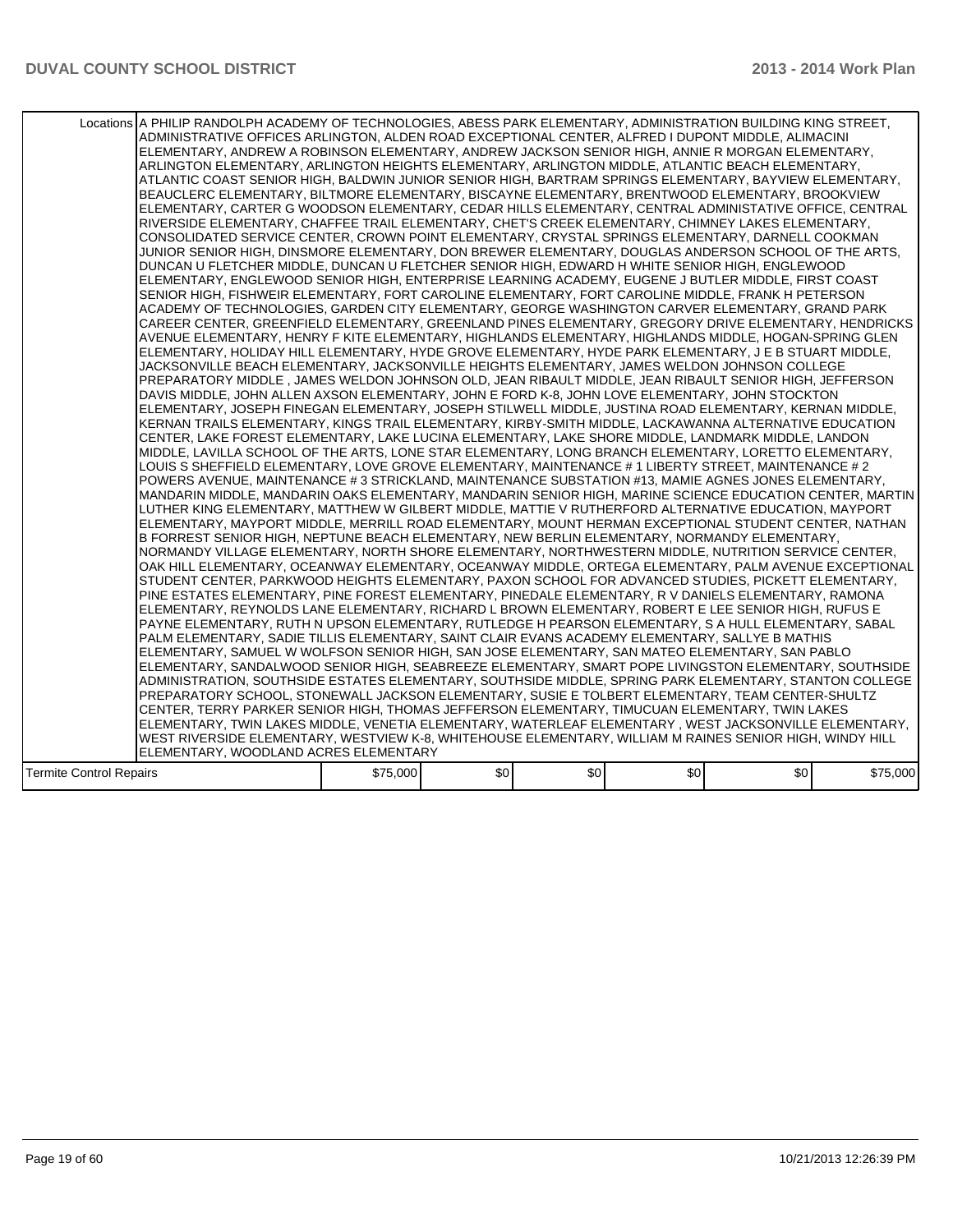|                                    | Locations A PHILIP RANDOLPH ACADEMY OF TECHNOLOGIES, ABESS PARK ELEMENTARY, ADMINISTRATION BUILDING KING STREET,<br>ADMINISTRATIVE OFFICES ARLINGTON, ALDEN ROAD EXCEPTIONAL CENTER, ALFRED I DUPONT MIDDLE, ALIMACINI <br>ELEMENTARY, ANDREW A ROBINSON ELEMENTARY, ANDREW JACKSON SENIOR HIGH, ANNIE R MORGAN ELEMENTARY,<br>ARLINGTON ELEMENTARY, ARLINGTON HEIGHTS ELEMENTARY, ARLINGTON MIDDLE, ATLANTIC BEACH ELEMENTARY,<br>ATLANTIC COAST SENIOR HIGH. BALDWIN JUNIOR SENIOR HIGH. BARTRAM SPRINGS ELEMENTARY. BAYVIEW ELEMENTARY.<br>BEAUCLERC ELEMENTARY, BILTMORE ELEMENTARY, BISCAYNE ELEMENTARY, BRENTWOOD ELEMENTARY, BROOKVIEW<br>ELEMENTARY, CARTER G WOODSON ELEMENTARY, CEDAR HILLS ELEMENTARY, CENTRAL ADMINISTATIVE OFFICE, CENTRAL<br>RIVERSIDE ELEMENTARY, CHAFFEE TRAIL ELEMENTARY, CHET'S CREEK ELEMENTARY, CHIMNEY LAKES ELEMENTARY,<br>CONSOLIDATED SERVICE CENTER, CROWN POINT ELEMENTARY, CRYSTAL SPRINGS ELEMENTARY, DARNELL COOKMAN<br>JUNIOR SENIOR HIGH, DINSMORE ELEMENTARY, DON BREWER ELEMENTARY, DOUGLAS ANDERSON SCHOOL OF THE ARTS.<br>DUNCAN U FLETCHER MIDDLE, DUNCAN U FLETCHER SENIOR HIGH, EDWARD H WHITE SENIOR HIGH, ENGLEWOOD<br>ELEMENTARY, ENGLEWOOD SENIOR HIGH, ENTERPRISE LEARNING ACADEMY, EUGENE J BUTLER MIDDLE, FIRST COAST<br>SENIOR HIGH, FISHWEIR ELEMENTARY, FORT CAROLINE ELEMENTARY, FORT CAROLINE MIDDLE, FRANK H PETERSON<br>ACADEMY OF TECHNOLOGIES, GARDEN CITY ELEMENTARY, GEORGE WASHINGTON CARVER ELEMENTARY, GRAND PARK<br>CAREER CENTER, GREENFIELD ELEMENTARY, GREENLAND PINES ELEMENTARY, GREGORY DRIVE ELEMENTARY, HENDRICKS<br>AVENUE ELEMENTARY, HENRY F KITE ELEMENTARY, HIGHLANDS ELEMENTARY, HIGHLANDS MIDDLE, HOGAN-SPRING GLEN<br>ELEMENTARY, HOLIDAY HILL ELEMENTARY, HYDE GROVE ELEMENTARY, HYDE PARK ELEMENTARY, J E B STUART MIDDLE,<br>JACKSONVILLE BEACH ELEMENTARY, JACKSONVILLE HEIGHTS ELEMENTARY, JAMES WELDON JOHNSON COLLEGE<br>PREPARATORY MIDDLE , JAMES WELDON JOHNSON OLD, JEAN RIBAULT MIDDLE, JEAN RIBAULT SENIOR HIGH, JEFFERSON<br>DAVIS MIDDLE, JOHN ALLEN AXSON ELEMENTARY, JOHN E FORD K-8, JOHN LOVE ELEMENTARY, JOHN STOCKTON<br>ELEMENTARY, JOSEPH FINEGAN ELEMENTARY, JOSEPH STILWELL MIDDLE, JUSTINA ROAD ELEMENTARY, KERNAN MIDDLE,<br>KERNAN TRAILS ELEMENTARY, KINGS TRAIL ELEMENTARY, KIRBY-SMITH MIDDLE, LACKAWANNA ALTERNATIVE EDUCATION<br>CENTER, LAKE FOREST ELEMENTARY, LAKE LUCINA ELEMENTARY, LAKE SHORE MIDDLE, LANDMARK MIDDLE, LANDON <br>MIDDLE, LAVILLA SCHOOL OF THE ARTS, LONE STAR ELEMENTARY, LONG BRANCH ELEMENTARY, LORETTO ELEMENTARY,<br>LOUIS S SHEFFIELD ELEMENTARY, LOVE GROVE ELEMENTARY, MAINTENANCE # 1 LIBERTY STREET, MAINTENANCE # 2<br>POWERS AVENUE, MAINTENANCE # 3 STRICKLAND, MAINTENANCE SUBSTATION #13, MAMIE AGNES JONES ELEMENTARY,<br>MANDARIN MIDDLE, MANDARIN OAKS ELEMENTARY, MANDARIN SENIOR HIGH, MARINE SCIENCE EDUCATION CENTER, MARTIN<br>LUTHER KING ELEMENTARY, MATTHEW W GILBERT MIDDLE, MATTIE V RUTHERFORD ALTERNATIVE EDUCATION, MAYPORT<br>ELEMENTARY, MAYPORT MIDDLE, MERRILL ROAD ELEMENTARY, MOUNT HERMAN EXCEPTIONAL STUDENT CENTER, NATHAN<br>B FORREST SENIOR HIGH, NEPTUNE BEACH ELEMENTARY, NEW BERLIN ELEMENTARY, NORMANDY ELEMENTARY,<br>NORMANDY VILLAGE ELEMENTARY, NORTH SHORE ELEMENTARY, NORTHWESTERN MIDDLE, NUTRITION SERVICE CENTER,<br>OAK HILL ELEMENTARY, OCEANWAY ELEMENTARY, OCEANWAY MIDDLE, ORTEGA ELEMENTARY, PALM AVENUE EXCEPTIONAL<br>STUDENT CENTER, PARKWOOD HEIGHTS ELEMENTARY, PAXON SCHOOL FOR ADVANCED STUDIES, PICKETT ELEMENTARY,<br>PINE ESTATES ELEMENTARY, PINE FOREST ELEMENTARY, PINEDALE ELEMENTARY, R V DANIELS ELEMENTARY, RAMONA<br>ELEMENTARY, REYNOLDS LANE ELEMENTARY, RICHARD L BROWN ELEMENTARY, ROBERT E LEE SENIOR HIGH, RUFUS E<br>PAYNE ELEMENTARY, RUTH N UPSON ELEMENTARY, RUTLEDGE H PEARSON ELEMENTARY, S A HULL ELEMENTARY, SABAL<br>PALM ELEMENTARY, SADIE TILLIS ELEMENTARY, SAINT CLAIR EVANS ACADEMY ELEMENTARY, SALLYE B MATHIS<br>ELEMENTARY, SAMUEL W WOLFSON SENIOR HIGH, SAN JOSE ELEMENTARY, SAN MATEO ELEMENTARY, SAN PABLO<br>ELEMENTARY, SANDALWOOD SENIOR HIGH, SEABREEZE ELEMENTARY, SMART POPE LIVINGSTON ELEMENTARY, SOUTHSIDE<br>ADMINISTRATION, SOUTHSIDE ESTATES ELEMENTARY, SOUTHSIDE MIDDLE, SPRING PARK ELEMENTARY, STANTON COLLEGE<br>PREPARATORY SCHOOL, STONEWALL JACKSON ELEMENTARY, SUSIE E TOLBERT ELEMENTARY, TEAM CENTER-SHULTZ<br>CENTER, TERRY PARKER SENIOR HIGH, THOMAS JEFFERSON ELEMENTARY, TIMUCUAN ELEMENTARY, TWIN LAKES<br>ELEMENTARY, TWIN LAKES MIDDLE, VENETIA ELEMENTARY, WATERLEAF ELEMENTARY , WEST JACKSONVILLE ELEMENTARY, |          |      |     |                  |     |          |
|------------------------------------|----------------------------------------------------------------------------------------------------------------------------------------------------------------------------------------------------------------------------------------------------------------------------------------------------------------------------------------------------------------------------------------------------------------------------------------------------------------------------------------------------------------------------------------------------------------------------------------------------------------------------------------------------------------------------------------------------------------------------------------------------------------------------------------------------------------------------------------------------------------------------------------------------------------------------------------------------------------------------------------------------------------------------------------------------------------------------------------------------------------------------------------------------------------------------------------------------------------------------------------------------------------------------------------------------------------------------------------------------------------------------------------------------------------------------------------------------------------------------------------------------------------------------------------------------------------------------------------------------------------------------------------------------------------------------------------------------------------------------------------------------------------------------------------------------------------------------------------------------------------------------------------------------------------------------------------------------------------------------------------------------------------------------------------------------------------------------------------------------------------------------------------------------------------------------------------------------------------------------------------------------------------------------------------------------------------------------------------------------------------------------------------------------------------------------------------------------------------------------------------------------------------------------------------------------------------------------------------------------------------------------------------------------------------------------------------------------------------------------------------------------------------------------------------------------------------------------------------------------------------------------------------------------------------------------------------------------------------------------------------------------------------------------------------------------------------------------------------------------------------------------------------------------------------------------------------------------------------------------------------------------------------------------------------------------------------------------------------------------------------------------------------------------------------------------------------------------------------------------------------------------------------------------------------------------------------------------------------------------------------------------------------------------------------------------------------------------------------------------------------------------------------------------------------------------------------------------------------------------------------------------------------------------------------------------------------------------------------------------------------------------------------------------------------------------------------------------------------------------------------------------------------------------------------------------------------------------------------------------------------------------------------------------------------------------------------------------------------------------------------------------------------------------------------------------------------------------------------------------------------------------------------------------------------------------------------------------------------------------------------|----------|------|-----|------------------|-----|----------|
|                                    |                                                                                                                                                                                                                                                                                                                                                                                                                                                                                                                                                                                                                                                                                                                                                                                                                                                                                                                                                                                                                                                                                                                                                                                                                                                                                                                                                                                                                                                                                                                                                                                                                                                                                                                                                                                                                                                                                                                                                                                                                                                                                                                                                                                                                                                                                                                                                                                                                                                                                                                                                                                                                                                                                                                                                                                                                                                                                                                                                                                                                                                                                                                                                                                                                                                                                                                                                                                                                                                                                                                                                                                                                                                                                                                                                                                                                                                                                                                                                                                                                                                                                                                                                                                                                                                                                                                                                                                                                                                                                                                                                                                                                |          |      |     |                  |     |          |
|                                    |                                                                                                                                                                                                                                                                                                                                                                                                                                                                                                                                                                                                                                                                                                                                                                                                                                                                                                                                                                                                                                                                                                                                                                                                                                                                                                                                                                                                                                                                                                                                                                                                                                                                                                                                                                                                                                                                                                                                                                                                                                                                                                                                                                                                                                                                                                                                                                                                                                                                                                                                                                                                                                                                                                                                                                                                                                                                                                                                                                                                                                                                                                                                                                                                                                                                                                                                                                                                                                                                                                                                                                                                                                                                                                                                                                                                                                                                                                                                                                                                                                                                                                                                                                                                                                                                                                                                                                                                                                                                                                                                                                                                                |          |      |     |                  |     |          |
|                                    |                                                                                                                                                                                                                                                                                                                                                                                                                                                                                                                                                                                                                                                                                                                                                                                                                                                                                                                                                                                                                                                                                                                                                                                                                                                                                                                                                                                                                                                                                                                                                                                                                                                                                                                                                                                                                                                                                                                                                                                                                                                                                                                                                                                                                                                                                                                                                                                                                                                                                                                                                                                                                                                                                                                                                                                                                                                                                                                                                                                                                                                                                                                                                                                                                                                                                                                                                                                                                                                                                                                                                                                                                                                                                                                                                                                                                                                                                                                                                                                                                                                                                                                                                                                                                                                                                                                                                                                                                                                                                                                                                                                                                |          |      |     |                  |     |          |
|                                    |                                                                                                                                                                                                                                                                                                                                                                                                                                                                                                                                                                                                                                                                                                                                                                                                                                                                                                                                                                                                                                                                                                                                                                                                                                                                                                                                                                                                                                                                                                                                                                                                                                                                                                                                                                                                                                                                                                                                                                                                                                                                                                                                                                                                                                                                                                                                                                                                                                                                                                                                                                                                                                                                                                                                                                                                                                                                                                                                                                                                                                                                                                                                                                                                                                                                                                                                                                                                                                                                                                                                                                                                                                                                                                                                                                                                                                                                                                                                                                                                                                                                                                                                                                                                                                                                                                                                                                                                                                                                                                                                                                                                                |          |      |     |                  |     |          |
|                                    | WEST RIVERSIDE ELEMENTARY, WESTVIEW K-8, WHITEHOUSE ELEMENTARY, WILLIAM M RAINES SENIOR HIGH, WINDY HILL                                                                                                                                                                                                                                                                                                                                                                                                                                                                                                                                                                                                                                                                                                                                                                                                                                                                                                                                                                                                                                                                                                                                                                                                                                                                                                                                                                                                                                                                                                                                                                                                                                                                                                                                                                                                                                                                                                                                                                                                                                                                                                                                                                                                                                                                                                                                                                                                                                                                                                                                                                                                                                                                                                                                                                                                                                                                                                                                                                                                                                                                                                                                                                                                                                                                                                                                                                                                                                                                                                                                                                                                                                                                                                                                                                                                                                                                                                                                                                                                                                                                                                                                                                                                                                                                                                                                                                                                                                                                                                       |          |      |     |                  |     |          |
|                                    | ELEMENTARY, WOODLAND ACRES ELEMENTARY                                                                                                                                                                                                                                                                                                                                                                                                                                                                                                                                                                                                                                                                                                                                                                                                                                                                                                                                                                                                                                                                                                                                                                                                                                                                                                                                                                                                                                                                                                                                                                                                                                                                                                                                                                                                                                                                                                                                                                                                                                                                                                                                                                                                                                                                                                                                                                                                                                                                                                                                                                                                                                                                                                                                                                                                                                                                                                                                                                                                                                                                                                                                                                                                                                                                                                                                                                                                                                                                                                                                                                                                                                                                                                                                                                                                                                                                                                                                                                                                                                                                                                                                                                                                                                                                                                                                                                                                                                                                                                                                                                          |          |      |     |                  |     |          |
| <b>Specialty Equipment Repairs</b> |                                                                                                                                                                                                                                                                                                                                                                                                                                                                                                                                                                                                                                                                                                                                                                                                                                                                                                                                                                                                                                                                                                                                                                                                                                                                                                                                                                                                                                                                                                                                                                                                                                                                                                                                                                                                                                                                                                                                                                                                                                                                                                                                                                                                                                                                                                                                                                                                                                                                                                                                                                                                                                                                                                                                                                                                                                                                                                                                                                                                                                                                                                                                                                                                                                                                                                                                                                                                                                                                                                                                                                                                                                                                                                                                                                                                                                                                                                                                                                                                                                                                                                                                                                                                                                                                                                                                                                                                                                                                                                                                                                                                                | \$50,000 | \$0] | \$0 | \$0 <sub>1</sub> | \$0 | \$50,000 |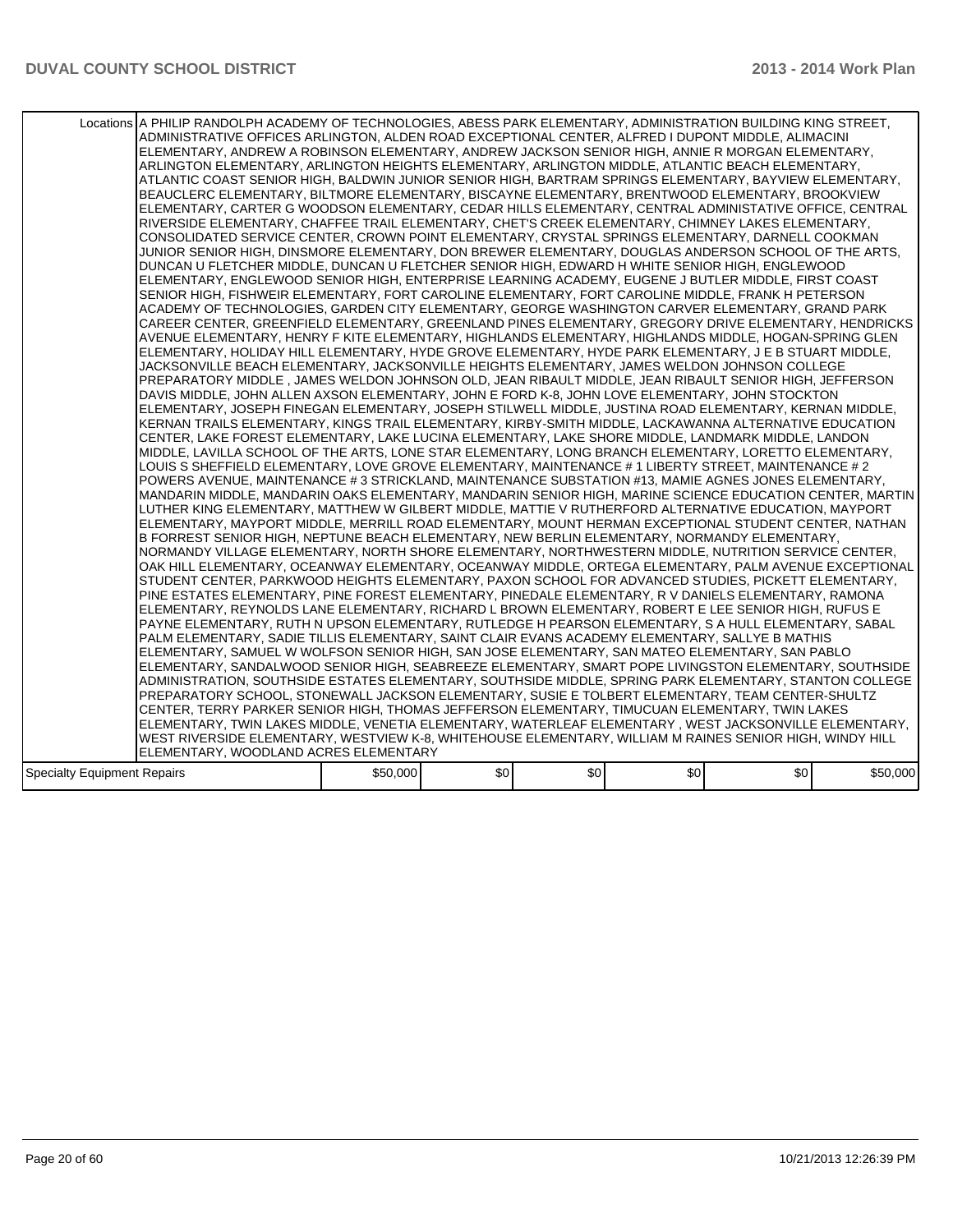|                           | Locations A PHILIP RANDOLPH ACADEMY OF TECHNOLOGIES, ABESS PARK ELEMENTARY, ADMINISTRATION BUILDING KING STREET,<br>ADMINISTRATIVE OFFICES ARLINGTON, ALDEN ROAD EXCEPTIONAL CENTER, ALFRED I DUPONT MIDDLE, ALIMACINI<br>ELEMENTARY, ANDREW A ROBINSON ELEMENTARY, ANDREW JACKSON SENIOR HIGH, ANNIE R MORGAN ELEMENTARY,<br>ARLINGTON ELEMENTARY, ARLINGTON HEIGHTS ELEMENTARY, ARLINGTON MIDDLE, ATLANTIC BEACH ELEMENTARY,<br>ATLANTIC COAST SENIOR HIGH. BALDWIN JUNIOR SENIOR HIGH. BARTRAM SPRINGS ELEMENTARY. BAYVIEW ELEMENTARY.<br>BEAUCLERC ELEMENTARY, BILTMORE ELEMENTARY, BISCAYNE ELEMENTARY, BRENTWOOD ELEMENTARY, BROOKVIEW<br>ELEMENTARY, CARTER G WOODSON ELEMENTARY, CEDAR HILLS ELEMENTARY, CENTRAL ADMINISTATIVE OFFICE, CENTRAL<br>RIVERSIDE ELEMENTARY, CHAFFEE TRAIL ELEMENTARY, CHET'S CREEK ELEMENTARY, CHIMNEY LAKES ELEMENTARY,<br>CONSOLIDATED SERVICE CENTER, CROWN POINT ELEMENTARY, CRYSTAL SPRINGS ELEMENTARY, DARNELL COOKMAN<br>JUNIOR SENIOR HIGH, DINSMORE ELEMENTARY, DON BREWER ELEMENTARY, DOUGLAS ANDERSON SCHOOL OF THE ARTS.<br>DUNCAN U FLETCHER MIDDLE, DUNCAN U FLETCHER SENIOR HIGH, EDWARD H WHITE SENIOR HIGH, ENGLEWOOD<br>ELEMENTARY, ENGLEWOOD SENIOR HIGH, ENTERPRISE LEARNING ACADEMY, EUGENE J BUTLER MIDDLE, FIRST COAST<br>SENIOR HIGH, FISHWEIR ELEMENTARY, FORT CAROLINE ELEMENTARY, FORT CAROLINE MIDDLE, FRANK H PETERSON<br>ACADEMY OF TECHNOLOGIES, GARDEN CITY ELEMENTARY, GEORGE WASHINGTON CARVER ELEMENTARY, GRAND PARK<br>CAREER CENTER, GREENFIELD ELEMENTARY, GREENLAND PINES ELEMENTARY, GREGORY DRIVE ELEMENTARY, HENDRICKS<br>AVENUE ELEMENTARY, HENRY F KITE ELEMENTARY, HIGHLANDS ELEMENTARY, HIGHLANDS MIDDLE, HOGAN-SPRING GLEN<br>ELEMENTARY, HOLIDAY HILL ELEMENTARY, HYDE GROVE ELEMENTARY, HYDE PARK ELEMENTARY, J E B STUART MIDDLE,<br>JACKSONVILLE BEACH ELEMENTARY, JACKSONVILLE HEIGHTS ELEMENTARY, JAMES WELDON JOHNSON COLLEGE<br>PREPARATORY MIDDLE , JAMES WELDON JOHNSON OLD, JEAN RIBAULT MIDDLE, JEAN RIBAULT SENIOR HIGH, JEFFERSON<br>DAVIS MIDDLE, JOHN ALLEN AXSON ELEMENTARY, JOHN E FORD K-8, JOHN LOVE ELEMENTARY, JOHN STOCKTON<br>ELEMENTARY, JOSEPH FINEGAN ELEMENTARY, JOSEPH STILWELL MIDDLE, JUSTINA ROAD ELEMENTARY, KERNAN MIDDLE,<br>KERNAN TRAILS ELEMENTARY, KINGS TRAIL ELEMENTARY, KIRBY-SMITH MIDDLE, LACKAWANNA ALTERNATIVE EDUCATION<br>CENTER, LAKE FOREST ELEMENTARY, LAKE LUCINA ELEMENTARY, LAKE SHORE MIDDLE, LANDMARK MIDDLE, LANDON <br>MIDDLE, LAVILLA SCHOOL OF THE ARTS, LONE STAR ELEMENTARY, LONG BRANCH ELEMENTARY, LORETTO ELEMENTARY,<br>LOUIS S SHEFFIELD ELEMENTARY, LOVE GROVE ELEMENTARY, MAINTENANCE # 1 LIBERTY STREET, MAINTENANCE # 2<br>POWERS AVENUE, MAINTENANCE # 3 STRICKLAND, MAINTENANCE SUBSTATION #13, MAMIE AGNES JONES ELEMENTARY,<br>MANDARIN MIDDLE, MANDARIN OAKS ELEMENTARY, MANDARIN SENIOR HIGH, MARINE SCIENCE EDUCATION CENTER, MARTIN<br>LUTHER KING ELEMENTARY, MATTHEW W GILBERT MIDDLE, MATTIE V RUTHERFORD ALTERNATIVE EDUCATION, MAYPORT<br>ELEMENTARY, MAYPORT MIDDLE, MERRILL ROAD ELEMENTARY, MOUNT HERMAN EXCEPTIONAL STUDENT CENTER, NATHAN<br>B FORREST SENIOR HIGH, NEPTUNE BEACH ELEMENTARY, NEW BERLIN ELEMENTARY, NORMANDY ELEMENTARY,<br>NORMANDY VILLAGE ELEMENTARY, NORTH SHORE ELEMENTARY, NORTHWESTERN MIDDLE, NUTRITION SERVICE CENTER,<br>OAK HILL ELEMENTARY, OCEANWAY ELEMENTARY, OCEANWAY MIDDLE, ORTEGA ELEMENTARY, PALM AVENUE EXCEPTIONAL<br>STUDENT CENTER, PARKWOOD HEIGHTS ELEMENTARY, PAXON SCHOOL FOR ADVANCED STUDIES, PICKETT ELEMENTARY,<br>PINE ESTATES ELEMENTARY, PINE FOREST ELEMENTARY, PINEDALE ELEMENTARY, R V DANIELS ELEMENTARY, RAMONA<br>ELEMENTARY, REYNOLDS LANE ELEMENTARY, RICHARD L BROWN ELEMENTARY, ROBERT E LEE SENIOR HIGH, RUFUS E<br>PAYNE ELEMENTARY, RUTH N UPSON ELEMENTARY, RUTLEDGE H PEARSON ELEMENTARY, S A HULL ELEMENTARY, SABAL<br>PALM ELEMENTARY, SADIE TILLIS ELEMENTARY, SAINT CLAIR EVANS ACADEMY ELEMENTARY, SALLYE B MATHIS<br>ELEMENTARY, SAMUEL W WOLFSON SENIOR HIGH, SAN JOSE ELEMENTARY, SAN MATEO ELEMENTARY, SAN PABLO<br>ELEMENTARY, SANDALWOOD SENIOR HIGH, SEABREEZE ELEMENTARY, SMART POPE LIVINGSTON ELEMENTARY, SOUTHSIDE<br>ADMINISTRATION, SOUTHSIDE ESTATES ELEMENTARY, SOUTHSIDE MIDDLE, SPRING PARK ELEMENTARY, STANTON COLLEGE<br>PREPARATORY SCHOOL, STONEWALL JACKSON ELEMENTARY, SUSIE E TOLBERT ELEMENTARY, TEAM CENTER-SHULTZ<br>CENTER, TERRY PARKER SENIOR HIGH, THOMAS JEFFERSON ELEMENTARY, TIMUCUAN ELEMENTARY, TWIN LAKES |           |      |     |                  |     |           |
|---------------------------|----------------------------------------------------------------------------------------------------------------------------------------------------------------------------------------------------------------------------------------------------------------------------------------------------------------------------------------------------------------------------------------------------------------------------------------------------------------------------------------------------------------------------------------------------------------------------------------------------------------------------------------------------------------------------------------------------------------------------------------------------------------------------------------------------------------------------------------------------------------------------------------------------------------------------------------------------------------------------------------------------------------------------------------------------------------------------------------------------------------------------------------------------------------------------------------------------------------------------------------------------------------------------------------------------------------------------------------------------------------------------------------------------------------------------------------------------------------------------------------------------------------------------------------------------------------------------------------------------------------------------------------------------------------------------------------------------------------------------------------------------------------------------------------------------------------------------------------------------------------------------------------------------------------------------------------------------------------------------------------------------------------------------------------------------------------------------------------------------------------------------------------------------------------------------------------------------------------------------------------------------------------------------------------------------------------------------------------------------------------------------------------------------------------------------------------------------------------------------------------------------------------------------------------------------------------------------------------------------------------------------------------------------------------------------------------------------------------------------------------------------------------------------------------------------------------------------------------------------------------------------------------------------------------------------------------------------------------------------------------------------------------------------------------------------------------------------------------------------------------------------------------------------------------------------------------------------------------------------------------------------------------------------------------------------------------------------------------------------------------------------------------------------------------------------------------------------------------------------------------------------------------------------------------------------------------------------------------------------------------------------------------------------------------------------------------------------------------------------------------------------------------------------------------------------------------------------------------------------------------------------------------------------------------------------------------------------------------------------------------------------------------------------------------------------------------------------------------------------------------------------------------------------------------------------------------------------------------------------------------------------------------------------------------------------------------------------------------------------------------------------------------------------------------------------------------------------------------------------------------------------|-----------|------|-----|------------------|-----|-----------|
|                           |                                                                                                                                                                                                                                                                                                                                                                                                                                                                                                                                                                                                                                                                                                                                                                                                                                                                                                                                                                                                                                                                                                                                                                                                                                                                                                                                                                                                                                                                                                                                                                                                                                                                                                                                                                                                                                                                                                                                                                                                                                                                                                                                                                                                                                                                                                                                                                                                                                                                                                                                                                                                                                                                                                                                                                                                                                                                                                                                                                                                                                                                                                                                                                                                                                                                                                                                                                                                                                                                                                                                                                                                                                                                                                                                                                                                                                                                                                                                                                                                                                                                                                                                                                                                                                                                                                                                                                                                                                                                                                    |           |      |     |                  |     |           |
|                           |                                                                                                                                                                                                                                                                                                                                                                                                                                                                                                                                                                                                                                                                                                                                                                                                                                                                                                                                                                                                                                                                                                                                                                                                                                                                                                                                                                                                                                                                                                                                                                                                                                                                                                                                                                                                                                                                                                                                                                                                                                                                                                                                                                                                                                                                                                                                                                                                                                                                                                                                                                                                                                                                                                                                                                                                                                                                                                                                                                                                                                                                                                                                                                                                                                                                                                                                                                                                                                                                                                                                                                                                                                                                                                                                                                                                                                                                                                                                                                                                                                                                                                                                                                                                                                                                                                                                                                                                                                                                                                    |           |      |     |                  |     |           |
|                           |                                                                                                                                                                                                                                                                                                                                                                                                                                                                                                                                                                                                                                                                                                                                                                                                                                                                                                                                                                                                                                                                                                                                                                                                                                                                                                                                                                                                                                                                                                                                                                                                                                                                                                                                                                                                                                                                                                                                                                                                                                                                                                                                                                                                                                                                                                                                                                                                                                                                                                                                                                                                                                                                                                                                                                                                                                                                                                                                                                                                                                                                                                                                                                                                                                                                                                                                                                                                                                                                                                                                                                                                                                                                                                                                                                                                                                                                                                                                                                                                                                                                                                                                                                                                                                                                                                                                                                                                                                                                                                    |           |      |     |                  |     |           |
|                           |                                                                                                                                                                                                                                                                                                                                                                                                                                                                                                                                                                                                                                                                                                                                                                                                                                                                                                                                                                                                                                                                                                                                                                                                                                                                                                                                                                                                                                                                                                                                                                                                                                                                                                                                                                                                                                                                                                                                                                                                                                                                                                                                                                                                                                                                                                                                                                                                                                                                                                                                                                                                                                                                                                                                                                                                                                                                                                                                                                                                                                                                                                                                                                                                                                                                                                                                                                                                                                                                                                                                                                                                                                                                                                                                                                                                                                                                                                                                                                                                                                                                                                                                                                                                                                                                                                                                                                                                                                                                                                    |           |      |     |                  |     |           |
|                           | ELEMENTARY, TWIN LAKES MIDDLE, VENETIA ELEMENTARY, WATERLEAF ELEMENTARY , WEST JACKSONVILLE ELEMENTARY,                                                                                                                                                                                                                                                                                                                                                                                                                                                                                                                                                                                                                                                                                                                                                                                                                                                                                                                                                                                                                                                                                                                                                                                                                                                                                                                                                                                                                                                                                                                                                                                                                                                                                                                                                                                                                                                                                                                                                                                                                                                                                                                                                                                                                                                                                                                                                                                                                                                                                                                                                                                                                                                                                                                                                                                                                                                                                                                                                                                                                                                                                                                                                                                                                                                                                                                                                                                                                                                                                                                                                                                                                                                                                                                                                                                                                                                                                                                                                                                                                                                                                                                                                                                                                                                                                                                                                                                            |           |      |     |                  |     |           |
|                           | WEST RIVERSIDE ELEMENTARY, WESTVIEW K-8, WHITEHOUSE ELEMENTARY, WILLIAM M RAINES SENIOR HIGH, WINDY HILL                                                                                                                                                                                                                                                                                                                                                                                                                                                                                                                                                                                                                                                                                                                                                                                                                                                                                                                                                                                                                                                                                                                                                                                                                                                                                                                                                                                                                                                                                                                                                                                                                                                                                                                                                                                                                                                                                                                                                                                                                                                                                                                                                                                                                                                                                                                                                                                                                                                                                                                                                                                                                                                                                                                                                                                                                                                                                                                                                                                                                                                                                                                                                                                                                                                                                                                                                                                                                                                                                                                                                                                                                                                                                                                                                                                                                                                                                                                                                                                                                                                                                                                                                                                                                                                                                                                                                                                           |           |      |     |                  |     |           |
|                           | ELEMENTARY, WOODLAND ACRES ELEMENTARY                                                                                                                                                                                                                                                                                                                                                                                                                                                                                                                                                                                                                                                                                                                                                                                                                                                                                                                                                                                                                                                                                                                                                                                                                                                                                                                                                                                                                                                                                                                                                                                                                                                                                                                                                                                                                                                                                                                                                                                                                                                                                                                                                                                                                                                                                                                                                                                                                                                                                                                                                                                                                                                                                                                                                                                                                                                                                                                                                                                                                                                                                                                                                                                                                                                                                                                                                                                                                                                                                                                                                                                                                                                                                                                                                                                                                                                                                                                                                                                                                                                                                                                                                                                                                                                                                                                                                                                                                                                              |           |      |     |                  |     |           |
| Hazardous Sidewalk repair |                                                                                                                                                                                                                                                                                                                                                                                                                                                                                                                                                                                                                                                                                                                                                                                                                                                                                                                                                                                                                                                                                                                                                                                                                                                                                                                                                                                                                                                                                                                                                                                                                                                                                                                                                                                                                                                                                                                                                                                                                                                                                                                                                                                                                                                                                                                                                                                                                                                                                                                                                                                                                                                                                                                                                                                                                                                                                                                                                                                                                                                                                                                                                                                                                                                                                                                                                                                                                                                                                                                                                                                                                                                                                                                                                                                                                                                                                                                                                                                                                                                                                                                                                                                                                                                                                                                                                                                                                                                                                                    | \$250,000 | \$0] | \$0 | \$0 <sub>1</sub> | \$0 | \$250,000 |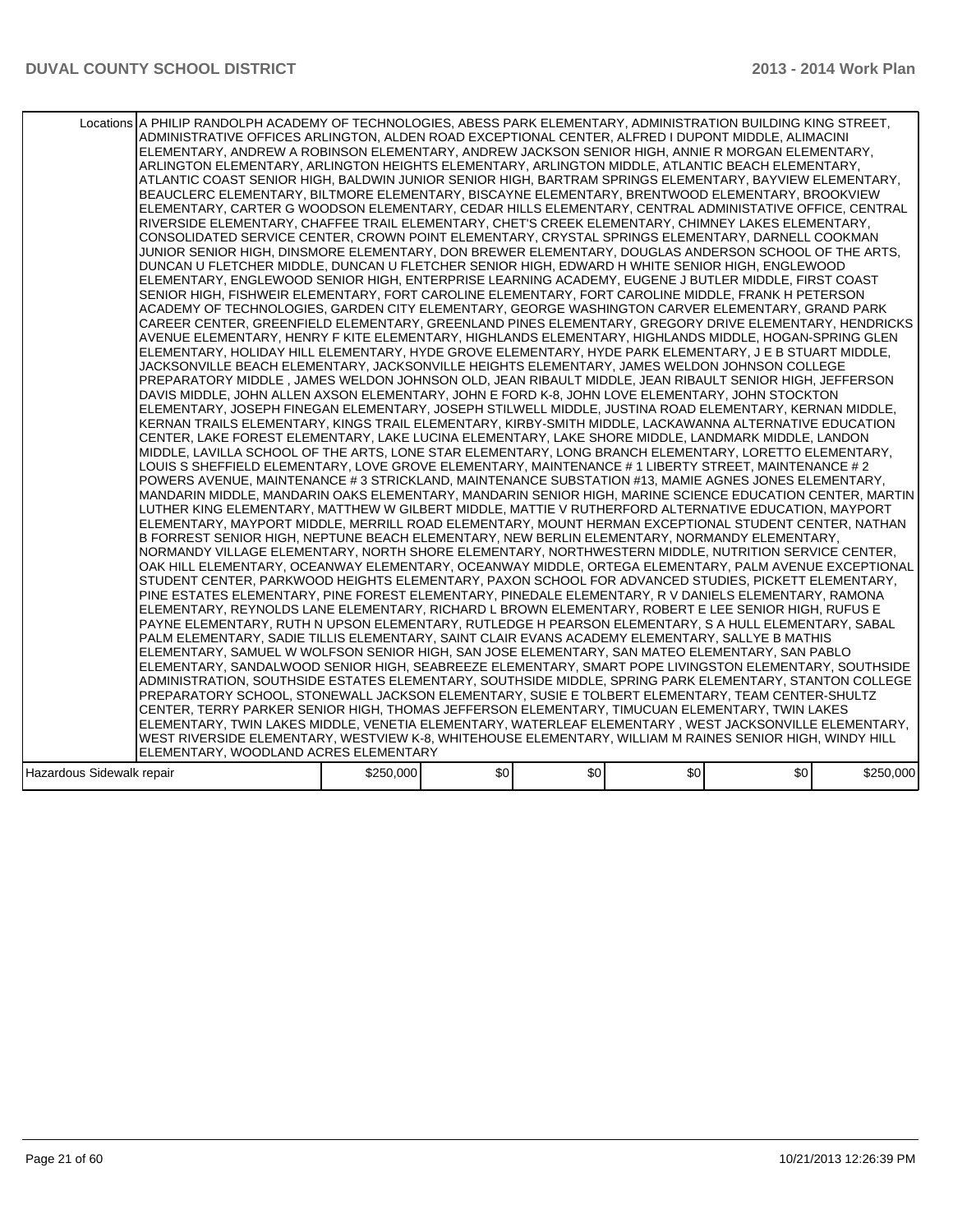|                           | Locations A PHILIP RANDOLPH ACADEMY OF TECHNOLOGIES, ABESS PARK ELEMENTARY, ADMINISTRATION BUILDING KING STREET,<br>ADMINISTRATIVE OFFICES ARLINGTON, ALDEN ROAD EXCEPTIONAL CENTER, ALFRED I DUPONT MIDDLE, ALIMACINI<br>ELEMENTARY, ANDREW A ROBINSON ELEMENTARY, ANDREW JACKSON SENIOR HIGH, ANNIE R MORGAN ELEMENTARY,<br>ARLINGTON ELEMENTARY, ARLINGTON HEIGHTS ELEMENTARY, ARLINGTON MIDDLE, ATLANTIC BEACH ELEMENTARY,<br>ATLANTIC COAST SENIOR HIGH, BALDWIN JUNIOR SENIOR HIGH, BARTRAM SPRINGS ELEMENTARY, BAYVIEW ELEMENTARY,<br>BEAUCLERC ELEMENTARY, BILTMORE ELEMENTARY, BISCAYNE ELEMENTARY, BRENTWOOD ELEMENTARY, BROOKVIEW<br>ELEMENTARY, CARTER G WOODSON ELEMENTARY, CEDAR HILLS ELEMENTARY, CENTRAL ADMINISTATIVE OFFICE, CENTRAL<br>RIVERSIDE ELEMENTARY. CHAFFEE TRAIL ELEMENTARY. CHET'S CREEK ELEMENTARY. CHIMNEY LAKES ELEMENTARY.<br>CONSOLIDATED SERVICE CENTER, CROWN POINT ELEMENTARY, CRYSTAL SPRINGS ELEMENTARY, DARNELL COOKMAN<br>JUNIOR SENIOR HIGH, DINSMORE ELEMENTARY, DON BREWER ELEMENTARY, DOUGLAS ANDERSON SCHOOL OF THE ARTS.<br>DUNCAN U FLETCHER MIDDLE, DUNCAN U FLETCHER SENIOR HIGH, EDWARD H WHITE SENIOR HIGH, ENGLEWOOD<br>ELEMENTARY, ENGLEWOOD SENIOR HIGH, ENTERPRISE LEARNING ACADEMY, EUGENE J BUTLER MIDDLE, FIRST COAST<br>SENIOR HIGH, FISHWEIR ELEMENTARY, FORT CAROLINE ELEMENTARY, FORT CAROLINE MIDDLE, FRANK H PETERSON<br>ACADEMY OF TECHNOLOGIES, GARDEN CITY ELEMENTARY, GEORGE WASHINGTON CARVER ELEMENTARY, GRAND PARK<br>CAREER CENTER, GREENFIELD ELEMENTARY, GREENLAND PINES ELEMENTARY, GREGORY DRIVE ELEMENTARY, HENDRICKS<br>AVENUE ELEMENTARY, HENRY F KITE ELEMENTARY, HIGHLANDS ELEMENTARY, HIGHLANDS MIDDLE, HOGAN-SPRING GLEN<br>ELEMENTARY, HOLIDAY HILL ELEMENTARY, HYDE GROVE ELEMENTARY, HYDE PARK ELEMENTARY, J E B STUART MIDDLE,<br>JACKSONVILLE BEACH ELEMENTARY, JACKSONVILLE HEIGHTS ELEMENTARY, JAMES WELDON JOHNSON COLLEGE<br>PREPARATORY MIDDLE , JAMES WELDON JOHNSON OLD, JEAN RIBAULT MIDDLE, JEAN RIBAULT SENIOR HIGH, JEFFERSON<br>DAVIS MIDDLE, JOHN ALLEN AXSON ELEMENTARY, JOHN E FORD K-8, JOHN LOVE ELEMENTARY, JOHN STOCKTON<br>ELEMENTARY, JOSEPH FINEGAN ELEMENTARY, JOSEPH STILWELL MIDDLE, JUSTINA ROAD ELEMENTARY, KERNAN MIDDLE,<br>KERNAN TRAILS ELEMENTARY, KINGS TRAIL ELEMENTARY, KIRBY-SMITH MIDDLE, LACKAWANNA ALTERNATIVE EDUCATION<br>CENTER, LAKE FOREST ELEMENTARY, LAKE LUCINA ELEMENTARY, LAKE SHORE MIDDLE, LANDMARK MIDDLE, LANDON <br>MIDDLE, LAVILLA SCHOOL OF THE ARTS, LONE STAR ELEMENTARY, LONG BRANCH ELEMENTARY, LORETTO ELEMENTARY,<br>LOUIS S SHEFFIELD ELEMENTARY, LOVE GROVE ELEMENTARY, MAINTENANCE # 1 LIBERTY STREET, MAINTENANCE # 2<br>POWERS AVENUE, MAINTENANCE # 3 STRICKLAND, MAINTENANCE SUBSTATION #13, MAMIE AGNES JONES ELEMENTARY,<br>IMANDARIN MIDDLE. MANDARIN OAKS ELEMENTARY. MANDARIN SENIOR HIGH. MARINE SCIENCE EDUCATION CENTER. MARTIN I<br>LUTHER KING ELEMENTARY, MATTHEW W GILBERT MIDDLE, MATTIE V RUTHERFORD ALTERNATIVE EDUCATION, MAYPORT<br>ELEMENTARY, MAYPORT MIDDLE, MERRILL ROAD ELEMENTARY, MOUNT HERMAN EXCEPTIONAL STUDENT CENTER, NATHAN<br>B FORREST SENIOR HIGH, NEPTUNE BEACH ELEMENTARY, NEW BERLIN ELEMENTARY, NORMANDY ELEMENTARY,<br>NORMANDY VILLAGE ELEMENTARY, NORTH SHORE ELEMENTARY, NORTHWESTERN MIDDLE, NUTRITION SERVICE CENTER,<br>OAK HILL ELEMENTARY. OCEANWAY ELEMENTARY. OCEANWAY MIDDLE. ORTEGA ELEMENTARY. PALM AVENUE EXCEPTIONAL<br>STUDENT CENTER, PARKWOOD HEIGHTS ELEMENTARY, PAXON SCHOOL FOR ADVANCED STUDIES, PICKETT ELEMENTARY,<br>PINE ESTATES ELEMENTARY, PINE FOREST ELEMENTARY, PINEDALE ELEMENTARY, R V DANIELS ELEMENTARY, RAMONA<br>ELEMENTARY, REYNOLDS LANE ELEMENTARY, RICHARD L BROWN ELEMENTARY, ROBERT E LEE SENIOR HIGH, RUFUS E<br>PAYNE ELEMENTARY, RUTH N UPSON ELEMENTARY, RUTLEDGE H PEARSON ELEMENTARY, S A HULL ELEMENTARY, SABAL<br>PALM ELEMENTARY, SADIE TILLIS ELEMENTARY, SAINT CLAIR EVANS ACADEMY ELEMENTARY, SALLYE B MATHIS<br>ELEMENTARY, SAMUEL W WOLFSON SENIOR HIGH, SAN JOSE ELEMENTARY, SAN MATEO ELEMENTARY, SAN PABLO<br>ELEMENTARY, SANDALWOOD SENIOR HIGH, SEABREEZE ELEMENTARY, SMART POPE LIVINGSTON ELEMENTARY, SOUTHSIDE<br>ADMINISTRATION, SOUTHSIDE ESTATES ELEMENTARY, SOUTHSIDE MIDDLE, SPRING PARK ELEMENTARY, STANTON COLLEGE<br>PREPARATORY SCHOOL, STONEWALL JACKSON ELEMENTARY, SUSIE E TOLBERT ELEMENTARY, TEAM CENTER-SHULTZ<br>CENTER, TERRY PARKER SENIOR HIGH, THOMAS JEFFERSON ELEMENTARY, TIMUCUAN ELEMENTARY, TWIN LAKES<br>ELEMENTARY, TWIN LAKES MIDDLE, VENETIA ELEMENTARY, WATERLEAF ELEMENTARY , WEST JACKSONVILLE ELEMENTARY,<br>WEST RIVERSIDE ELEMENTARY, WESTVIEW K-8, WHITEHOUSE ELEMENTARY, WILLIAM M RAINES SENIOR HIGH, WINDY HILL |          |      |     |     |     |          |
|---------------------------|------------------------------------------------------------------------------------------------------------------------------------------------------------------------------------------------------------------------------------------------------------------------------------------------------------------------------------------------------------------------------------------------------------------------------------------------------------------------------------------------------------------------------------------------------------------------------------------------------------------------------------------------------------------------------------------------------------------------------------------------------------------------------------------------------------------------------------------------------------------------------------------------------------------------------------------------------------------------------------------------------------------------------------------------------------------------------------------------------------------------------------------------------------------------------------------------------------------------------------------------------------------------------------------------------------------------------------------------------------------------------------------------------------------------------------------------------------------------------------------------------------------------------------------------------------------------------------------------------------------------------------------------------------------------------------------------------------------------------------------------------------------------------------------------------------------------------------------------------------------------------------------------------------------------------------------------------------------------------------------------------------------------------------------------------------------------------------------------------------------------------------------------------------------------------------------------------------------------------------------------------------------------------------------------------------------------------------------------------------------------------------------------------------------------------------------------------------------------------------------------------------------------------------------------------------------------------------------------------------------------------------------------------------------------------------------------------------------------------------------------------------------------------------------------------------------------------------------------------------------------------------------------------------------------------------------------------------------------------------------------------------------------------------------------------------------------------------------------------------------------------------------------------------------------------------------------------------------------------------------------------------------------------------------------------------------------------------------------------------------------------------------------------------------------------------------------------------------------------------------------------------------------------------------------------------------------------------------------------------------------------------------------------------------------------------------------------------------------------------------------------------------------------------------------------------------------------------------------------------------------------------------------------------------------------------------------------------------------------------------------------------------------------------------------------------------------------------------------------------------------------------------------------------------------------------------------------------------------------------------------------------------------------------------------------------------------------------------------------------------------------------------------------------------------------------------------------------------------------------------------------------------------------------------------------------------------------------------------------------------------------------------------------------------------------------------------------------------------------|----------|------|-----|-----|-----|----------|
|                           |                                                                                                                                                                                                                                                                                                                                                                                                                                                                                                                                                                                                                                                                                                                                                                                                                                                                                                                                                                                                                                                                                                                                                                                                                                                                                                                                                                                                                                                                                                                                                                                                                                                                                                                                                                                                                                                                                                                                                                                                                                                                                                                                                                                                                                                                                                                                                                                                                                                                                                                                                                                                                                                                                                                                                                                                                                                                                                                                                                                                                                                                                                                                                                                                                                                                                                                                                                                                                                                                                                                                                                                                                                                                                                                                                                                                                                                                                                                                                                                                                                                                                                                                                                                                                                                                                                                                                                                                                                                                                                                                                                                                                                                                                                                              |          |      |     |     |     |          |
|                           |                                                                                                                                                                                                                                                                                                                                                                                                                                                                                                                                                                                                                                                                                                                                                                                                                                                                                                                                                                                                                                                                                                                                                                                                                                                                                                                                                                                                                                                                                                                                                                                                                                                                                                                                                                                                                                                                                                                                                                                                                                                                                                                                                                                                                                                                                                                                                                                                                                                                                                                                                                                                                                                                                                                                                                                                                                                                                                                                                                                                                                                                                                                                                                                                                                                                                                                                                                                                                                                                                                                                                                                                                                                                                                                                                                                                                                                                                                                                                                                                                                                                                                                                                                                                                                                                                                                                                                                                                                                                                                                                                                                                                                                                                                                              |          |      |     |     |     |          |
|                           |                                                                                                                                                                                                                                                                                                                                                                                                                                                                                                                                                                                                                                                                                                                                                                                                                                                                                                                                                                                                                                                                                                                                                                                                                                                                                                                                                                                                                                                                                                                                                                                                                                                                                                                                                                                                                                                                                                                                                                                                                                                                                                                                                                                                                                                                                                                                                                                                                                                                                                                                                                                                                                                                                                                                                                                                                                                                                                                                                                                                                                                                                                                                                                                                                                                                                                                                                                                                                                                                                                                                                                                                                                                                                                                                                                                                                                                                                                                                                                                                                                                                                                                                                                                                                                                                                                                                                                                                                                                                                                                                                                                                                                                                                                                              |          |      |     |     |     |          |
|                           | ELEMENTARY, WOODLAND ACRES ELEMENTARY                                                                                                                                                                                                                                                                                                                                                                                                                                                                                                                                                                                                                                                                                                                                                                                                                                                                                                                                                                                                                                                                                                                                                                                                                                                                                                                                                                                                                                                                                                                                                                                                                                                                                                                                                                                                                                                                                                                                                                                                                                                                                                                                                                                                                                                                                                                                                                                                                                                                                                                                                                                                                                                                                                                                                                                                                                                                                                                                                                                                                                                                                                                                                                                                                                                                                                                                                                                                                                                                                                                                                                                                                                                                                                                                                                                                                                                                                                                                                                                                                                                                                                                                                                                                                                                                                                                                                                                                                                                                                                                                                                                                                                                                                        |          |      |     |     |     |          |
| Demolition/Debris Removal |                                                                                                                                                                                                                                                                                                                                                                                                                                                                                                                                                                                                                                                                                                                                                                                                                                                                                                                                                                                                                                                                                                                                                                                                                                                                                                                                                                                                                                                                                                                                                                                                                                                                                                                                                                                                                                                                                                                                                                                                                                                                                                                                                                                                                                                                                                                                                                                                                                                                                                                                                                                                                                                                                                                                                                                                                                                                                                                                                                                                                                                                                                                                                                                                                                                                                                                                                                                                                                                                                                                                                                                                                                                                                                                                                                                                                                                                                                                                                                                                                                                                                                                                                                                                                                                                                                                                                                                                                                                                                                                                                                                                                                                                                                                              | \$20,000 | \$0] | \$0 | \$0 | \$0 | \$20,000 |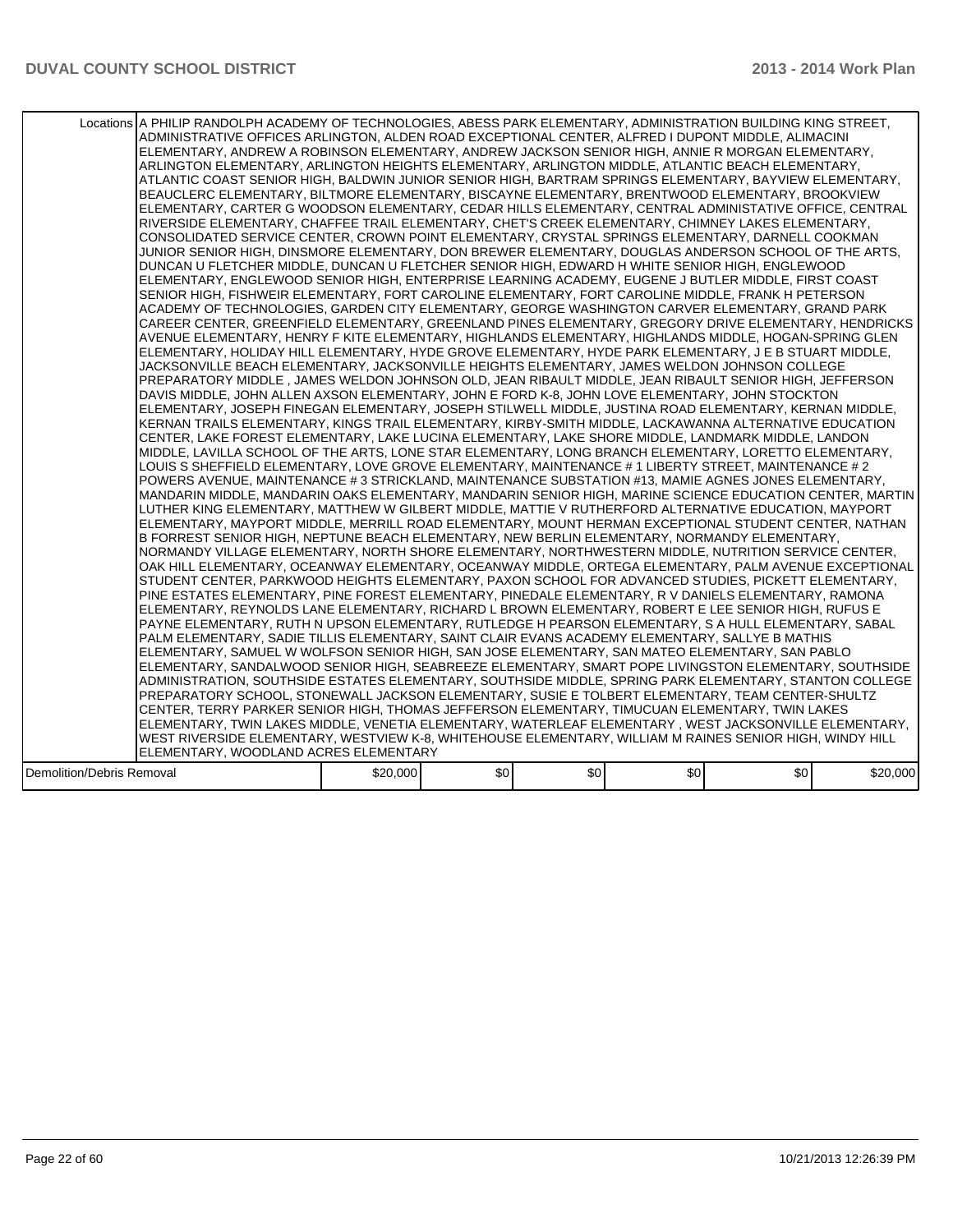|                              | Locations A PHILIP RANDOLPH ACADEMY OF TECHNOLOGIES, ABESS PARK ELEMENTARY, ADMINISTRATION BUILDING KING STREET,<br>ADMINISTRATIVE OFFICES ARLINGTON, ALDEN ROAD EXCEPTIONAL CENTER, ALFRED I DUPONT MIDDLE, ALIMACINI<br>ELEMENTARY, ANDREW A ROBINSON ELEMENTARY, ANDREW JACKSON SENIOR HIGH, ANNIE R MORGAN ELEMENTARY,<br>ARLINGTON ELEMENTARY, ARLINGTON HEIGHTS ELEMENTARY, ARLINGTON MIDDLE, ATLANTIC BEACH ELEMENTARY,<br>ATLANTIC COAST SENIOR HIGH, BALDWIN JUNIOR SENIOR HIGH, BARTRAM SPRINGS ELEMENTARY, BAYVIEW ELEMENTARY,<br>BEAUCLERC ELEMENTARY, BILTMORE ELEMENTARY, BISCAYNE ELEMENTARY, BRENTWOOD ELEMENTARY, BROOKVIEW<br>ELEMENTARY, CARTER G WOODSON ELEMENTARY, CEDAR HILLS ELEMENTARY, CENTRAL ADMINISTATIVE OFFICE, CENTRAL<br>RIVERSIDE ELEMENTARY, CHAFFEE TRAIL ELEMENTARY, CHET'S CREEK ELEMENTARY, CHIMNEY LAKES ELEMENTARY,<br>CONSOLIDATED SERVICE CENTER, CROWN POINT ELEMENTARY, CRYSTAL SPRINGS ELEMENTARY, DARNELL COOKMAN<br>JUNIOR SENIOR HIGH, DINSMORE ELEMENTARY, DON BREWER ELEMENTARY, DOUGLAS ANDERSON SCHOOL OF THE ARTS,<br>DUNCAN U FLETCHER MIDDLE, DUNCAN U FLETCHER SENIOR HIGH, EDWARD H WHITE SENIOR HIGH, ENGLEWOOD<br>ELEMENTARY, ENGLEWOOD SENIOR HIGH, ENTERPRISE LEARNING ACADEMY, EUGENE J BUTLER MIDDLE, FIRST COAST<br>SENIOR HIGH, FISHWEIR ELEMENTARY, FORT CAROLINE ELEMENTARY, FORT CAROLINE MIDDLE, FRANK H PETERSON<br>ACADEMY OF TECHNOLOGIES, GARDEN CITY ELEMENTARY, GEORGE WASHINGTON CARVER ELEMENTARY, GRAND PARK<br>CAREER CENTER, GREENFIELD ELEMENTARY, GREENLAND PINES ELEMENTARY, GREGORY DRIVE ELEMENTARY, HENDRICKS<br>AVENUE ELEMENTARY. HENRY F KITE ELEMENTARY. HIGHLANDS ELEMENTARY. HIGHLANDS MIDDLE. HOGAN-SPRING GLEN<br>ELEMENTARY, HOLIDAY HILL ELEMENTARY, HYDE GROVE ELEMENTARY, HYDE PARK ELEMENTARY, J E B STUART MIDDLE,<br>JACKSONVILLE BEACH ELEMENTARY, JACKSONVILLE HEIGHTS ELEMENTARY, JAMES WELDON JOHNSON COLLEGE<br>PREPARATORY MIDDLE, JAMES WELDON JOHNSON OLD, JEAN RIBAULT MIDDLE, JEAN RIBAULT SENIOR HIGH, JEFFERSON<br>DAVIS MIDDLE, JOHN ALLEN AXSON ELEMENTARY, JOHN E FORD K-8, JOHN LOVE ELEMENTARY, JOHN STOCKTON<br>ELEMENTARY, JOSEPH FINEGAN ELEMENTARY, JOSEPH STILWELL MIDDLE, JUSTINA ROAD ELEMENTARY, KERNAN MIDDLE,<br>KERNAN TRAILS ELEMENTARY, KINGS TRAIL ELEMENTARY, KIRBY-SMITH MIDDLE, LACKAWANNA ALTERNATIVE EDUCATION<br>CENTER, LAKE FOREST ELEMENTARY, LAKE LUCINA ELEMENTARY, LAKE SHORE MIDDLE, LANDMARK MIDDLE, LANDON <br>MIDDLE, LAVILLA SCHOOL OF THE ARTS, LONE STAR ELEMENTARY, LONG BRANCH ELEMENTARY, LORETTO ELEMENTARY,<br>LOUIS S SHEFFIELD ELEMENTARY, LOVE GROVE ELEMENTARY, MAINTENANCE # 1 LIBERTY STREET, MAINTENANCE # 2<br>POWERS AVENUE, MAINTENANCE # 3 STRICKLAND, MAINTENANCE SUBSTATION #13, MAMIE AGNES JONES ELEMENTARY,<br>MANDARIN MIDDLE. MANDARIN OAKS ELEMENTARY. MANDARIN SENIOR HIGH. MARINE SCIENCE EDUCATION CENTER. MARTIN I<br>LUTHER KING ELEMENTARY, MATTHEW W GILBERT MIDDLE, MATTIE V RUTHERFORD ALTERNATIVE EDUCATION, MAYPORT<br>ELEMENTARY, MAYPORT MIDDLE, MERRILL ROAD ELEMENTARY, MOUNT HERMAN EXCEPTIONAL STUDENT CENTER, NATHAN<br>B FORREST SENIOR HIGH, NEPTUNE BEACH ELEMENTARY, NEW BERLIN ELEMENTARY, NORMANDY ELEMENTARY,<br>NORMANDY VILLAGE ELEMENTARY, NORTH SHORE ELEMENTARY, NORTHWESTERN MIDDLE, NUTRITION SERVICE CENTER,<br>OAK HILL ELEMENTARY, OCEANWAY ELEMENTARY, OCEANWAY MIDDLE, ORTEGA ELEMENTARY, PALM AVENUE EXCEPTIONAL<br>STUDENT CENTER, PARKWOOD HEIGHTS ELEMENTARY, PAXON SCHOOL FOR ADVANCED STUDIES, PICKETT ELEMENTARY,<br>PINE ESTATES ELEMENTARY, PINE FOREST ELEMENTARY, PINEDALE ELEMENTARY, R V DANIELS ELEMENTARY, RAMONA<br>ELEMENTARY, REYNOLDS LANE ELEMENTARY, RICHARD L BROWN ELEMENTARY, ROBERT E LEE SENIOR HIGH, RUFUS E<br>PAYNE ELEMENTARY, RUTH N UPSON ELEMENTARY, RUTLEDGE H PEARSON ELEMENTARY, S A HULL ELEMENTARY, SABAL<br>PALM ELEMENTARY, SADIE TILLIS ELEMENTARY, SAINT CLAIR EVANS ACADEMY ELEMENTARY, SALLYE B MATHIS<br>IELEMENTARY. SAMUEL W WOLFSON SENIOR HIGH. SAN JOSE ELEMENTARY. SAN MATEO ELEMENTARY. SAN PABLO<br>ELEMENTARY, SANDALWOOD SENIOR HIGH, SEABREEZE ELEMENTARY, SMART POPE LIVINGSTON ELEMENTARY, SOUTHSIDE<br>ADMINISTRATION, SOUTHSIDE ESTATES ELEMENTARY, SOUTHSIDE MIDDLE, SPRING PARK ELEMENTARY, STANTON COLLEGE<br>PREPARATORY SCHOOL, STONEWALL JACKSON ELEMENTARY, SUSIE E TOLBERT ELEMENTARY, TEAM CENTER-SHULTZ<br>CENTER, TERRY PARKER SENIOR HIGH, THOMAS JEFFERSON ELEMENTARY, TIMUCUAN ELEMENTARY, TWIN LAKES<br> ELEMENTARY, TWIN LAKES MIDDLE, VENETIA ELEMENTARY, WATERLEAF ELEMENTARY , WEST JACKSONVILLE ELEMENTARY,<br>WEST RIVERSIDE ELEMENTARY, WESTVIEW K-8, WHITEHOUSE ELEMENTARY, WILLIAM M RAINES SENIOR HIGH, WINDY HILL |           |      |     |     |     |           |
|------------------------------|------------------------------------------------------------------------------------------------------------------------------------------------------------------------------------------------------------------------------------------------------------------------------------------------------------------------------------------------------------------------------------------------------------------------------------------------------------------------------------------------------------------------------------------------------------------------------------------------------------------------------------------------------------------------------------------------------------------------------------------------------------------------------------------------------------------------------------------------------------------------------------------------------------------------------------------------------------------------------------------------------------------------------------------------------------------------------------------------------------------------------------------------------------------------------------------------------------------------------------------------------------------------------------------------------------------------------------------------------------------------------------------------------------------------------------------------------------------------------------------------------------------------------------------------------------------------------------------------------------------------------------------------------------------------------------------------------------------------------------------------------------------------------------------------------------------------------------------------------------------------------------------------------------------------------------------------------------------------------------------------------------------------------------------------------------------------------------------------------------------------------------------------------------------------------------------------------------------------------------------------------------------------------------------------------------------------------------------------------------------------------------------------------------------------------------------------------------------------------------------------------------------------------------------------------------------------------------------------------------------------------------------------------------------------------------------------------------------------------------------------------------------------------------------------------------------------------------------------------------------------------------------------------------------------------------------------------------------------------------------------------------------------------------------------------------------------------------------------------------------------------------------------------------------------------------------------------------------------------------------------------------------------------------------------------------------------------------------------------------------------------------------------------------------------------------------------------------------------------------------------------------------------------------------------------------------------------------------------------------------------------------------------------------------------------------------------------------------------------------------------------------------------------------------------------------------------------------------------------------------------------------------------------------------------------------------------------------------------------------------------------------------------------------------------------------------------------------------------------------------------------------------------------------------------------------------------------------------------------------------------------------------------------------------------------------------------------------------------------------------------------------------------------------------------------------------------------------------------------------------------------------------------------------------------------------------------------------------------------------------------------------------------------------------------------------------------------------------------------|-----------|------|-----|-----|-----|-----------|
|                              | ELEMENTARY, WOODLAND ACRES ELEMENTARY                                                                                                                                                                                                                                                                                                                                                                                                                                                                                                                                                                                                                                                                                                                                                                                                                                                                                                                                                                                                                                                                                                                                                                                                                                                                                                                                                                                                                                                                                                                                                                                                                                                                                                                                                                                                                                                                                                                                                                                                                                                                                                                                                                                                                                                                                                                                                                                                                                                                                                                                                                                                                                                                                                                                                                                                                                                                                                                                                                                                                                                                                                                                                                                                                                                                                                                                                                                                                                                                                                                                                                                                                                                                                                                                                                                                                                                                                                                                                                                                                                                                                                                                                                                                                                                                                                                                                                                                                                                                                                                                                                                                                                                                                        |           |      |     |     |     |           |
|                              |                                                                                                                                                                                                                                                                                                                                                                                                                                                                                                                                                                                                                                                                                                                                                                                                                                                                                                                                                                                                                                                                                                                                                                                                                                                                                                                                                                                                                                                                                                                                                                                                                                                                                                                                                                                                                                                                                                                                                                                                                                                                                                                                                                                                                                                                                                                                                                                                                                                                                                                                                                                                                                                                                                                                                                                                                                                                                                                                                                                                                                                                                                                                                                                                                                                                                                                                                                                                                                                                                                                                                                                                                                                                                                                                                                                                                                                                                                                                                                                                                                                                                                                                                                                                                                                                                                                                                                                                                                                                                                                                                                                                                                                                                                                              |           | \$0] | \$0 | \$0 | \$0 |           |
| <b>EMCS Upgrades/Repairs</b> |                                                                                                                                                                                                                                                                                                                                                                                                                                                                                                                                                                                                                                                                                                                                                                                                                                                                                                                                                                                                                                                                                                                                                                                                                                                                                                                                                                                                                                                                                                                                                                                                                                                                                                                                                                                                                                                                                                                                                                                                                                                                                                                                                                                                                                                                                                                                                                                                                                                                                                                                                                                                                                                                                                                                                                                                                                                                                                                                                                                                                                                                                                                                                                                                                                                                                                                                                                                                                                                                                                                                                                                                                                                                                                                                                                                                                                                                                                                                                                                                                                                                                                                                                                                                                                                                                                                                                                                                                                                                                                                                                                                                                                                                                                                              | \$150,000 |      |     |     |     | \$150,000 |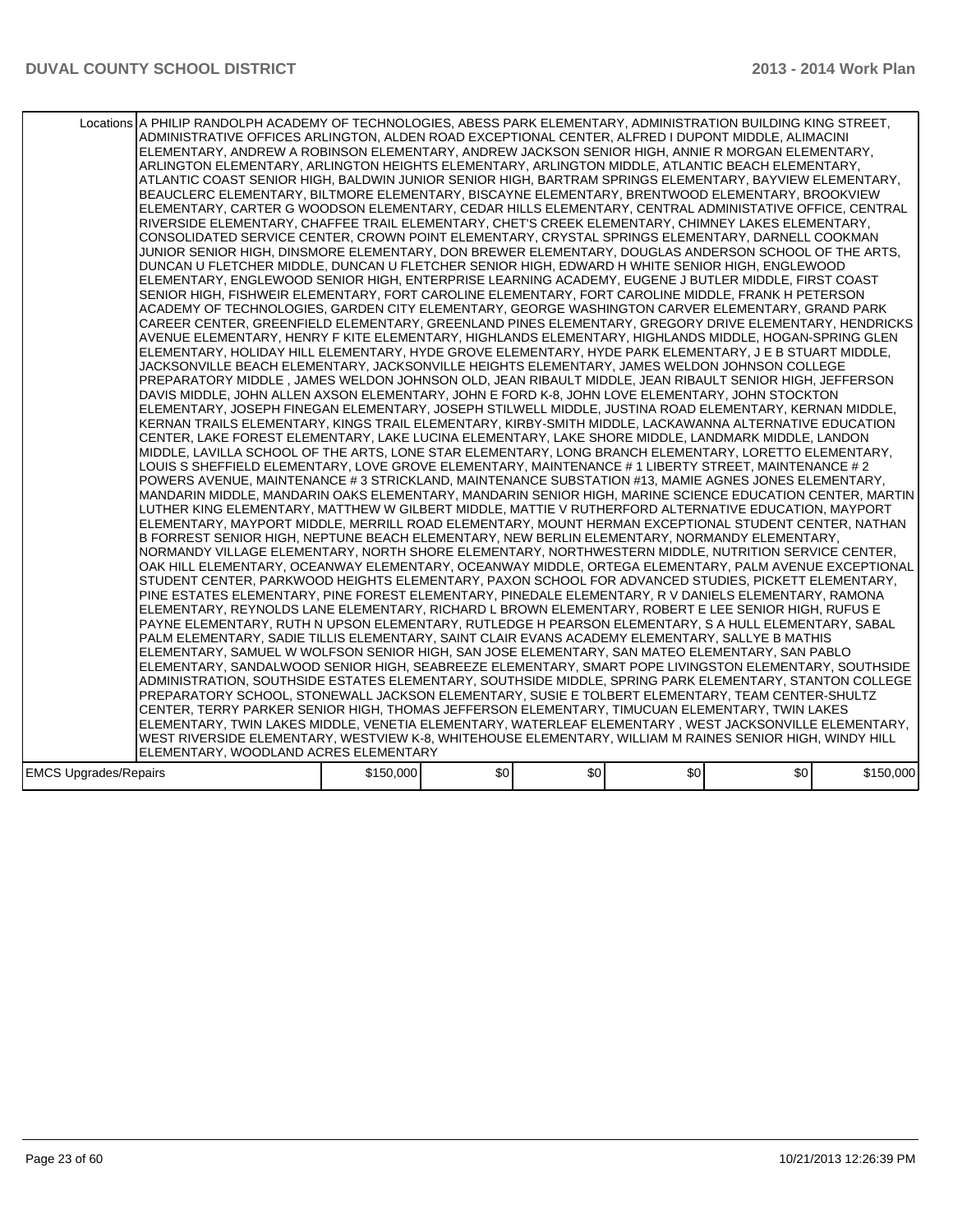|               | Locations A PHILIP RANDOLPH ACADEMY OF TECHNOLOGIES, ABESS PARK ELEMENTARY, ADMINISTRATION BUILDING KING STREET,<br>ADMINISTRATIVE OFFICES ARLINGTON, ALDEN ROAD EXCEPTIONAL CENTER, ALFRED I DUPONT MIDDLE, ALIMACINI<br>ELEMENTARY, ANDREW A ROBINSON ELEMENTARY, ANDREW JACKSON SENIOR HIGH, ANNIE R MORGAN ELEMENTARY,<br>ARLINGTON ELEMENTARY, ARLINGTON HEIGHTS ELEMENTARY, ARLINGTON MIDDLE, ATLANTIC BEACH ELEMENTARY,<br>ATLANTIC COAST SENIOR HIGH, BALDWIN JUNIOR SENIOR HIGH, BARTRAM SPRINGS ELEMENTARY, BAYVIEW ELEMENTARY,<br>BEAUCLERC ELEMENTARY, BILTMORE ELEMENTARY, BISCAYNE ELEMENTARY, BRENTWOOD ELEMENTARY, BROOKVIEW<br>ELEMENTARY, CARTER G WOODSON ELEMENTARY, CEDAR HILLS ELEMENTARY, CENTRAL ADMINISTATIVE OFFICE, CENTRAL<br>RIVERSIDE ELEMENTARY, CHAFFEE TRAIL ELEMENTARY, CHET'S CREEK ELEMENTARY, CHIMNEY LAKES ELEMENTARY,<br>CONSOLIDATED SERVICE CENTER, CROWN POINT ELEMENTARY, CRYSTAL SPRINGS ELEMENTARY, DARNELL COOKMAN<br>JUNIOR SENIOR HIGH. DINSMORE ELEMENTARY. DON BREWER ELEMENTARY. DOUGLAS ANDERSON SCHOOL OF THE ARTS.<br>DUNCAN U FLETCHER MIDDLE, DUNCAN U FLETCHER SENIOR HIGH, EDWARD H WHITE SENIOR HIGH, ENGLEWOOD<br>ELEMENTARY, ENGLEWOOD SENIOR HIGH, ENTERPRISE LEARNING ACADEMY, EUGENE J BUTLER MIDDLE, FIRST COAST<br>SENIOR HIGH, FISHWEIR ELEMENTARY, FORT CAROLINE ELEMENTARY, FORT CAROLINE MIDDLE, FRANK H PETERSON<br>ACADEMY OF TECHNOLOGIES, GARDEN CITY ELEMENTARY, GEORGE WASHINGTON CARVER ELEMENTARY, GRAND PARK<br>CAREER CENTER, GREENFIELD ELEMENTARY, GREENLAND PINES ELEMENTARY, GREGORY DRIVE ELEMENTARY, HENDRICKS<br>AVENUE ELEMENTARY, HENRY F KITE ELEMENTARY, HIGHLANDS ELEMENTARY, HIGHLANDS MIDDLE, HOGAN-SPRING GLEN<br>ELEMENTARY, HOLIDAY HILL ELEMENTARY, HYDE GROVE ELEMENTARY, HYDE PARK ELEMENTARY, J E B STUART MIDDLE,<br>JACKSONVILLE BEACH ELEMENTARY, JACKSONVILLE HEIGHTS ELEMENTARY, JAMES WELDON JOHNSON COLLEGE<br>PREPARATORY MIDDLE , JAMES WELDON JOHNSON OLD, JEAN RIBAULT MIDDLE, JEAN RIBAULT SENIOR HIGH, JEFFERSON<br>DAVIS MIDDLE, JOHN ALLEN AXSON ELEMENTARY, JOHN E FORD K-8, JOHN LOVE ELEMENTARY, JOHN STOCKTON<br>IELEMENTARY. JOSEPH FINEGAN ELEMENTARY. JOSEPH STILWELL MIDDLE. JUSTINA ROAD ELEMENTARY. KERNAN MIDDLE.<br>KERNAN TRAILS ELEMENTARY, KINGS TRAIL ELEMENTARY, KIRBY-SMITH MIDDLE, LACKAWANNA ALTERNATIVE EDUCATION<br>CENTER, LAKE FOREST ELEMENTARY, LAKE LUCINA ELEMENTARY, LAKE SHORE MIDDLE, LANDMARK MIDDLE, LANDON<br>MIDDLE, LAVILLA SCHOOL OF THE ARTS, LONE STAR ELEMENTARY, LONG BRANCH ELEMENTARY, LORETTO ELEMENTARY,<br>LOUIS S SHEFFIELD ELEMENTARY, LOVE GROVE ELEMENTARY, MAINTENANCE # 1 LIBERTY STREET, MAINTENANCE # 2<br>POWERS AVENUE, MAINTENANCE # 3 STRICKLAND, MAINTENANCE SUBSTATION #13, MAMIE AGNES JONES ELEMENTARY,<br>MANDARIN MIDDLE, MANDARIN OAKS ELEMENTARY, MANDARIN SENIOR HIGH, MARINE SCIENCE EDUCATION CENTER, MARTIN<br>LUTHER KING ELEMENTARY, MATTHEW W GILBERT MIDDLE, MATTIE V RUTHERFORD ALTERNATIVE EDUCATION, MAYPORT<br>ELEMENTARY, MAYPORT MIDDLE, MERRILL ROAD ELEMENTARY, MOUNT HERMAN EXCEPTIONAL STUDENT CENTER, NATHAN<br>B FORREST SENIOR HIGH, NEPTUNE BEACH ELEMENTARY, NEW BERLIN ELEMENTARY, NORMANDY ELEMENTARY,<br>NORMANDY VILLAGE ELEMENTARY, NORTH SHORE ELEMENTARY, NORTHWESTERN MIDDLE, NUTRITION SERVICE CENTER,<br>OAK HILL ELEMENTARY, OCEANWAY ELEMENTARY, OCEANWAY MIDDLE, ORTEGA ELEMENTARY, PALM AVENUE EXCEPTIONAL<br>STUDENT CENTER, PARKWOOD HEIGHTS ELEMENTARY, PAXON SCHOOL FOR ADVANCED STUDIES, PICKETT ELEMENTARY,<br>PINE ESTATES ELEMENTARY, PINE FOREST ELEMENTARY, PINEDALE ELEMENTARY, R V DANIELS ELEMENTARY, RAMONA<br>ELEMENTARY, REYNOLDS LANE ELEMENTARY, RICHARD L BROWN ELEMENTARY, ROBERT E LEE SENIOR HIGH, RUFUS E<br>PAYNE ELEMENTARY, RUTH N UPSON ELEMENTARY, RUTLEDGE H PEARSON ELEMENTARY, S A HULL ELEMENTARY, SABAL<br>PALM ELEMENTARY, SADIE TILLIS ELEMENTARY, SAINT CLAIR EVANS ACADEMY ELEMENTARY, SALLYE B MATHIS<br>ELEMENTARY, SAMUEL W WOLFSON SENIOR HIGH, SAN JOSE ELEMENTARY, SAN MATEO ELEMENTARY, SAN PABLO<br>ELEMENTARY, SANDALWOOD SENIOR HIGH, SEABREEZE ELEMENTARY, SMART POPE LIVINGSTON ELEMENTARY, SOUTHSIDE<br>ADMINISTRATION, SOUTHSIDE ESTATES ELEMENTARY, SOUTHSIDE MIDDLE, SPRING PARK ELEMENTARY, STANTON COLLEGE<br>PREPARATORY SCHOOL, STONEWALL JACKSON ELEMENTARY, SUSIE E TOLBERT ELEMENTARY, TEAM CENTER-SHULTZ<br>CENTER, TERRY PARKER SENIOR HIGH, THOMAS JEFFERSON ELEMENTARY, TIMUCUAN ELEMENTARY, TWIN LAKES<br>ELEMENTARY, TWIN LAKES MIDDLE, VENETIA ELEMENTARY, WATERLEAF ELEMENTARY , WEST JACKSONVILLE ELEMENTARY,<br>WEST RIVERSIDE ELEMENTARY, WESTVIEW K-8, WHITEHOUSE ELEMENTARY, WILLIAM M RAINES SENIOR HIGH, WINDY HILL |          |      |     |                  |                  |          |
|---------------|---------------------------------------------------------------------------------------------------------------------------------------------------------------------------------------------------------------------------------------------------------------------------------------------------------------------------------------------------------------------------------------------------------------------------------------------------------------------------------------------------------------------------------------------------------------------------------------------------------------------------------------------------------------------------------------------------------------------------------------------------------------------------------------------------------------------------------------------------------------------------------------------------------------------------------------------------------------------------------------------------------------------------------------------------------------------------------------------------------------------------------------------------------------------------------------------------------------------------------------------------------------------------------------------------------------------------------------------------------------------------------------------------------------------------------------------------------------------------------------------------------------------------------------------------------------------------------------------------------------------------------------------------------------------------------------------------------------------------------------------------------------------------------------------------------------------------------------------------------------------------------------------------------------------------------------------------------------------------------------------------------------------------------------------------------------------------------------------------------------------------------------------------------------------------------------------------------------------------------------------------------------------------------------------------------------------------------------------------------------------------------------------------------------------------------------------------------------------------------------------------------------------------------------------------------------------------------------------------------------------------------------------------------------------------------------------------------------------------------------------------------------------------------------------------------------------------------------------------------------------------------------------------------------------------------------------------------------------------------------------------------------------------------------------------------------------------------------------------------------------------------------------------------------------------------------------------------------------------------------------------------------------------------------------------------------------------------------------------------------------------------------------------------------------------------------------------------------------------------------------------------------------------------------------------------------------------------------------------------------------------------------------------------------------------------------------------------------------------------------------------------------------------------------------------------------------------------------------------------------------------------------------------------------------------------------------------------------------------------------------------------------------------------------------------------------------------------------------------------------------------------------------------------------------------------------------------------------------------------------------------------------------------------------------------------------------------------------------------------------------------------------------------------------------------------------------------------------------------------------------------------------------------------------------------------------------------------------------------------------------------------------------------------------------------------------------------------------------------|----------|------|-----|------------------|------------------|----------|
|               |                                                                                                                                                                                                                                                                                                                                                                                                                                                                                                                                                                                                                                                                                                                                                                                                                                                                                                                                                                                                                                                                                                                                                                                                                                                                                                                                                                                                                                                                                                                                                                                                                                                                                                                                                                                                                                                                                                                                                                                                                                                                                                                                                                                                                                                                                                                                                                                                                                                                                                                                                                                                                                                                                                                                                                                                                                                                                                                                                                                                                                                                                                                                                                                                                                                                                                                                                                                                                                                                                                                                                                                                                                                                                                                                                                                                                                                                                                                                                                                                                                                                                                                                                                                                                                                                                                                                                                                                                                                                                                                                                                                                                                                                                                                           |          |      |     |                  |                  |          |
|               | ELEMENTARY, WOODLAND ACRES ELEMENTARY                                                                                                                                                                                                                                                                                                                                                                                                                                                                                                                                                                                                                                                                                                                                                                                                                                                                                                                                                                                                                                                                                                                                                                                                                                                                                                                                                                                                                                                                                                                                                                                                                                                                                                                                                                                                                                                                                                                                                                                                                                                                                                                                                                                                                                                                                                                                                                                                                                                                                                                                                                                                                                                                                                                                                                                                                                                                                                                                                                                                                                                                                                                                                                                                                                                                                                                                                                                                                                                                                                                                                                                                                                                                                                                                                                                                                                                                                                                                                                                                                                                                                                                                                                                                                                                                                                                                                                                                                                                                                                                                                                                                                                                                                     |          |      |     |                  |                  |          |
| Locker Repair |                                                                                                                                                                                                                                                                                                                                                                                                                                                                                                                                                                                                                                                                                                                                                                                                                                                                                                                                                                                                                                                                                                                                                                                                                                                                                                                                                                                                                                                                                                                                                                                                                                                                                                                                                                                                                                                                                                                                                                                                                                                                                                                                                                                                                                                                                                                                                                                                                                                                                                                                                                                                                                                                                                                                                                                                                                                                                                                                                                                                                                                                                                                                                                                                                                                                                                                                                                                                                                                                                                                                                                                                                                                                                                                                                                                                                                                                                                                                                                                                                                                                                                                                                                                                                                                                                                                                                                                                                                                                                                                                                                                                                                                                                                                           | \$50,000 | \$0] | \$0 | \$0 <sub>1</sub> | \$0 <sub>1</sub> | \$50,000 |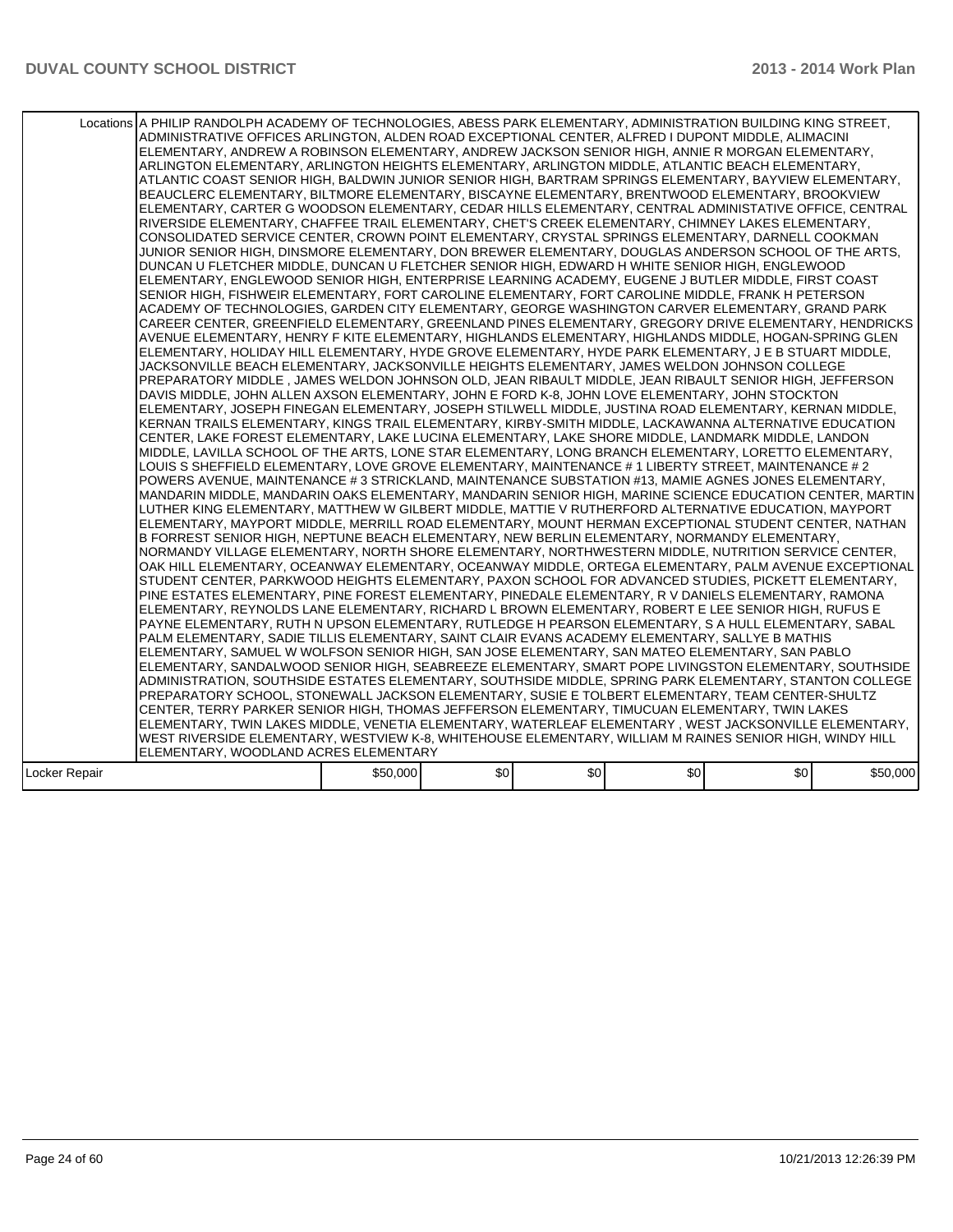|                             | Locations A PHILIP RANDOLPH ACADEMY OF TECHNOLOGIES, ABESS PARK ELEMENTARY, ADMINISTRATION BUILDING KING STREET,<br>ADMINISTRATIVE OFFICES ARLINGTON, ALDEN ROAD EXCEPTIONAL CENTER, ALFRED I DUPONT MIDDLE, ALIMACINI<br>ELEMENTARY, ANDREW A ROBINSON ELEMENTARY, ANDREW JACKSON SENIOR HIGH, ANNIE R MORGAN ELEMENTARY,<br>ARLINGTON ELEMENTARY, ARLINGTON HEIGHTS ELEMENTARY, ARLINGTON MIDDLE, ATLANTIC BEACH ELEMENTARY,<br>ATLANTIC COAST SENIOR HIGH, BALDWIN JUNIOR SENIOR HIGH, BARTRAM SPRINGS ELEMENTARY, BAYVIEW ELEMENTARY,<br>BEAUCLERC ELEMENTARY, BILTMORE ELEMENTARY, BISCAYNE ELEMENTARY, BRENTWOOD ELEMENTARY, BROOKVIEW<br>ELEMENTARY, CARTER G WOODSON ELEMENTARY, CEDAR HILLS ELEMENTARY, CENTRAL ADMINISTATIVE OFFICE, CENTRAL<br>RIVERSIDE ELEMENTARY, CHAFFEE TRAIL ELEMENTARY, CHET'S CREEK ELEMENTARY, CHIMNEY LAKES ELEMENTARY,<br>CONSOLIDATED SERVICE CENTER, CROWN POINT ELEMENTARY, CRYSTAL SPRINGS ELEMENTARY, DARNELL COOKMAN<br>JUNIOR SENIOR HIGH, DINSMORE ELEMENTARY, DON BREWER ELEMENTARY, DOUGLAS ANDERSON SCHOOL OF THE ARTS,<br>DUNCAN U FLETCHER MIDDLE, DUNCAN U FLETCHER SENIOR HIGH, EDWARD H WHITE SENIOR HIGH, ENGLEWOOD<br>ELEMENTARY, ENGLEWOOD SENIOR HIGH, ENTERPRISE LEARNING ACADEMY, EUGENE J BUTLER MIDDLE, FIRST COAST<br>SENIOR HIGH, FISHWEIR ELEMENTARY, FORT CAROLINE ELEMENTARY, FORT CAROLINE MIDDLE, FRANK H PETERSON<br>ACADEMY OF TECHNOLOGIES, GARDEN CITY ELEMENTARY, GEORGE WASHINGTON CARVER ELEMENTARY, GRAND PARK<br>CAREER CENTER, GREENFIELD ELEMENTARY, GREENLAND PINES ELEMENTARY, GREGORY DRIVE ELEMENTARY, HENDRICKS<br>AVENUE ELEMENTARY. HENRY F KITE ELEMENTARY. HIGHLANDS ELEMENTARY. HIGHLANDS MIDDLE. HOGAN-SPRING GLEN<br>ELEMENTARY, HOLIDAY HILL ELEMENTARY, HYDE GROVE ELEMENTARY, HYDE PARK ELEMENTARY, J E B STUART MIDDLE,<br>JACKSONVILLE BEACH ELEMENTARY, JACKSONVILLE HEIGHTS ELEMENTARY, JAMES WELDON JOHNSON COLLEGE<br>PREPARATORY MIDDLE, JAMES WELDON JOHNSON OLD, JEAN RIBAULT MIDDLE, JEAN RIBAULT SENIOR HIGH, JEFFERSON<br>DAVIS MIDDLE, JOHN ALLEN AXSON ELEMENTARY, JOHN E FORD K-8, JOHN LOVE ELEMENTARY, JOHN STOCKTON<br>ELEMENTARY, JOSEPH FINEGAN ELEMENTARY, JOSEPH STILWELL MIDDLE, JUSTINA ROAD ELEMENTARY, KERNAN MIDDLE,<br>KERNAN TRAILS ELEMENTARY, KINGS TRAIL ELEMENTARY, KIRBY-SMITH MIDDLE, LACKAWANNA ALTERNATIVE EDUCATION<br>CENTER, LAKE FOREST ELEMENTARY, LAKE LUCINA ELEMENTARY, LAKE SHORE MIDDLE, LANDMARK MIDDLE, LANDON <br>MIDDLE, LAVILLA SCHOOL OF THE ARTS, LONE STAR ELEMENTARY, LONG BRANCH ELEMENTARY, LORETTO ELEMENTARY,<br>LOUIS S SHEFFIELD ELEMENTARY, LOVE GROVE ELEMENTARY, MAINTENANCE # 1 LIBERTY STREET, MAINTENANCE # 2<br>POWERS AVENUE, MAINTENANCE # 3 STRICKLAND, MAINTENANCE SUBSTATION #13, MAMIE AGNES JONES ELEMENTARY,<br>MANDARIN MIDDLE. MANDARIN OAKS ELEMENTARY. MANDARIN SENIOR HIGH. MARINE SCIENCE EDUCATION CENTER. MARTIN I<br>LUTHER KING ELEMENTARY, MATTHEW W GILBERT MIDDLE, MATTIE V RUTHERFORD ALTERNATIVE EDUCATION, MAYPORT<br>ELEMENTARY, MAYPORT MIDDLE, MERRILL ROAD ELEMENTARY, MOUNT HERMAN EXCEPTIONAL STUDENT CENTER, NATHAN<br>B FORREST SENIOR HIGH, NEPTUNE BEACH ELEMENTARY, NEW BERLIN ELEMENTARY, NORMANDY ELEMENTARY,<br>NORMANDY VILLAGE ELEMENTARY, NORTH SHORE ELEMENTARY, NORTHWESTERN MIDDLE, NUTRITION SERVICE CENTER,<br>OAK HILL ELEMENTARY, OCEANWAY ELEMENTARY, OCEANWAY MIDDLE, ORTEGA ELEMENTARY, PALM AVENUE EXCEPTIONAL<br>STUDENT CENTER, PARKWOOD HEIGHTS ELEMENTARY, PAXON SCHOOL FOR ADVANCED STUDIES, PICKETT ELEMENTARY,<br>PINE ESTATES ELEMENTARY, PINE FOREST ELEMENTARY, PINEDALE ELEMENTARY, R V DANIELS ELEMENTARY, RAMONA<br>ELEMENTARY, REYNOLDS LANE ELEMENTARY, RICHARD L BROWN ELEMENTARY, ROBERT E LEE SENIOR HIGH, RUFUS E<br>PAYNE ELEMENTARY, RUTH N UPSON ELEMENTARY, RUTLEDGE H PEARSON ELEMENTARY, S A HULL ELEMENTARY, SABAL<br>PALM ELEMENTARY, SADIE TILLIS ELEMENTARY, SAINT CLAIR EVANS ACADEMY ELEMENTARY, SALLYE B MATHIS<br>IELEMENTARY. SAMUEL W WOLFSON SENIOR HIGH. SAN JOSE ELEMENTARY. SAN MATEO ELEMENTARY. SAN PABLO<br>ELEMENTARY, SANDALWOOD SENIOR HIGH, SEABREEZE ELEMENTARY, SMART POPE LIVINGSTON ELEMENTARY, SOUTHSIDE<br>ADMINISTRATION, SOUTHSIDE ESTATES ELEMENTARY, SOUTHSIDE MIDDLE, SPRING PARK ELEMENTARY, STANTON COLLEGE<br>PREPARATORY SCHOOL, STONEWALL JACKSON ELEMENTARY, SUSIE E TOLBERT ELEMENTARY, TEAM CENTER-SHULTZ<br>CENTER, TERRY PARKER SENIOR HIGH, THOMAS JEFFERSON ELEMENTARY, TIMUCUAN ELEMENTARY, TWIN LAKES<br> ELEMENTARY, TWIN LAKES MIDDLE, VENETIA ELEMENTARY, WATERLEAF ELEMENTARY , WEST JACKSONVILLE ELEMENTARY,<br>WEST RIVERSIDE ELEMENTARY, WESTVIEW K-8, WHITEHOUSE ELEMENTARY, WILLIAM M RAINES SENIOR HIGH, WINDY HILL <br>ELEMENTARY, WOODLAND ACRES ELEMENTARY |           |      |     |     |     |           |
|-----------------------------|------------------------------------------------------------------------------------------------------------------------------------------------------------------------------------------------------------------------------------------------------------------------------------------------------------------------------------------------------------------------------------------------------------------------------------------------------------------------------------------------------------------------------------------------------------------------------------------------------------------------------------------------------------------------------------------------------------------------------------------------------------------------------------------------------------------------------------------------------------------------------------------------------------------------------------------------------------------------------------------------------------------------------------------------------------------------------------------------------------------------------------------------------------------------------------------------------------------------------------------------------------------------------------------------------------------------------------------------------------------------------------------------------------------------------------------------------------------------------------------------------------------------------------------------------------------------------------------------------------------------------------------------------------------------------------------------------------------------------------------------------------------------------------------------------------------------------------------------------------------------------------------------------------------------------------------------------------------------------------------------------------------------------------------------------------------------------------------------------------------------------------------------------------------------------------------------------------------------------------------------------------------------------------------------------------------------------------------------------------------------------------------------------------------------------------------------------------------------------------------------------------------------------------------------------------------------------------------------------------------------------------------------------------------------------------------------------------------------------------------------------------------------------------------------------------------------------------------------------------------------------------------------------------------------------------------------------------------------------------------------------------------------------------------------------------------------------------------------------------------------------------------------------------------------------------------------------------------------------------------------------------------------------------------------------------------------------------------------------------------------------------------------------------------------------------------------------------------------------------------------------------------------------------------------------------------------------------------------------------------------------------------------------------------------------------------------------------------------------------------------------------------------------------------------------------------------------------------------------------------------------------------------------------------------------------------------------------------------------------------------------------------------------------------------------------------------------------------------------------------------------------------------------------------------------------------------------------------------------------------------------------------------------------------------------------------------------------------------------------------------------------------------------------------------------------------------------------------------------------------------------------------------------------------------------------------------------------------------------------------------------------------------------------------------------------------------------------------------------------------------------------------------|-----------|------|-----|-----|-----|-----------|
|                             |                                                                                                                                                                                                                                                                                                                                                                                                                                                                                                                                                                                                                                                                                                                                                                                                                                                                                                                                                                                                                                                                                                                                                                                                                                                                                                                                                                                                                                                                                                                                                                                                                                                                                                                                                                                                                                                                                                                                                                                                                                                                                                                                                                                                                                                                                                                                                                                                                                                                                                                                                                                                                                                                                                                                                                                                                                                                                                                                                                                                                                                                                                                                                                                                                                                                                                                                                                                                                                                                                                                                                                                                                                                                                                                                                                                                                                                                                                                                                                                                                                                                                                                                                                                                                                                                                                                                                                                                                                                                                                                                                                                                                                                                                                                                                                        |           | \$0] | \$0 | \$0 | \$0 |           |
| Installation of Projections |                                                                                                                                                                                                                                                                                                                                                                                                                                                                                                                                                                                                                                                                                                                                                                                                                                                                                                                                                                                                                                                                                                                                                                                                                                                                                                                                                                                                                                                                                                                                                                                                                                                                                                                                                                                                                                                                                                                                                                                                                                                                                                                                                                                                                                                                                                                                                                                                                                                                                                                                                                                                                                                                                                                                                                                                                                                                                                                                                                                                                                                                                                                                                                                                                                                                                                                                                                                                                                                                                                                                                                                                                                                                                                                                                                                                                                                                                                                                                                                                                                                                                                                                                                                                                                                                                                                                                                                                                                                                                                                                                                                                                                                                                                                                                                        | \$150,000 |      |     |     |     | \$150,000 |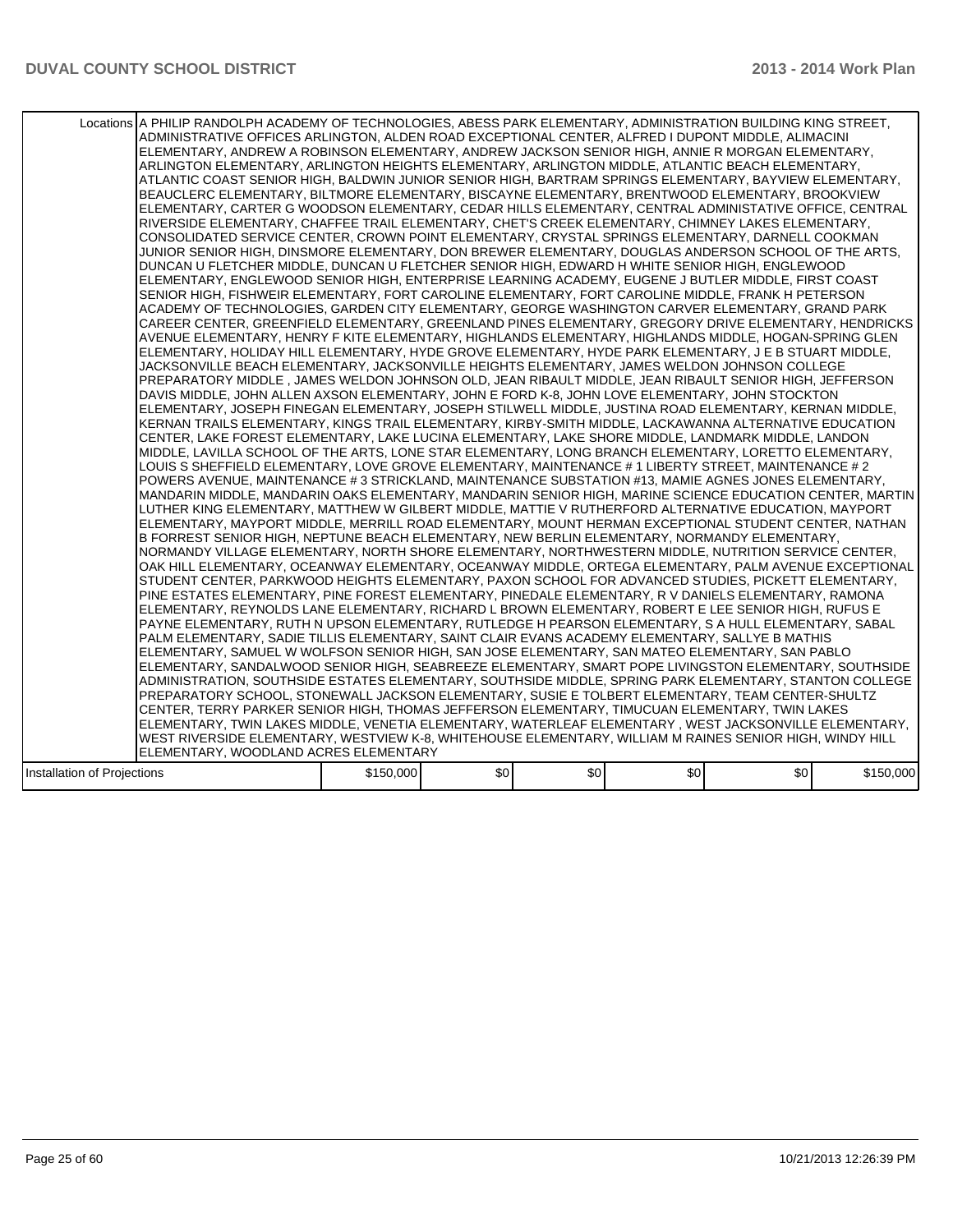|             | Locations A PHILIP RANDOLPH ACADEMY OF TECHNOLOGIES, ABESS PARK ELEMENTARY, ADMINISTRATION BUILDING KING STREET,<br>ADMINISTRATIVE OFFICES ARLINGTON, ALDEN ROAD EXCEPTIONAL CENTER, ALFRED I DUPONT MIDDLE, ALIMACINI<br>ELEMENTARY, ANDREW A ROBINSON ELEMENTARY, ANDREW JACKSON SENIOR HIGH, ANNIE R MORGAN ELEMENTARY,<br>ARLINGTON ELEMENTARY, ARLINGTON HEIGHTS ELEMENTARY, ARLINGTON MIDDLE, ATLANTIC BEACH ELEMENTARY,<br>ATLANTIC COAST SENIOR HIGH, BALDWIN JUNIOR SENIOR HIGH, BARTRAM SPRINGS ELEMENTARY, BAYVIEW ELEMENTARY,<br>BEAUCLERC ELEMENTARY, BILTMORE ELEMENTARY, BISCAYNE ELEMENTARY, BRENTWOOD ELEMENTARY, BROOKVIEW<br>ELEMENTARY, CARTER G WOODSON ELEMENTARY, CEDAR HILLS ELEMENTARY, CENTRAL ADMINISTATIVE OFFICE, CENTRAL<br>RIVERSIDE ELEMENTARY, CHAFFEE TRAIL ELEMENTARY, CHET'S CREEK ELEMENTARY, CHIMNEY LAKES ELEMENTARY,<br>CONSOLIDATED SERVICE CENTER, CROWN POINT ELEMENTARY, CRYSTAL SPRINGS ELEMENTARY, DARNELL COOKMAN<br>JUNIOR SENIOR HIGH, DINSMORE ELEMENTARY, DON BREWER ELEMENTARY, DOUGLAS ANDERSON SCHOOL OF THE ARTS,<br>DUNCAN U FLETCHER MIDDLE, DUNCAN U FLETCHER SENIOR HIGH, EDWARD H WHITE SENIOR HIGH, ENGLEWOOD<br>ELEMENTARY, ENGLEWOOD SENIOR HIGH, ENTERPRISE LEARNING ACADEMY, EUGENE J BUTLER MIDDLE, FIRST COAST<br>SENIOR HIGH, FISHWEIR ELEMENTARY, FORT CAROLINE ELEMENTARY, FORT CAROLINE MIDDLE, FRANK H PETERSON<br>ACADEMY OF TECHNOLOGIES. GARDEN CITY ELEMENTARY. GEORGE WASHINGTON CARVER ELEMENTARY. GRAND PARK<br>CAREER CENTER, GREENFIELD ELEMENTARY, GREENLAND PINES ELEMENTARY, GREGORY DRIVE ELEMENTARY, HENDRICKS<br>AVENUE ELEMENTARY, HENRY F KITE ELEMENTARY, HIGHLANDS ELEMENTARY, HIGHLANDS MIDDLE, HOGAN-SPRING GLEN<br>ELEMENTARY, HOLIDAY HILL ELEMENTARY, HYDE GROVE ELEMENTARY, HYDE PARK ELEMENTARY, J E B STUART MIDDLE,<br>JACKSONVILLE BEACH ELEMENTARY, JACKSONVILLE HEIGHTS ELEMENTARY, JAMES WELDON JOHNSON COLLEGE<br>PREPARATORY MIDDLE , JAMES WELDON JOHNSON OLD, JEAN RIBAULT MIDDLE, JEAN RIBAULT SENIOR HIGH, JEFFERSON<br>DAVIS MIDDLE, JOHN ALLEN AXSON ELEMENTARY, JOHN E FORD K-8, JOHN LOVE ELEMENTARY, JOHN STOCKTON<br>ELEMENTARY, JOSEPH FINEGAN ELEMENTARY, JOSEPH STILWELL MIDDLE, JUSTINA ROAD ELEMENTARY, KERNAN MIDDLE,<br>KERNAN TRAILS ELEMENTARY, KINGS TRAIL ELEMENTARY, KIRBY-SMITH MIDDLE, LACKAWANNA ALTERNATIVE EDUCATION<br>CENTER, LAKE FOREST ELEMENTARY, LAKE LUCINA ELEMENTARY, LAKE SHORE MIDDLE, LANDMARK MIDDLE, LANDON <br>MIDDLE, LAVILLA SCHOOL OF THE ARTS, LONE STAR ELEMENTARY, LONG BRANCH ELEMENTARY, LORETTO ELEMENTARY,<br>LOUIS S SHEFFIELD ELEMENTARY, LOVE GROVE ELEMENTARY, MAINTENANCE # 1 LIBERTY STREET, MAINTENANCE # 2<br>POWERS AVENUE, MAINTENANCE # 3 STRICKLAND, MAINTENANCE SUBSTATION #13, MAMIE AGNES JONES ELEMENTARY,<br>MANDARIN MIDDLE, MANDARIN OAKS ELEMENTARY, MANDARIN SENIOR HIGH, MARINE SCIENCE EDUCATION CENTER, MARTIN<br>LUTHER KING ELEMENTARY, MATTHEW W GILBERT MIDDLE, MATTIE V RUTHERFORD ALTERNATIVE EDUCATION, MAYPORT<br>ELEMENTARY, MAYPORT MIDDLE, MERRILL ROAD ELEMENTARY, MOUNT HERMAN EXCEPTIONAL STUDENT CENTER, NATHAN<br>B FORREST SENIOR HIGH, NEPTUNE BEACH ELEMENTARY, NEW BERLIN ELEMENTARY, NORMANDY ELEMENTARY,<br>NORMANDY VILLAGE ELEMENTARY, NORTH SHORE ELEMENTARY, NORTHWESTERN MIDDLE, NUTRITION SERVICE CENTER,<br>OAK HILL ELEMENTARY, OCEANWAY ELEMENTARY, OCEANWAY MIDDLE, ORTEGA ELEMENTARY, PALM AVENUE EXCEPTIONAL<br>STUDENT CENTER, PARKWOOD HEIGHTS ELEMENTARY, PAXON SCHOOL FOR ADVANCED STUDIES, PICKETT ELEMENTARY,<br>PINE ESTATES ELEMENTARY, PINE FOREST ELEMENTARY, PINEDALE ELEMENTARY, R V DANIELS ELEMENTARY, RAMONA<br>ELEMENTARY, REYNOLDS LANE ELEMENTARY, RICHARD L BROWN ELEMENTARY, ROBERT E LEE SENIOR HIGH, RUFUS E<br>IPAYNE ELEMENTARY. RUTH N UPSON ELEMENTARY. RUTLEDGE H PEARSON ELEMENTARY. S A HULL ELEMENTARY. SABAL<br>PALM ELEMENTARY, SADIE TILLIS ELEMENTARY, SAINT CLAIR EVANS ACADEMY ELEMENTARY, SALLYE B MATHIS<br>IELEMENTARY. SAMUEL W WOLFSON SENIOR HIGH. SAN JOSE ELEMENTARY. SAN MATEO ELEMENTARY. SAN PABLO<br>ELEMENTARY, SANDALWOOD SENIOR HIGH, SEABREEZE ELEMENTARY, SMART POPE LIVINGSTON ELEMENTARY, SOUTHSIDE<br>ADMINISTRATION, SOUTHSIDE ESTATES ELEMENTARY, SOUTHSIDE MIDDLE, SPRING PARK ELEMENTARY, STANTON COLLEGE<br>PREPARATORY SCHOOL, STONEWALL JACKSON ELEMENTARY, SUSIE E TOLBERT ELEMENTARY, TEAM CENTER-SHULTZ<br>CENTER, TERRY PARKER SENIOR HIGH, THOMAS JEFFERSON ELEMENTARY, TIMUCUAN ELEMENTARY, TWIN LAKES<br> ELEMENTARY, TWIN LAKES MIDDLE, VENETIA ELEMENTARY, WATERLEAF ELEMENTARY , WEST JACKSONVILLE ELEMENTARY,<br>WEST RIVERSIDE ELEMENTARY, WESTVIEW K-8, WHITEHOUSE ELEMENTARY, WILLIAM M RAINES SENIOR HIGH, WINDY HILL<br>ELEMENTARY, WOODLAND ACRES ELEMENTARY |          |      |     |                  |                  |          |
|-------------|-----------------------------------------------------------------------------------------------------------------------------------------------------------------------------------------------------------------------------------------------------------------------------------------------------------------------------------------------------------------------------------------------------------------------------------------------------------------------------------------------------------------------------------------------------------------------------------------------------------------------------------------------------------------------------------------------------------------------------------------------------------------------------------------------------------------------------------------------------------------------------------------------------------------------------------------------------------------------------------------------------------------------------------------------------------------------------------------------------------------------------------------------------------------------------------------------------------------------------------------------------------------------------------------------------------------------------------------------------------------------------------------------------------------------------------------------------------------------------------------------------------------------------------------------------------------------------------------------------------------------------------------------------------------------------------------------------------------------------------------------------------------------------------------------------------------------------------------------------------------------------------------------------------------------------------------------------------------------------------------------------------------------------------------------------------------------------------------------------------------------------------------------------------------------------------------------------------------------------------------------------------------------------------------------------------------------------------------------------------------------------------------------------------------------------------------------------------------------------------------------------------------------------------------------------------------------------------------------------------------------------------------------------------------------------------------------------------------------------------------------------------------------------------------------------------------------------------------------------------------------------------------------------------------------------------------------------------------------------------------------------------------------------------------------------------------------------------------------------------------------------------------------------------------------------------------------------------------------------------------------------------------------------------------------------------------------------------------------------------------------------------------------------------------------------------------------------------------------------------------------------------------------------------------------------------------------------------------------------------------------------------------------------------------------------------------------------------------------------------------------------------------------------------------------------------------------------------------------------------------------------------------------------------------------------------------------------------------------------------------------------------------------------------------------------------------------------------------------------------------------------------------------------------------------------------------------------------------------------------------------------------------------------------------------------------------------------------------------------------------------------------------------------------------------------------------------------------------------------------------------------------------------------------------------------------------------------------------------------------------------------------------------------------------------------------------------------------------------------------------------------------------------|----------|------|-----|------------------|------------------|----------|
|             |                                                                                                                                                                                                                                                                                                                                                                                                                                                                                                                                                                                                                                                                                                                                                                                                                                                                                                                                                                                                                                                                                                                                                                                                                                                                                                                                                                                                                                                                                                                                                                                                                                                                                                                                                                                                                                                                                                                                                                                                                                                                                                                                                                                                                                                                                                                                                                                                                                                                                                                                                                                                                                                                                                                                                                                                                                                                                                                                                                                                                                                                                                                                                                                                                                                                                                                                                                                                                                                                                                                                                                                                                                                                                                                                                                                                                                                                                                                                                                                                                                                                                                                                                                                                                                                                                                                                                                                                                                                                                                                                                                                                                                                                                                                                                                       |          |      |     |                  |                  |          |
|             |                                                                                                                                                                                                                                                                                                                                                                                                                                                                                                                                                                                                                                                                                                                                                                                                                                                                                                                                                                                                                                                                                                                                                                                                                                                                                                                                                                                                                                                                                                                                                                                                                                                                                                                                                                                                                                                                                                                                                                                                                                                                                                                                                                                                                                                                                                                                                                                                                                                                                                                                                                                                                                                                                                                                                                                                                                                                                                                                                                                                                                                                                                                                                                                                                                                                                                                                                                                                                                                                                                                                                                                                                                                                                                                                                                                                                                                                                                                                                                                                                                                                                                                                                                                                                                                                                                                                                                                                                                                                                                                                                                                                                                                                                                                                                                       |          |      |     |                  |                  |          |
| Playgrounds |                                                                                                                                                                                                                                                                                                                                                                                                                                                                                                                                                                                                                                                                                                                                                                                                                                                                                                                                                                                                                                                                                                                                                                                                                                                                                                                                                                                                                                                                                                                                                                                                                                                                                                                                                                                                                                                                                                                                                                                                                                                                                                                                                                                                                                                                                                                                                                                                                                                                                                                                                                                                                                                                                                                                                                                                                                                                                                                                                                                                                                                                                                                                                                                                                                                                                                                                                                                                                                                                                                                                                                                                                                                                                                                                                                                                                                                                                                                                                                                                                                                                                                                                                                                                                                                                                                                                                                                                                                                                                                                                                                                                                                                                                                                                                                       | \$20,000 | \$0] | \$0 | \$0 <sub>1</sub> | \$0 <sub>1</sub> | \$20,000 |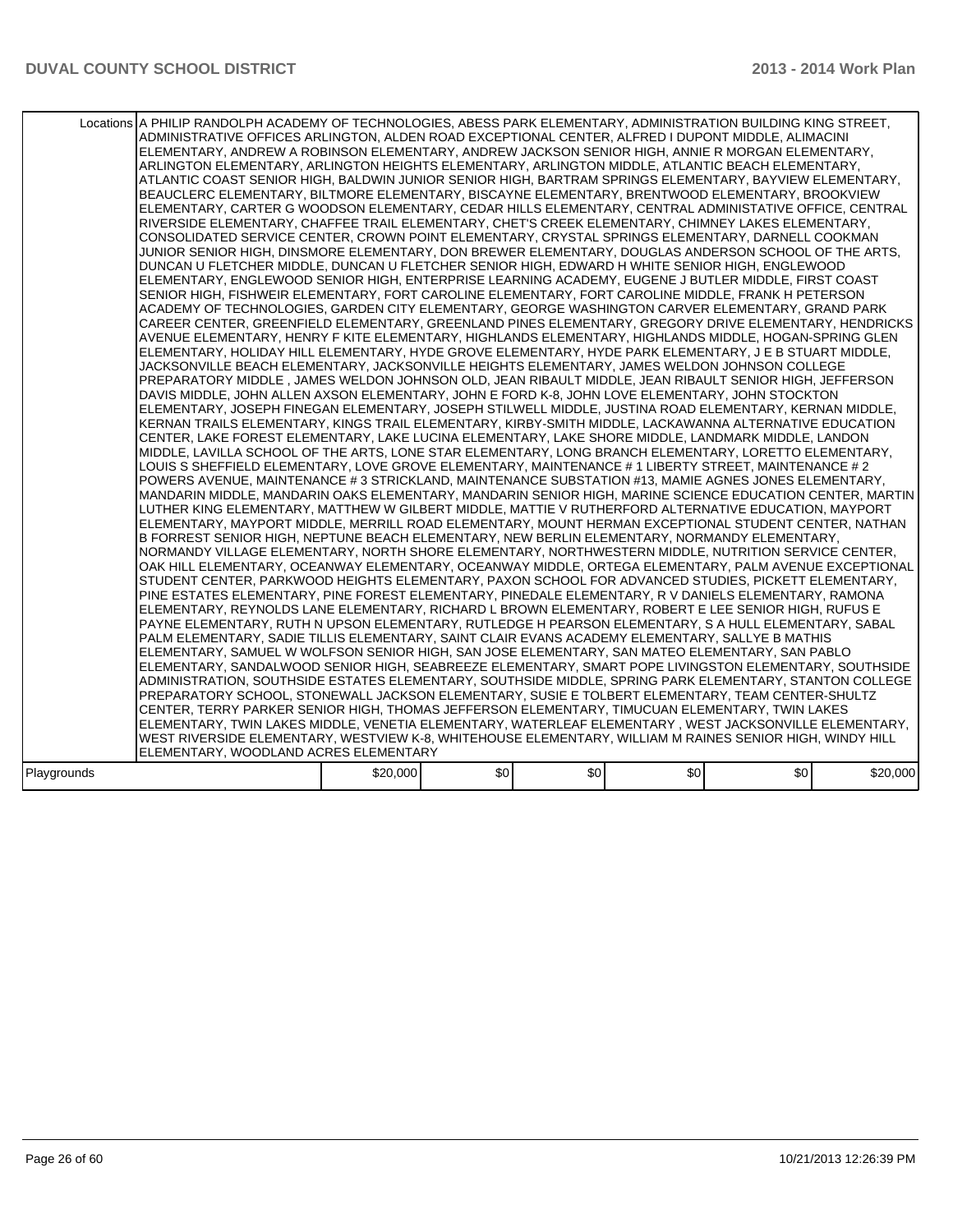| Total:                                                                                                                                                                                                                 | \$10,263,092 | \$11,143,240 | \$13,527,212 | \$16,968,005 | \$19,974,233 | \$71,875,782 |
|------------------------------------------------------------------------------------------------------------------------------------------------------------------------------------------------------------------------|--------------|--------------|--------------|--------------|--------------|--------------|
| ELEMENTARY, WOODLAND ACRES ELEMENTARY                                                                                                                                                                                  |              |              |              |              |              |              |
| WEST RIVERSIDE ELEMENTARY, WESTVIEW K-8, WHITEHOUSE ELEMENTARY, WILLIAM M RAINES SENIOR HIGH, WINDY HILL                                                                                                               |              |              |              |              |              |              |
| ELEMENTARY, TWIN LAKES MIDDLE, VENETIA ELEMENTARY, WATERLEAF ELEMENTARY, WEST JACKSONVILLE ELEMENTARY,                                                                                                                 |              |              |              |              |              |              |
| CENTER, TERRY PARKER SENIOR HIGH, THOMAS JEFFERSON ELEMENTARY, TIMUCUAN ELEMENTARY, TWIN LAKES                                                                                                                         |              |              |              |              |              |              |
| PREPARATORY SCHOOL, STONEWALL JACKSON ELEMENTARY, SUSIE E TOLBERT ELEMENTARY, TEAM CENTER-SHULTZ                                                                                                                       |              |              |              |              |              |              |
| ADMINISTRATION, SOUTHSIDE ESTATES ELEMENTARY, SOUTHSIDE MIDDLE, SPRING PARK ELEMENTARY, STANTON COLLEGE                                                                                                                |              |              |              |              |              |              |
| ELEMENTARY, SANDALWOOD SENIOR HIGH, SEABREEZE ELEMENTARY, SMART POPE LIVINGSTON ELEMENTARY, SOUTHSIDE                                                                                                                  |              |              |              |              |              |              |
| ELEMENTARY, SAMUEL W WOLFSON SENIOR HIGH, SAN JOSE ELEMENTARY, SAN MATEO ELEMENTARY, SAN PABLO                                                                                                                         |              |              |              |              |              |              |
| PALM ELEMENTARY, SADIE TILLIS ELEMENTARY, SAINT CLAIR EVANS ACADEMY ELEMENTARY, SALLYE B MATHIS                                                                                                                        |              |              |              |              |              |              |
| PAYNE ELEMENTARY, RUTH N UPSON ELEMENTARY, RUTLEDGE H PEARSON ELEMENTARY, S A HULL ELEMENTARY, SABAL                                                                                                                   |              |              |              |              |              |              |
| ELEMENTARY, REYNOLDS LANE ELEMENTARY, RICHARD L BROWN ELEMENTARY, ROBERT E LEE SENIOR HIGH, RUFUS E                                                                                                                    |              |              |              |              |              |              |
| PINE ESTATES ELEMENTARY, PINE FOREST ELEMENTARY, PINEDALE ELEMENTARY, R V DANIELS ELEMENTARY, RAMONA                                                                                                                   |              |              |              |              |              |              |
| STUDENT CENTER, PARKWOOD HEIGHTS ELEMENTARY, PAXON SCHOOL FOR ADVANCED STUDIES, PICKETT ELEMENTARY,                                                                                                                    |              |              |              |              |              |              |
| OAK HILL ELEMENTARY, OCEANWAY ELEMENTARY, OCEANWAY MIDDLE, ORTEGA ELEMENTARY, PALM AVENUE EXCEPTIONAL                                                                                                                  |              |              |              |              |              |              |
| NORMANDY VILLAGE ELEMENTARY, NORTH SHORE ELEMENTARY, NORTHWESTERN MIDDLE, NUTRITION SERVICE CENTER,                                                                                                                    |              |              |              |              |              |              |
| B FORREST SENIOR HIGH, NEPTUNE BEACH ELEMENTARY, NEW BERLIN ELEMENTARY, NORMANDY ELEMENTARY,                                                                                                                           |              |              |              |              |              |              |
| ELEMENTARY, MAYPORT MIDDLE, MERRILL ROAD ELEMENTARY, MOUNT HERMAN EXCEPTIONAL STUDENT CENTER, NATHAN                                                                                                                   |              |              |              |              |              |              |
| LUTHER KING ELEMENTARY, MATTHEW W GILBERT MIDDLE, MATTIE V RUTHERFORD ALTERNATIVE EDUCATION, MAYPORT                                                                                                                   |              |              |              |              |              |              |
| MANDARIN MIDDLE, MANDARIN OAKS ELEMENTARY, MANDARIN SENIOR HIGH, MARINE SCIENCE EDUCATION CENTER, MARTIN                                                                                                               |              |              |              |              |              |              |
| POWERS AVENUE, MAINTENANCE #3 STRICKLAND, MAINTENANCE SUBSTATION #13, MAMIE AGNES JONES ELEMENTARY,                                                                                                                    |              |              |              |              |              |              |
| LOUIS S SHEFFIELD ELEMENTARY, LOVE GROVE ELEMENTARY, MAINTENANCE # 1 LIBERTY STREET, MAINTENANCE # 2                                                                                                                   |              |              |              |              |              |              |
| MIDDLE, LAVILLA SCHOOL OF THE ARTS, LONE STAR ELEMENTARY, LONG BRANCH ELEMENTARY, LORETTO ELEMENTARY,                                                                                                                  |              |              |              |              |              |              |
| KERNAN TRAILS ELEMENTARY, KINGS TRAIL ELEMENTARY, KIRBY-SMITH MIDDLE, LACKAWANNA ALTERNATIVE EDUCATION<br>CENTER, LAKE FOREST ELEMENTARY, LAKE LUCINA ELEMENTARY, LAKE SHORE MIDDLE, LANDMARK MIDDLE, LANDON           |              |              |              |              |              |              |
| ELEMENTARY, JOSEPH FINEGAN ELEMENTARY, JOSEPH STILWELL MIDDLE, JUSTINA ROAD ELEMENTARY, KERNAN MIDDLE,                                                                                                                 |              |              |              |              |              |              |
| DAVIS MIDDLE, JOHN ALLEN AXSON ELEMENTARY, JOHN E FORD K-8, JOHN LOVE ELEMENTARY, JOHN STOCKTON                                                                                                                        |              |              |              |              |              |              |
| PREPARATORY MIDDLE, JAMES WELDON JOHNSON OLD, JEAN RIBAULT MIDDLE, JEAN RIBAULT SENIOR HIGH, JEFFERSON                                                                                                                 |              |              |              |              |              |              |
| JACKSONVILLE BEACH ELEMENTARY, JACKSONVILLE HEIGHTS ELEMENTARY, JAMES WELDON JOHNSON COLLEGE                                                                                                                           |              |              |              |              |              |              |
| ELEMENTARY, HOLIDAY HILL ELEMENTARY, HYDE GROVE ELEMENTARY, HYDE PARK ELEMENTARY, J E B STUART MIDDLE,                                                                                                                 |              |              |              |              |              |              |
| AVENUE ELEMENTARY. HENRY F KITE ELEMENTARY. HIGHLANDS ELEMENTARY. HIGHLANDS MIDDLE. HOGAN-SPRING GLEN                                                                                                                  |              |              |              |              |              |              |
| CAREER CENTER, GREENFIELD ELEMENTARY, GREENLAND PINES ELEMENTARY, GREGORY DRIVE ELEMENTARY, HENDRICKS                                                                                                                  |              |              |              |              |              |              |
| ACADEMY OF TECHNOLOGIES, GARDEN CITY ELEMENTARY, GEORGE WASHINGTON CARVER ELEMENTARY, GRAND PARK                                                                                                                       |              |              |              |              |              |              |
| SENIOR HIGH, FISHWEIR ELEMENTARY, FORT CAROLINE ELEMENTARY, FORT CAROLINE MIDDLE, FRANK H PETERSON                                                                                                                     |              |              |              |              |              |              |
| ELEMENTARY, ENGLEWOOD SENIOR HIGH, ENTERPRISE LEARNING ACADEMY, EUGENE J BUTLER MIDDLE, FIRST COAST                                                                                                                    |              |              |              |              |              |              |
| DUNCAN U FLETCHER MIDDLE, DUNCAN U FLETCHER SENIOR HIGH, EDWARD H WHITE SENIOR HIGH, ENGLEWOOD                                                                                                                         |              |              |              |              |              |              |
| JUNIOR SENIOR HIGH, DINSMORE ELEMENTARY, DON BREWER ELEMENTARY, DOUGLAS ANDERSON SCHOOL OF THE ARTS,                                                                                                                   |              |              |              |              |              |              |
| CONSOLIDATED SERVICE CENTER, CROWN POINT ELEMENTARY, CRYSTAL SPRINGS ELEMENTARY, DARNELL COOKMAN                                                                                                                       |              |              |              |              |              |              |
| RIVERSIDE ELEMENTARY, CHAFFEE TRAIL ELEMENTARY, CHET'S CREEK ELEMENTARY, CHIMNEY LAKES ELEMENTARY,                                                                                                                     |              |              |              |              |              |              |
| ELEMENTARY, CARTER G WOODSON ELEMENTARY, CEDAR HILLS ELEMENTARY, CENTRAL ADMINISTATIVE OFFICE, CENTRAL                                                                                                                 |              |              |              |              |              |              |
| BEAUCLERC ELEMENTARY, BILTMORE ELEMENTARY, BISCAYNE ELEMENTARY, BRENTWOOD ELEMENTARY, BROOKVIEW                                                                                                                        |              |              |              |              |              |              |
| ATLANTIC COAST SENIOR HIGH, BALDWIN JUNIOR SENIOR HIGH, BARTRAM SPRINGS ELEMENTARY, BAYVIEW ELEMENTARY,                                                                                                                |              |              |              |              |              |              |
| ARLINGTON ELEMENTARY, ARLINGTON HEIGHTS ELEMENTARY, ARLINGTON MIDDLE, ATLANTIC BEACH ELEMENTARY,                                                                                                                       |              |              |              |              |              |              |
| ELEMENTARY, ANDREW A ROBINSON ELEMENTARY, ANDREW JACKSON SENIOR HIGH, ANNIE R MORGAN ELEMENTARY,                                                                                                                       |              |              |              |              |              |              |
| Locations A PHILIP RANDOLPH ACADEMY OF TECHNOLOGIES, ABESS PARK ELEMENTARY, ADMINISTRATION BUILDING KING STREET,<br>ADMINISTRATIVE OFFICES ARLINGTON, ALDEN ROAD EXCEPTIONAL CENTER, ALFRED I DUPONT MIDDLE, ALIMACINI |              |              |              |              |              |              |
|                                                                                                                                                                                                                        |              |              |              |              |              |              |

## **Local 1.50 Mill Expenditure For Maintenance, Repair and Renovation**

Anticipated expenditures expected from local funding sources over the years covered by the current work plan.

| Item                                      | $2013 - 2014$<br><b>Actual Budget</b> | $2014 - 2015$<br>Projected | $2015 - 2016$<br>Projected | 2016 - 2017<br>Projected | $2017 - 2018$<br>Projected | <b>Total</b>  |
|-------------------------------------------|---------------------------------------|----------------------------|----------------------------|--------------------------|----------------------------|---------------|
| Remaining Maint and Repair from 1.5 Mills | \$10,263,092                          | \$11,143,240               | \$13,338,204               | \$16,375,678             | \$18,554,362               | \$69,674,576  |
| Maintenance/Repair Salaries               | \$0                                   | \$0                        | \$0                        | \$0 <sub>1</sub>         | \$0 <sub>1</sub>           | \$0           |
| <b>School Bus Purchases</b>               | \$0                                   | \$0                        | \$0                        | \$0                      | \$0 <sub>1</sub>           | \$0           |
| <b>Other Vehicle Purchases</b>            | \$1,500,000                           | \$1,000,000                | \$1,000,000                | \$1,000,000              | \$1,000,000                | \$5,500,000   |
| Capital Outlay Equipment                  | \$2,100,000                           | \$2,100,000                | \$2,100,000                | \$2,100,000              | \$2,100,000                | \$10,500,000  |
| Rent/Lease Payments                       | \$0                                   | \$0                        | \$0                        | \$0                      | \$0 <sub>1</sub>           | \$0           |
| <b>ICOP Debt Service</b>                  | \$21,262,471                          | \$21,868,586               | \$22,304,444               | \$22,261,684             | \$22,224,209               | \$109,921,394 |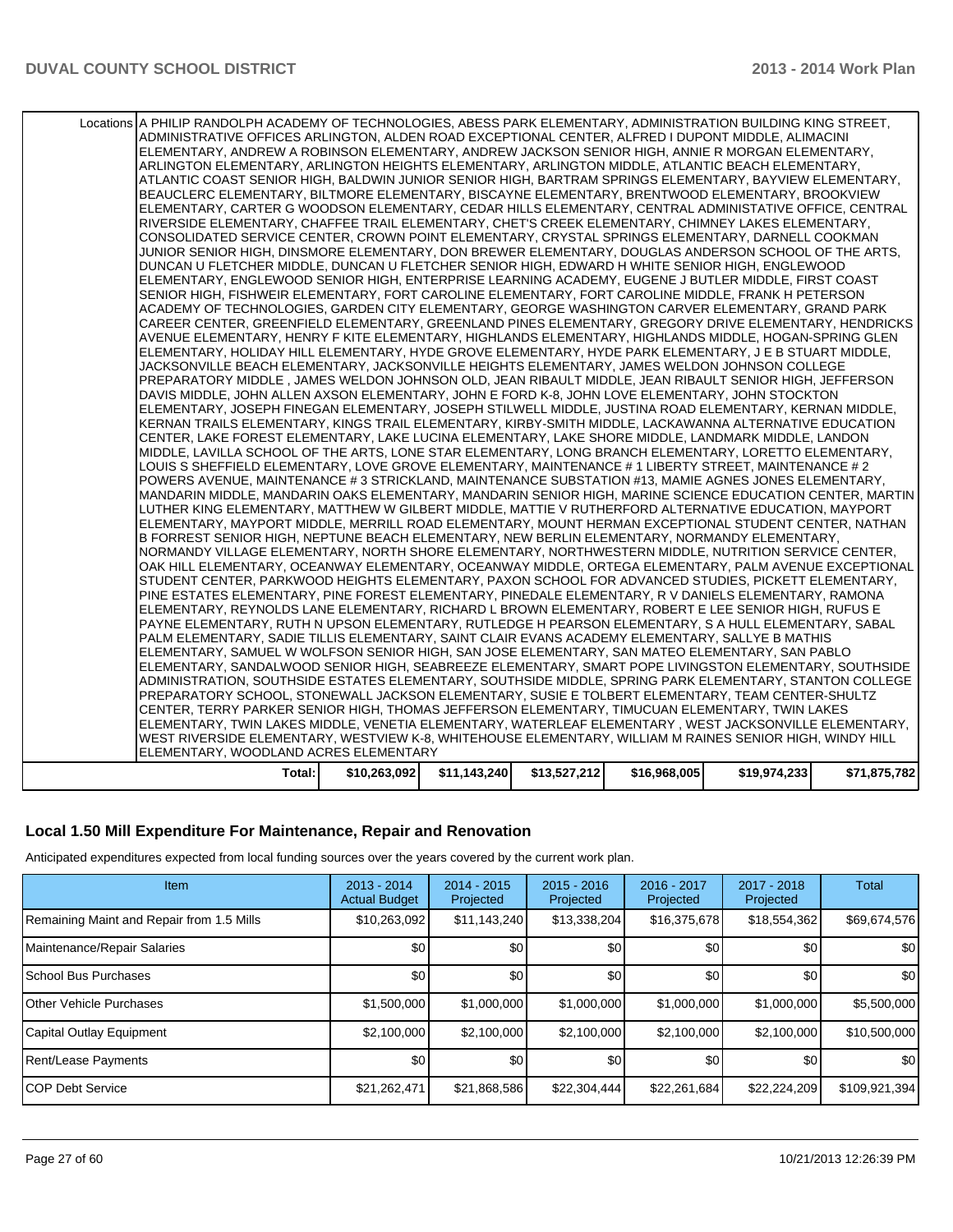| Rent/Lease Relocatables                                      | \$0          | \$0          | \$0          | \$0          | \$0          | \$0           |
|--------------------------------------------------------------|--------------|--------------|--------------|--------------|--------------|---------------|
| <b>Environmental Problems</b>                                | \$0          | \$0          | \$0          | \$0          | \$0          | \$0           |
| s.1011.14 Debt Service                                       | \$0          | \$0          | \$0          | \$0          | \$0          | \$0           |
| <b>Special Facilities Construction Account</b>               | \$0          | \$0          | \$0          | \$0          | \$0          | \$0           |
| Premiums for Property Casualty Insurance - 1011.71<br>(4a,b) | \$2,700,000  | \$2,700,000  | \$2,700,000  | \$2,700,000  | \$2,700,000  | \$13,500,000  |
| Qualified School Construction Bonds (QSCB)                   | \$0          | \$0          | \$0          | \$0          | \$0          | \$0           |
| Qualified Zone Academy Bonds (QZAB)                          | \$0          | \$0          | \$0          | \$0          | \$0          | \$0           |
| Minor Maintenance Transfer                                   | \$14,000,000 | \$14,000,000 | \$14,000,000 | \$14,000,000 | \$14,000,000 | \$70,000,000  |
| Transportation                                               | \$9,000,000  | \$9,000,000  | \$9,000,000  | \$9,000,000  | \$9,000,000  | \$45,000,000  |
| <b>Overhead Transfer</b>                                     | \$2,000,000  | \$2,000,000  | \$2,000,000  | \$2,000,000  | \$2,000,000  | \$10,000,000  |
| <b>Local Expenditure Totals:</b>                             | \$62,825,563 | \$63,811,826 | \$66,442,648 | \$69,437,362 | \$71,578,571 | \$334,095,970 |
| <b>Revenue</b>                                               |              |              |              |              |              |               |

## **1.50 Mill Revenue Source**

Schedule of Estimated Capital Outlay Revenue from each currently approved source which is estimated to be available for expenditures on the projects included in the tentative district facilities work program. All amounts are NET after considering carryover balances, interest earned, new COP's, 1011.14 and 1011.15 loans, etc. Districts cannot use 1.5-Mill funds for salaries except for those explicitly associated with maintenance/repair projects. (1011.71 (5), F.S.)

| Item                                                                              | Fund | 2013 - 2014<br><b>Actual Value</b> | 2014 - 2015<br>Projected | $2015 - 2016$<br>Projected | 2016 - 2017<br>Projected | $2017 - 2018$<br>Projected | Total             |
|-----------------------------------------------------------------------------------|------|------------------------------------|--------------------------|----------------------------|--------------------------|----------------------------|-------------------|
| (1) Non-exempt property<br>assessed valuation                                     |      | \$52,061,891,574                   | \$53,167,308,448         | \$54,904,040,509           | \$57,200,685,993         | \$60,182,998,313           | \$277,516,924,837 |
| (2) The Millege projected for<br>discretionary capital outlay per<br>ls.1011.71   |      | 1.50                               | 1.50                     | 1.50                       | 1.50                     | 1.50                       |                   |
| (3) Full value of the 1.50-Mill<br>discretionary capital outlay per<br>ls.1011.71 |      | \$87,463,978                       | \$89,321,078             | \$92,238,788               | \$96,097,152             | \$101,107,437              | \$466,228,433     |
| (4) Value of the portion of the 1.50<br>-Mill ACTUALLY levied                     | 370  | \$74,969,124                       | \$76,560,924             | \$79,061,818               | \$82,368,988             | \$86,663,518               | \$399,624,372     |
| $(5)$ Difference of lines (3) and (4)                                             |      | \$12,494,854                       | \$12,760,154             | \$13,176,970               | \$13,728,164             | \$14,443,919               | \$66,604,061      |

## **PECO Revenue Source**

The figure in the row designated "PECO Maintenance" will be subtracted from funds available for new construction because PECO maintenance dollars cannot be used for new construction.

| Item                          | Fund | $2013 - 2014$<br><b>Actual Budget</b> | $2014 - 2015$<br>Projected | $2015 - 2016$<br>Projected | 2016 - 2017<br>Projected | 2017 - 2018<br>Projected | Total       |
|-------------------------------|------|---------------------------------------|----------------------------|----------------------------|--------------------------|--------------------------|-------------|
| PECO New Construction         | 340  | \$0 I                                 | \$0                        | \$0                        | \$0                      | <b>\$0</b>               | \$0         |
| PECO Maintenance Expenditures |      | \$٥Ι                                  | \$0                        | \$189,008                  | \$592.327                | \$1,419,871              | \$2,201,206 |
|                               |      | \$0                                   | \$0                        | \$189,008                  | \$592,327                | \$1,419,871              | \$2,201,206 |

## **CO & DS Revenue Source**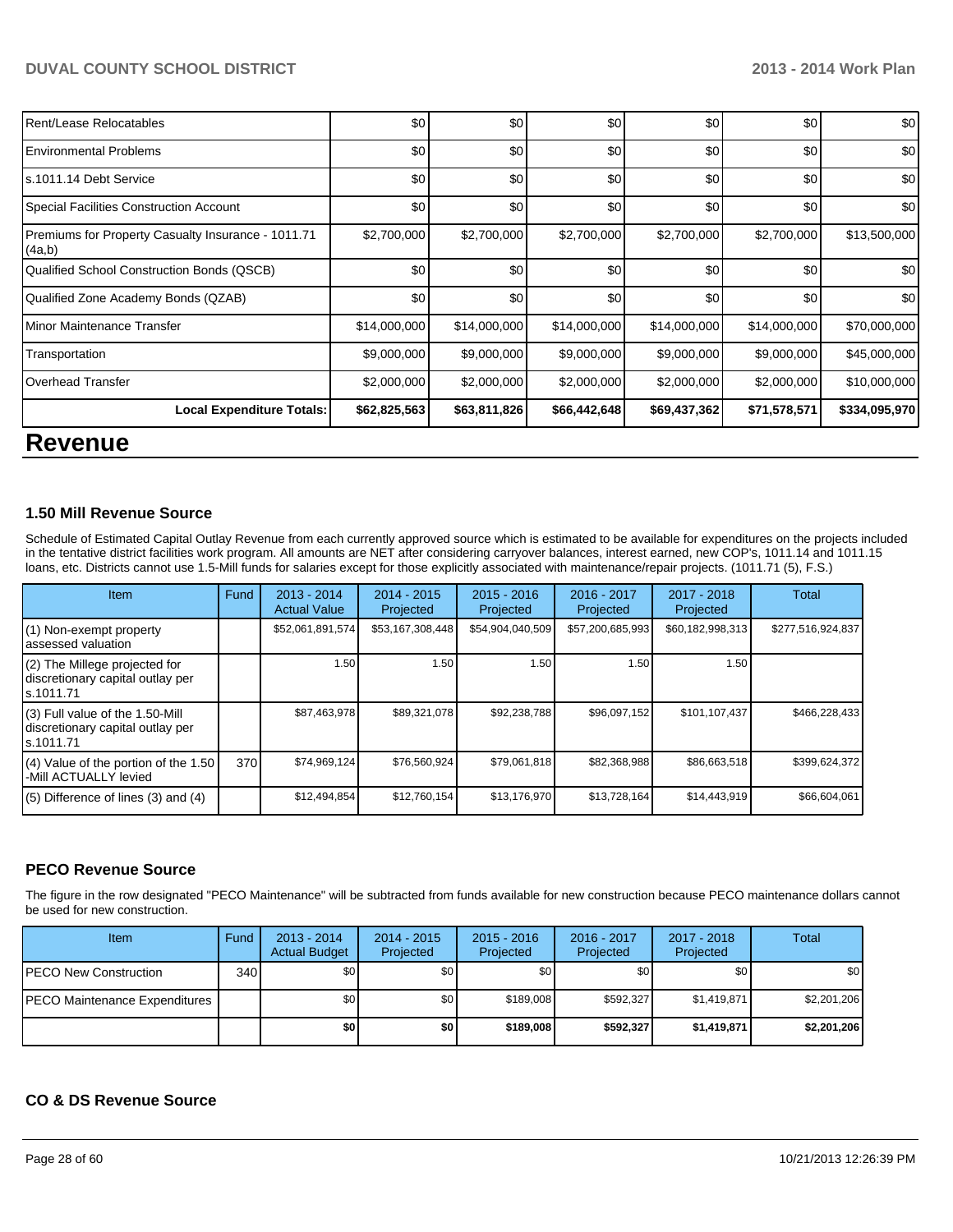Revenue from Capital Outlay and Debt Service funds.

| Item                                               | Fund | 2013 - 2014<br><b>Actual Budget</b> | $2014 - 2015$<br>Projected | $2015 - 2016$<br>Projected | $2016 - 2017$<br>Projected | 2017 - 2018<br>Projected | Total       |
|----------------------------------------------------|------|-------------------------------------|----------------------------|----------------------------|----------------------------|--------------------------|-------------|
| ICO & DS Cash Flow-through<br><b>I</b> Distributed | 360  | \$640.709                           | \$640.709                  | \$640.709                  | \$640.709                  | \$640.709                | \$3,203,545 |
| ICO & DS Interest on<br>Undistributed CO           | 360  | \$39,056                            | \$39,056                   | \$39.056                   | \$39,056                   | \$39,056                 | \$195,280   |
|                                                    |      | \$679,765                           | \$679,765                  | \$679.765                  | \$679.765                  | \$679.765                | \$3,398,825 |

### **Fair Share Revenue Source**

Nothing reported for this section. All legally binding commitments for proportionate fair-share mitigation for impacts on public school facilities must be included in the 5-year district work program.

**Sales Surtax Referendum**

Specific information about any referendum for a 1-cent or ½-cent surtax referendum during the previous year.

**Did the school district hold a surtax referendum during the past fiscal year 2012 - 2013?**

No

## **Additional Revenue Source**

Any additional revenue sources

| Item                                                                                                   | 2013 - 2014<br><b>Actual Value</b> | 2014 - 2015<br>Projected | $2015 - 2016$<br>Projected | 2016 - 2017<br>Projected | 2017 - 2018<br>Projected | Total        |
|--------------------------------------------------------------------------------------------------------|------------------------------------|--------------------------|----------------------------|--------------------------|--------------------------|--------------|
| Proceeds from a s.1011.14/15 F.S. Loans                                                                | \$0                                | \$0                      | \$0                        | \$0                      | \$0                      | \$0          |
| District Bonds - Voted local bond<br>referendum proceeds per s.9, Art VII<br><b>State Constitution</b> | \$0                                | \$0                      | \$0                        | \$0                      | \$0                      | \$0          |
| Proceeds from Special Act Bonds                                                                        | \$0                                | \$0                      | \$0                        | \$0                      | \$0                      | \$0          |
| Estimated Revenue from CO & DS Bond<br>Sale                                                            | \$0                                | \$0                      | \$0                        | \$0                      | \$0                      | \$0          |
| Proceeds from Voted Capital<br>Improvements millage                                                    | \$0                                | \$0                      | \$0                        | \$0                      | \$0                      | \$0          |
| Other Revenue for Other Capital Projects                                                               | \$0                                | \$0                      | \$0                        | \$0                      | \$0                      | \$0          |
| Proceeds from 1/2 cent sales surtax<br>authorized by school board                                      | \$0                                | \$0                      | \$0                        | \$0                      | \$0                      | \$0          |
| Proceeds from local governmental<br>infrastructure sales surtax                                        | \$0                                | \$0                      | \$0                        | \$0                      | \$0                      | \$0          |
| Proceeds from Certificates of<br>Participation (COP's) Sale                                            | \$16,000,000                       | \$0                      | \$0                        | \$0                      | \$40,000,000             | \$56,000,000 |
| Classrooms First Bond proceeds amount<br>authorized in FY 1997-98                                      | \$0                                | \$0                      | \$0                        | \$0                      | \$0                      | \$0          |
| <b>Classrooms for Kids</b>                                                                             | \$0                                | \$0                      | \$0                        | \$0                      | \$0                      | \$0          |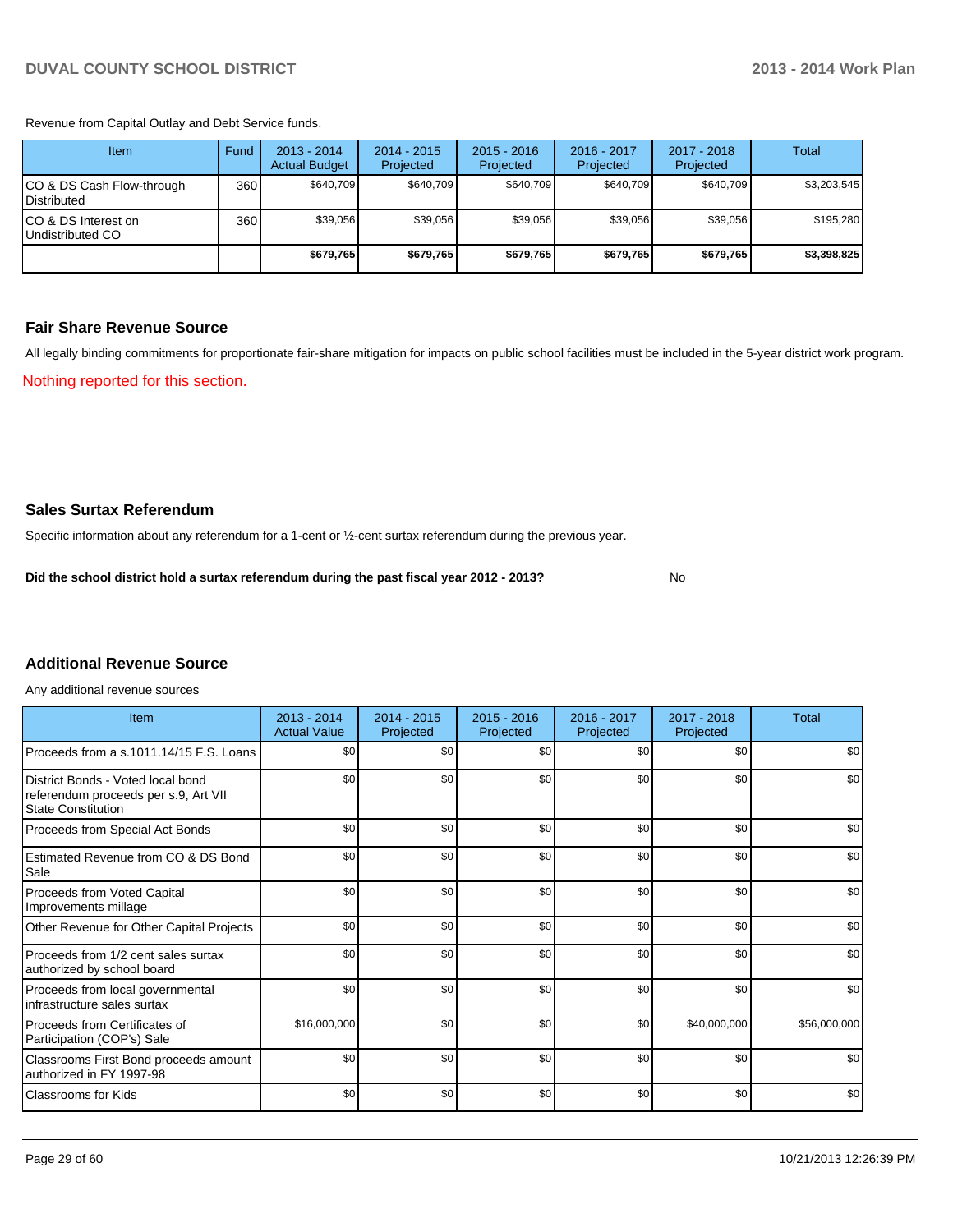| <b>District Equity Recognition</b>                                                                                        | \$0          | \$0         | \$0         | \$0         | \$0          | \$0          |
|---------------------------------------------------------------------------------------------------------------------------|--------------|-------------|-------------|-------------|--------------|--------------|
| <b>Federal Grants</b>                                                                                                     | \$0          | \$0         | \$0         | \$0         | \$0          | \$0          |
| Proportionate share mitigation (actual<br>cash revenue only, not in kind donations)                                       | \$0          | \$0         | \$0         | \$0         | \$0          | \$0          |
| Impact fees received                                                                                                      | \$0          | \$0         | \$0         | \$0         | \$0          | \$0          |
| Private donations                                                                                                         | \$0          | \$0         | \$0         | \$0         | \$0          | \$0          |
| Grants from local governments or not-for-<br>profit organizations                                                         | \$0          | \$0         | \$0         | \$0         | \$0          | \$0          |
| Interest, Including Profit On Investment                                                                                  | \$2,900,000  | \$2,929,000 | \$2,958,290 | \$2,987,873 | \$3,017,752  | \$14,792,915 |
| Revenue from Bonds pledging proceeds<br>from 1 cent or 1/2 cent Sales Surtax                                              | \$0          | \$0         | \$0         | \$0         | \$0          | \$0          |
| <b>Total Fund Balance Carried Forward</b>                                                                                 | \$0          | \$0         | \$0         | \$0         | \$0          | \$0          |
| General Capital Outlay Obligated Fund<br><b>Balance Carried Forward From Total</b><br><b>Fund Balance Carried Forward</b> | \$0          | \$0         | \$0         | \$0         | \$0          | \$0          |
| Special Facilities Construction Account                                                                                   | \$0          | \$0         | \$0         | \$0         | \$0          | \$0          |
| One Cent - 1/2 Cent Sales Surtax Debt<br>Service From Total Fund Balance Carried<br>Forward                               | \$0          | \$0         | \$0         | \$0         | \$0          | \$0          |
| Capital Outlay Projects Funds Balance<br>Carried Forward From Total Fund<br><b>Balance Carried Forward</b>                | \$0          | \$0         | \$0         | \$0         | \$0          | \$0          |
| Gas Tax                                                                                                                   | \$185,000    | \$186,850   | \$188,719   | \$190,606   | \$192,512    | \$943,687    |
| <b>Subtotal</b>                                                                                                           | \$19,085,000 | \$3,115,850 | \$3,147,009 | \$3,178,479 | \$43,210,264 | \$71,736,602 |

# **Total Revenue Summary**

| <b>Item Name</b>                                                  | $2013 - 2014$<br><b>Budget</b> | $2014 - 2015$<br>Projected | $2015 - 2016$<br>Projected | $2016 - 2017$<br>Projected | 2017 - 2018<br>Projected | <b>Five Year Total</b> |
|-------------------------------------------------------------------|--------------------------------|----------------------------|----------------------------|----------------------------|--------------------------|------------------------|
| Local 1.5 Mill Discretionary Capital Outlay  <br><b>I</b> Revenue | \$74,969,124                   | \$76,560,924               | \$79,061,818               | \$82,368,988               | \$86,663,518             | \$399,624,372          |
| IPECO and 1.5 Mill Maint and Other 1.5<br>Mill Expenditures       | $(\$62,825,563)$               | (S63.811.826)              | (S66, 442, 648)            | $(\$69,437,362)$           | (S71, 578, 571)          | $(\$334,095,970)$      |
| IPECO Maintenance Revenue                                         | \$0                            | \$0                        | \$189,008                  | \$592.327                  | \$1.419.871              | \$2,201,206            |
| Available 1.50 Mill for New<br>l Construction                     | \$12.143.561                   | \$12,749,098               | \$12,619,170               | \$12,931,626               | \$15,084,947             | \$65,528,402           |

| <b>Item Name</b>                      | $2013 - 2014$<br><b>Budget</b> | $2014 - 2015$<br>Projected | $2015 - 2016$<br>Projected | 2016 - 2017<br>Projected | 2017 - 2018<br>Projected | <b>Five Year Total</b> |
|---------------------------------------|--------------------------------|----------------------------|----------------------------|--------------------------|--------------------------|------------------------|
| ICO & DS Revenue                      | \$679,765                      | \$679,765                  | \$679,765                  | \$679,765                | \$679,765                | \$3,398,825            |
| <b>IPECO New Construction Revenue</b> | \$0 <sub>0</sub>               | \$0                        | \$0                        | \$0                      | \$0                      | \$0                    |
| <b>IOther/Additional Revenue</b>      | \$19,085,000                   | \$3,115,850                | \$3,147,009                | \$3,178,479              | \$43.210.264             | \$71,736,602           |
| <b>Total Additional Revenuel</b>      | \$19,764,765                   | \$3,795,615                | \$3,826,774                | \$3,858,244              | \$43,890,029             | \$75,135,427           |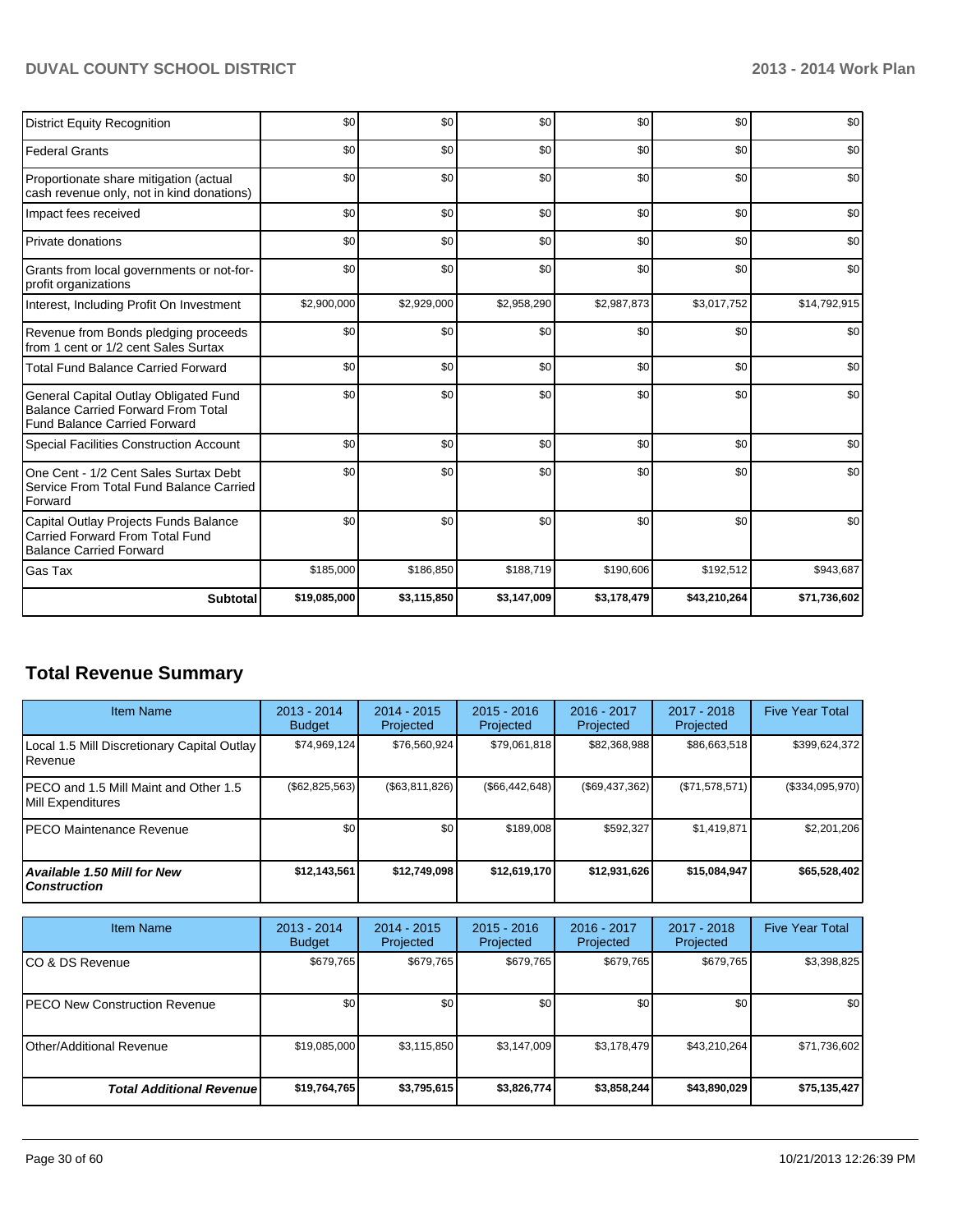| Total Available Revenue |  |  |  |  |  |  |
|-------------------------|--|--|--|--|--|--|
|-------------------------|--|--|--|--|--|--|

# **Project Schedules**

### **Capacity Project Schedules**

A schedule of capital outlay projects necessary to ensure the availability of satisfactory classrooms for the projected student enrollment in K-12 programs.

| <b>Project Description</b>                         | Location                  |                          | 2013 - 2014  | $2014 - 2015$ | $2015 - 2016$ | 2016 - 2017  | 2017 - 2018  | <b>Total</b>     | Funded |
|----------------------------------------------------|---------------------------|--------------------------|--------------|---------------|---------------|--------------|--------------|------------------|--------|
| New K-8 @ AAA site                                 | Location not<br>specified | Planned<br>Cost:         | \$0          | \$0           | \$0           | \$0          | \$40,000,000 | \$40,000,000 Yes |        |
|                                                    |                           | <b>Student Stations:</b> | $\Omega$     | $\Omega$      | $\mathbf 0$   | 0            | 1,500        | 1,500            |        |
|                                                    |                           | <b>Total Classrooms:</b> | $\mathbf 0$  | 0             | 0             | 0            | 76           | 76               |        |
|                                                    |                           | Gross Sq Ft:             | 0            | $\Omega$      | 0             | 0            | 170,000      | 170,000          |        |
| New Classroom<br>addition @ Douglas<br>Anderson HS | Location not<br>specified | Planned<br>Cost:         | \$16,000,000 | \$0           | \$0           | \$0          | \$0          | \$16,000,000 Yes |        |
|                                                    |                           | <b>Student Stations:</b> | 500          | $\Omega$      | 0             | 0            | 0            | 500              |        |
|                                                    |                           | <b>Total Classrooms:</b> | 20           | 0             | 0             | 0            | $\Omega$     | 20               |        |
|                                                    |                           | Gross Sq Ft:             | 55,000       | 0             | 0             | 0            | 0            | 55,000           |        |
|                                                    |                           | <b>Planned Cost:</b>     | \$16,000,000 | \$0           | \$0           | \$0          | \$40,000,000 | \$56,000,000     |        |
|                                                    |                           | <b>Student Stations:</b> | 500          | 0             | $\bf{0}$      | 0            | 1,500        | 2,000            |        |
|                                                    |                           | <b>Total Classrooms:</b> | 20           | 0             | 0             | 0            | 76           | 96               |        |
|                                                    |                           | Gross Sq Ft:             | 55,000       | 0             | $\mathbf 0$   | $\mathbf{0}$ | 170,000      | 225,000          |        |
|                                                    |                           |                          |              |               |               |              |              |                  |        |

## **Other Project Schedules**

Major renovations, remodeling, and additions of capital outlay projects that do not add capacity to schools.

| <b>Project Description</b> | Location               | $2013 - 2014$<br><b>Actual Budget</b> | $2014 - 2015$<br>Projected | $2015 - 2016$<br>Projected | $2016 - 2017$<br>Projected | 2017 - 2018<br>Projected | Total            | Funded |
|----------------------------|------------------------|---------------------------------------|----------------------------|----------------------------|----------------------------|--------------------------|------------------|--------|
| Technology                 | Location not specified | \$9,933,326                           | \$10,819,713               | \$13,020,944               | \$16,064,870               | \$18,249,976             | \$68,088,829 Yes |        |
| Portables/Covered Walkways | Location not specified | \$175,000                             | \$100,000                  | \$100,000                  | \$100,000                  | \$100,000                | \$575,000 Yes    |        |
| <b>ADA Requirements</b>    | Location not specified | \$50,000                              | \$125,000                  | \$125,000                  | \$125,000                  | \$125,000                | \$550,000 Yes    |        |
| SAP/SIS Upgrades           | Location not specified | \$500,000                             | \$500,000                  | \$500,000                  | \$500,000                  | \$500,000                | \$2,500,000 Yes  |        |
| safety to Life             | Location not specified | \$5,000,000                           | \$5,000,000                | \$2.700.000                | \$0                        | \$0                      | \$12,700,000 Yes |        |
| Playgrounds                | Location not specified | \$250,000                             | \$0                        | \$0                        | \$0                        | \$0                      | \$250,000 Yes    |        |
|                            |                        | \$15,908,326                          | \$16,544,713               | \$16,445,944               | \$16,789,870               | \$18,974,976             | \$84,663,829     |        |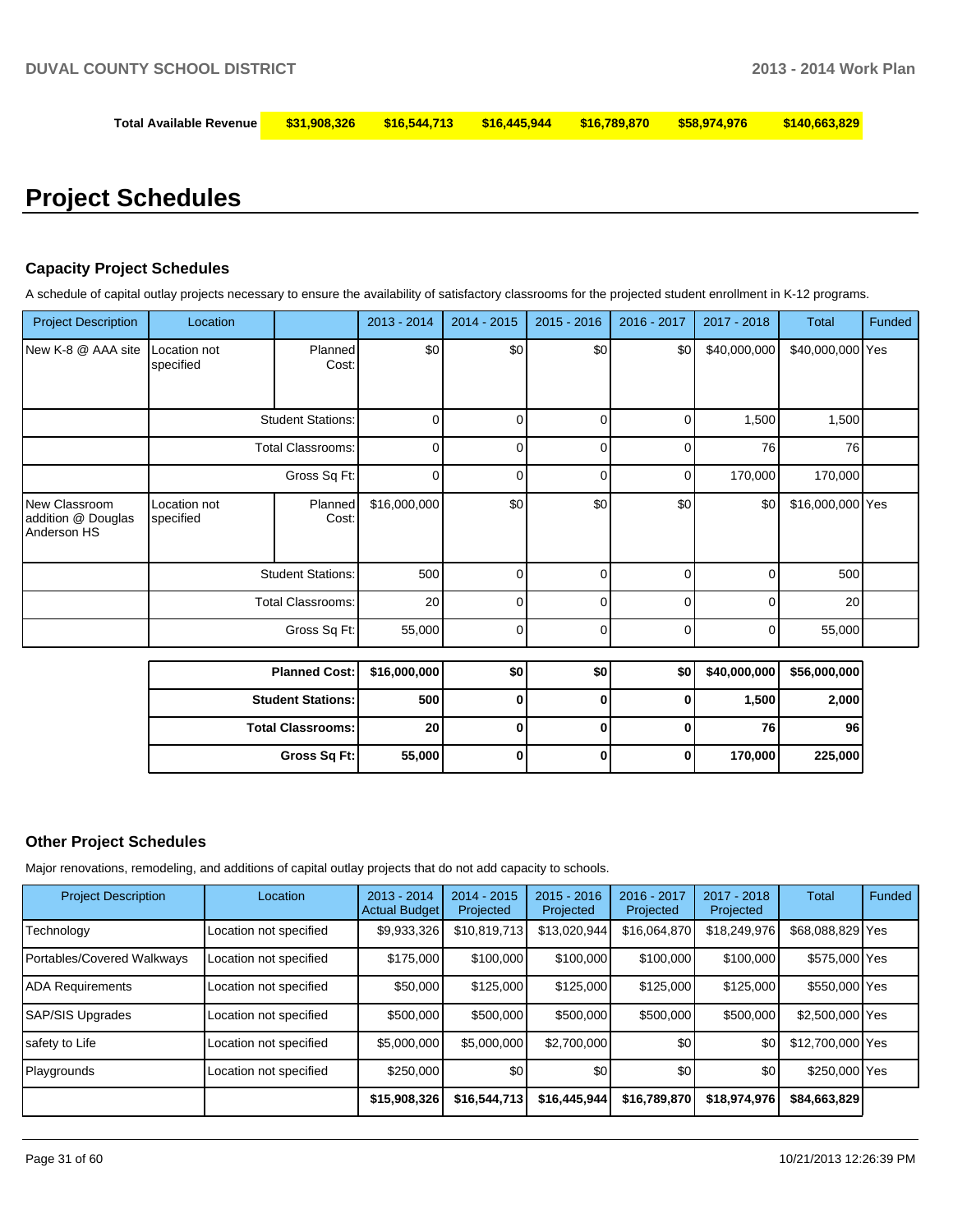## **Additional Project Schedules**

Any projects that are not identified in the last approved educational plant survey.

Nothing reported for this section.

## **Non Funded Growth Management Project Schedules**

Schedule indicating which projects, due to planned development, that CANNOT be funded from current revenues projected over the next five years.

Nothing reported for this section.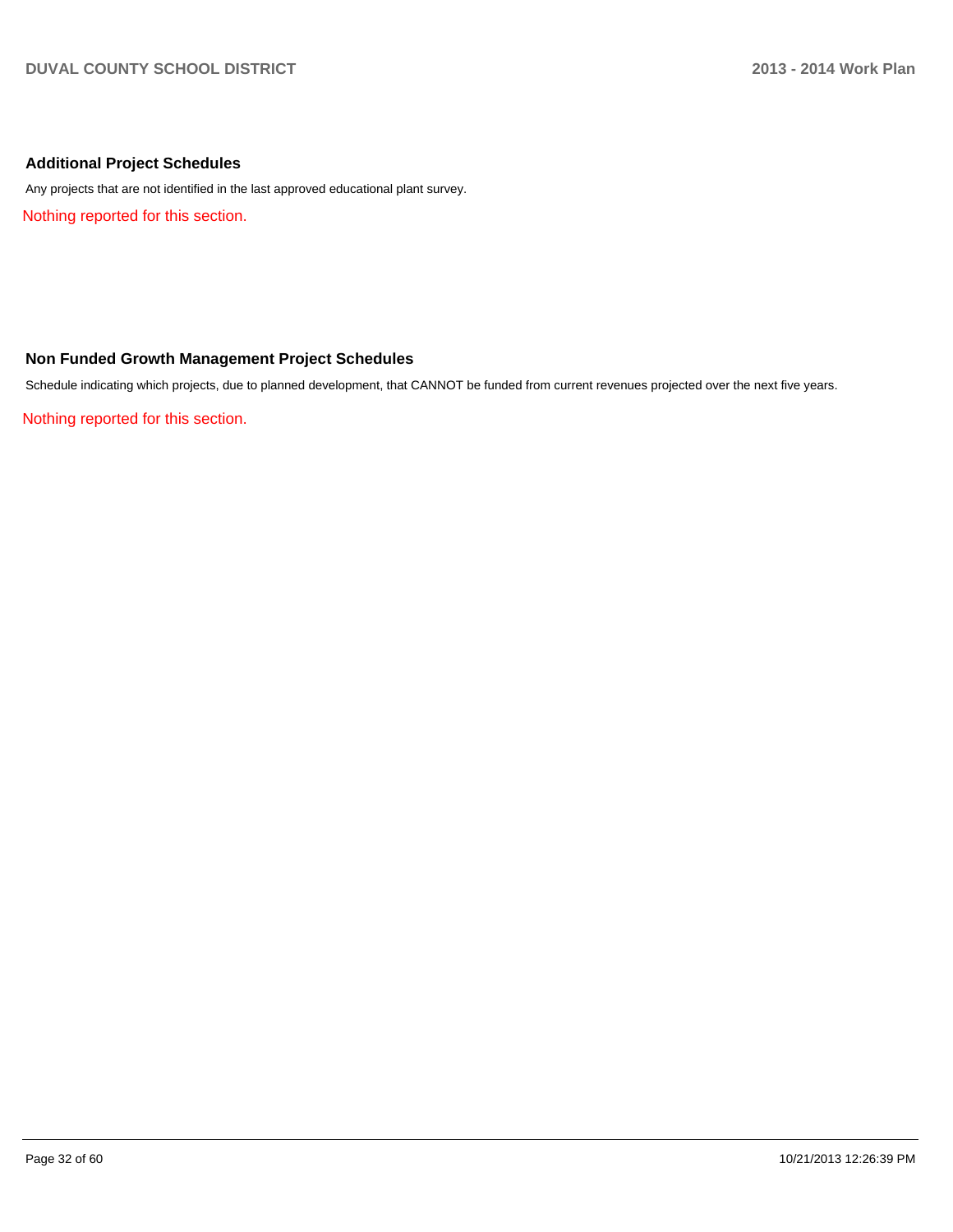## **Capacity Tracking**

| Location                                                                       | $2013 -$<br>2014 Satis.<br>Stu. Sta. | Actual<br>$2013 -$<br><b>2014 FISH</b><br>Capacity | Actual<br>$2012 -$<br>2013<br><b>COFTE</b> | # Class<br>Rooms | Actual<br>Average<br>$2013 -$<br>2014 Class<br><b>Size</b> | Actual<br>$2013 -$<br>2014<br><b>Utilization</b> | <b>New</b><br>Stu.<br>Capacity | <b>New</b><br>Rooms to<br>be<br>Added/Re<br>moved | Projected<br>$2017 -$<br>2018<br><b>COFTE</b> | Projected<br>$2017 -$<br>2018<br><b>Utilization</b> | Projected<br>$2017 -$<br>2018 Class<br><b>Size</b> |
|--------------------------------------------------------------------------------|--------------------------------------|----------------------------------------------------|--------------------------------------------|------------------|------------------------------------------------------------|--------------------------------------------------|--------------------------------|---------------------------------------------------|-----------------------------------------------|-----------------------------------------------------|----------------------------------------------------|
| <b>MATTIE V</b><br><b>RUTHERFORD</b><br><b>ALTERNATIVE</b><br><b>EDUCATION</b> | 421                                  | 421                                                | 109                                        | 19               | 6                                                          | 26.00 %                                          | $\Omega$                       | $\Omega$                                          | 100                                           | 24.00 %                                             | 5                                                  |
| <b>NORTHEAST</b><br><b>SPRINGFIELD</b><br><b>ELEMENTARY</b>                    | 368                                  | $\Omega$                                           | 0                                          | 21               | 0                                                          | 0.00%                                            | $\Omega$                       | $\Omega$                                          | $\Omega$                                      | 0.00%                                               | $\mathbf 0$                                        |
| FAIRFIELD<br><b>ELEMENTARY</b>                                                 | $\mathbf{0}$                         | $\Omega$                                           | $\Omega$                                   | $\mathbf 0$      | $\Omega$                                                   | 0.00%                                            | $\Omega$                       | $\Omega$                                          | $\Omega$                                      | 0.00%                                               | $\mathbf 0$                                        |
| <b>WEST RIVERSIDE</b><br><b>ELEMENTARY</b>                                     | 420                                  | 420                                                | 330                                        | 22               | 15                                                         | 79.00 %                                          | 0                              | $\Omega$                                          | 307                                           | 73.00%                                              | 14                                                 |
| <b>GRAND PARK CAREER</b><br><b>CENTER</b>                                      | 570                                  | 570                                                | 213                                        | 24               | $\vert 9 \vert$                                            | 37.00 %                                          | $\Omega$                       | $\Omega$                                          | 185                                           | 32.00 %                                             | 8                                                  |
| <b>BRENTWOOD</b><br><b>ELEMENTARY</b>                                          | 378                                  | 378                                                | 300                                        | 19               | 16                                                         | 79.00 %                                          | $\overline{0}$                 | $\Omega$                                          | 281                                           | 74.00%                                              | 15                                                 |
| <b>NEW BERLIN</b><br><b>ELEMENTARY</b>                                         | 1,252                                | 1,252                                              | 1,087                                      | 63               | 17                                                         | 87.00 %                                          | 0                              | $\Omega$                                          | 1,058                                         | 85.00 %                                             | 17                                                 |
| <b>CHAFFEE TRAIL</b><br><b>ELEMENTARY</b>                                      | 808                                  | 808                                                | 778                                        | 43               | 18                                                         | 96.00 %                                          | 0                              | $\Omega$                                          | 762                                           | 94.00 %                                             | 18                                                 |
| <b>WESTVIEW K-8</b>                                                            | 1,665                                | 1,498                                              | 1,173                                      | 78               | 15                                                         | 78.00 %                                          | $\overline{0}$                 | $\Omega$                                          | 1,112                                         | 74.00 %                                             | 14                                                 |
| <b>BARTRAM SPRINGS</b><br><b>ELEMENTARY</b>                                    | 862                                  | 862                                                | 829                                        | 46               | 18                                                         | 96.00 %                                          | 0                              | $\Omega$                                          | 810                                           | 94.00%                                              | 18                                                 |
| <b>ATLANTIC COAST</b><br><b>SENIOR HIGH</b>                                    | 2,572                                | 2,443                                              | 2,041                                      | 93               | 22                                                         | 84.00 %                                          | $\overline{0}$                 | $\Omega$                                          | 1,870                                         | 77.00 %                                             | 20                                                 |
| <b>WATERLEAF</b><br><b>ELEMENTARY</b>                                          | 862                                  | 862                                                | 635                                        | 46               | 14                                                         | 74.00 %                                          | 0                              | $\Omega$                                          | 622                                           | 72.00 %                                             | 14                                                 |
| <b>KERNAN TRAILS</b><br><b>ELEMENTARY</b>                                      | 663                                  | 663                                                | 630                                        | 35               | 18                                                         | 95.00 %                                          | 0                              | $\Omega$                                          | 640                                           | 97.00 %                                             | 18                                                 |
| <b>KERNAN MIDDLE</b>                                                           | 1,279                                | 1,151                                              | 1,247                                      | 56               | 22                                                         | 108.00 %                                         | 0                              | $\mathbf 0$                                       | 1,221                                         | 106.00%                                             | 22                                                 |
| <b>DON BREWER</b><br><b>ELEMENTARY</b>                                         | 673                                  | 673                                                | 518                                        | 36               | 14                                                         | 77.00 %                                          | 0                              | $\Omega$                                          | 480                                           | 71.00%                                              | 13                                                 |
| <b>OCEANWAY</b><br><b>ELEMENTARY</b>                                           | 680                                  | 680                                                | 560                                        | 36               | 16                                                         | 82.00 %                                          | $\overline{0}$                 | $\Omega$                                          | 532                                           | 78.00 %                                             | 15                                                 |
| <b>BISCAYNE</b><br><b>ELEMENTARY</b>                                           | 667                                  | 667                                                | 590                                        | 35               | 17                                                         | 88.00 %                                          | 0                              | $\Omega$                                          | 577                                           | 87.00 %                                             | 16                                                 |
| JOHN ALLEN AXSON<br><b>ELEMENTARY</b>                                          | 570                                  | 570                                                | 437                                        | 29               | 15                                                         | 77.00 %                                          | $\overline{0}$                 | $\Omega$                                          | 438                                           | 77.00 %                                             | 15                                                 |
| <b>ABESS PARK</b><br>ELEMENTARY                                                | 830                                  | 830                                                | 766                                        | 44               | 17                                                         | 92.00 %                                          | $\overline{0}$                 | $\overline{0}$                                    | 732                                           | 88.00 %                                             | 17                                                 |
| <b>CHET'S CREEK</b><br><b>ELEMENTARY</b>                                       | 1,026                                | 1,026                                              | 1,258                                      | 54               | 23                                                         | 123.00 %                                         | $\overline{0}$                 | $\overline{0}$                                    | 1,245                                         | 121.00%                                             | 23                                                 |
| <b>TWIN LAKES</b><br><b>ELEMENTARY</b>                                         | 1,058                                | 1,058                                              | 1,016                                      | 54               | 19                                                         | 96.00 %                                          | 0                              | 0                                                 | 1,002                                         | 95.00 %                                             | 19                                                 |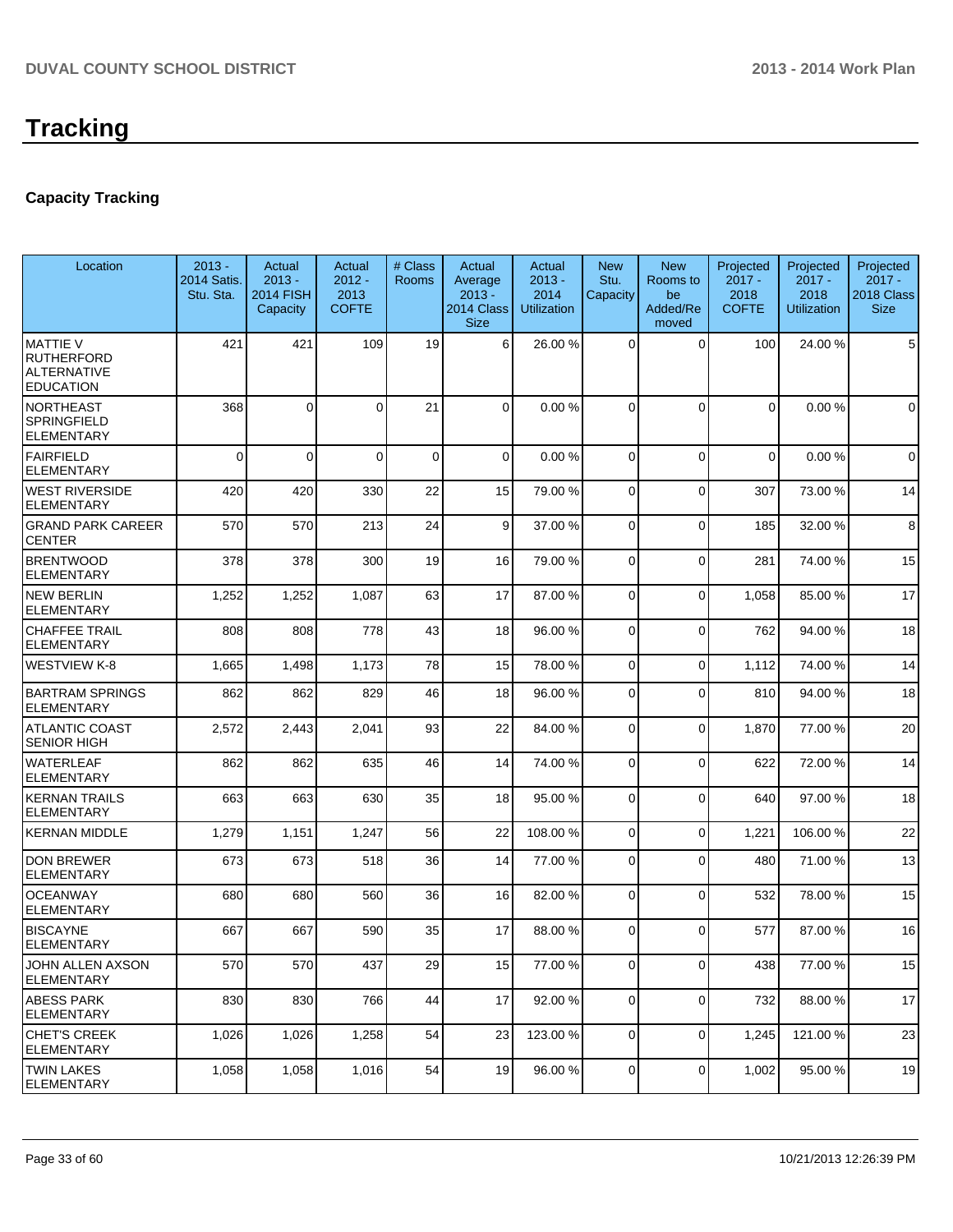| <b>ENTERPRISE LEARNING</b><br><b>ACADEMY</b>                        | 896   | 896   | 765   | 47  | 16              | 85.00 %  | 0              | $\Omega$       | 743   | 83.00 % | 16             |
|---------------------------------------------------------------------|-------|-------|-------|-----|-----------------|----------|----------------|----------------|-------|---------|----------------|
| <b>TWIN LAKES MIDDLE</b>                                            | 1,625 | 1,462 | 1,388 | 67  | 21              | 95.00 %  | $\Omega$       | $\mathbf 0$    | 1,348 | 92.00 % | 20             |
| <b>LAVILLA SCHOOL OF</b><br>THE ARTS                                | 850   | 765   | 1,096 | 37  | 30 <sup>1</sup> | 143.00 % | $\Omega$       | $\Omega$       | 1,100 | 144.00% | 30             |
| <b>MANDARIN MIDDLE</b>                                              | 1,795 | 1,615 | 1,448 | 76  | 19              | 90.00 %  | $\overline{0}$ | $\mathbf 0$    | 1,421 | 88.00%  | 19             |
| MANDARIN SENIOR<br>HIGH                                             | 2,636 | 2,504 | 2,600 | 106 | 25              | 104.00 % | $\overline{0}$ | $\Omega$       | 2,390 | 95.00 % | 23             |
| ANDREW A ROBINSON<br><b>ELEMENTARY</b>                              | 990   | 990   | 719   | 52  | 14              | 73.00 %  | $\overline{0}$ | $\Omega$       | 668   | 67.00%  | 13             |
| <b>FIRST COAST SENIOR</b><br><b>HIGH</b>                            | 2,329 | 2,212 | 2,254 | 96  | 23              | 102.00 % | 0              | $\mathbf 0$    | 2,010 | 91.00 % | 21             |
| <b>FRANK H PETERSON</b><br><b>ACADEMY OF</b><br><b>TECHNOLOGIES</b> | 1,377 | 1,239 | 1,053 | 63  | 17              | 85.00 %  | $\Omega$       | $\Omega$       | 830   | 67.00%  | 13             |
| A PHILIP RANDOLPH<br><b>ACADEMY OF</b><br><b>TECHNOLOGIES</b>       | 1,347 | 1,212 | 562   | 61  | $\vert 9 \vert$ | 46.00 %  | $\Omega$       | $\Omega$       | 410   | 34.00 % | $\overline{7}$ |
| <b>PINE ESTATES</b><br><b>ELEMENTARY</b>                            | 364   | 364   | 311   | 18  | 17              | 86.00 %  | $\Omega$       | $\Omega$       | 288   | 79.00 % | 16             |
| <b>ALDEN ROAD</b><br><b>EXCEPTIONAL CENTER</b>                      | 198   | 198   | 163   | 19  | 9 <sup>1</sup>  | 82.00 %  | 0              | $\mathbf 0$    | 150   | 76.00%  | 8              |
| <b>MAYPORT MIDDLE</b>                                               | 1,116 | 1,004 | 830   | 50  | 17              | 83.00 %  | $\overline{0}$ | $\mathbf 0$    | 826   | 82.00%  | 17             |
| <b>LANDMARK MIDDLE</b>                                              | 1,851 | 1,665 | 1,280 | 80  | 16              | 77.00 %  | $\overline{0}$ | $\mathbf 0$    | 1,261 | 76.00%  | 16             |
| <b>ALIMACINI</b><br><b>ELEMENTARY</b>                               | 942   | 942   | 836   | 52  | 16              | 89.00 %  | $\Omega$       | $\Omega$       | 796   | 85.00 % | 15             |
| <b>MANDARIN OAKS</b><br><b>ELEMENTARY</b>                           | 1,072 | 1,072 | 1,163 | 57  | 20              | 109.00 % | $\overline{0}$ | $\mathbf 0$    | 1,158 | 108.00% | 20             |
| <b>HIGHLANDS MIDDLE</b>                                             | 1,389 | 1,250 | 894   | 61  | 15              | 71.00 %  | $\overline{0}$ | $\mathbf 0$    | 875   | 70.00%  | 14             |
| <b>CROWN POINT</b><br><b>ELEMENTARY</b>                             | 1,104 | 1,104 | 1,055 | 57  | 19              | 96.00 %  | 0              | $\mathbf 0$    | 1,028 | 93.00 % | 18             |
| <b>NEPTUNE BEACH</b><br><b>ELEMENTARY</b>                           | 1,033 | 1,033 | 847   | 54  | 16              | 82.00 %  | 0              | $\Omega$       | 845   | 82.00 % | 16             |
| <b>JOSEPH FINEGAN</b><br><b>ELEMENTARY</b>                          | 658   | 658   | 423   | 32  | 13              | 64.00 %  | $\overline{0}$ | $\mathbf 0$    | 405   | 62.00 % | 13             |
| <b>EDWARD H WHITE</b><br><b>SENIOR HIGH</b>                         | 2,367 | 2,248 | 1,718 | 97  | 18              | 76.00 %  | $\overline{0}$ | $\Omega$       | 1,460 | 65.00 % | 15             |
| <b>GREENLAND PINES</b><br>ELEMENTARY                                | 957   | 957   | 894   | 52  | 17              | 93.00 %  | $\overline{0}$ | $\overline{0}$ | 8721  | 91.00%  | 17             |
| FORT CAROLINE<br>MIDDLE                                             | 1,059 | 953   | 743   | 46  | 16              | 78.00 %  | $\Omega$       | $\mathbf 0$    | 701   | 74.00%  | 15             |
| <b>SABAL PALM</b><br><b>ELEMENTARY</b>                              | 1,154 | 1,154 | 1,022 | 62  | 16              | 89.00 %  | $\overline{0}$ | $\mathbf 0$    | 972   | 84.00%  | 16             |
| <b>ARLINGTON HEIGHTS</b><br>ELEMENTARY                              | 535   | 535   | 468   | 28  | 17              | 87.00 %  | $\overline{0}$ | $\mathbf 0$    | 432   | 81.00%  | 15             |
| INATHAN B FORREST<br><b>SENIOR HIGH</b>                             | 1,905 | 1,809 | 1,267 | 81  | 16              | 70.00 %  | $\overline{0}$ | $\mathbf 0$    | 1,045 | 58.00 % | 13             |
| <b>LOUIS S SHEFFIELD</b><br><b>ELEMENTARY</b>                       | 942   | 942   | 841   | 45  | 19              | 89.00 %  | $\Omega$       | $\mathbf 0$    | 860   | 91.00%  | 19             |
| <b>GREGORY DRIVE</b><br><b>ELEMENTARY</b>                           | 852   | 852   | 801   | 42  | 19              | 94.00 %  | $\overline{0}$ | $\mathbf 0$    | 768   | 90.00 % | 18             |
| <b>CHIMNEY LAKES</b><br><b>ELEMENTARY</b>                           | 1,030 | 1,030 | 1,183 | 56  | 21              | 115.00 % | $\overline{0}$ | $\mathbf 0$    | 1,148 | 111.00% | 21             |
| LONE STAR<br><b>ELEMENTARY</b>                                      | 713   | 713   | 676   | 36  | 19              | 95.00 %  | $\overline{0}$ | $\mathbf 0$    | 672   | 94.00 % | 19             |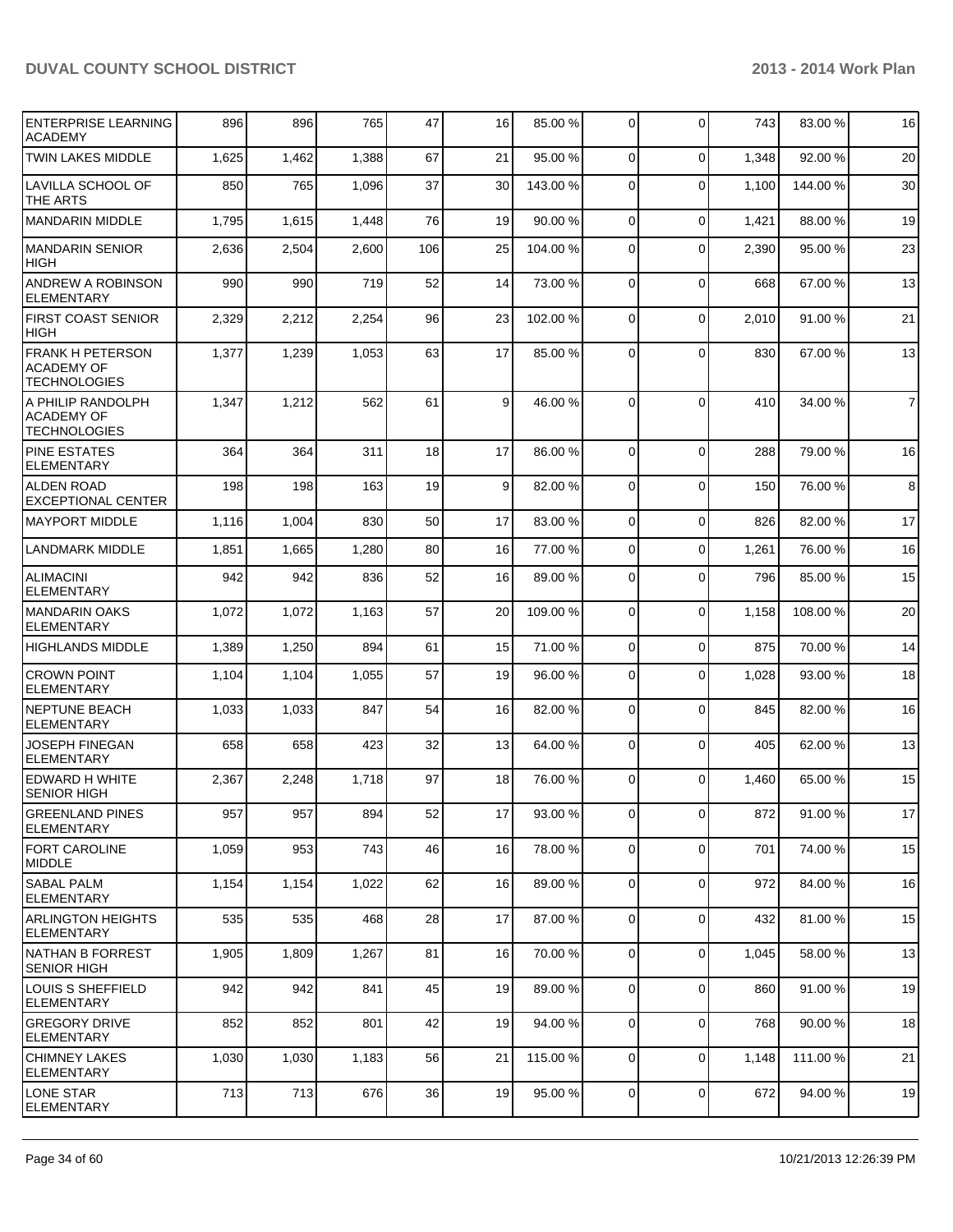| STONEWALL JACKSON<br><b>ELEMENTARY</b>           | 342   | 342   | 280   | 17   | 16              | 82.00 %  | $\overline{0}$ | $\mathbf{0}$   | 261   | 76.00 % | 15          |
|--------------------------------------------------|-------|-------|-------|------|-----------------|----------|----------------|----------------|-------|---------|-------------|
| <b>FORT CAROLINE</b><br><b>ELEMENTARY</b>        | 752   | 752   | 533   | 38   | 14              | 71.00 %  | $\Omega$       | $\Omega$       | 501   | 67.00%  | 13          |
| MAMIE AGNES JONES<br>ELEMENTARY                  | 455   | 455   | 405   | 25   | 16              | 89.00 %  | $\Omega$       | $\mathbf 0$    | 399   | 88.00%  | 16          |
| SANDALWOOD SENIOR<br><b>HIGH</b>                 | 2,970 | 2,821 | 2,895 | 124  | 23              | 103.00 % | $\Omega$       | 0              | 2,685 | 95.00 % | 22          |
| SEABREEZE<br><b>ELEMENTARY</b>                   | 588   | 588   | 624   | 30   | 21              | 106.00%  | $\Omega$       | $\mathbf 0$    | 608   | 103.00% | 20          |
| <b>CRYSTAL SPRINGS</b><br><b>ELEMENTARY</b>      | 1,225 | 1,225 | 1,100 | 62   | 18              | 90.00 %  | $\Omega$       | $\Omega$       | 1,042 | 85.00 % | 17          |
| <b>IMAYPORT</b><br>ELEMENTARY                    | 808   | 808   | 379   | 40   | $\vert 9 \vert$ | 47.00 %  | $\Omega$       | $\mathbf{0}$   | 375   | 46.00%  | $\mathsf g$ |
| IMERRILL ROAD<br><b>ELEMENTARY</b>               | 851   | 851   | 642   | 45   | 14              | 75.00 %  | $\Omega$       | $\mathbf{0}$   | 622   | 73.00 % | 14          |
| <b>JACKSONVILLE</b><br><b>HEIGHTS ELEMENTARY</b> | 916   | 916   | 775   | 48   | 16              | 85.00 %  | $\Omega$       | $\Omega$       | 734   | 80.00%  | 15          |
| <b>BEAUCLERC</b><br><b>ELEMENTARY</b>            | 1,140 | 1,140 | 1,143 | 59   | 19              | 100.00 % | $\Omega$       | $\mathbf 0$    | 1,111 | 97.00 % | 19          |
| <b>JOSEPH STILWELL</b><br><b>MIDDLE</b>          | 1,471 | 1,323 | 993   | 65   | 15              | 75.00 %  | $\Omega$       | $\mathbf{0}$   | 952   | 72.00 % | 15          |
| MARTIN LUTHER KING<br><b>ELEMENTARY</b>          | 703   | 703   | 412   | 37   | 11              | 59.00 %  | $\Omega$       | $\Omega$       | 382   | 54.00 % | 10          |
| NORMANDY VILLAGE<br><b>ELEMENTARY</b>            | 658   | 658   | 429   | 34   | 13              | 65.00 %  | $\Omega$       | $\Omega$       | 398   | 60.00 % | 12          |
| <b>GREENFIELD</b><br><b>ELEMENTARY</b>           | 592   | 592   | 523   | 30   | 17              | 88.00 %  | $\Omega$       | $\Omega$       | 508   | 86.00%  | 17          |
| DUNCAN U FLETCHER<br><b>SENIOR HIGH</b>          | 2,159 | 2,051 | 2,161 | 89   | 24              | 105.00 % | $\Omega$       | 0              | 1,910 | 93.00 % | 21          |
| SAMUEL W WOLFSON<br><b>SENIOR HIGH</b>           | 1,829 | 1,737 | 1,369 | 73   | 19              | 79.00 %  | 0              | $\Omega$       | 1,180 | 68.00%  | 16          |
| JEAN RIBAULT MIDDLE                              | 1,312 | 1,180 | 643   | 56   | 11              | 54.00 %  | $\Omega$       | 0              | 621   | 53.00 % | 11          |
| <b>ARLINGTON MIDDLE</b>                          | 1,088 | 979   | 795   | 51   | 16              | 81.00 %  | $\Omega$       | $\mathbf 0$    | 766   | 78.00 % | 15          |
| <b>HYDE GROVE</b><br><b>ELEMENTARY</b>           | 690   | 690   | 460   | 35   | 13              | 67.00 %  | $\Omega$       | $\Omega$       | 442   | 64.00 % | 13          |
| <b>JUSTINA ROAD</b><br><b>ELEMENTARY</b>         | 489   | 489   | 273   | 24   | 11              | 56.00 %  | $\Omega$       | $\Omega$       | 245   | 50.00 % | 10          |
| JEFFERSON DAVIS<br><b>IMIDDLE</b>                | 1,667 | 1,500 | 1,145 | $71$ | 16              | 76.00 %  | $\overline{0}$ | 0              | 1,121 | 75.00 % | 16          |
| <b>SAN MATEO</b><br><b>ELEMENTARY</b>            | 667   | 667   | 749   | 33   | 23              | 112.00 % | $\overline{0}$ | 0              | 708   | 106.00% | 21          |
| <b>BROOKVIEW</b><br>ELEMENTARY                   | 711   | 711   | 753   | 37   | 20              | 106.00 % | $\Omega$       | $\mathbf 0$    | 742   | 104.00% | 20          |
| IJ E B STUART MIDDLE.                            | 1,121 | 1,008 | 843   | 49   | 17              | 84.00 %  | $\overline{0}$ | 0              | 840   | 83.00 % | 17          |
| PARKWOOD HEIGHTS <br>ELEMENTARY                  | 539   | 539   | 395   | 27   | 15              | 73.00 %  | $\overline{0}$ | $\overline{0}$ | 378   | 70.00%  | 14          |
| <b>HOLIDAY HILL</b><br>ELEMENTARY                | 660   | 660   | 657   | 37   | 18              | 100.00 % | $\overline{0}$ | 0              | 649   | 98.00%  | 18          |
| OAK HILL ELEMENTARY                              | 758   | 758   | 591   | 39   | 15              | 78.00 %  | $\overline{0}$ | 0              | 469   | 62.00%  | 12          |
| SOUTHSIDE MIDDLE                                 | 1,332 | 1,198 | 907   | 58   | 16              | 76.00 %  | $\overline{0}$ | $\mathbf 0$    | 862   | 72.00 % | 15          |
| S A HULL ELEMENTARY                              | 433   | 433   | 222   | 22   | 10              | 51.00 %  | $\Omega$       | 0              | 219   | 51.00 % | $10$        |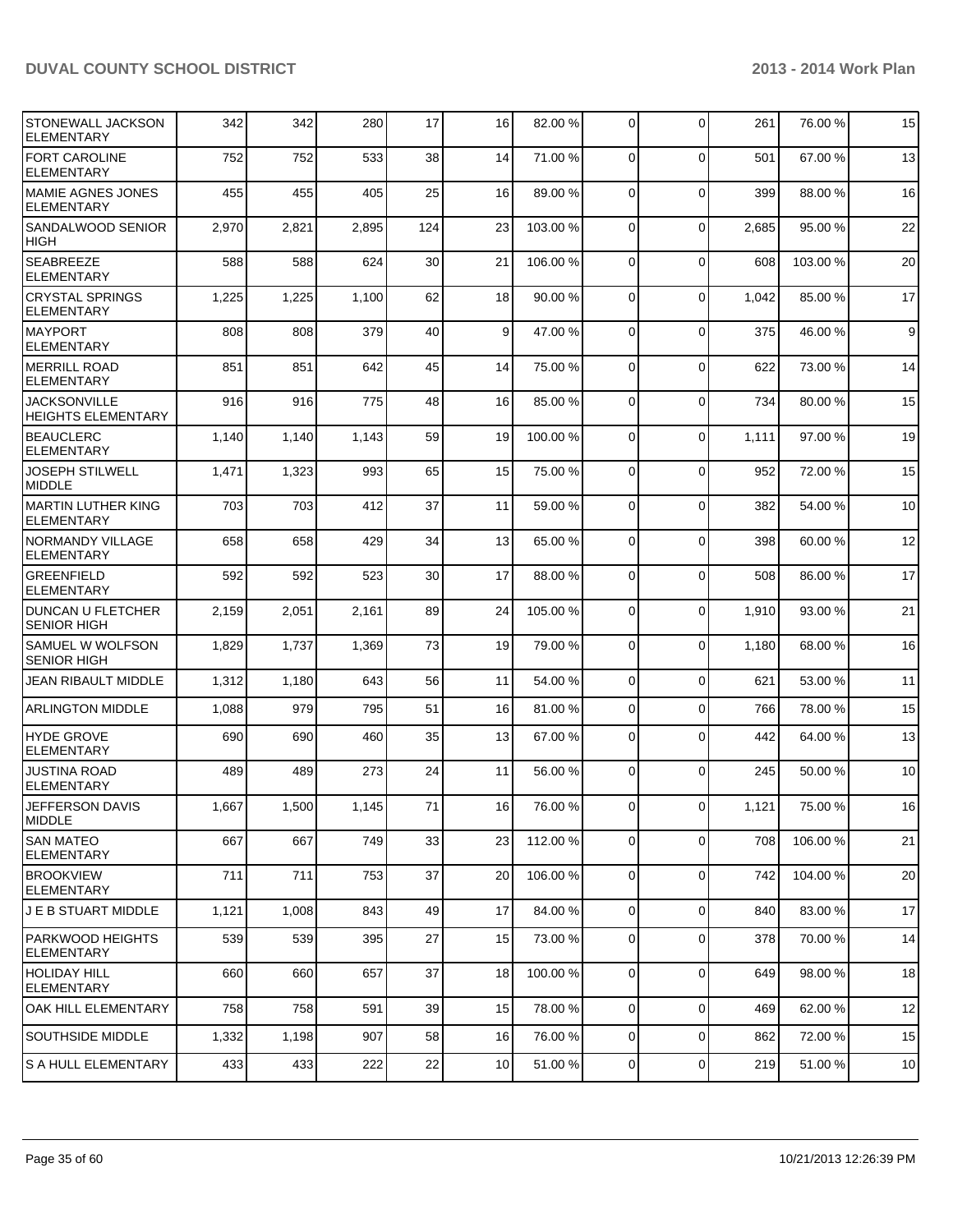| <b>PALM AVENUE</b><br>EXCEPTIONAL<br><b>STUDENT CENTER</b>    | 209   | 209      | 137      | 18 | 8               | 66.00 %  | $\Omega$       | $\Omega$       | 118         | 56.00 %  | $\overline{7}$   |
|---------------------------------------------------------------|-------|----------|----------|----|-----------------|----------|----------------|----------------|-------------|----------|------------------|
| <b>REYNOLDS LANE</b><br>ELEMENTARY                            | 518   | 518      | 292      | 27 | 11              | 56.00 %  | $\Omega$       | $\Omega$       | 281         | 54.00 %  | 10               |
| KINGS TRAIL<br><b>ELEMENTARY</b>                              | 571   | 571      | 486      | 29 | 17              | 85.00 %  | $\Omega$       | $\Omega$       | 477         | 84.00 %  | 16               |
| <b>NORMANDY</b><br>ELEMENTARY                                 | 287   | $\Omega$ | $\Omega$ | 15 | $\Omega$        | 0.00%    | $\Omega$       | $\Omega$       | $\mathbf 0$ | 0.00%    | $\mathbf 0$      |
| <b>PICKETT ELEMENTARY</b>                                     | 341   | 341      | 203      | 18 | 11              | 60.00 %  | $\overline{0}$ | $\mathbf 0$    | 168         | 49.00 %  | 9                |
| IR V DANIELS<br><b>ELEMENTARY</b>                             | 422   | 422      | 251      | 23 | 11              | 59.00 %  | $\overline{0}$ | $\mathbf 0$    | 232         | 55.00 %  | 10               |
| <b>RUFUS E PAYNE</b><br>ELEMENTARY                            | 677   | 677      | 345      | 34 | 10 <sup>1</sup> | 51.00 %  | $\overline{0}$ | $\Omega$       | 328         | 48.00 %  | 10               |
| IMOUNT HERMAN<br><b>IEXCEPTIONAL</b><br><b>STUDENT CENTER</b> | 247   | 247      | 139      | 24 | 6 <sup>1</sup>  | 56.00 %  | $\Omega$       | $\Omega$       | 126         | 51.00 %  | 5                |
| WILLIAM M RAINES<br><b>SENIOR HIGH</b>                        | 1,938 | 1,841    | 990      | 79 | 13              | 54.00 %  | $\Omega$       | $\Omega$       | 827         | 45.00 %  | 10               |
| <b>CARTER G WOODSON</b><br><b>ELEMENTARY</b>                  | 699   | 699      | 507      | 35 | 14              | 73.00 %  | 0              | $\mathbf 0$    | 477         | 68.00 %  | 14               |
| IEUGENE J BUTLER<br><b>MIDDLE</b>                             | 1,419 | 1,277    | 722      | 65 | 11              | 57.00 %  | $\Omega$       | $\mathbf 0$    | 662         | 52.00 %  | 10               |
| <b>JAMES WELDON</b><br><b>JOHNSON OLD</b>                     | 905   | 814      | 87       | 39 | $\overline{2}$  | 11.00 %  | $\overline{0}$ | $\Omega$       | 105         | 13.00 %  | $\mathbf{3}$     |
| <b>STANTON COLLEGE</b><br>PREPARATORY<br><b>SCHOOL</b>        | 1,724 | 1,637    | 1,529    | 64 | 24              | 93.00 %  | $\Omega$       | $\Omega$       | 1,470       | 90.00 %  | 23               |
| JOHN E FORD K-8                                               | 757   | 681      | 711      | 40 | 18              | 104.00 % | $\overline{0}$ | $\mathbf 0$    | 680         | 100.00%  | 17               |
| NORTHWESTERN<br><b>MIDDLE</b>                                 | 865   | 778      | 502      | 39 | 13              | 65.00 %  | $\overline{0}$ | $\mathbf 0$    | 452         | 58.00 %  | 12               |
| <b>GEORGE WASHINGTON</b><br><b>CARVER ELEMENTARY</b>          | 598   | 598      | 332      | 29 | 11              | 56.00 %  | 0              | $\mathbf 0$    | 316         | 53.00 %  | 11               |
| <b>PINE FOREST</b><br>ELEMENTARY                              | 491   | 491      | 496      | 25 | 20              | 101.00 % | 0              | $\mathbf 0$    | 462         | 94.00 %  | 18               |
| WEST JACKSONVILLE<br>ELEMENTARY                               | 495   | 495      | 212      | 25 | 8 <sup>1</sup>  | 43.00 %  | $\overline{0}$ | $\mathbf 0$    | 194         | 39.00 %  | 8                |
| <b>JACKSONVILLE BEACH</b><br>ELEMENTARY                       | 591   | 591      | 613      | 31 | 20              | 104.00 % | $\overline{0}$ | $\Omega$       | 615         | 104.00 % | 20               |
| DARNELL COOKMAN<br><b>JUNIOR SENIOR HIGH</b>                  | 1,404 | 1,263    | 1,191    | 54 | 22              | 94.00 %  | $\overline{0}$ | $\overline{0}$ | 1,080       | 86.00%   | 20               |
| IMATTHEW W GILBERT<br>MIDDLE                                  | 863   | 776      | 536      | 37 | 14              | 69.00 %  | $\Omega$       | $\mathbf 0$    | 516         | 66.00 %  | 14               |
| RICHARD L BROWN<br>ELEMENTARY                                 | 758   | 758      | 513      | 38 | 14              | 68.00 %  | $\overline{0}$ | $\mathbf 0$    | 499         | 66.00 %  | 13               |
| <b>SMART POPE</b><br><b>LIVINGSTON</b><br><b>ELEMENTARY</b>   | 852   | 852      | 450      | 47 | 10              | 53.00 %  | $\overline{0}$ | $\mathbf 0$    | 408         | 48.00 %  | $\boldsymbol{9}$ |
| HIGHLANDS<br><b>ELEMENTARY</b>                                | 536   | 536      | 370      | 28 | 13              | 69.00 %  | $\overline{0}$ | $\mathbf 0$    | 355         | 66.00 %  | 13               |
| LONG BRANCH<br><b>ELEMENTARY</b>                              | 407   | 407      | 248      | 21 | 12              | 61.00 %  | $\overline{0}$ | $\mathbf 0$    | 228         | 56.00 %  | 11               |
| DOUGLAS ANDERSON<br>SCHOOL OF THE ARTS                        | 1,299 | 1,169    | 1,179    | 50 | 24              | 101.00%  | 500            | 20             | 1,080       | 65.00 %  | 15               |
| <b>SADIE TILLIS</b><br>ELEMENTARY                             | 493   | 493      | 612      | 26 | 24              | 124.00 % | $\overline{0}$ | $\mathbf 0$    | 568         | 115.00 % | 22               |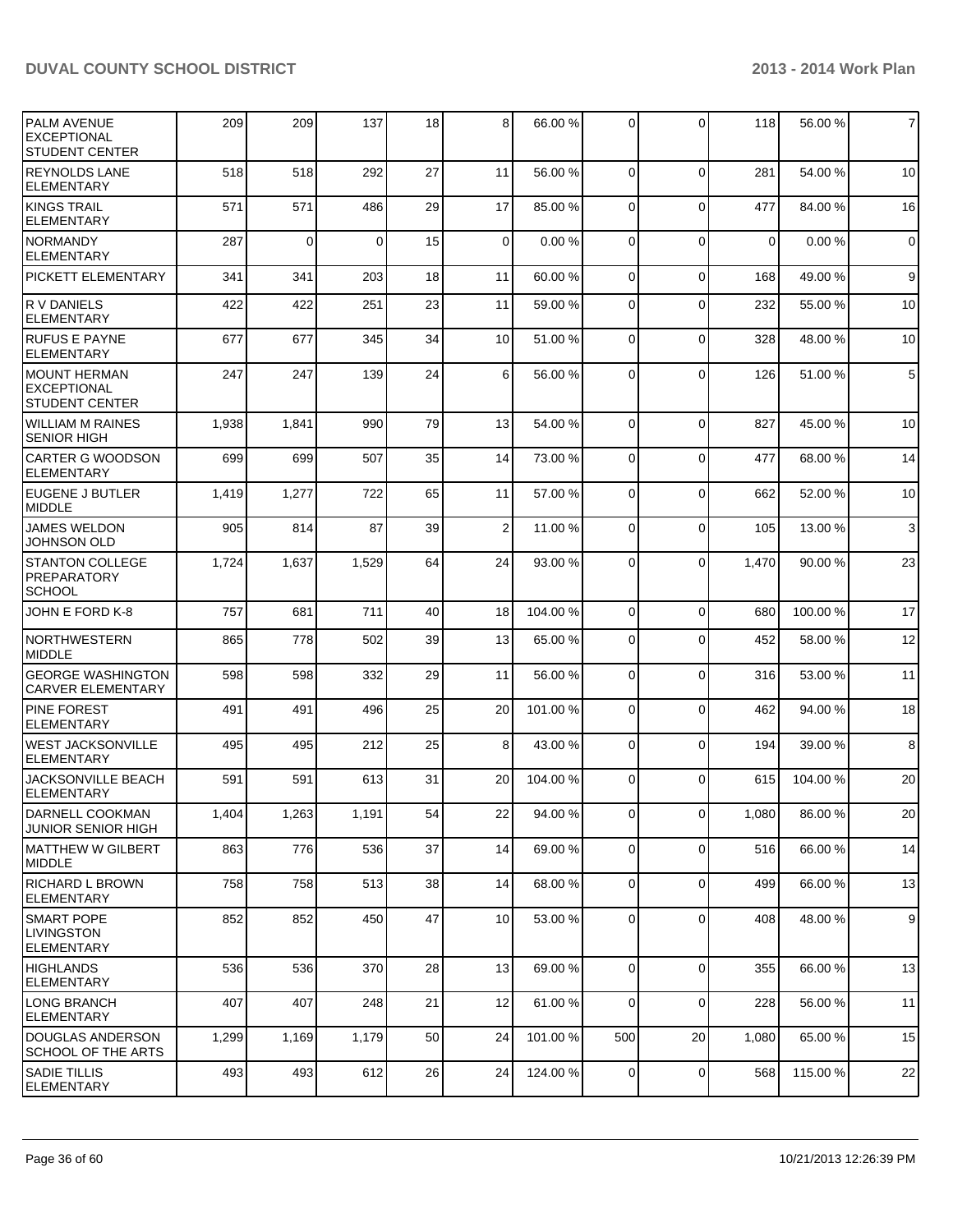| SAINT CLAIR EVANS<br><b>ACADEMY</b><br>ELEMENTARY            | 672   | 672   | 464   | 32 | 15 | 69.00 %  | $\Omega$       | $\Omega$    | 417   | 62.00 %  | 13             |
|--------------------------------------------------------------|-------|-------|-------|----|----|----------|----------------|-------------|-------|----------|----------------|
| <b>SUSIE E TOLBERT</b><br><b>ELEMENTARY</b>                  | 548   | 548   | 322   | 26 | 12 | 59.00 %  | 0              | $\mathbf 0$ | 395   | 72.00 %  | 15             |
| PINEDALE<br>ELEMENTARY                                       | 828   | 828   | 339   | 45 | 8  | 41.00 %  | $\Omega$       | $\mathbf 0$ | 318   | 38.00 %  | $\overline{7}$ |
| WINDY HILL<br>ELEMENTARY                                     | 652   | 652   | 603   | 34 | 18 | 92.00 %  | $\overline{0}$ | $\mathbf 0$ | 551   | 85.00 %  | 16             |
| RUTLEDGE H PEARSON<br>ELEMENTARY                             | 469   | 469   | 277   | 24 | 12 | 59.00 %  | $\Omega$       | $\mathbf 0$ | 248   | 53.00 %  | 10             |
| <b>JEAN RIBAULT SENIOR</b><br>HIGH                           | 1,772 | 1,683 | 1,076 | 72 | 15 | 64.00 %  | 0              | $\mathbf 0$ | 865   | 51.00%   | 12             |
| <b>CEDAR HILLS</b><br><b>ELEMENTARY</b>                      | 559   | 559   | 376   | 29 | 13 | 67.00 %  | $\Omega$       | $\mathbf 0$ | 348   | 62.00%   | 12             |
| <b>TIMUCUAN</b><br><b>ELEMENTARY</b>                         | 705   | 705   | 565   | 36 | 16 | 80.00 %  | $\overline{0}$ | $\mathbf 0$ | 532   | 75.00 %  | 15             |
| <b>ENGLEWOOD</b><br><b>ELEMENTARY</b>                        | 444   | 444   | 431   | 22 | 20 | 97.00 %  | $\Omega$       | $\mathbf 0$ | 401   | 90.00 %  | 18             |
| <b>JOHN STOCKTON</b><br><b>ELEMENTARY</b>                    | 516   | 516   | 521   | 26 | 20 | 101.00%  | 0              | $\mathbf 0$ | 518   | 100.00%  | 20             |
| WOODLAND ACRES<br><b>ELEMENTARY</b>                          | 820   | 820   | 632   | 45 | 14 | 77.00 %  | $\Omega$       | $\mathbf 0$ | 567   | 69.00 %  | 13             |
| <b>ENGLEWOOD SENIOR</b><br><b>HIGH</b>                       | 1,963 | 1,864 | 1,779 | 79 | 23 | 95.00 %  | $\Omega$       | $\mathbf 0$ | 1,540 | 83.00 %  | 19             |
| <b>SALLYE B MATHIS</b><br><b>ELEMENTARY</b>                  | 606   | 606   | 346   | 31 | 11 | 57.00 %  | $\overline{0}$ | $\mathbf 0$ | 319   | 53.00 %  | 10             |
| <b>JAMES WELDON</b><br>JOHNSON COLLEGE<br>PREPARATORY MIDDLE | 1,064 | 957   | 1,076 | 52 | 21 | 112.00 % | 0              | $\Omega$    | 1,050 | 110.00%  | 20             |
| <b>SAN PABLO</b><br><b>ELEMENTARY</b>                        | 451   | 451   | 532   | 23 | 23 | 118.00 % | $\mathbf 0$    | $\Omega$    | 509   | 113.00 % | 22             |
| <b>LOVE GROVE</b><br><b>ELEMENTARY</b>                       | 606   | 606   | 448   | 33 | 14 | 74.00 %  | 0              | $\mathbf 0$ | 422   | 70.00 %  | 13             |
| <b>SAN JOSE</b><br><b>ELEMENTARY</b>                         | 850   | 850   | 819   | 43 | 19 | 96.00 %  | $\Omega$       | $\mathbf 0$ | 783   | 92.00 %  | 18             |
| <b>BAYVIEW ELEMENTARY</b>                                    | 435   | 435   | 345   | 23 | 15 | 79.00 %  | $\overline{0}$ | $\mathbf 0$ | 317   | 73.00 %  | 14             |
| <b>LAKE LUCINA</b><br>ELEMENTARY                             | 505   | 505   | 336   | 26 | 13 | 67.00 %  | $\overline{0}$ | $\Omega$    | 314   | 62.00 %  | 12             |
| <b>TERRY PARKER</b><br><b>SENIOR HIGH</b>                    | 1,965 | 1,866 | 1,557 | 83 | 19 | 83.00 %  | $\Omega$       | $\Omega$    | 1,390 | 74.00%   | 17             |
| LAKE FOREST<br><b>ELEMENTARY</b>                             | 529   | 529   | 440   | 28 | 16 | 83.00 %  | $\overline{0}$ | $\mathbf 0$ | 423   | 80.00%   | 15             |
| <b>PAXON SCHOOL FOR</b><br><b>ADVANCED STUDIES</b>           | 1,600 | 1,520 | 1,415 | 66 | 21 | 93.00 %  | $\overline{0}$ | $\mathbf 0$ | 1,270 | 84.00 %  | 19             |
| SOUTHSIDE ESTATES<br>ELEMENTARY                              | 647   | 647   | 493   | 35 | 14 | 76.00 %  | $\overline{0}$ | $\mathbf 0$ | 464   | 72.00 %  | 13             |
| <b>HYDE PARK</b><br><b>ELEMENTARY</b>                        | 551   | 551   | 399   | 29 | 14 | 72.00 %  | $\overline{0}$ | $\mathbf 0$ | 395   | 72.00 %  | 14             |
| <b>BILTMORE</b><br>IELEMENTARY                               | 523   | 523   | 338   | 29 | 12 | 65.00 %  | $\Omega$       | $\mathbf 0$ | 321   | 61.00%   | 11             |
| <b>RAMONA ELEMENTARY</b>                                     | 509   | 509   | 331   | 26 | 13 | 65.00 %  | $\overline{0}$ | $\mathbf 0$ | 298   | 59.00 %  | 11             |
| VENETIA ELEMENTARY                                           | 468   | 468   | 384   | 24 | 16 | 82.00 %  | $\overline{0}$ | $\mathbf 0$ | 342   | 73.00 %  | 14             |
| LAKE SHORE MIDDLE                                            | 1,476 | 1,328 | 1,212 | 64 | 19 | 91.00 %  | $\overline{0}$ | $\mathbf 0$ | 1,142 | 86.00 %  | 18             |
| NORTH SHORE<br>ELEMENTARY                                    | 1,329 | 1,329 | 592   | 61 | 10 | 45.00 %  | $\overline{0}$ | $\mathbf 0$ | 542   | 41.00%   | 9              |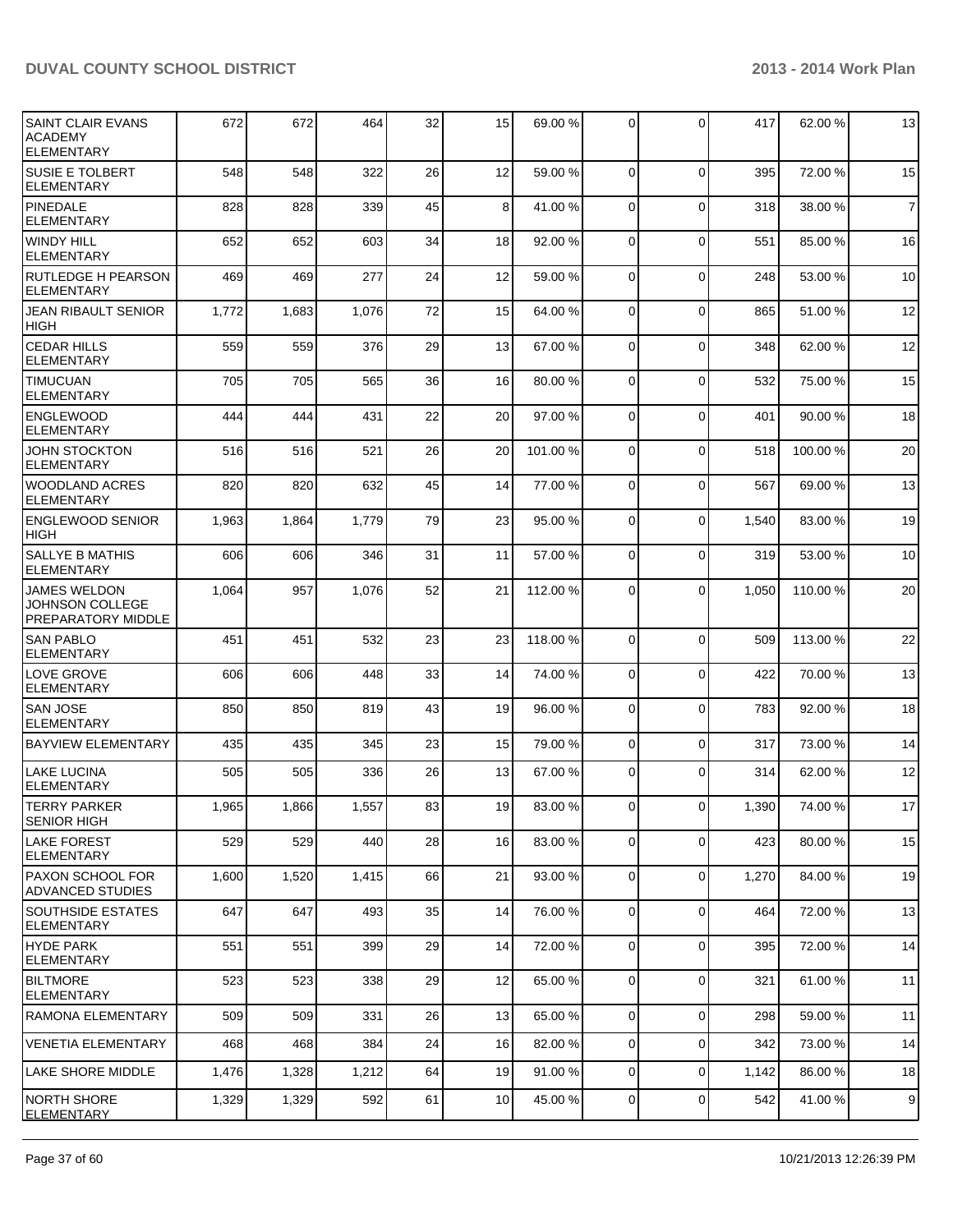| <b>HENDRICKS AVENUE</b><br><b>ELEMENTARY</b>     | 659     | 659      | 682      | 35    | 19             | 104.00 % | $\overline{0}$ | $\Omega$       | 660         | 100.00% | 19             |
|--------------------------------------------------|---------|----------|----------|-------|----------------|----------|----------------|----------------|-------------|---------|----------------|
| <b>SPRING PARK</b><br><b>ELEMENTARY</b>          | 504     | 504      | 368      | 26    | 14             | 73.00 %  | $\Omega$       | $\Omega$       | 339         | 67.00 % | 13             |
| <b>JOHN LOVE</b><br><b>ELEMENTARY</b>            | 294     | 294      | 184      | 15    | 12             | 63.00 %  | $\Omega$       | $\mathbf{0}$   | 168         | 57.00 % | 11             |
| IGARDEN CITY<br><b>ELEMENTARY</b>                | 642     | 642      | 515      | 31    | 17             | 80.00 %  | $\Omega$       | $\mathbf{0}$   | 471         | 73.00 % | 15             |
| <b>OCEANWAY MIDDLE</b>                           | 1,122   | 1,009    | 1,252    | 49    | 26             | 124.00 % | $\Omega$       | $\Omega$       | 1,230       | 122.00% | 25             |
| <b>DUNCAN U FLETCHER</b><br><b>MIDDLE</b>        | 1,379   | 1,241    | 1,150    | 58    | 20             | 93.00 %  | $\Omega$       | $\mathbf{0}$   | 1,140       | 92.00%  | 20             |
| HOGAN-SPRING GLEN<br><b>ELEMENTARY</b>           | 504     | 504      | 337      | 26    | 13             | 67.00 %  | $\Omega$       | $\Omega$       | 331         | 66.00 % | 13             |
| <b>ATLANTIC BEACH</b><br>ELEMENTARY              | 623     | 623      | 458      | 31    | 15             | 74.00 %  | $\Omega$       | $\mathbf{0}$   | 441         | 71.00 % | 14             |
| IALFRED I DUPONT<br>MIDDLE                       | 1,273   | 1,145    | 819      | 57    | 14             | 71.00 %  | $\Omega$       | $\Omega$       | 789         | 69.00 % | 14             |
| <b>BALDWIN JUNIOR</b><br><b>SENIOR HIGH</b>      | 1,115   | 1,003    | 1,104    | 48    | 23             | 110.00%  | $\Omega$       | $\Omega$       | 960         | 96.00 % | 20             |
| <b>DINSMORE</b><br><b>ELEMENTARY</b>             | 683     | 683      | 513      | 33    | 16             | 75.00 %  | $\Omega$       | $\overline{0}$ | 501         | 73.00 % | 15             |
| ARLINGTON<br><b>ELEMENTARY</b>                   | 331     | 331      | 238      | 17    | 14             | 72.00 %  | $\Omega$       | 0              | 207         | 63.00 % | 12             |
| <b>THOMAS JEFFERSON</b><br><b>ELEMENTARY</b>     | 537     | 537      | 561      | 28    | 20             | 105.00 % | 0              | $\mathbf 0$    | 537         | 100.00% | 19             |
| <b>WHITEHOUSE</b><br><b>ELEMENTARY</b>           | 508     | 508      | 451      | 26    | 17             | 89.00 %  | $\Omega$       | $\Omega$       | 440         | 87.00 % | 17             |
| <b>WESCONNETT</b><br><b>ELEMENTARY</b>           | 310     | $\Omega$ | $\Omega$ | 16    | $\overline{0}$ | 0.00%    | $\Omega$       | 0              | $\mathbf 0$ | 0.00%   | $\overline{0}$ |
| LORETTO ELEMENTARY                               | 1,208   | 1,208    | 1,110    | 63    | 18             | 92.00 %  | $\Omega$       | $\mathbf 0$    | 1,125       | 93.00 % | 18             |
| <b>LANDON MIDDLE</b>                             | 817     | 735      | 714      | 36    | 20             | 97.00 %  | $\Omega$       | $\Omega$       | 707         | 96.00%  | 20             |
| <b>MARINE SCIENCE</b><br><b>EDUCATION CENTER</b> | 197     | 197      | 43       | 8     | 5 <sup>1</sup> | 22.00 %  | $\Omega$       | $\Omega$       | 45          | 23.00 % | 6              |
| ROBERT E LEE SENIOR<br><b>HIGH</b>               | 1,942   | 1,844    | 1,786    | 76    | 23             | 97.00 %  | $\Omega$       | $\mathbf 0$    | 1,540       | 84.00 % | 20             |
| ANDREW JACKSON<br><b>SENIOR HIGH</b>             | 1,508   | 1,432    | 797      | 60    | 13             | 56.00 %  | $\Omega$       | $\Omega$       | 620         | 43.00 % | 10             |
| HENRY F KITE<br>ELEMENTARY                       | 355     | 355      | 309      | 19    | 16             | 87.00 %  | $\overline{0}$ | 0              | 289         | 81.00%  | 15             |
| IORTEGA ELEMENTARY                               | 346     | 346      | 414      | 17    | 24             | 120.00 % | $\Omega$       | 0              | 401         | 116.00% | 24             |
| <b>CENTRAL RIVERSIDE</b><br><b>ELEMENTARY</b>    | 426     | 426      | 337      | 23    | 15             | 79.00 %  | $\overline{0}$ | 0              | 314         | 74.00%  | 14             |
| RUTH N UPSON<br><b>ELEMENTARY</b>                | 506     | 506      | 405      | 25    | 16             | 80.00 %  | $\overline{0}$ | 0              | 382         | 75.00 % | 15             |
| <b>FISHWEIR</b><br><b>ELEMENTARY</b>             | 411     | 411      | 411      | 23    | 18             | 100.00%  | $\Omega$       | 0              | 387         | 94.00%  | 17             |
| <b>ANNIE R MORGAN</b><br>ELEMENTARY              | 479     | 479      | 387      | 25    | 15             | 81.00 %  | $\overline{0}$ | 0              | 352         | 73.00 % | 14             |
| İKIRBY-SMITH MIDDLE                              | 907     | 816      | 936      | 42    | 22             | 115.00 % | $\Omega$       | 0              | 918         | 112.00% | 22             |
|                                                  | 145,650 | 139,003  | 115,289  | 6,857 | 17             | 82.94 %  | 500            | 20             | 108,205     | 77.56 % | 16             |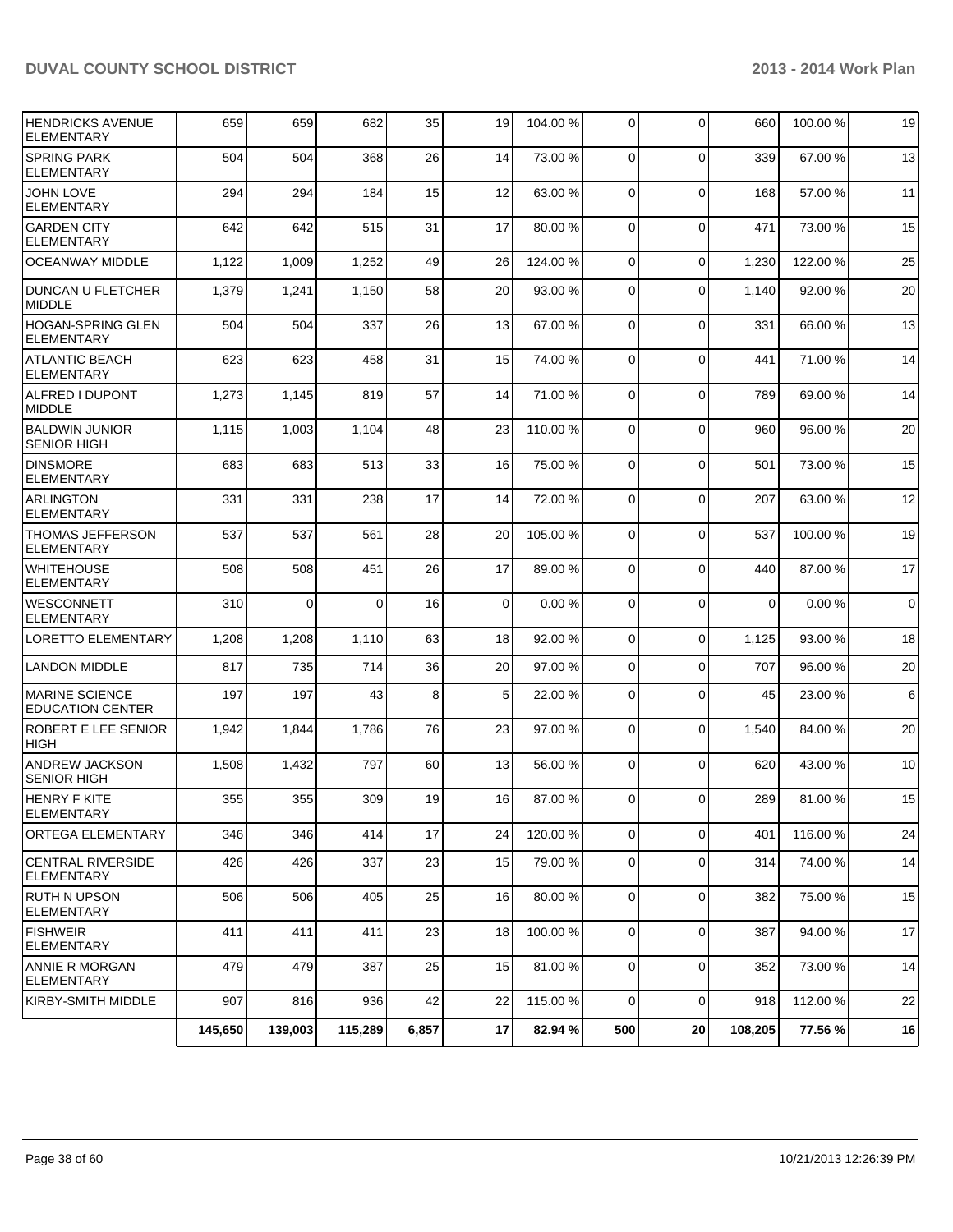The COFTE Projected Total (108,205) for 2017 - 2018 must match the Official Forecasted COFTE Total (108,206 ) for 2017 - 2018 before this section can be completed. In the event that the COFTE Projected Total does not match the Official forecasted COFTE, then the Balanced Projected COFTE Table should be used to balance COFTE.

|                                 | 108,206 |
|---------------------------------|---------|
| High (9-12)                     | 28,317  |
| Middle $(4-8)$                  | 40,654  |
| Elementary (PK-3)               | 39,234  |
| Projected COFTE for 2017 - 2018 |         |

| <b>Grade Level Type</b> | <b>Balanced Projected</b><br>COFTE for 2017 - 2018 |
|-------------------------|----------------------------------------------------|
| Elementary (PK-3)       |                                                    |
| Middle (4-8)            |                                                    |
| High (9-12)             |                                                    |
|                         | 108,205                                            |

#### **Relocatable Replacement**

Number of relocatable classrooms clearly identified and scheduled for replacement in the school board adopted financially feasible 5-year district work program.

| Location                                 | $2013 - 2014$   | 2014 - 2015   2015 - 2016   2016 - 2017   2017 - 2018   Year 5 Total |  |                 |
|------------------------------------------|-----------------|----------------------------------------------------------------------|--|-----------------|
| IDOUGLAS ANDERSON SCHOOL OF THE ARTS     | 13 <sub>1</sub> |                                                                      |  | 131             |
| <b>Total Relocatable Replacements: I</b> | 13              |                                                                      |  | 13 <sup>l</sup> |

## **Charter Schools Tracking**

Information regarding the use of charter schools.

| Location-Type                       | # Relocatable<br>units or<br>permanent<br>classrooms | Owner      | <b>Year Started or</b><br>Scheduled | <b>Student</b><br><b>Stations</b> | <b>Students</b><br>Enrolled | Years in<br>Contract | <b>Total Charter</b><br><b>Students</b><br>projected for<br>2017 - 2018 |
|-------------------------------------|------------------------------------------------------|------------|-------------------------------------|-----------------------------------|-----------------------------|----------------------|-------------------------------------------------------------------------|
| SOS Academy Middle School           |                                                      | 22 PRIVATE | 1997                                | 330                               | 129                         | 17                   | 500                                                                     |
| Wayman Academy of the Arts<br>Elem. |                                                      | 22 PRIVATE | 2000                                | 425                               | 356                         | 14                   | 500                                                                     |
| <b>SAL Tech</b>                     |                                                      | 8 PRIVATE  | 2004                                | 275                               | 75                          | 10                   | 275                                                                     |
| Pathways                            |                                                      | 8 STATE    | 2006                                | 290                               | 140                         | 8                    | 290                                                                     |
| <b>River City Science Academy</b>   |                                                      | 32 PRIVATE | 2007                                | 580                               | 370                         | 6                    | 800                                                                     |
| <b>Global Outreach</b>              |                                                      | 15 PRIVATE | 2009                                | 440                               | 427                         | 5                    | 440                                                                     |
| <b>Tiger Academy</b>                |                                                      | 16 PRIVATE | 2009                                | 232                               | 210                         | 5                    | 364                                                                     |
| Somerset Academy-Eagle              |                                                      | 18 PRIVATE | 2010                                | 350                               | 269                         | 4                    | 580                                                                     |
| Somerset Academy-Middle             |                                                      | 8 PRIVATE  | 2010                                | 150                               | 142                         | 4                    | 528                                                                     |
| Lone Star High                      |                                                      | 20 PRIVATE | 2010                                | 350                               | 148                         |                      | 350                                                                     |
| River City Science                  |                                                      | 18 PRIVATE | 2010                                | 324                               | 314                         | 4                    | 580                                                                     |
| <b>KIPP Impact Middle</b>           |                                                      | 16 PRIVATE | 2010                                | 400                               | 322                         |                      | 346                                                                     |
| Duval Charter at Arlington          |                                                      | 33 PRIVATE | 2010                                | 837                               | 658                         | 4                    | 1,504                                                                   |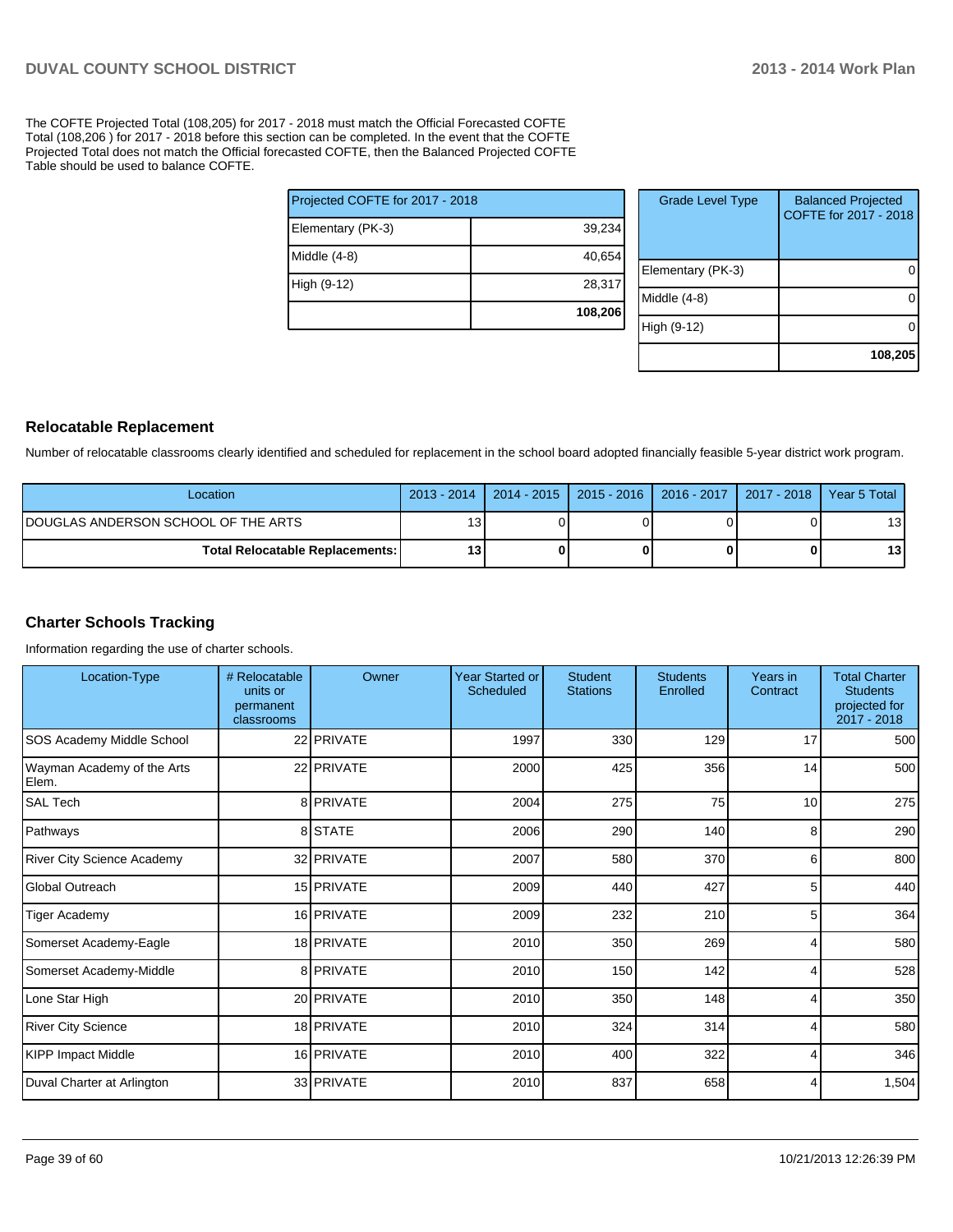| Duval Charter High At<br>Baymeadows   |     | 26 PRIVATE       | 2011 | 375   | 366   | 3              | 1,800  |
|---------------------------------------|-----|------------------|------|-------|-------|----------------|--------|
| Duval Charter At Baymeadows K-        |     | 59 PRIVATE       | 2011 | 1,300 | 1,281 | 3              | 1,504  |
| Waverly Academy                       |     | 8 PRIVATE        | 2011 | 264   | 194   | 3              | 330    |
| Murray Hill High School               |     | 8 PRIVATE        | 2011 | 221   | 121   | 3              | 350    |
| Seacoast Charter Academy              |     | 14 PRIVATE       | 2011 | 264   | 258   | 3              | 304    |
| Somerset Eagle High                   |     | 4 PRIVATE        | 2012 | 50    | 21    | $\overline{2}$ | 800    |
| Mycro School                          |     | 5 STATE          | 2012 | 218   | 177   | $\overline{2}$ | 275    |
| Kipp Voice                            |     | 4 PRIVATE        | 2012 | 92    | 195   | $\overline{2}$ | 500    |
| Acclaim Academy                       |     | 15 PRIVATE       | 2013 | 300   | 280   |                | 600    |
| <b>Biscayne High</b>                  |     | 7 <b>PRIVATE</b> | 2013 | 150   | 23    |                | 600    |
| San Jose Preparatory                  |     | 11 PRIVATE       | 2013 | 76    | 71    |                | 600    |
| San Jose Academy                      |     | 9 PRIVATE        | 2013 | 230   | 171   |                | 528    |
| <b>River City Science Innovations</b> |     | 5 PRIVATE        | 2013 | 162   | 146   |                | 850    |
| Seaside Community                     |     | 5 PRIVATE        | 2013 | 90    | 90    |                | 232    |
| Duval Charter at Westside             |     | 33 PRIVATE       | 2013 | 837   | 652   |                | 1,145  |
| Somerset K-8                          |     | 10 PRIVATE       | 2013 | 350   | 159   |                | 900    |
|                                       | 459 |                  |      | 9,962 | 7,765 |                | 18,375 |

## **Special Purpose Classrooms Tracking**

The number of classrooms that will be used for certain special purposes in the current year, by facility and type of classroom, that the district will, 1), not use for educational purposes, and 2), the co-teaching classrooms that are not open plan classrooms and will be used for educational purposes.

| School                                        | <b>School Type</b>                   | # of Elementary<br>K-3 Classrooms | # of Middle 4-8<br><b>Classrooms</b> | # of High $9-12$<br><b>Classrooms</b> | # of $ESE$<br>Classrooms        | # of Combo<br>Classrooms        | Total<br><b>Classrooms</b> |
|-----------------------------------------------|--------------------------------------|-----------------------------------|--------------------------------------|---------------------------------------|---------------------------------|---------------------------------|----------------------------|
|                                               | <b>Total Educational Classrooms:</b> |                                   |                                      |                                       | n                               |                                 | 0                          |
| School                                        | School Type                          | # of Elementary<br>K-3 Classrooms | # of Middle 4-8<br><b>Classrooms</b> | # of High $9-12$<br><b>Classrooms</b> | # of $ESE$<br><b>Classrooms</b> | # of Combo<br><b>Classrooms</b> | Total<br><b>Classrooms</b> |
| FISHWEIR ELEMENTARY                           | Co-Teaching                          |                                   |                                      |                                       |                                 |                                 |                            |
| IOCEANWAY MIDDLE                              | Co-Teaching                          |                                   | 18                                   | U                                     | $\Omega$                        | $\Omega$                        | 18                         |
| llake SHORE MIDDLE                            | Co-Teaching                          |                                   |                                      | 0                                     | $\Omega$                        | 0                               |                            |
| <b>HENDRICKS AVENUE</b><br><b>IELEMENTARY</b> | Co-Teaching                          |                                   |                                      |                                       | 0                               | 0                               |                            |
| <b>JOHN LOVE ELEMENTARY</b>                   | Co-Teaching                          |                                   |                                      | n                                     | $\Omega$                        | $\Omega$                        |                            |
| <b>SAN PABLO ELEMENTARY</b>                   | Co-Teaching                          | 5                                 |                                      |                                       | $\Omega$                        | $\Omega$                        | 6                          |
| JOHN STOCKTON ELEMENTARY                      | Co-Teaching                          | 5                                 |                                      |                                       | 0                               | 0                               | 6                          |
| ENGLEWOOD SENIOR HIGH                         | Co-Teaching                          |                                   |                                      |                                       | $\Omega$                        | 0                               |                            |
| WINDY HILL ELEMENTARY                         | Co-Teaching                          |                                   |                                      |                                       | $\Omega$                        | $\Omega$                        | 6                          |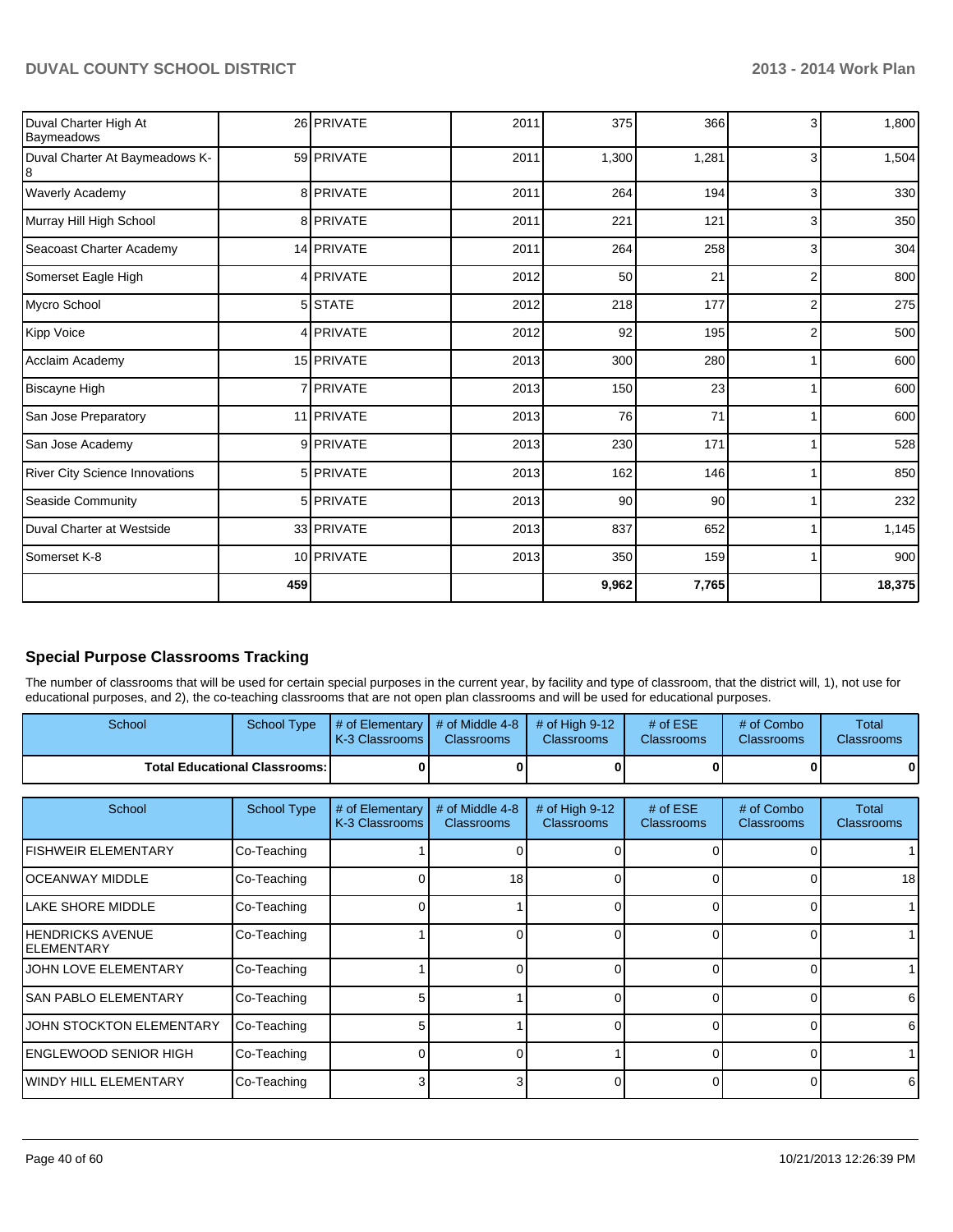| <b>TIMUCUAN ELEMENTARY</b>                     | Co-Teaching                          | 0              |                | 0           | $\Omega$       | 0           | $\mathbf 1$     |
|------------------------------------------------|--------------------------------------|----------------|----------------|-------------|----------------|-------------|-----------------|
| DOUGLAS ANDERSON SCHOOL<br>OF THE ARTS         | Co-Teaching                          | ŋ              | 0              |             | ∩              | 0           | $\overline{2}$  |
| <b>SADIE TILLIS ELEMENTARY</b>                 | Co-Teaching                          | 3              | 0              | 0           | $\Omega$       | 0           | 3               |
| SAINT CLAIR EVANS ACADEMY<br><b>ELEMENTARY</b> | Co-Teaching                          |                | 0              | 0           | 0              | 0           | $\mathbf{1}$    |
| JACKSONVILLE BEACH<br><b>ELEMENTARY</b>        | Co-Teaching                          | 2              | $\Omega$       | $\Omega$    | $\Omega$       | $\Omega$    | 2               |
| NORTHWESTERN MIDDLE                            | Co-Teaching                          | 0              | 4              | 0           | 0              | 0           | 4               |
| EUGENE J BUTLER MIDDLE                         | Co-Teaching                          | 0              | 2              | $\Omega$    | $\Omega$       | 0           | $\overline{2}$  |
| KINGS TRAIL ELEMENTARY                         | Co-Teaching                          |                | 0              | C           | $\Omega$       | $\Omega$    | $\overline{2}$  |
| <b>BROOKVIEW ELEMENTARY</b>                    | Co-Teaching                          |                | 0              | C           | $\Omega$       | 0           | $\overline{2}$  |
| <b>HOLIDAY HILL ELEMENTARY</b>                 | Co-Teaching                          |                | 0              | ſ           | 0              | 0           | $\overline{7}$  |
| JEFFERSON DAVIS MIDDLE                         | Co-Teaching                          | 0              | 2              | 0           | $\Omega$       | 0           | $\overline{2}$  |
| <b>SAN MATEO ELEMENTARY</b>                    | Co-Teaching                          |                | 0              | C           | $\Omega$       | $\Omega$    | $\overline{7}$  |
| <b>GREENFIELD ELEMENTARY</b>                   | Co-Teaching                          | 11             | 5              | C           | $\Omega$       | $\Omega$    | 16              |
| <b>SEABREEZE ELEMENTARY</b>                    | Co-Teaching                          | 3              |                | ſ           | U              | 0           | $\overline{4}$  |
| <b>CRYSTAL SPRINGS</b><br><b>ELEMENTARY</b>    | Co-Teaching                          |                | 0              |             | ⋂              | $\Omega$    | $\overline{2}$  |
| JACKSONVILLE HEIGHTS<br><b>ELEMENTARY</b>      | Co-Teaching                          |                | $\mathbf{0}$   | $\Omega$    | $\Omega$       | $\Omega$    | 2               |
| <b>CHIMNEY LAKES ELEMENTARY</b>                | Co-Teaching                          |                |                | $\mathbf 0$ | $\Omega$       | $\Omega$    | 5               |
| <b>MAMIE AGNES JONES</b><br><b>ELEMENTARY</b>  | Co-Teaching                          | 3              | 0              | $\Omega$    | $\Omega$       | $\Omega$    | 3               |
| SANDALWOOD SENIOR HIGH                         | Co-Teaching                          | $\Omega$       | 0              | 2           | $\Omega$       | $\Omega$    | $\overline{2}$  |
| LOUIS S SHEFFIELD<br><b>ELEMENTARY</b>         | Co-Teaching                          | 3              |                | $\Omega$    | $\Omega$       | $\Omega$    | 4               |
| <b>CROWN POINT ELEMENTARY</b>                  | Co-Teaching                          | 4              | 5              | $\Omega$    | $\Omega$       | $\Omega$    | 9               |
| <b>MAYPORT MIDDLE</b>                          | Co-Teaching                          | 0              |                | $\Omega$    | $\Omega$       | $\Omega$    | 1               |
| FRANK H PETERSON ACADEMY<br>OF TECHNOLOGIES    | Co-Teaching                          | 0              | 0              |             |                | 0           | $\mathbf 1$     |
| A PHILIP RANDOLPH ACADEMY<br>OF TECHNOLOGIES   | Co-Teaching                          | $\overline{0}$ | 0              | 1           | $\overline{0}$ | 0           | 1 <sup>1</sup>  |
| <b>ABESS PARK ELEMENTARY</b>                   | Co-Teaching                          | 5 <sup>1</sup> | $\overline{0}$ | 0           | $\overline{0}$ | $\mathbf 0$ | 5               |
| CHET'S CREEK ELEMENTARY                        | Co-Teaching                          | 23             | 2              | 0           | $\overline{0}$ | 0           | 25              |
| TWIN LAKES ELEMENTARY                          | Co-Teaching                          | 1              | 0              | 0           | $\overline{0}$ | 0           | 1               |
| <b>ENTERPRISE LEARNING</b><br><b>ACADEMY</b>   | Co-Teaching                          | 1              | 0              | 0           | $\overline{0}$ | 0           | 1               |
| <b>TWIN LAKES MIDDLE</b>                       | Co-Teaching                          | $\mathbf 0$    | 3              | 0           | 0              | 0           | 3 <sub>l</sub>  |
| LAVILLA SCHOOL OF THE ARTS                     | Co-Teaching                          | 0              | 5              | 0           | 0              | 0           | $5\phantom{.0}$ |
| <b>BISCAYNE ELEMENTARY</b>                     | Co-Teaching                          |                | 0              | 0           | 0              | 0           | 1               |
| <b>BARTRAM SPRINGS</b><br><b>ELEMENTARY</b>    | Co-Teaching                          | 2              | 0              | $\Omega$    | 0              | 0           | 2 <sub>1</sub>  |
|                                                | <b>Total Co-Teaching Classrooms:</b> | 105            | 57             | 7           | $\mathbf{0}$   | 0           | 169             |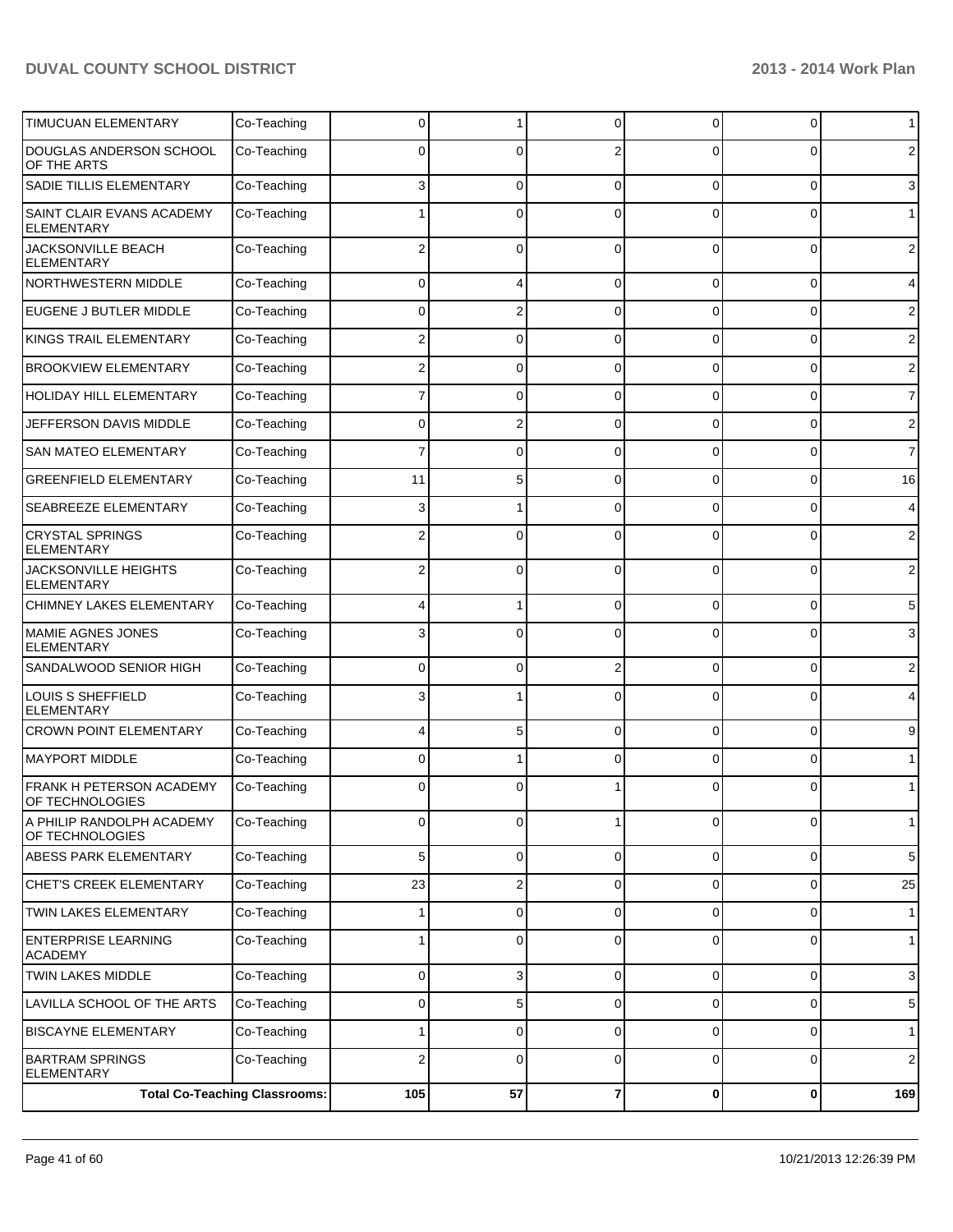#### **Infrastructure Tracking**

#### **Necessary offsite infrastructure requirements resulting from expansions or new schools. This section should include infrastructure information related to capacity project schedules and other project schedules (Section 4).**

Offsite infrastructure requirements vary from site to site based on the scope of work, utilization of land, site requirements and accessibility. Zoning verification is reviewed along with concurrency applications and an environmental condition assessment is completed. Site drainage, stormwater requirements and impact to adiacent properties and pedistain access is also reviewed. All of these factors can affect offsite infrastructure requirements. In most cases, water and sewer lines, electrical power lines, telephone service and traffic lanes are extended. In some cases, new roads and/or de-accelaration lanes are built.

**Proposed location of planned facilities, whether those locations are consistent with the comprehensive plans of all affected local governments, and recommendations for infrastructure and other improvements to land adjacent to existing facilities. Provisions of 1013.33(12), (13) and (14) and 1013.36 must be addressed for new facilities planned within the 1st three years of the plan (Section 5).**

Portable classroom replacement with a permanent 20 classroom addition to Douglas Anderson School of the Arts.

**Consistent with Comp Plan?** Yes

#### **Net New Classrooms**

The number of classrooms, by grade level and type of construction, that were added during the last fiscal year.

| List the net new classrooms added in the 2012 - 2013 fiscal year.                                                                                       |                               |                             |                                |                        | Ivear.                       |                                                                        | LList the net new classrooms to be added in the 2013 - 2014 fiscal |                        |
|---------------------------------------------------------------------------------------------------------------------------------------------------------|-------------------------------|-----------------------------|--------------------------------|------------------------|------------------------------|------------------------------------------------------------------------|--------------------------------------------------------------------|------------------------|
| "Classrooms" is defined as capacity carrying classrooms that are added to increase<br>capacity to enable the district to meet the Class Size Amendment. |                               |                             |                                |                        |                              | Totals for fiscal year 2013 - 2014 should match totals in Section 15A. |                                                                    |                        |
| Location                                                                                                                                                | $2012 - 2013 \#$<br>Permanent | $2012 - 2013 \#$<br>Modular | $2012 - 2013$ #<br>Relocatable | $2012 - 2013$<br>Total | $2013 - 2014$ #<br>Permanent | $2013 - 2014$ #<br>Modular                                             | $2013 - 2014$ #<br>Relocatable                                     | $2013 - 2014$<br>Total |
| Elementary (PK-3)                                                                                                                                       |                               |                             |                                |                        |                              |                                                                        |                                                                    |                        |
| Middle (4-8)                                                                                                                                            |                               |                             |                                |                        |                              |                                                                        |                                                                    | 0                      |
| High (9-12)                                                                                                                                             |                               |                             |                                |                        | 20                           |                                                                        |                                                                    | <b>20</b>              |
|                                                                                                                                                         |                               |                             |                                |                        | 20                           |                                                                        |                                                                    | 20                     |

#### **Relocatable Student Stations**

Number of students that will be educated in relocatable units, by school, in the current year, and the projected number of students for each of the years in the workplan.

| <b>Site</b>                                           | $2013 - 2014$ | $2014 - 2015$ | $2015 - 2016$ | 2016 - 2017 | $2017 - 2018$ | 5 Year Average  |
|-------------------------------------------------------|---------------|---------------|---------------|-------------|---------------|-----------------|
| <b>IBISCAYNE ELEMENTARY</b>                           |               |               |               |             |               |                 |
| IMATTIE V RUTHERFORD ALTERNATIVE<br><b>IEDUCATION</b> | 69            | 69            | 69            | 69          | 69            | 69              |
| lWHITEHOUSE ELEMENTARY                                | 90            | 90            | 90            | 90          | 90            | 90 <sub>l</sub> |
| IWESCONNETT ELEMENTARY                                |               |               |               |             |               | $\Omega$        |
| <b>TWIN LAKES MIDDLE</b>                              |               |               |               |             |               | $\Omega$        |
| LAVILLA SCHOOL OF THE ARTS                            |               |               |               |             |               | $\Omega$        |
| ABESS PARK ELEMENTARY                                 |               |               |               |             |               | $\overline{0}$  |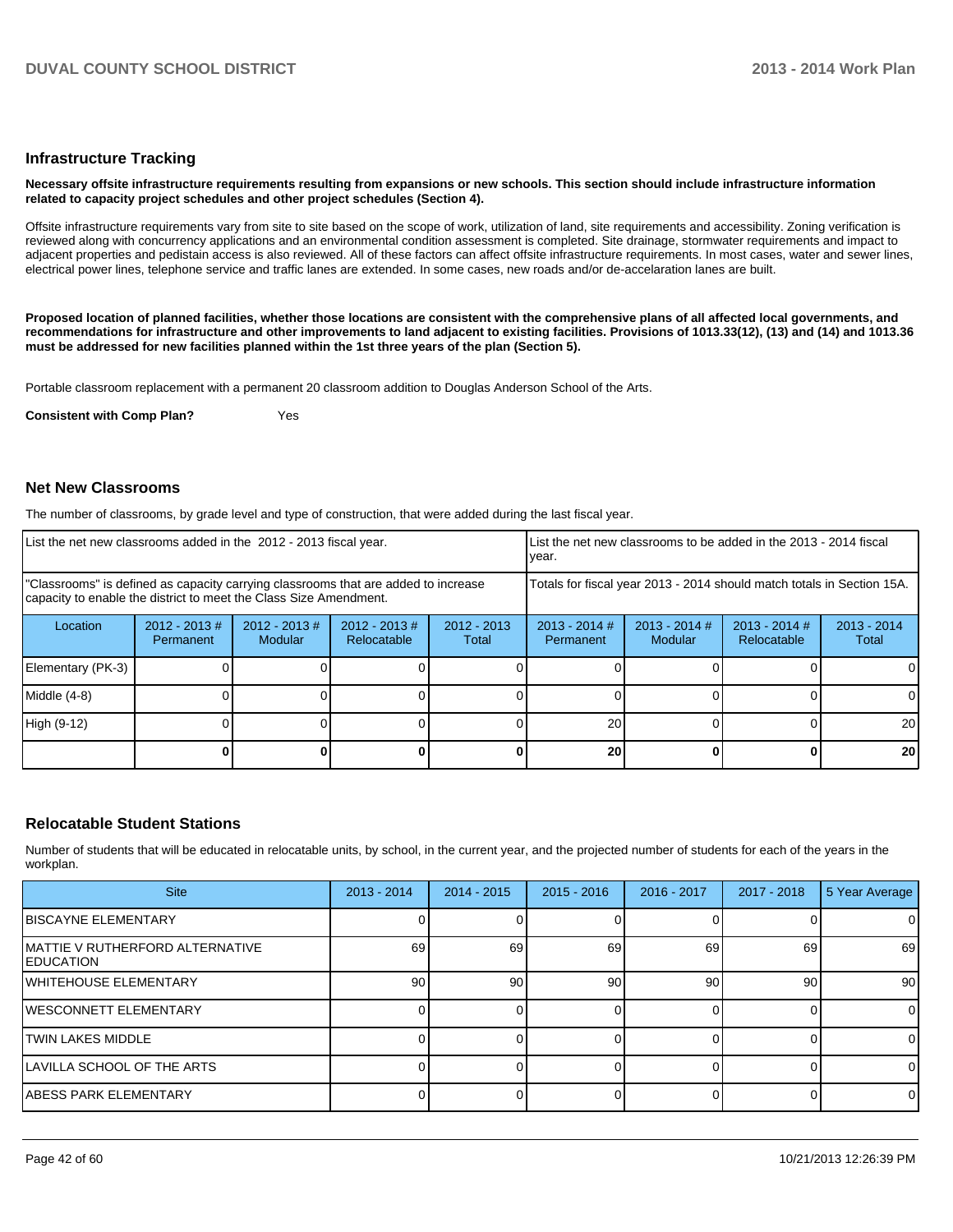| <b>CHET'S CREEK ELEMENTARY</b>                            | 196      | 196            | 196         | 196            | 196            | 196            |
|-----------------------------------------------------------|----------|----------------|-------------|----------------|----------------|----------------|
| <b>TWIN LAKES ELEMENTARY</b>                              | 220      | 220            | 220         | 220            | 220            | 220            |
| <b>ENTERPRISE LEARNING ACADEMY</b>                        | 66       | 66             | 66          | 66             | 66             | 66             |
| ANDREW A ROBINSON ELEMENTARY                              | $\Omega$ | $\mathbf 0$    | $\mathbf 0$ | $\Omega$       | $\Omega$       | $\overline{0}$ |
| <b>FIRST COAST SENIOR HIGH</b>                            | 175      | 125            | 125         | 125            | 125            | 135            |
| <b>FRANK H PETERSON ACADEMY OF</b><br><b>TECHNOLOGIES</b> | 0        | $\Omega$       | $\Omega$    | $\Omega$       | $\Omega$       | $\overline{0}$ |
| A PHILIP RANDOLPH ACADEMY OF<br><b>TECHNOLOGIES</b>       | 0        | 0              | $\mathbf 0$ | $\Omega$       | $\overline{0}$ | $\overline{0}$ |
| MERRILL ROAD ELEMENTARY                                   | 0        | 0              | $\Omega$    | $\Omega$       | $\Omega$       | $\overline{0}$ |
| <b>JACKSONVILLE HEIGHTS ELEMENTARY</b>                    | 126      | 126            | 126         | 126            | 126            | 126            |
| <b>BEAUCLERC ELEMENTARY</b>                               | 139      | 139            | 139         | 139            | 139            | 139            |
| <b>CHIMNEY LAKES ELEMENTARY</b>                           | 84       | 84             | 84          | 84             | 84             | 84             |
| MANDARIN MIDDLE                                           | 0        | 0              | $\Omega$    | $\Omega$       | $\Omega$       | $\overline{0}$ |
| <b>MANDARIN SENIOR HIGH</b>                               | 475      | 475            | 475         | 475            | 475            | 475            |
| <b>GREENFIELD ELEMENTARY</b>                              | 84       | 84             | 84          | 84             | 84             | 84             |
| DUNCAN U FLETCHER SENIOR HIGH                             | 225      | 225            | 225         | 225            | 225            | 225            |
| SAMUEL W WOLFSON SENIOR HIGH                              | 415      | 415            | 415         | 415            | 415            | 415            |
| <b>SEABREEZE ELEMENTARY</b>                               | 108      | 108            | 108         | 108            | 108            | 108            |
| <b>CRYSTAL SPRINGS ELEMENTARY</b>                         | 72       | 72             | 72          | 72             | 72             | 72             |
| <b>MAYPORT ELEMENTARY</b>                                 | 0        | $\Omega$       | $\Omega$    | $\Omega$       | $\Omega$       | $\overline{0}$ |
| <b>JUSTINA ROAD ELEMENTARY</b>                            | 18       | 18             | 18          | 18             | 18             | 18             |
| <b>JEFFERSON DAVIS MIDDLE</b>                             | 69       | 69             | 69          | 69             | 69             | 69             |
| <b>SAN MATEO ELEMENTARY</b>                               | 212      | 212            | 212         | 212            | 212            | 212            |
| <b>JOSEPH STILWELL MIDDLE</b>                             | 252      | 252            | 252         | 252            | 252            | 252            |
| MARTIN LUTHER KING ELEMENTARY                             | 36       | 36             | 36          | 36             | 36             | 36             |
| NORMANDY VILLAGE ELEMENTARY                               | 51       | 51             | 51          | 51             | 51             | 51             |
| HOLIDAY HILL ELEMENTARY                                   | 98       | 98             | 98          | 98             | 98             | 98             |
| <b>OAK HILL ELEMENTARY</b>                                | 0        | 0              | $\Omega$    | 0              | $\overline{0}$ | $\overline{0}$ |
| <b>SOUTHSIDE MIDDLE</b>                                   | 201      | 201            | 201         | 201            | 201            | 201            |
| JEAN RIBAULT MIDDLE                                       | 0        | 0              | $\Omega$    | $\Omega$       | $\overline{0}$ | $\mathbf 0$    |
| <b>ARLINGTON MIDDLE</b>                                   | 0        | 0              | $\Omega$    | $\Omega$       | $\overline{0}$ | $\overline{0}$ |
| HYDE GROVE ELEMENTARY                                     | 216      | 216            | 216         | 216            | 216            | 216            |
| <b>SUSIE E TOLBERT ELEMENTARY</b>                         | 0        | $\overline{0}$ | 0           | $\overline{0}$ | $\overline{0}$ | $\mathbf 0$    |
| <b>WEST JACKSONVILLE ELEMENTARY</b>                       | 0        | 0              | $\Omega$    | $\overline{0}$ | $\overline{0}$ | $\mathbf 0$    |
| JACKSONVILLE BEACH ELEMENTARY                             | 0        | 0              | $\Omega$    | $\Omega$       | $\overline{0}$ | $\overline{0}$ |
| DARNELL COOKMAN JUNIOR SENIOR HIGH                        | 164      | 164            | 164         | 164            | 164            | 164            |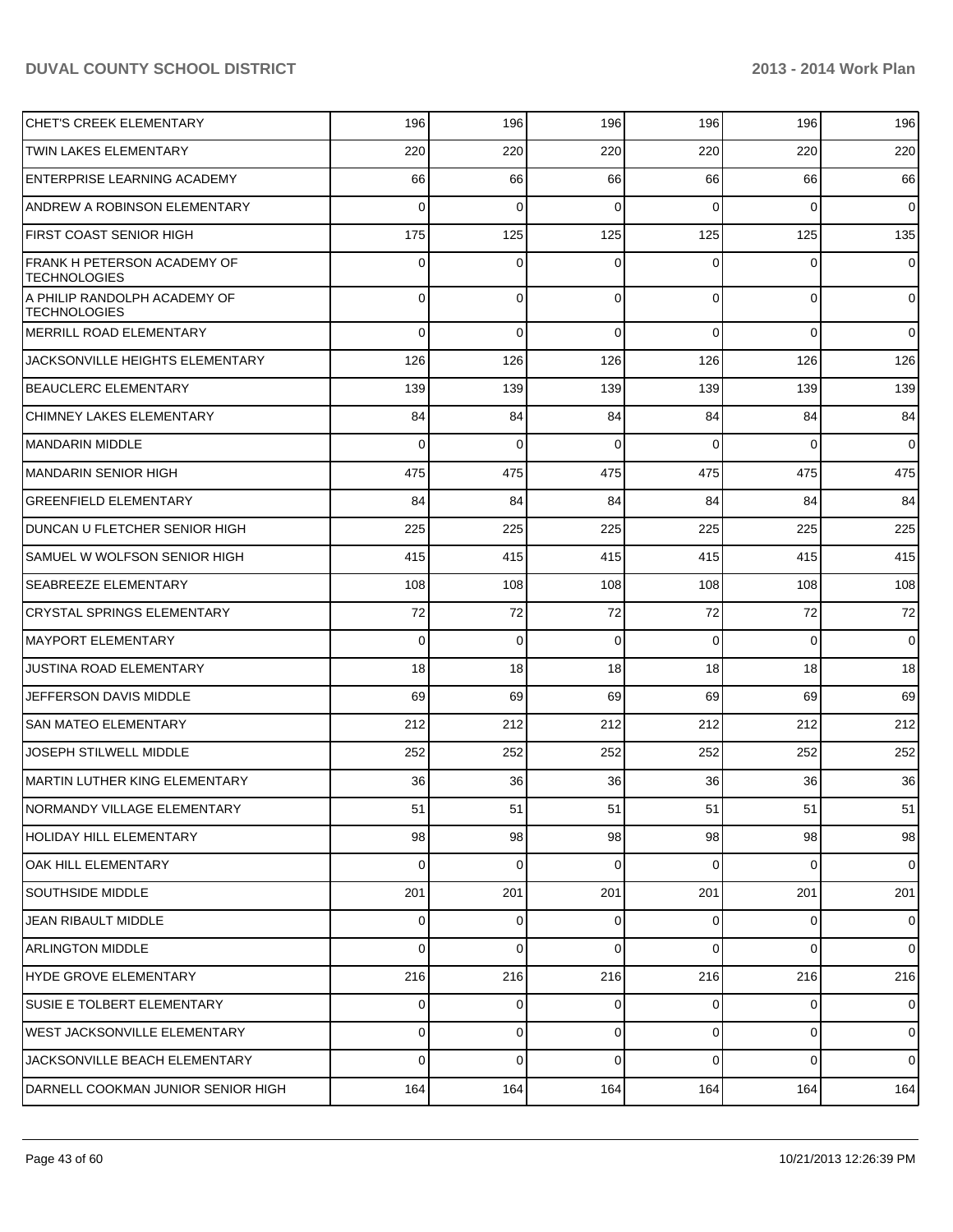| J E B STUART MIDDLE                                | 0              | 0   | $\Omega$    | 0              | $\overline{0}$ | $\overline{0}$ |
|----------------------------------------------------|----------------|-----|-------------|----------------|----------------|----------------|
| PARKWOOD HEIGHTS ELEMENTARY                        | 66             | 66  | 66          | 66             | 66             | 66             |
| <b>TIMUCUAN ELEMENTARY</b>                         | 127            | 127 | 127         | 127            | 127            | 127            |
| <b>HIGHLANDS ELEMENTARY</b>                        | 0              | 0   | $\Omega$    | 0              | 0              | $\overline{0}$ |
| LONG BRANCH ELEMENTARY                             | $\Omega$       | 0   | $\Omega$    | $\Omega$       | $\Omega$       | $\overline{0}$ |
| DOUGLAS ANDERSON SCHOOL OF THE ARTS                | 325            | 325 | 325         | 325            | 325            | 325            |
| <b>SADIE TILLIS ELEMENTARY</b>                     | 0              | 0   | 0           | 0              | 0              | $\overline{0}$ |
| SAINT CLAIR EVANS ACADEMY ELEMENTARY               | 110            | 110 | 110         | 110            | 110            | 110            |
| JAMES WELDON JOHNSON COLLEGE<br>PREPARATORY MIDDLE | 0              | 0   |             | ŋ              | 0              | $\overline{0}$ |
| PINEDALE ELEMENTARY                                | $\Omega$       | 0   | $\Omega$    | $\Omega$       | $\mathbf 0$    | $\overline{0}$ |
| <b>WINDY HILL ELEMENTARY</b>                       | 136            | 136 | 136         | 136            | 136            | 136            |
| RUTLEDGE H PEARSON ELEMENTARY                      | 0              | 0   | $\Omega$    | $\Omega$       | 0              | $\overline{0}$ |
| JEAN RIBAULT SENIOR HIGH                           | 25             | 25  | 25          | 25             | 25             | 25             |
| <b>CEDAR HILLS ELEMENTARY</b>                      | $\Omega$       | 0   | $\Omega$    | $\Omega$       | $\Omega$       | $\overline{0}$ |
| <b>TERRY PARKER SENIOR HIGH</b>                    | 245            | 245 | 245         | 245            | 245            | 245            |
| <b>ENGLEWOOD ELEMENTARY</b>                        | 0              | 0   | $\Omega$    | $\Omega$       | 0              | $\overline{0}$ |
| JOHN STOCKTON ELEMENTARY                           | 90             | 90  | 90          | 90             | 90             | 90             |
| <b>WOODLAND ACRES ELEMENTARY</b>                   | $\Omega$       | 0   | $\Omega$    | $\Omega$       | $\Omega$       | $\overline{0}$ |
| <b>ENGLEWOOD SENIOR HIGH</b>                       | 25             | 25  | 25          | 25             | 25             | 25             |
| SALLYE B MATHIS ELEMENTARY                         | 0              | 0   | $\Omega$    | $\overline{0}$ | 0              | $\mathbf 0$    |
| <b>DINSMORE ELEMENTARY</b>                         | 0              | 0   | $\Omega$    | $\overline{0}$ | $\mathbf 0$    | $\mathbf 0$    |
| <b>ARLINGTON ELEMENTARY</b>                        | $\Omega$       | 0   | $\Omega$    | $\Omega$       | $\Omega$       | $\overline{0}$ |
| THOMAS JEFFERSON ELEMENTARY                        | 87             | 87  | 87          | 87             | 87             | 87             |
| JOHN ALLEN AXSON ELEMENTARY                        | $\Omega$       | 0   | $\Omega$    | $\Omega$       | 0              | $\overline{0}$ |
| <b>BAYVIEW ELEMENTARY</b>                          | $\overline{0}$ | 0   | $\Omega$    | $\overline{0}$ | $\overline{0}$ | $\overline{0}$ |
| LAKE LUCINA ELEMENTARY                             | 58             | 58  | 58          | 58             | 58             | 58             |
| <b>LANDON MIDDLE</b>                               | $\overline{0}$ | 0   | $\mathbf 0$ | $\overline{0}$ | $\overline{0}$ | $\mathbf 0$    |
| MARINE SCIENCE EDUCATION CENTER                    | $\overline{0}$ | 0   | $\mathbf 0$ | $\overline{0}$ | 0              | $\overline{0}$ |
| ROBERT E LEE SENIOR HIGH                           | $\mathbf 0$    | 225 | 225         | 225            | 225            | 180            |
| ANDREW JACKSON SENIOR HIGH                         | 150            | 150 | 150         | 150            | 150            | 150            |
| HENRY F KITE ELEMENTARY                            | 18             | 18  | 18          | 18             | 18             | 18             |
| BALDWIN JUNIOR SENIOR HIGH                         | 138            | 138 | 138         | 138            | 138            | 138            |
| <b>FISHWEIR ELEMENTARY</b>                         | 18             | 18  | 18          | 18             | 18             | 18             |
| ANNIE R MORGAN ELEMENTARY                          | 36             | 36  | 36          | 36             | 36             | 36             |
| KIRBY-SMITH MIDDLE                                 | $\overline{0}$ | 0   | $\mathbf 0$ | $\overline{0}$ | $\mathbf 0$    | $\mathbf 0$    |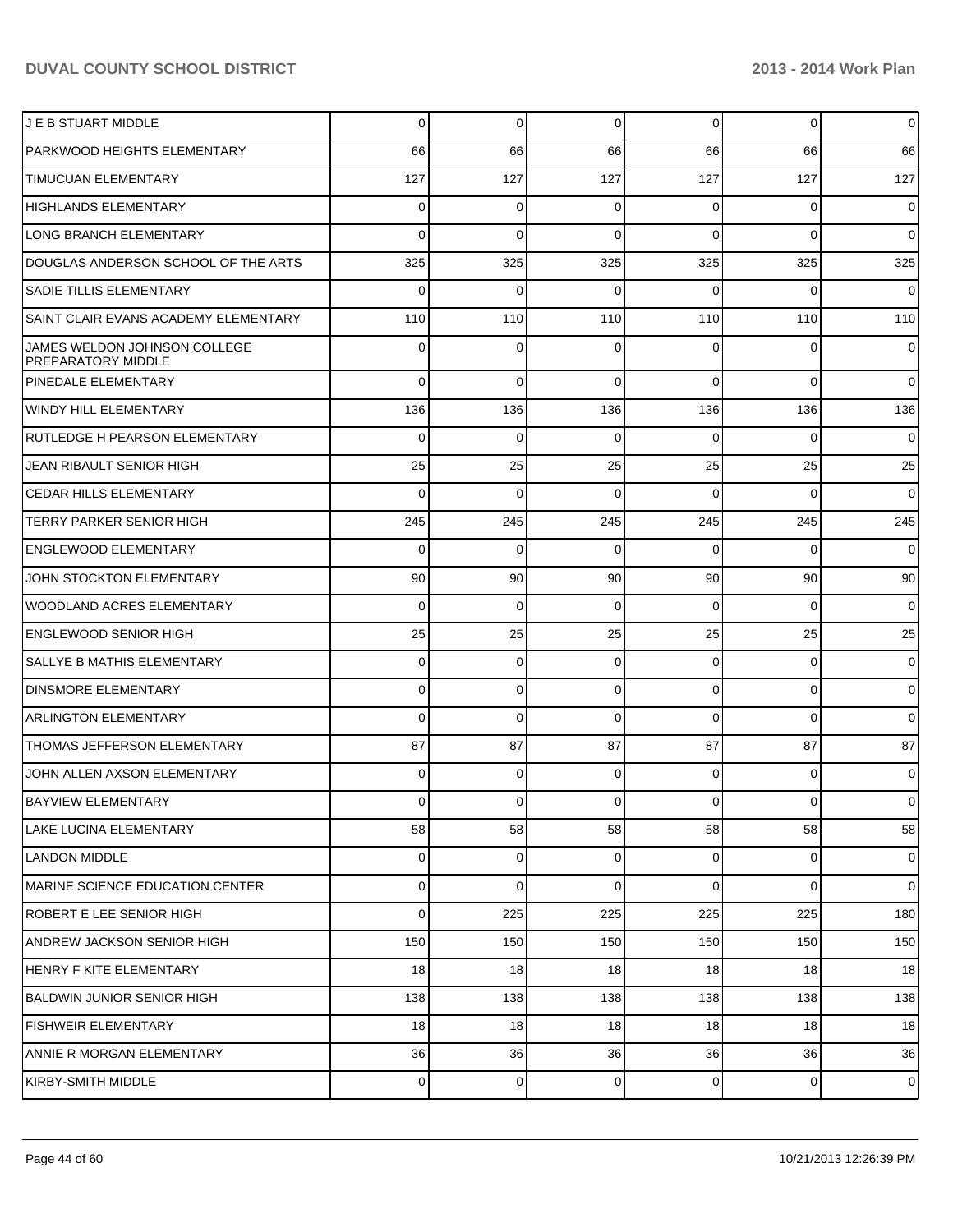| <b>LORETTO ELEMENTARY</b>           | 254            | 254         | 254      | 254             | 254            | 254            |
|-------------------------------------|----------------|-------------|----------|-----------------|----------------|----------------|
| <b>GRAND PARK CAREER CENTER</b>     | 300            | 300         | 300      | 300             | 300            | 300            |
| <b>BRENTWOOD ELEMENTARY</b>         | $\Omega$       | $\Omega$    | $\Omega$ | $\Omega$        | $\Omega$       | $\Omega$       |
| <b>ORTEGA ELEMENTARY</b>            | 120            | 120         | 120      | 120             | 120            | 120            |
| CENTRAL RIVERSIDE ELEMENTARY        | 0              | $\Omega$    | 0        | $\Omega$        | $\Omega$       | $\overline{0}$ |
| <b>RUTH N UPSON ELEMENTARY</b>      | $\Omega$       | $\Omega$    | 0        | $\Omega$        | $\Omega$       | $\overline{0}$ |
| <b>NEW BERLIN ELEMENTARY</b>        | 156            | 156         | 156      | 156             | 156            | 156            |
| <b>CHAFFEE TRAIL ELEMENTARY</b>     | 0              | $\mathbf 0$ | 0        | $\Omega$        | $\Omega$       | $\overline{0}$ |
| WEST RIVERSIDE ELEMENTARY           | 0              | $\Omega$    | $\Omega$ | $\Omega$        | $\Omega$       | $\overline{0}$ |
| MANDARIN OAKS ELEMENTARY            | 0              | $\Omega$    | $\Omega$ | $\Omega$        | $\Omega$       | $\overline{0}$ |
| KERNAN TRAILS ELEMENTARY            | 18             | 18          | 18       | 18              | 18             | 18             |
| <b>KERNAN MIDDLE</b>                | 0              | $\mathbf 0$ | $\Omega$ | $\Omega$        | $\Omega$       | $\overline{0}$ |
| DON BREWER ELEMENTARY               | 0              | $\Omega$    | $\Omega$ | $\Omega$        | $\Omega$       | $\overline{0}$ |
| <b>OCEANWAY ELEMENTARY</b>          | 0              | $\Omega$    | $\Omega$ | $\Omega$        | $\Omega$       | $\overline{0}$ |
| <b>GREENLAND PINES ELEMENTARY</b>   | 0              | $\Omega$    | $\Omega$ | $\Omega$        | $\Omega$       | $\Omega$       |
| PINE ESTATES ELEMENTARY             | 50             | 50          | 50       | 50              | 50             | 50             |
| ALDEN ROAD EXCEPTIONAL CENTER       | 30             | 30          | 30       | 30 <sup>°</sup> | 30             | 30             |
| <b>MAYPORT MIDDLE</b>               | 0              | $\Omega$    | 0        | $\Omega$        | $\Omega$       | $\overline{0}$ |
| <b>LANDMARK MIDDLE</b>              | 0              | $\Omega$    | $\Omega$ | $\Omega$        | $\Omega$       | $\overline{0}$ |
| <b>ALIMACINI ELEMENTARY</b>         | $\Omega$       | $\Omega$    | $\Omega$ | $\Omega$        | $\Omega$       | $\overline{0}$ |
| <b>GREGORY DRIVE ELEMENTARY</b>     | 46             | 46          | 46       | 46              | 46             | 46             |
| <b>HIGHLANDS MIDDLE</b>             | 154            | 154         | 154      | 154             | 154            | 154            |
| <b>CROWN POINT ELEMENTARY</b>       | 36             | 36          | 36       | 36              | 36             | 36             |
| NEPTUNE BEACH ELEMENTARY            | 0              | $\Omega$    | 0        | $\Omega$        | $\Omega$       | $\overline{0}$ |
| JOSEPH FINEGAN ELEMENTARY           | 0              | $\Omega$    |          | $\Omega$        | $\Omega$       | $\overline{0}$ |
| EDWARD H WHITE SENIOR HIGH          | 210            | 210         | 210      | 210             | 210            | 210            |
| SANDALWOOD SENIOR HIGH              | 500            | 425         | 425      | 425             | 425            | 440            |
| <b>FORT CAROLINE MIDDLE</b>         | 88             | 228         | 228      | 228             | 228            | 200            |
| SABAL PALM ELEMENTARY               | 36             | 36          | 36       | 36              | 36             | 36             |
| <b>ARLINGTON HEIGHTS ELEMENTARY</b> | 98             | 98          | 98       | 98              | 98             | 98             |
| NATHAN B FORREST SENIOR HIGH        | 375            | 375         | 375      | 375             | 375            | 375            |
| LOUIS S SHEFFIELD ELEMENTARY        | 348            | 348         | 348      | 348             | 348            | 348            |
| <b>PICKETT ELEMENTARY</b>           | $\Omega$       | $\mathbf 0$ | 0        | $\overline{0}$  | $\overline{0}$ | $\overline{0}$ |
| <b>BROOKVIEW ELEMENTARY</b>         | 118            | 118         | 118      | 118             | 118            | 118            |
| LONE STAR ELEMENTARY                | 98             | 98          | 98       | 98              | 98             | 98             |
| STONEWALL JACKSON ELEMENTARY        | $\overline{0}$ | 0           | 0        | $\overline{0}$  | $\mathbf 0$    | $\overline{0}$ |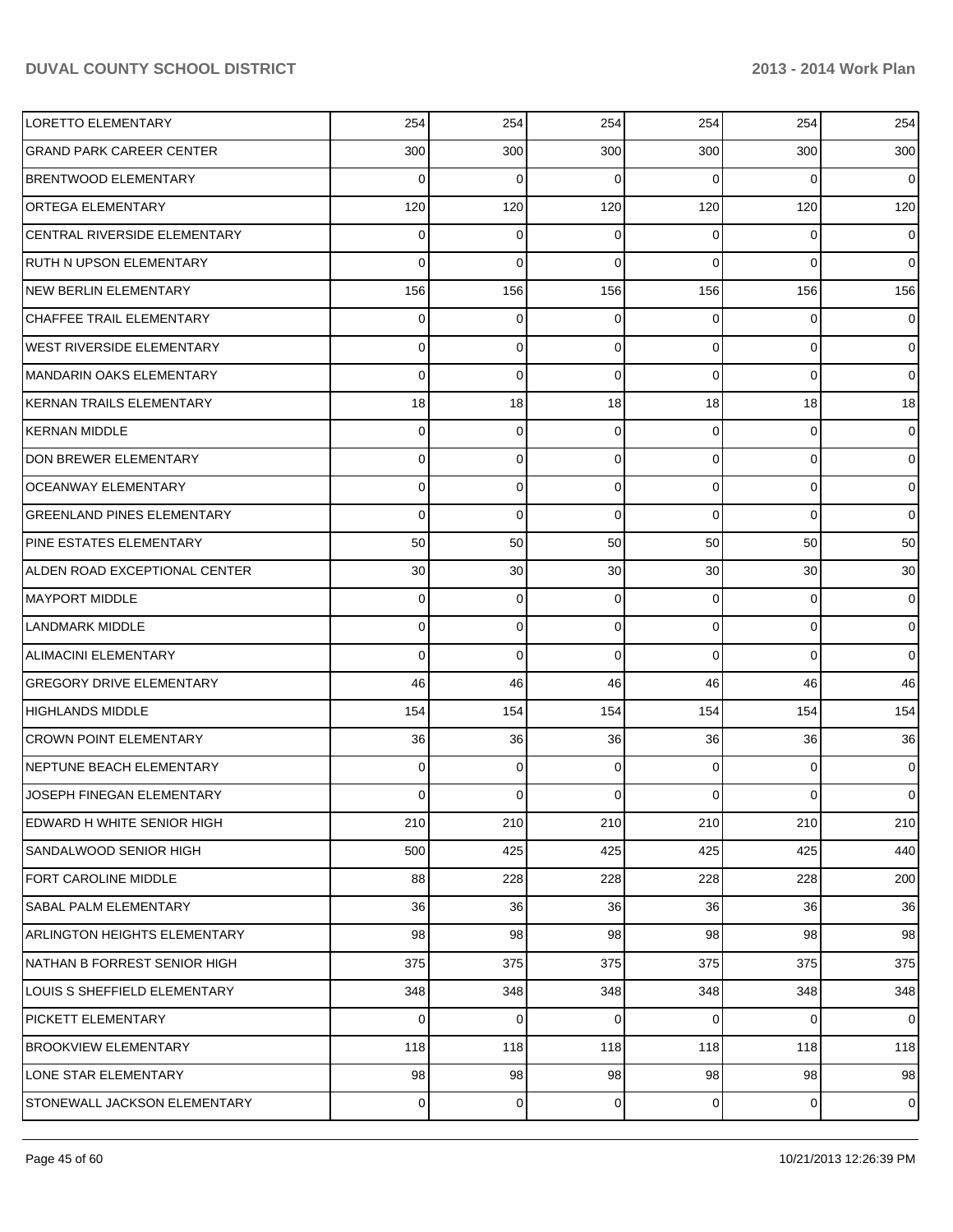| <b>FORT CAROLINE ELEMENTARY</b>                   | 206            | 206         | 206         | 206             | 206            | 206             |
|---------------------------------------------------|----------------|-------------|-------------|-----------------|----------------|-----------------|
| MAMIE AGNES JONES ELEMENTARY                      | 0              | 0           | 0           | $\Omega$        | 0              | $\overline{0}$  |
| <b>EUGENE J BUTLER MIDDLE</b>                     | 0              | $\Omega$    | 0           | $\Omega$        | $\Omega$       | $\overline{0}$  |
| <b>S A HULL ELEMENTARY</b>                        | $\Omega$       | $\Omega$    | 0           | $\Omega$        | $\Omega$       | $\overline{0}$  |
| PALM AVENUE EXCEPTIONAL STUDENT CENTER            | 59             | 59          | 59          | 59              | 59             | 59              |
| REYNOLDS LANE ELEMENTARY                          | $\Omega$       | $\Omega$    | $\Omega$    | $\Omega$        | $\Omega$       | $\overline{0}$  |
| <b>IKINGS TRAIL ELEMENTARY</b>                    | 72             | 72          | 72          | 72              | 72             | 72              |
| <b>PINE FOREST ELEMENTARY</b>                     | 22             | 22          | 22          | 22              | 22             | 22              |
| R V DANIELS ELEMENTARY                            | $\Omega$       | $\Omega$    | 0           | $\Omega$        | $\Omega$       | $\overline{0}$  |
| <b>RUFUS E PAYNE ELEMENTARY</b>                   | 0              | $\Omega$    | 0           | $\Omega$        | $\Omega$       | $\overline{0}$  |
| MOUNT HERMAN EXCEPTIONAL STUDENT<br><b>CENTER</b> | <sup>0</sup>   | $\Omega$    |             | $\Omega$        | $\Omega$       | $\overline{0}$  |
| <b>WILLIAM M RAINES SENIOR HIGH</b>               | 25             | 25          | 25          | 25              | 25             | 25              |
| CARTER G WOODSON ELEMENTARY                       | 81             | 81          | 81          | 81              | 81             | 81              |
| JAMES WELDON JOHNSON OLD                          | $\Omega$       | $\Omega$    | 0           | $\Omega$        | $\Omega$       | $\Omega$        |
| STANTON COLLEGE PREPARATORY SCHOOL                | 198            | 198         | 198         | 198             | 198            | 198             |
| JOHN E FORD K-8                                   | 0              | 0           | 0           | $\Omega$        | 0              | $\overline{0}$  |
| NORTHWESTERN MIDDLE                               | 0              | $\mathbf 0$ | 0           | $\overline{0}$  | 0              | $\overline{0}$  |
| <b>GEORGE WASHINGTON CARVER ELEMENTARY</b>        | 0              | $\Omega$    | 0           | $\Omega$        | $\Omega$       | $\overline{0}$  |
| <b>SAN PABLO ELEMENTARY</b>                       | 18             | 18          | 18          | 18              | 18             | 18              |
| LOVE GROVE ELEMENTARY                             | $\Omega$       | $\Omega$    | 0           | $\Omega$        | $\Omega$       | $\overline{0}$  |
| <b>SAN JOSE ELEMENTARY</b>                        | 212            | 212         | 212         | 212             | 212            | 212             |
| MATTHEW W GILBERT MIDDLE                          | $\Omega$       | $\Omega$    | $\Omega$    | $\Omega$        | 0              | $\Omega$        |
| RICHARD L BROWN ELEMENTARY                        | 36             | 36          | 36          | 36              | 36             | 36              |
| SMART POPE LIVINGSTON ELEMENTARY                  | 0              | $\Omega$    | 0           | $\Omega$        | $\Omega$       | $\overline{0}$  |
| LAKE FOREST ELEMENTARY                            | 0              | 0           | 0           | 0               | $\mathbf{0}$   | $\overline{0}$  |
| PAXON SCHOOL FOR ADVANCED STUDIES                 | 75             | 75          | 75          | 75              | 75             | 75              |
| <b>SOUTHSIDE ESTATES ELEMENTARY</b>               | $\overline{0}$ | $\mathbf 0$ | $\mathbf 0$ | $\overline{0}$  | $\overline{0}$ | $\overline{0}$  |
| HYDE PARK ELEMENTARY                              | 10             | 10          | 10          | 10 <sup>1</sup> | 10             | 10 <sup>1</sup> |
| <b>BILTMORE ELEMENTARY</b>                        | 98             | 98          | 98          | 98              | 98             | 98              |
| RAMONA ELEMENTARY                                 | 36             | 36          | 36          | 36              | 36             | 36              |
| <b>VENETIA ELEMENTARY</b>                         | 36             | 36          | 36          | 36              | 36             | 36              |
| LAKE SHORE MIDDLE                                 | 365            | 365         | 365         | 365             | 365            | 365             |
| <b>NORTH SHORE ELEMENTARY</b>                     | $\Omega$       | $\mathbf 0$ | 0           | $\overline{0}$  | 0              | $\overline{0}$  |
| HENDRICKS AVENUE ELEMENTARY                       | 153            | 153         | 153         | 153             | 153            | 153             |
| <b>SPRING PARK ELEMENTARY</b>                     | $\overline{0}$ | 0           | $\mathbf 0$ | $\overline{0}$  | 0              | $\overline{0}$  |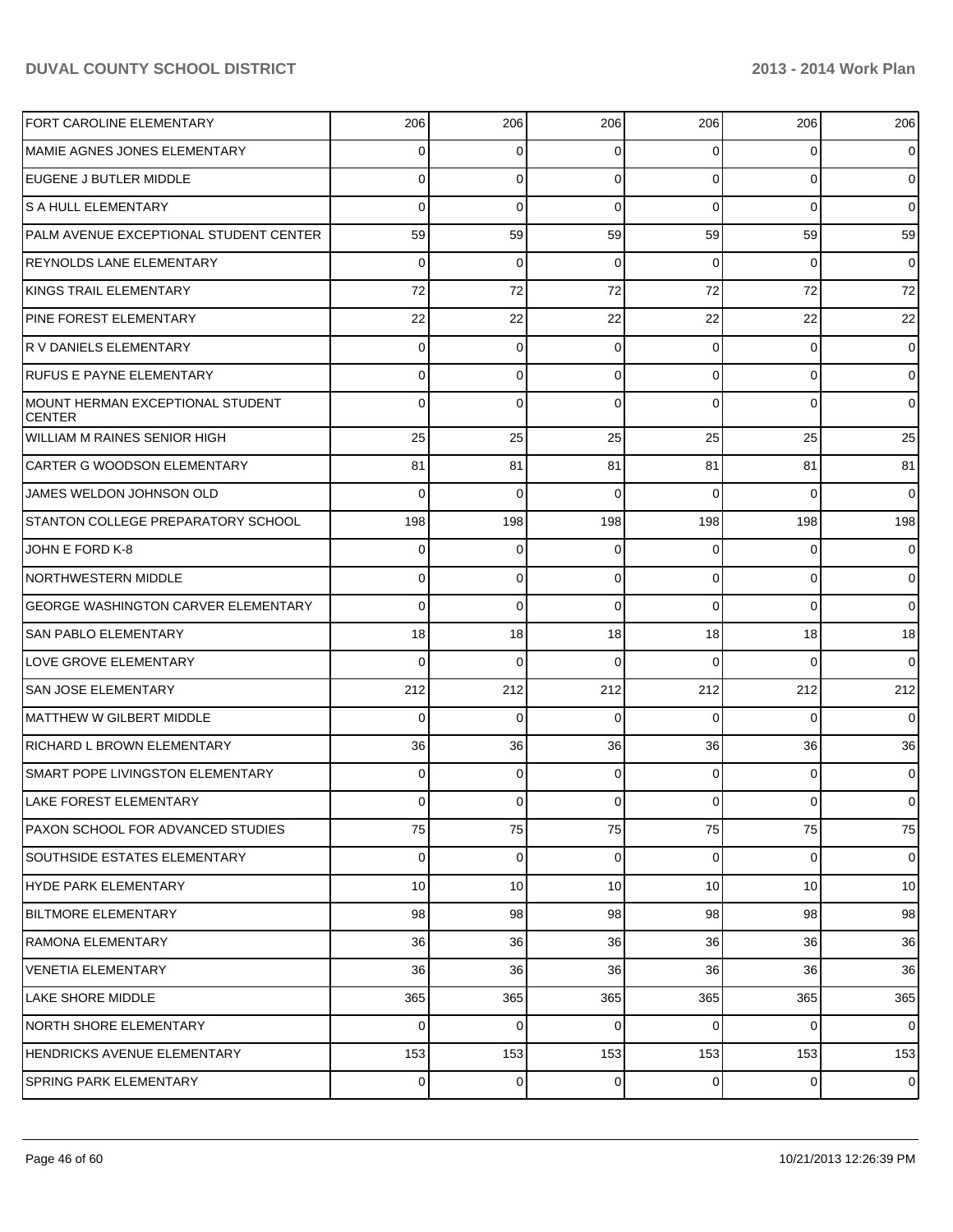| JOHN LOVE ELEMENTARY                              | Οl             | 0        | $\Omega$ | 0        | 0        | $\overline{0}$ |
|---------------------------------------------------|----------------|----------|----------|----------|----------|----------------|
| <b>GARDEN CITY ELEMENTARY</b>                     | 164            | 164      | 164      | 164      | 164      | 164            |
| <b>OCEANWAY MIDDLE</b>                            | 0              | $\Omega$ | 0        | $\Omega$ | 0        | $\overline{0}$ |
| <b>DUNCAN U FLETCHER MIDDLE</b>                   | 0              | $\Omega$ | 0        | $\Omega$ | $\Omega$ | $\mathbf 0$    |
| HOGAN-SPRING GLEN ELEMENTARY                      | 54             | 54       | 54       | 54       | 54       | 54             |
| <b>ATLANTIC BEACH ELEMENTARY</b>                  | 40             | 40       | 40       | 40       | 40       | 40             |
| ALFRED I DUPONT MIDDLE                            | 37             | 37       | 37       | 37       | 37       | 37             |
| INORTHEAST SPRINGFIELD ELEMENTARY                 | $\overline{0}$ | $\Omega$ | $\Omega$ | $\Omega$ | $\Omega$ | 0              |
| FAIRFIELD ELEMENTARY                              | 0              | 0        | 0        | $\Omega$ | $\Omega$ | 0              |
| INORMANDY ELEMENTARY                              | 0              | 0        | 0        | $\Omega$ | $\Omega$ | 0              |
| <b>WESTVIEW K-8</b>                               | 0              | U        | 0        | $\Omega$ | $\Omega$ | 0              |
| BARTRAM SPRINGS ELEMENTARY                        | 0              | 0        | 0        | $\Omega$ | 0        | 0              |
| IATLANTIC COAST SENIOR HIGH                       | Οl             | 0        | 0        | $\Omega$ | 0        | 0              |
| <b>WATERLEAF ELEMENTARY</b>                       | 0              | 0        | 0        | 0        | 0        | 0              |
| Totals for DUVAL COUNTY SCHOOL DISTRICT           |                |          |          |          |          |                |
| Total students in relocatables by year.           | 10,547         | 10,787   | 10,787   | 10,787   | 10,787   | 10,739         |
| Total number of COFTE students projected by year. | 114,357        | 112,939  | 111,110  | 109,601  | 108,206  | 111,243        |
| Percent in relocatables by year.                  | 9%             | 10%      | 10%      | 10%      | 10%      | 10 %           |

## **Leased Facilities Tracking**

Exising leased facilities and plans for the acquisition of leased facilities, including the number of classrooms and student stations, as reported in the educational plant survey, that are planned in that location at the end of the five year workplan.

| Location                                   | # of Leased<br>Classrooms 2013 -<br>2014 | <b>FISH Student</b><br><b>Stations</b> | Owner | # of Leased<br>Classrooms 2017 -<br>2018 | <b>FISH Student</b><br><b>Stations</b> |
|--------------------------------------------|------------------------------------------|----------------------------------------|-------|------------------------------------------|----------------------------------------|
| IMATTIE V RUTHERFORD ALTERNATIVE EDUCATION |                                          |                                        |       |                                          |                                        |
| <b>NORTHEAST SPRINGFIELD ELEMENTARY</b>    |                                          |                                        |       |                                          |                                        |
| IFAIRFIELD ELEMENTARY                      | 0                                        | ი                                      |       | 0                                        |                                        |
| IWEST RIVERSIDE ELEMENTARY                 |                                          |                                        |       | U                                        |                                        |
| <b>GRAND PARK CAREER CENTER</b>            | U                                        |                                        |       |                                          |                                        |
| <b>BRENTWOOD ELEMENTARY</b>                | U                                        | n                                      |       | U                                        |                                        |
| <b>l</b> ORTEGA ELEMENTARY                 | ∩                                        | U                                      |       |                                          |                                        |
| ICENTRAL RIVERSIDE ELEMENTARY              | U.                                       | 0                                      |       |                                          |                                        |
| IRUTH N UPSON ELEMENTARY                   | U.                                       | 0                                      |       |                                          |                                        |
| <b>IFISHWEIR ELEMENTARY</b>                | $\Omega$                                 | 0                                      |       | 0                                        | $\Omega$                               |
| IANNIE R MORGAN ELEMENTARY                 |                                          |                                        |       |                                          |                                        |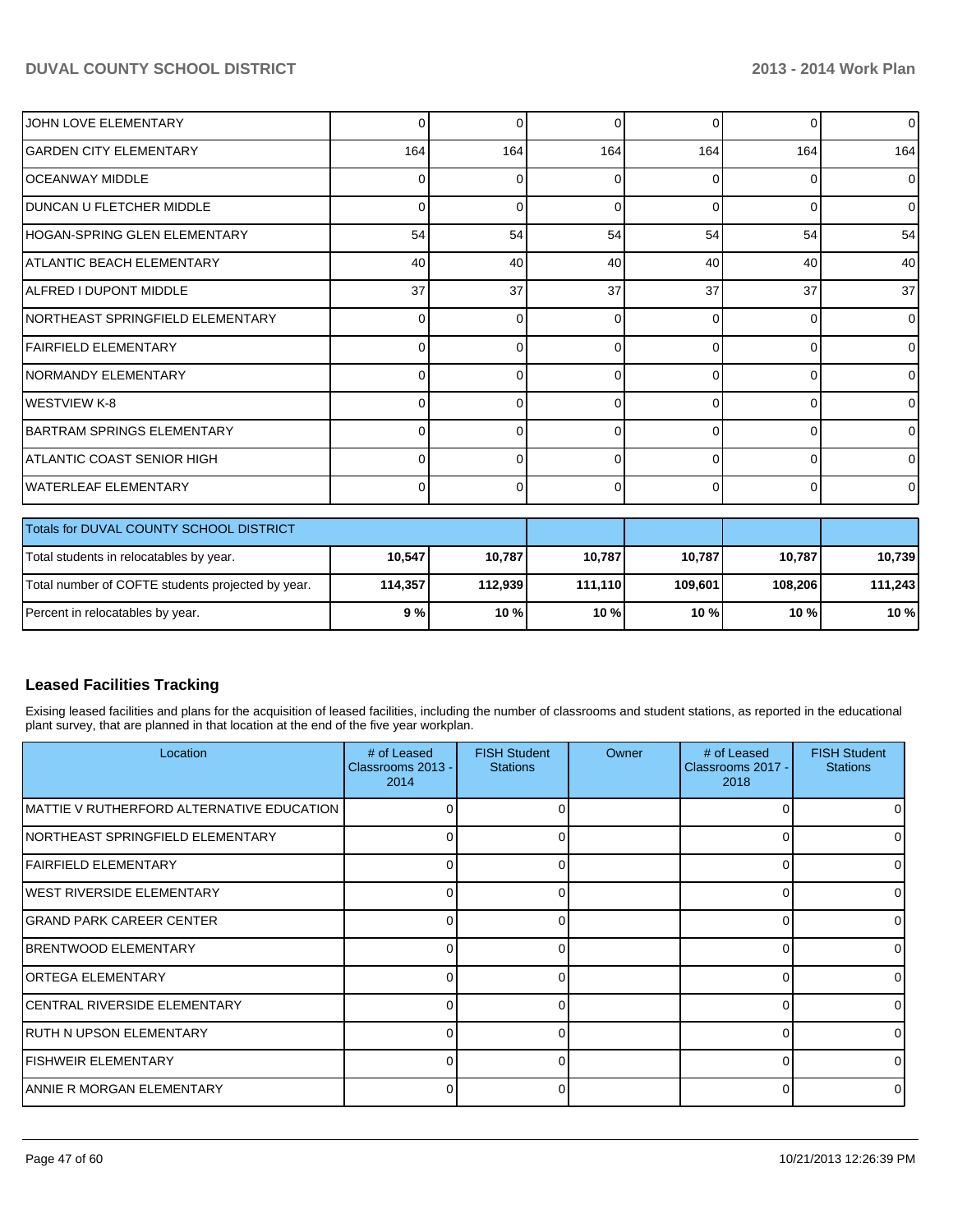| KIRBY-SMITH MIDDLE                | 0 | 0 | 0              | 0 |
|-----------------------------------|---|---|----------------|---|
| <b>LORETTO ELEMENTARY</b>         | 0 | 0 | 0              | 0 |
| <b>LANDON MIDDLE</b>              | 0 |   | 0              | o |
| MARINE SCIENCE EDUCATION CENTER   | 0 | 0 | 0              | o |
| ROBERT E LEE SENIOR HIGH          | 0 |   | 0              |   |
| ANDREW JACKSON SENIOR HIGH        | 0 | 0 | 0              | o |
| <b>HENRY F KITE ELEMENTARY</b>    | 0 |   | 0              | o |
| <b>BALDWIN JUNIOR SENIOR HIGH</b> | 0 | 0 | 0              | o |
| <b>DINSMORE ELEMENTARY</b>        | 0 |   | 0              |   |
| <b>ARLINGTON ELEMENTARY</b>       | 0 | 0 | 0              |   |
| THOMAS JEFFERSON ELEMENTARY       | 0 |   | 0              |   |
| <b>WHITEHOUSE ELEMENTARY</b>      | 0 | 0 | 0              | o |
| <b>WESCONNETT ELEMENTARY</b>      | 0 | O | 0              | o |
| <b>GARDEN CITY ELEMENTARY</b>     | 0 | 0 | 0              |   |
| <b>OCEANWAY MIDDLE</b>            | 0 |   | 0              |   |
| DUNCAN U FLETCHER MIDDLE          | 0 | 0 | 0              | o |
| HOGAN-SPRING GLEN ELEMENTARY      | 0 | O | 0              | 0 |
| <b>ATLANTIC BEACH ELEMENTARY</b>  | 0 | 0 | 0              | o |
| ALFRED I DUPONT MIDDLE            | 0 |   | 0              |   |
| <b>VENETIA ELEMENTARY</b>         | 0 | 0 | 0              |   |
| <b>LAKE SHORE MIDDLE</b>          | 0 |   | 0              | o |
| NORTH SHORE ELEMENTARY            | 0 | 0 | 0              | 0 |
| HENDRICKS AVENUE ELEMENTARY       | 0 | U | 0              | 0 |
| <b>SPRING PARK ELEMENTARY</b>     | 0 | 0 | 0              |   |
| JOHN LOVE ELEMENTARY              | 0 |   | 0              | 0 |
| LAKE FOREST ELEMENTARY            | 0 | 0 | 0              | 0 |
| PAXON SCHOOL FOR ADVANCED STUDIES | 0 | 0 | 0              | 0 |
| SOUTHSIDE ESTATES ELEMENTARY      | 0 | 0 | 0              | 0 |
| HYDE PARK ELEMENTARY              | 0 | 0 | 0              | 0 |
| <b>BILTMORE ELEMENTARY</b>        | 0 | 0 | 0              | 0 |
| RAMONA ELEMENTARY                 | 0 | 0 | 0              | 0 |
| SAN PABLO ELEMENTARY              | 0 | 0 | 0              | 0 |
| LOVE GROVE ELEMENTARY             | 0 | 0 | 0              | 0 |
| <b>SAN JOSE ELEMENTARY</b>        | 0 | 0 | 0              | 0 |
| <b>BAYVIEW ELEMENTARY</b>         | 0 | 0 | 0              | 0 |
| LAKE LUCINA ELEMENTARY            | 0 | 0 | $\overline{0}$ | 0 |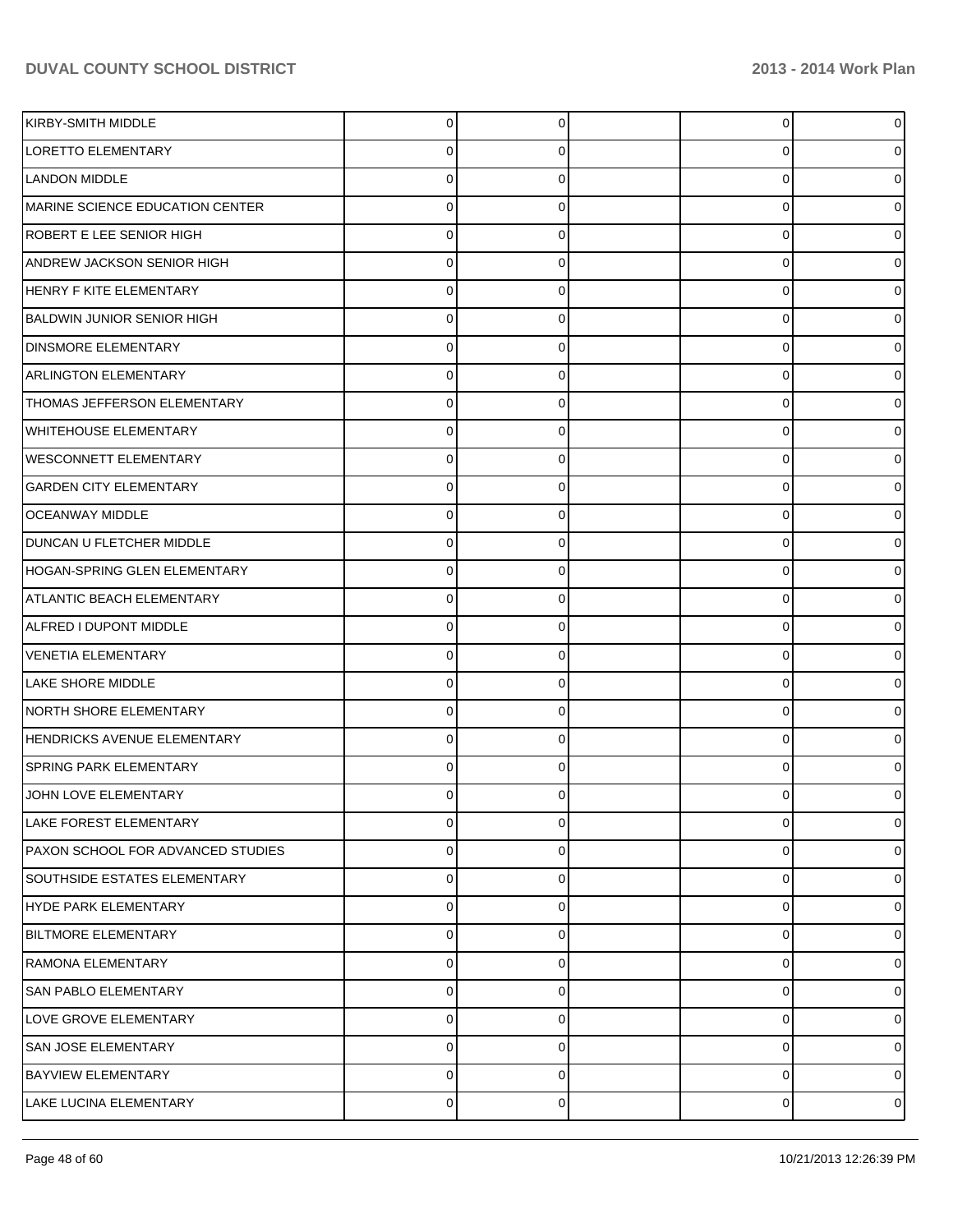| <b>TERRY PARKER SENIOR HIGH</b>                    | 0           | 0        | 0 | 0              |
|----------------------------------------------------|-------------|----------|---|----------------|
| <b>ENGLEWOOD ELEMENTARY</b>                        | 0           |          | 0 | 0              |
| JOHN STOCKTON ELEMENTARY                           | 0           |          | 0 | 0              |
| <b>WOODLAND ACRES ELEMENTARY</b>                   | 0           | 0        | 0 | 0              |
| <b>ENGLEWOOD SENIOR HIGH</b>                       | $\Omega$    |          | 0 | 0              |
| <b>SALLYE B MATHIS ELEMENTARY</b>                  | 0           | 0        | 0 | 0              |
| JAMES WELDON JOHNSON COLLEGE<br>PREPARATORY MIDDLE | O           |          | 0 | 0              |
| <b>PINEDALE ELEMENTARY</b>                         | $\Omega$    | 0        | 0 | $\overline{0}$ |
| WINDY HILL ELEMENTARY                              | $\Omega$    | 0        | 0 | 0              |
| <b>RUTLEDGE H PEARSON ELEMENTARY</b>               | $\Omega$    | 0        | 0 | 0              |
| JEAN RIBAULT SENIOR HIGH                           | $\Omega$    | 0        | 0 | 0              |
| <b>CEDAR HILLS ELEMENTARY</b>                      | $\Omega$    | 0        | 0 | 0              |
| <b>TIMUCUAN ELEMENTARY</b>                         | $\Omega$    | 0        | 0 | 01             |
| HIGHLANDS ELEMENTARY                               | $\Omega$    | 0        | 0 | 0              |
| LONG BRANCH ELEMENTARY                             | $\Omega$    | 0        | 0 | 01             |
| DOUGLAS ANDERSON SCHOOL OF THE ARTS                | $\Omega$    | 0        | 0 | 01             |
| <b>SADIE TILLIS ELEMENTARY</b>                     | $\Omega$    | 0        | 0 | 01             |
| SAINT CLAIR EVANS ACADEMY ELEMENTARY               | $\Omega$    | 0        | 0 | 0              |
| <b>SUSIE E TOLBERT ELEMENTARY</b>                  | $\Omega$    | 0        | 0 | 01             |
| <b>WEST JACKSONVILLE ELEMENTARY</b>                | $\Omega$    | 0        | 0 | 01             |
| JACKSONVILLE BEACH ELEMENTARY                      | $\Omega$    | 0        | 0 | 01             |
| DARNELL COOKMAN JUNIOR SENIOR HIGH                 | $\Omega$    | 0        | 0 | 0              |
| MATTHEW W GILBERT MIDDLE                           | $\Omega$    | 0        | 0 | 01             |
| RICHARD L BROWN ELEMENTARY                         | 0           | 0        | 0 | 0              |
| SMART POPE LIVINGSTON ELEMENTARY                   | 0           | 0        | U | 01             |
| JAMES WELDON JOHNSON OLD                           | $\Omega$    | 0        | 0 | $\overline{0}$ |
| STANTON COLLEGE PREPARATORY SCHOOL                 | $\Omega$    | $\Omega$ | 0 | $\overline{0}$ |
| JOHN E FORD K-8                                    | 0           | 0        | 0 | $\overline{0}$ |
| <b>NORTHWESTERN MIDDLE</b>                         | $\Omega$    | $\Omega$ | 0 | $\overline{0}$ |
| <b>GEORGE WASHINGTON CARVER ELEMENTARY</b>         | $\Omega$    | 0        | 0 | $\overline{0}$ |
| <b>PINE FOREST ELEMENTARY</b>                      | $\Omega$    | 0        | 0 | $\overline{0}$ |
| <b>R V DANIELS ELEMENTARY</b>                      | $\Omega$    | 0        | 0 | $\overline{0}$ |
| <b>RUFUS E PAYNE ELEMENTARY</b>                    | $\Omega$    | 0        | 0 | $\overline{0}$ |
| MOUNT HERMAN EXCEPTIONAL STUDENT CENTER            | $\mathbf 0$ | 0        | 0 | $\overline{0}$ |
| WILLIAM M RAINES SENIOR HIGH                       | $\mathbf 0$ | 0        | 0 | $\overline{0}$ |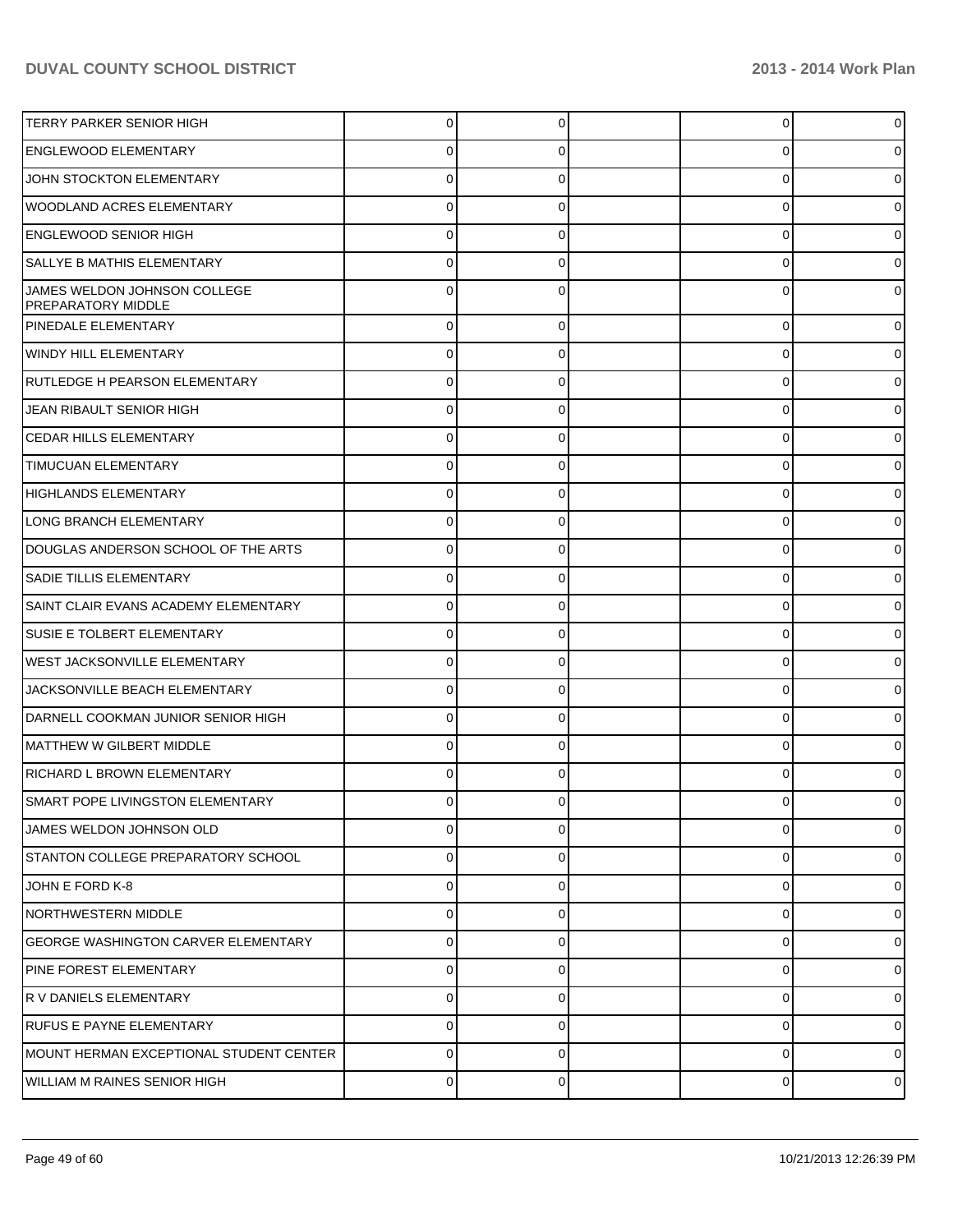| CARTER G WOODSON ELEMENTARY            | $\overline{0}$ | $\Omega$ | 0 | 0           |
|----------------------------------------|----------------|----------|---|-------------|
| EUGENE J BUTLER MIDDLE                 | 0              | 0        | 0 | 0           |
| S A HULL ELEMENTARY                    | 0              | 0        | 0 | 0           |
| PALM AVENUE EXCEPTIONAL STUDENT CENTER | 0              | 0        | 0 | o           |
| <b>REYNOLDS LANE ELEMENTARY</b>        | 0              | 0        | 0 | 0           |
| KINGS TRAIL ELEMENTARY                 | 0              | 0        | 0 | o           |
| NORMANDY ELEMENTARY                    | 0              | $\Omega$ | 0 | o           |
| <b>PICKETT ELEMENTARY</b>              | 0              | 0        | 0 | n           |
| <b>BROOKVIEW ELEMENTARY</b>            | 0              | 0        | 0 | 0           |
| J E B STUART MIDDLE                    | 0              | 0        | 0 | o           |
| PARKWOOD HEIGHTS ELEMENTARY            | 0              | $\Omega$ | 0 | o           |
| HOLIDAY HILL ELEMENTARY                | 0              | $\Omega$ | 0 |             |
| OAK HILL ELEMENTARY                    | 0              | 0        | 0 | o           |
| <b>SOUTHSIDE MIDDLE</b>                | 0              | 0        | 0 | o           |
| JEAN RIBAULT MIDDLE                    | 0              | $\Omega$ | 0 | 0           |
| <b>ARLINGTON MIDDLE</b>                | 0              | $\Omega$ | 0 |             |
| HYDE GROVE ELEMENTARY                  | 0              | 0        | 0 | o           |
| JUSTINA ROAD ELEMENTARY                | $\mathbf 0$    | 0        | 0 | o           |
| JEFFERSON DAVIS MIDDLE                 | 0              | $\Omega$ | 0 | 0           |
| <b>SAN MATEO ELEMENTARY</b>            | 0              | $\Omega$ | 0 |             |
| JOSEPH STILWELL MIDDLE                 | $\Omega$       | 0        | 0 | ი           |
| MARTIN LUTHER KING ELEMENTARY          | $\mathbf 0$    | 0        | 0 | 0           |
| NORMANDY VILLAGE ELEMENTARY            | 0              | $\Omega$ | 0 | 0           |
| <b>GREENFIELD ELEMENTARY</b>           | 0              | 0        | 0 |             |
| <b>DUNCAN U FLETCHER SENIOR HIGH</b>   | 0              | 0        | 0 | 0           |
| SAMUEL W WOLFSON SENIOR HIGH           | 0              | $\Omega$ | 0 | 0           |
| <b>SEABREEZE ELEMENTARY</b>            | $\mathbf 0$    | 0        | 0 | 0           |
| <b>CRYSTAL SPRINGS ELEMENTARY</b>      | $\mathbf 0$    | $\Omega$ | 0 | 0           |
| MAYPORT ELEMENTARY                     | $\mathbf 0$    | 0        | 0 | 0           |
| MERRILL ROAD ELEMENTARY                | $\mathbf 0$    | $\Omega$ | 0 | 0           |
| JACKSONVILLE HEIGHTS ELEMENTARY        | $\mathbf 0$    | 0        | 0 | 0           |
| <b>BEAUCLERC ELEMENTARY</b>            | $\mathbf 0$    | $\Omega$ | 0 | 0           |
| CHIMNEY LAKES ELEMENTARY               | $\mathbf 0$    | 0        | 0 | 0           |
| LONE STAR ELEMENTARY                   | $\mathbf 0$    | $\Omega$ | 0 | $\Omega$    |
| STONEWALL JACKSON ELEMENTARY           | $\mathbf 0$    | 0        | 0 | 0           |
| FORT CAROLINE ELEMENTARY               | 0              | 0        | 0 | $\mathbf 0$ |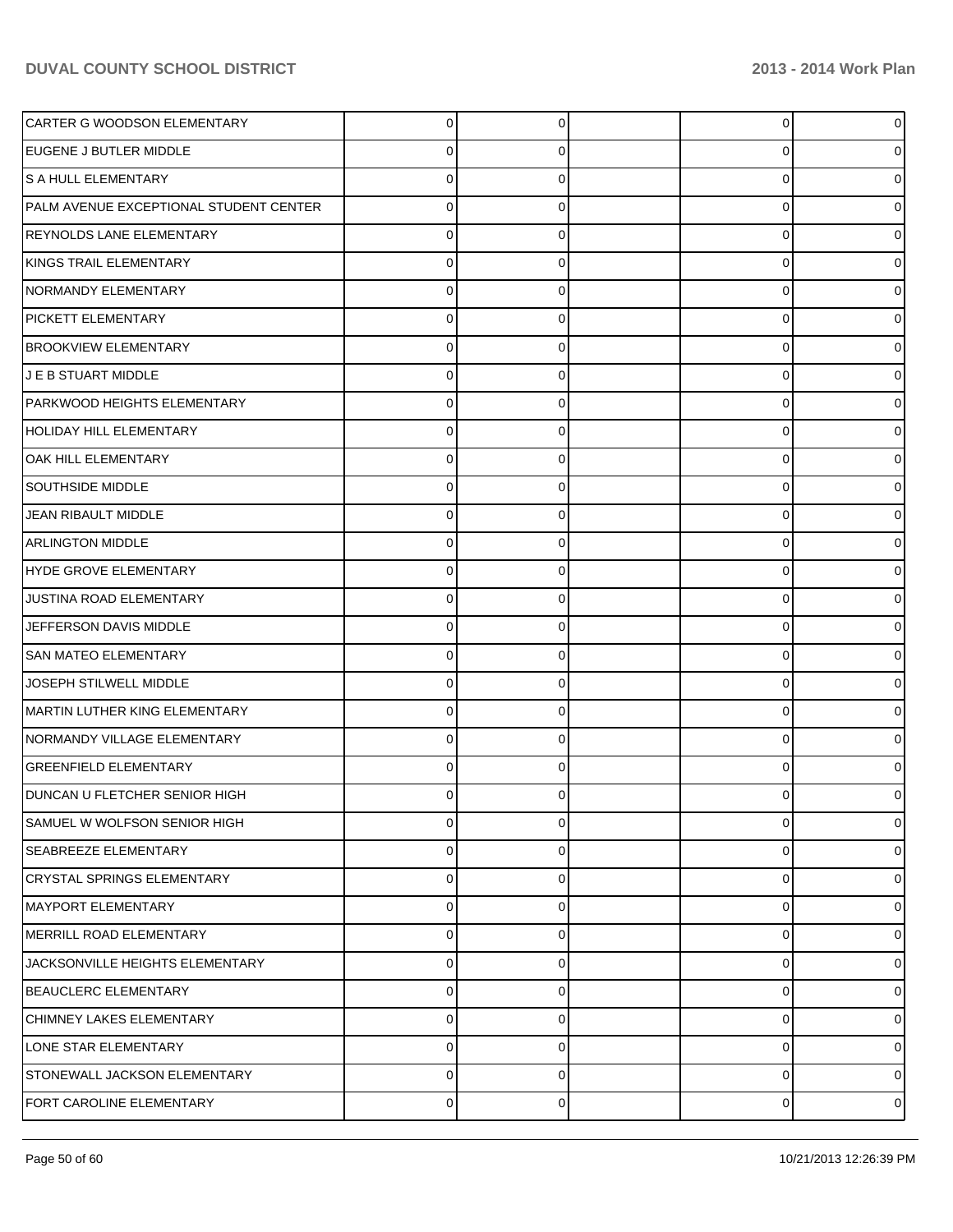| MAMIE AGNES JONES ELEMENTARY              | 0              |   | $\overline{0}$ |                |
|-------------------------------------------|----------------|---|----------------|----------------|
| SANDALWOOD SENIOR HIGH                    |                |   | 0              |                |
| <b>FORT CAROLINE MIDDLE</b>               | C              |   | 0              |                |
| SABAL PALM ELEMENTARY                     | 0              |   | 0              |                |
| <b>ARLINGTON HEIGHTS ELEMENTARY</b>       | 0              |   | 0              |                |
| NATHAN B FORREST SENIOR HIGH              | 0              |   | 0              |                |
| LOUIS S SHEFFIELD ELEMENTARY              | 0              |   | 0              |                |
| <b>GREGORY DRIVE ELEMENTARY</b>           | 0              |   | 0              |                |
| <b>HIGHLANDS MIDDLE</b>                   | 0              |   | 0              |                |
| <b>CROWN POINT ELEMENTARY</b>             | 0              |   | 0              |                |
| NEPTUNE BEACH ELEMENTARY                  | 0              |   | 0              |                |
| JOSEPH FINEGAN ELEMENTARY                 | 0              |   | 0              |                |
| EDWARD H WHITE SENIOR HIGH                | 0              |   | 0              |                |
| <b>GREENLAND PINES ELEMENTARY</b>         | 0              |   | 0              |                |
| PINE ESTATES ELEMENTARY                   | 0              |   | 0              |                |
| ALDEN ROAD EXCEPTIONAL CENTER             | 0              |   | 0              |                |
| <b>MAYPORT MIDDLE</b>                     |                |   | 0              |                |
| LANDMARK MIDDLE                           | 0              |   | 0              |                |
| ALIMACINI ELEMENTARY                      | 0              |   | 0              |                |
| MANDARIN OAKS ELEMENTARY                  | 0              |   | 0              |                |
| MANDARIN MIDDLE                           | 0              |   | 0              |                |
| MANDARIN SENIOR HIGH                      | 0              |   | 0              |                |
| ANDREW A ROBINSON ELEMENTARY              |                |   | 0              |                |
| FIRST COAST SENIOR HIGH                   | 0              |   | 0              |                |
| FRANK H PETERSON ACADEMY OF TECHNOLOGIES  | 0              |   | 0              |                |
| A PHILIP RANDOLPH ACADEMY OF TECHNOLOGIES | 0              | C | 0              |                |
| <b>ABESS PARK ELEMENTARY</b>              | 0              | O | 0              |                |
| CHET'S CREEK ELEMENTARY                   | 0              |   | 0              |                |
| TWIN LAKES ELEMENTARY                     | 0              | 0 | 0              | 0              |
| <b>ENTERPRISE LEARNING ACADEMY</b>        | 0              |   | 0              | o              |
| <b>TWIN LAKES MIDDLE</b>                  | 0              | 0 | 0              |                |
| LAVILLA SCHOOL OF THE ARTS                | 0              |   | 0              |                |
| KERNAN TRAILS ELEMENTARY                  | 0              | O | 0              |                |
| KERNAN MIDDLE                             | 0              | O | 0              | o              |
| DON BREWER ELEMENTARY                     | 0              | 0 | 0              | 0              |
| <b>OCEANWAY ELEMENTARY</b>                | $\overline{0}$ | 0 | 0              | $\overline{0}$ |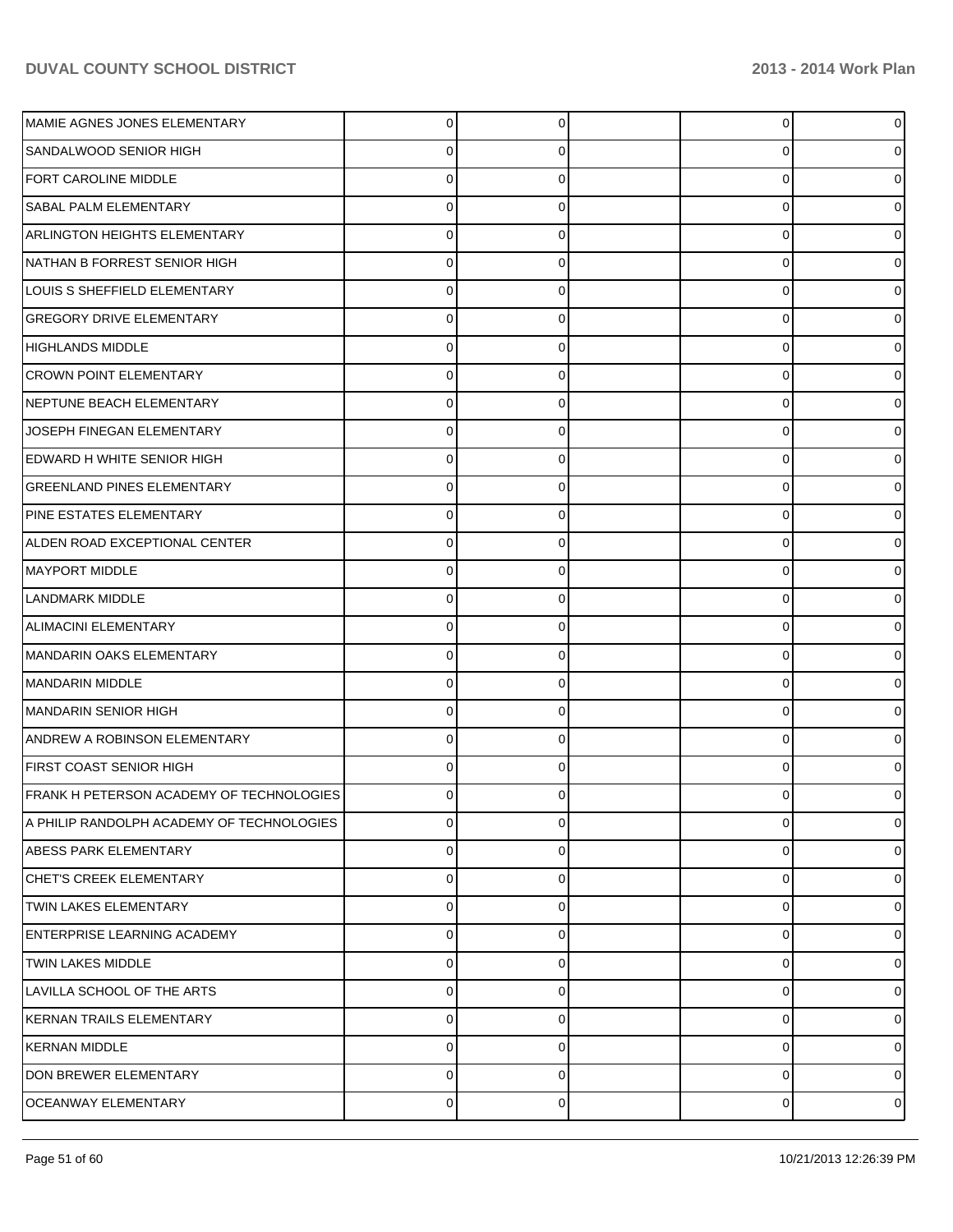| <b>IBISCAYNE ELEMENTARY</b> |  |  |    |
|-----------------------------|--|--|----|
| JOHN ALLEN AXSON ELEMENTARY |  |  | 0  |
| INEW BERLIN ELEMENTARY      |  |  |    |
| ICHAFFEE TRAIL ELEMENTARY   |  |  | 0  |
| IWESTVIEW K-8               |  |  | ΩI |
| IBARTRAM SPRINGS ELEMENTARY |  |  | ΩI |
| ATLANTIC COAST SENIOR HIGH  |  |  |    |
| lWATERLEAF ELEMENTARY       |  |  |    |
|                             |  |  | 01 |

#### **Failed Standard Relocatable Tracking**

Relocatable units currently reported by school, from FISH, and the number of relocatable units identified as 'Failed Standards'.

Nothing reported for this section.

# **Planning**

#### **Class Size Reduction Planning**

**Plans approved by the school board that reduce the need for permanent student stations such as acceptable school capacity levels, redistricting, busing, year-round schools, charter schools, magnet schools, public-private partnerships, multitrack scheduling, grade level organization, block scheduling, or other alternatives.**

The Duval County School Board is exploring several possible solutions for the deduction of permanent student stations.

1. Magnet Schools: The magnet program began in 1991 and offers approximately 84 programs with over 22,000 enrolled students at various schools. Dedicated Magnet Schools in underutilized areas help reduce the need for permanent student stations in the over utilized areas.

2. Charter Schools: The District reviews new charter applications annually to help reduce the need for the District to provide permanent capacity.

3. Boundary Changes: the District considers boundary changes to reduce overcrowding and utilize available seats in other locations on a regular basis.

Consideration is given to this option every year following the offical 20 day enrollment count.

4. Portable Relocation: The District reviews the current location of portables in relation to the school utilization. Satisfactory portables are moved from under utilized to over utilized schools.

5. A Community Engagement process called ACE (Academic and Community Excellence) to involve stakeholders to help the District form long range facilities plans to include consolidations, boundary changes and facility conditions to balance enrollment throughout the District.

#### **School Closure Planning**

**Plans for the closure of any school, including plans for disposition of the facility or usage of facility space, and anticipated revenues.**

There are no plans for school closure at this time. Please refer to the Class Size Reduction Planning above for closure planning. There is a School Board Policy in place for the disposition of any closed facilities.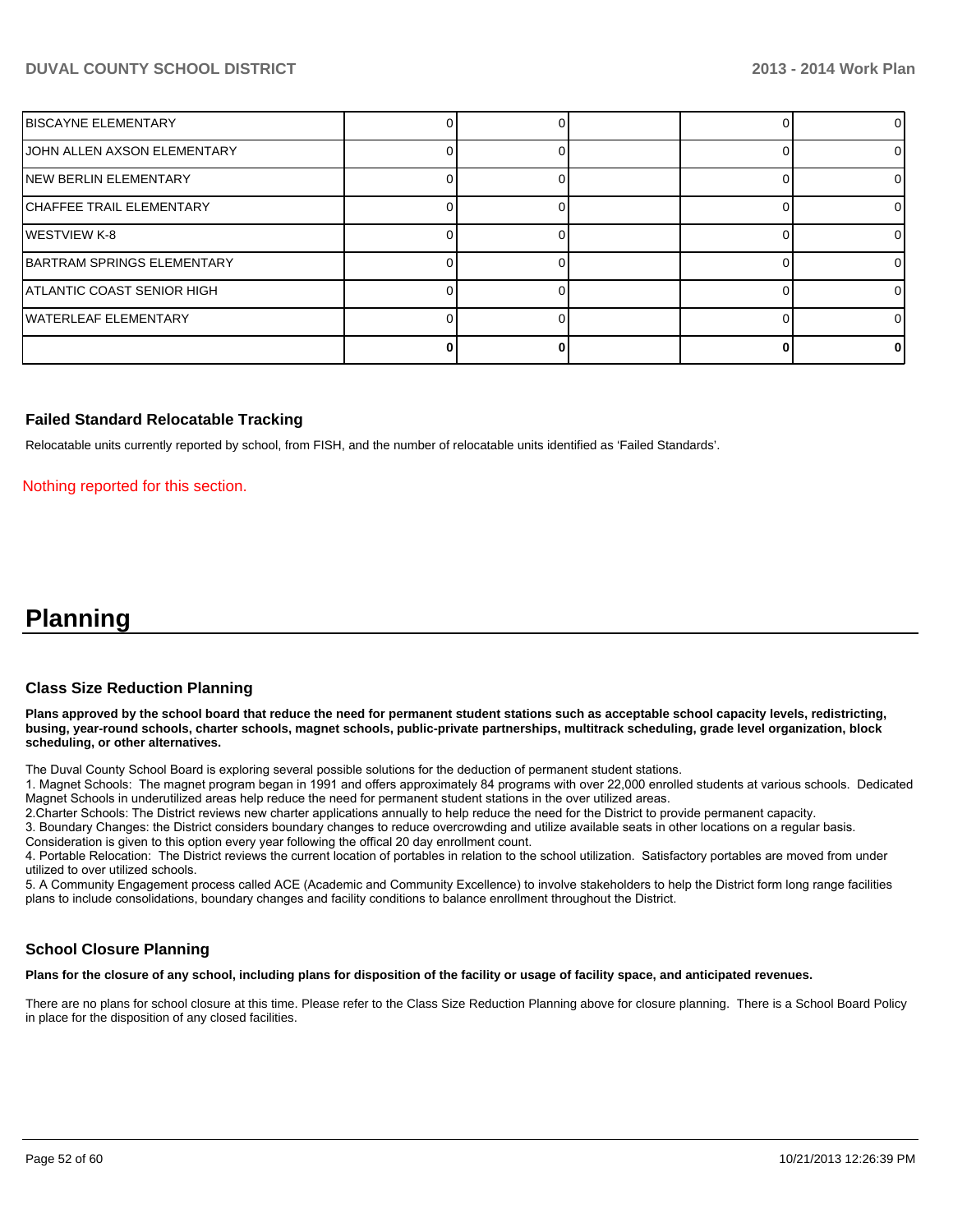# Five Year Survey - Ten Year Capacity DUVAL COUNTY SCHOOL DISTRICT

## **10/21/2013**

**Schedule of capital outlay projects projected to ensure the availability of satisfactory student stations for the projected student enrollment in K - 12 programs for the future 5 years beyond the 5-year district facilities work program.**

| Project                                                    | Location, Community, Quadrant or other general<br>location | <b>Projected Cost</b> |
|------------------------------------------------------------|------------------------------------------------------------|-----------------------|
| Technology                                                 | <b>Districtwide</b>                                        | \$164,059,305         |
| <b>Gender Equity</b>                                       | <b>Districtwide</b>                                        | \$2,875,000           |
| <b>ADA Requirements</b>                                    | Districtwide                                               | \$2,875,000           |
| Relocatables                                               | <b>Districtwide</b>                                        | \$20,995,907          |
| Minor Captial Improvements                                 | <b>Districtwide</b>                                        | \$10,551,250          |
| High School Auditorium Upgrade                             | <b>Districtwide</b>                                        | \$5,750,000           |
| Playgrounds                                                | Districtwide                                               | \$1,150,000           |
| <b>ESE Imporvements</b>                                    | <b>Districtwide</b>                                        | \$5,750,000           |
| Food Service Equipment                                     | Districtwide                                               | \$4,312,500           |
| <b>Storm Water</b>                                         | Districtwide                                               | \$1,150,000           |
| Captial Improvements at Current Schools and<br>New Schools | Districtwide                                               | \$161,000,000         |
|                                                            |                                                            | \$380,468,962         |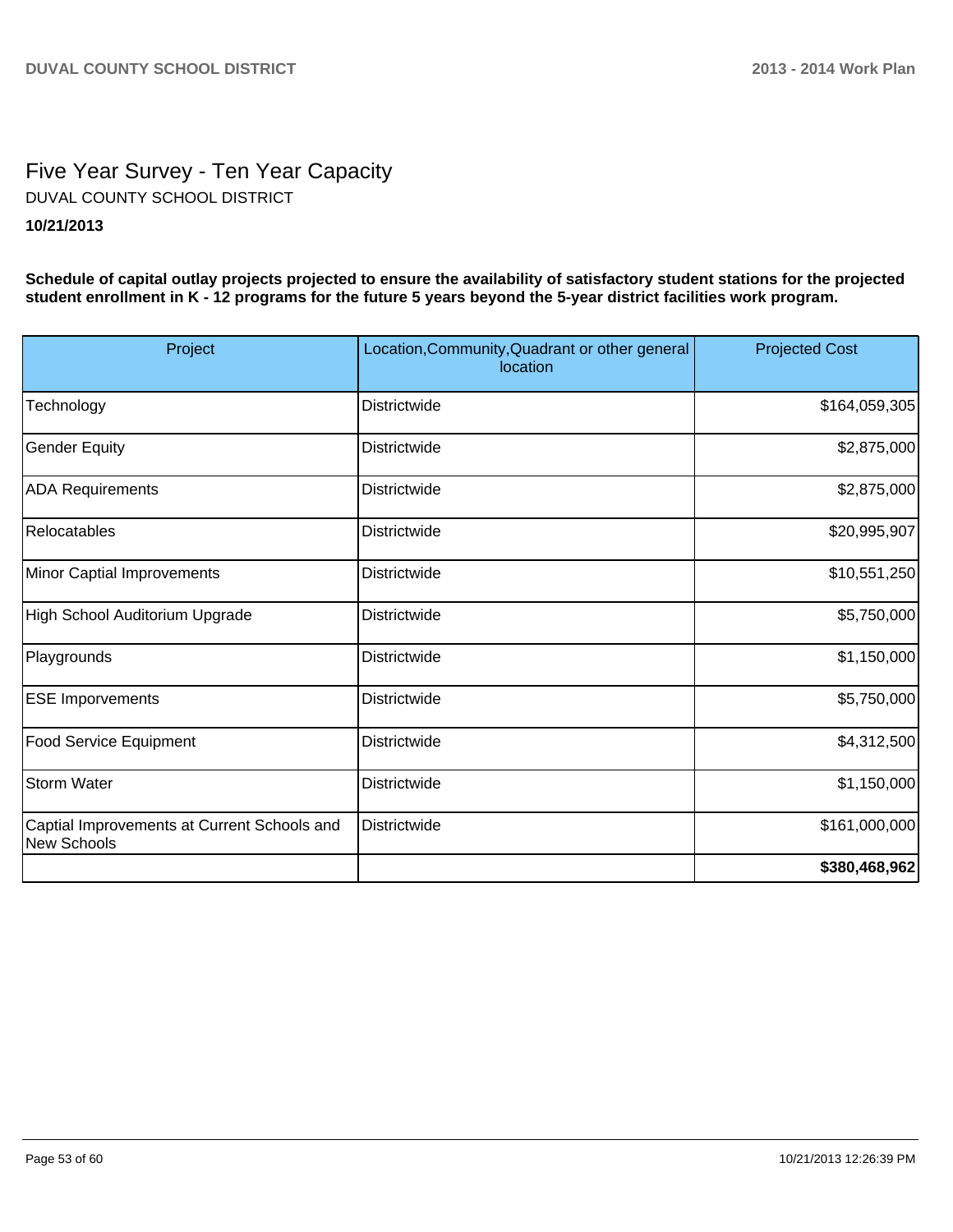## Five Year Survey - Ten Year Infrastructure **10/21/2013** DUVAL COUNTY SCHOOL DISTRICT

## **Proposed Location of Planned New, Remodeled, or New Additions to Facilities in 6 thru 10 out years (Section 28).**

One New Elementary School in the Northwest Area (837 Stu.Sta). Additon to New Berlin Elementary to accommodate rapid growith in the Northeast Area (400 Stu.Sta.). Rebuild Robert E Lee High School in the Southwest Area (1600 Stu.Sta.).

## **Plans for closure of any school, including plans for disposition of the facility or usage of facility space, and anticipated revenues in the 6 thru 10 out years (Section 29).**

The District will consider the closure of any facilities that are beyond useful life and where repair cost exceed replacement value and the facility is under utilized.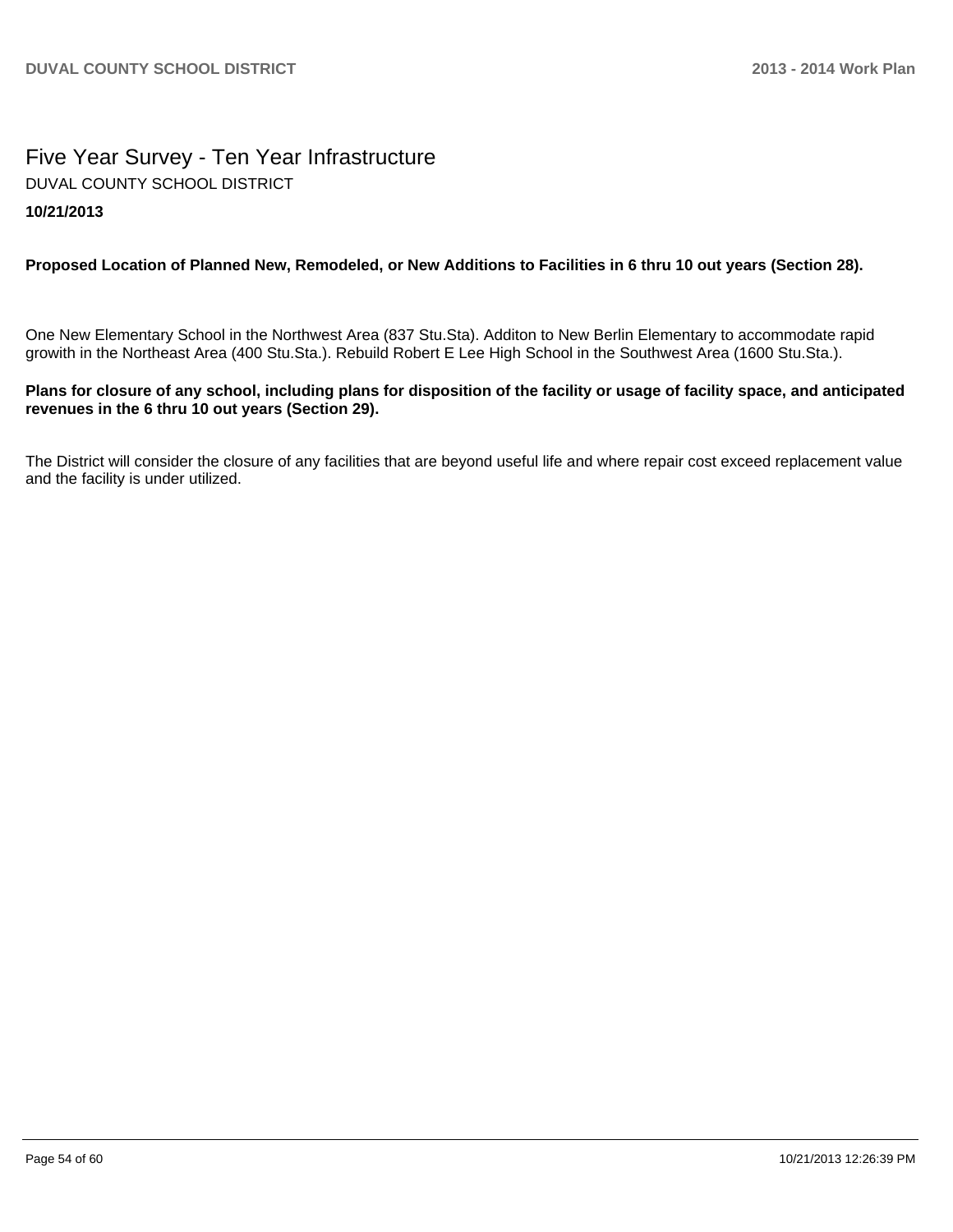## Five Year Survey - Ten Year Maintenance **10/21/2013** DUVAL COUNTY SCHOOL DISTRICT

**District projects and locations regarding the projected need for major renovation, repair, and maintenance projects within the district in years 6 - 10 beyond the projects plans detailed in the five years covered by the work plan.**

| Project                           | <b>Projected Cost</b> |
|-----------------------------------|-----------------------|
| Mechanical                        | \$37,576,250          |
| <b>Thermal Protection-Roofing</b> | \$28,750,000          |
| Electrical                        | \$10,393,125          |
| Finishes                          | \$24,581,250          |
| General Maintenance               | \$20,412,500          |
| Site                              | \$12,563,750          |
| Doors & Windows                   | \$12,017,500          |
| Miscellaneous                     | \$6,900,000           |
| Specialties                       | \$661,250             |
| Equipment                         | \$24,236,250          |
| Relocatable Maintenance           | \$1,150,000           |
| Furnishings                       | \$5,750,000           |
| Professional Services             | \$4,887,500           |
|                                   | \$189,879,375         |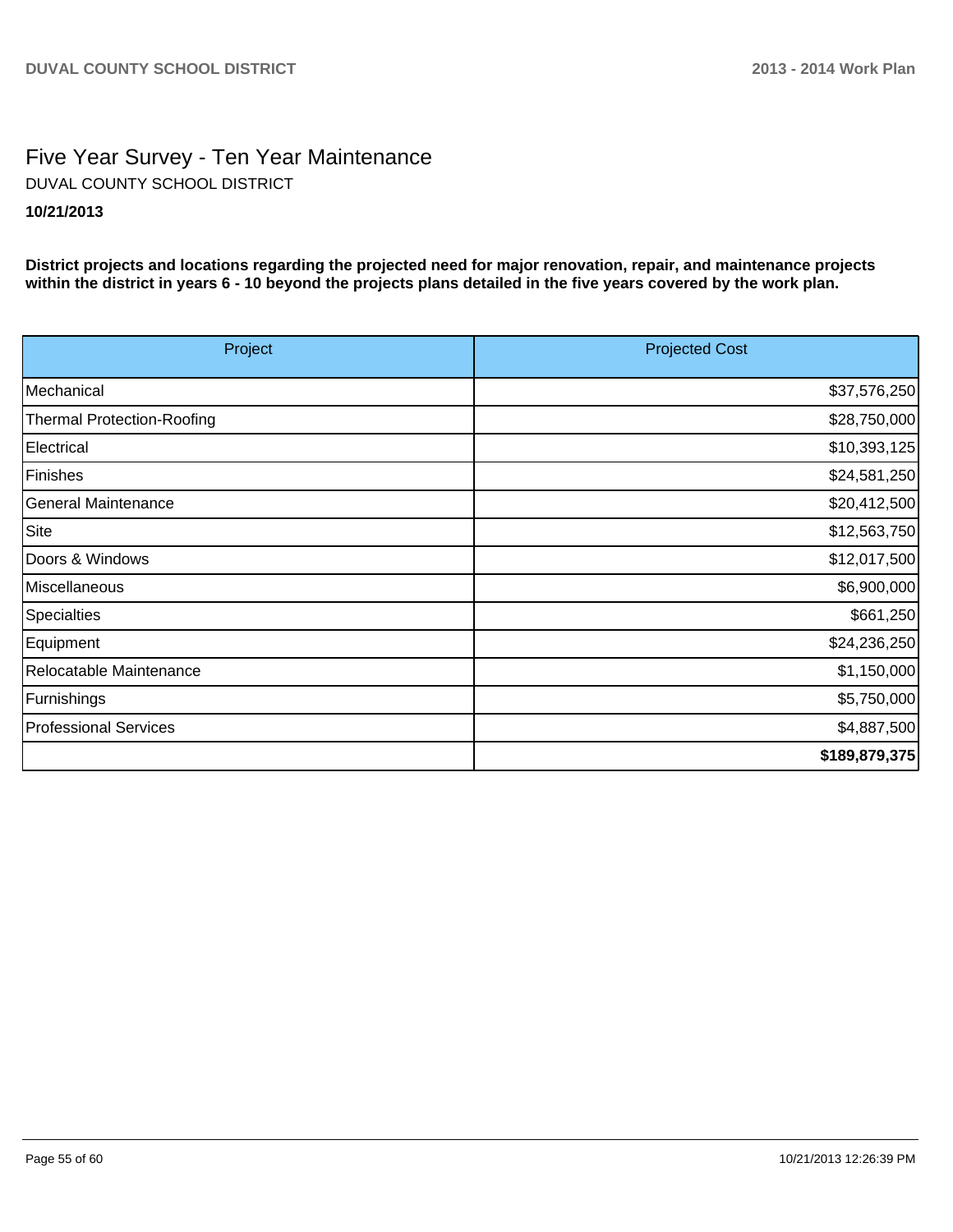# Five Year Survey - Ten Year Utilization DUVAL COUNTY SCHOOL DISTRICT

## **10/21/2013**

**Schedule of planned capital outlay projects identifying the standard grade groupings, capacities, and planned utilization rates of future educational facilities of the district for both permanent and relocatable facilities.**

| <b>Grade Level</b><br>Projections   | <b>FISH Student</b><br><b>Stations</b> | <b>Actual FISH</b><br>Capacity | Actual<br><b>COFTE</b> | Actual<br><b>Utilization</b> | Actual new<br><b>Student</b><br>Capacity to be<br>added/remove | Projected<br><b>COFTE</b> | Projected<br><b>Utilization</b> |
|-------------------------------------|----------------------------------------|--------------------------------|------------------------|------------------------------|----------------------------------------------------------------|---------------------------|---------------------------------|
| Elementary -<br>District Totals     | 68,789                                 | 68,789                         | 59,596.06              | 86.64 %                      | 2,654                                                          | 69,063                    | 96.67 %                         |
| IMiddle - District<br><b>Totals</b> | 32,358                                 | 29,125                         | 25,519.55              | 87.62 %                      | 1,003                                                          | 25,662                    | 85.18 %                         |
| High - District<br>Totals           | 35,695                                 | 33,618                         | 33,538.69              | 99.76 %                      | 2,200                                                          | 27,275                    | 76.15 %                         |
| Other - ESE, etc                    | 5,240                                  | 1,877                          | 939.23                 | 50.04 %                      | 1,500                                                          | 2,113                     | 62.57 %                         |
|                                     | 142,082                                | 133,409                        | 119,593.53             | 89.64 %                      | 7,357                                                          | 124,113                   | 88.17 %                         |

**Combination schools are included with the middle schools for student stations, capacity, COFTE and utilization purposes because these facilities all have a 90% utilization factor. Use this space to explain or define the grade groupings for combination schools.**

No comments to report.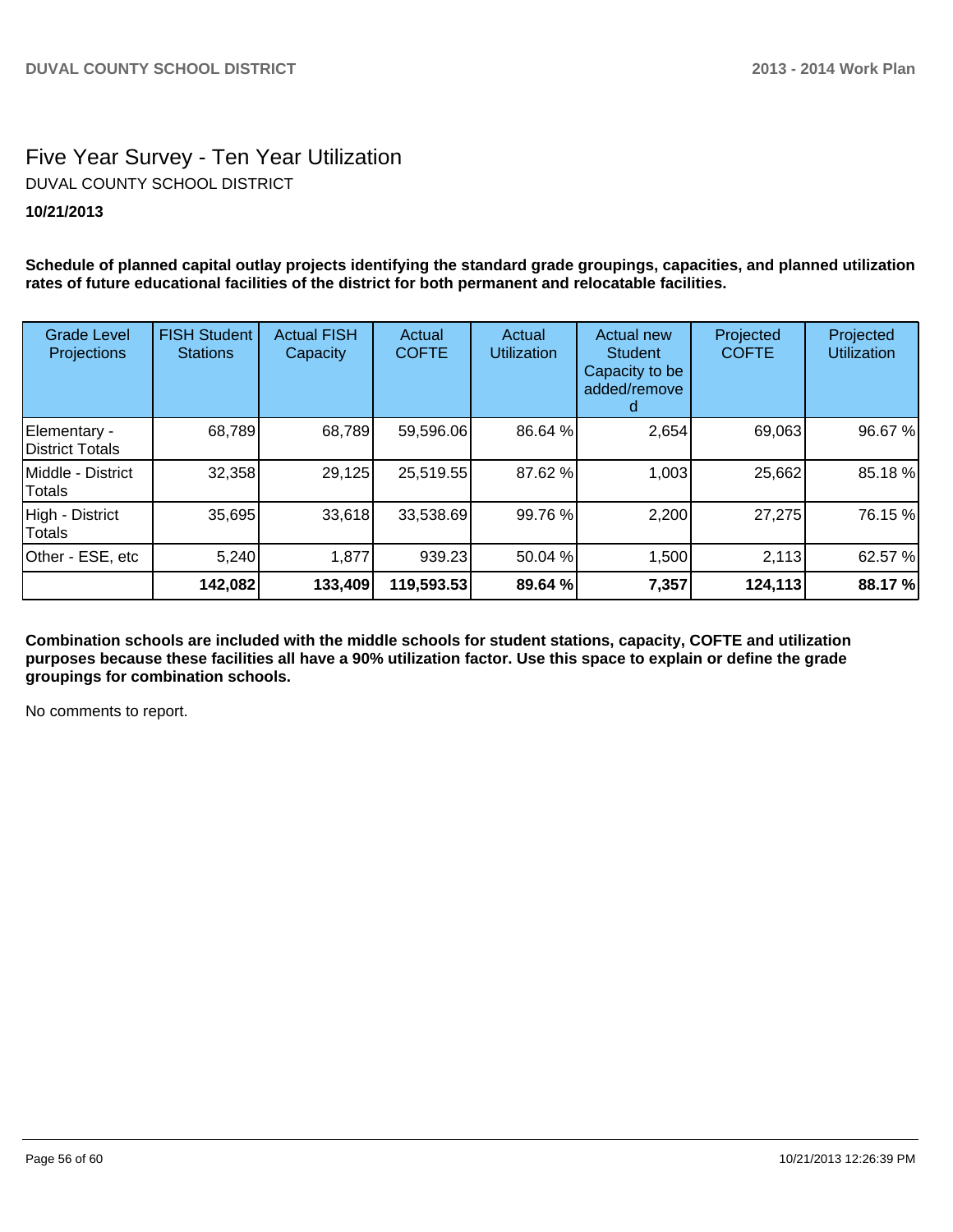## Five Year Survey - Twenty Year Capacity **10/21/2013** DUVAL COUNTY SCHOOL DISTRICT

**Schedule of capital outlay projects projected to ensure the availability of satisfactory student stations for the projected student enrollment in K - 12 programs for the future 11 - 20 years beyond the 5-year district facilities work program.**

| Project                                                    | Location, Community, Quadrant or other<br>general location | <b>Projected Cost</b> |
|------------------------------------------------------------|------------------------------------------------------------|-----------------------|
| Technology                                                 | <b>Districtwide</b>                                        | \$387,435,750         |
| Captial Improvements at Current Schools and New<br>Schools | Districtwide                                               | \$380,211,021         |
| Gender Equity                                              | <b>Districtwide</b>                                        | \$6,789,483           |
| <b>ADA Requirements</b>                                    | Districtwide                                               | \$6,789,483           |
| Relocatables                                               | <b>Districtwide</b>                                        | \$49,583,075          |
| Minor Captial Improvements                                 | <b>Districtwide</b>                                        | \$24,917,401          |
| High School Auditorium Upgrades                            | <b>Districtwide</b>                                        | \$13,578,965          |
| Playgrounds                                                | <b>Districtwide</b>                                        | \$2,715,793           |
| <b>ESE Improvements</b>                                    | <b>Districtwide</b>                                        | \$13,578,965          |
| <b>Food Service Equipments</b>                             | <b>Districtwide</b>                                        | \$10,184,224]         |
| Storm Water                                                | Districtwide                                               | \$2,715,793           |
|                                                            |                                                            | \$898,499,953         |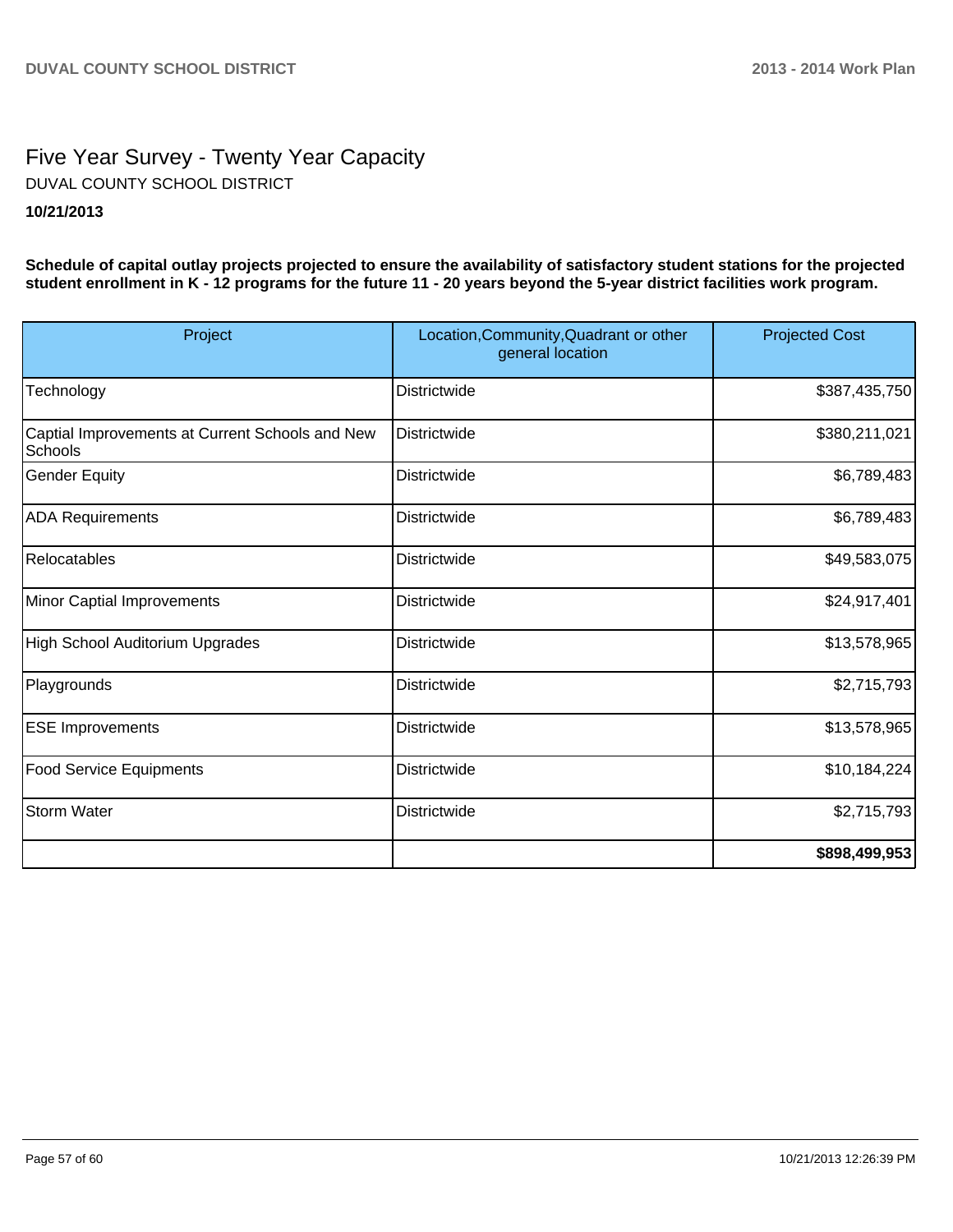## Five Year Survey - Twenty Year Infrastructure **10/21/2013** DUVAL COUNTY SCHOOL DISTRICT

**Proposed Location of Planned New, Remodeled, or New Additions to Facilities in the 11 through 20 out years (Section 28).**

Replacement schools will be considered for aging schools based on repair cost exceeding replacement value with considerations given to growth areas and utilization.

## **Plans for closure of any school, including plans for disposition of the facility or usage of facility space, and anticipated revenues in the 11 through 20 out years (Section 29).**

The District will consider the closure of schools that are beyond useful life and where repair cost exceed replacement value and are under utilized.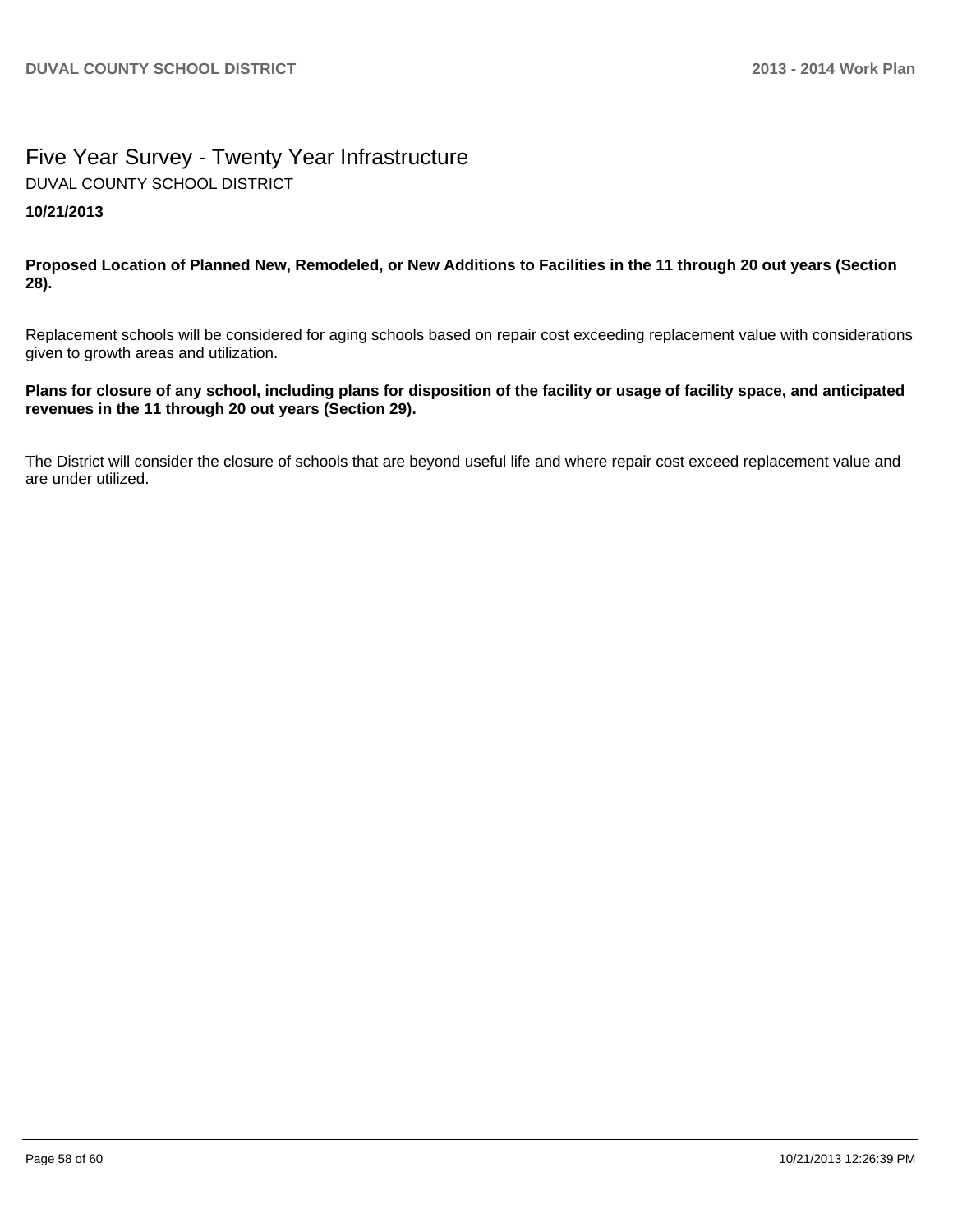## Five Year Survey - Twenty Year Maintenance **10/21/2013** DUVAL COUNTY SCHOOL DISTRICT

**District projects and locations regarding the projected need for major renovation, repair, and maintenance projects within the district in years 11 - 20 beyond the projects plans detailed in the five years covered by the work plan.**

| Project                           | <b>Projected Cost</b> |  |
|-----------------------------------|-----------------------|--|
| Mechanical                        | \$88,738,537          |  |
|                                   |                       |  |
| <b>Thermal Protection-Roofing</b> | \$67,894,825          |  |
| Electrical                        | \$24,543,979          |  |
| Finishes                          | \$58,050,076          |  |
| General maintenance               | \$48,205,326          |  |
| Site                              | \$29,670,039          |  |
| Doors & Windows                   | \$28,380,037          |  |
| Miscellaneous                     | \$16,294,758          |  |
| <b>Specialities</b>               | \$1,561,581           |  |
| Equipment                         | \$57,235,338          |  |
| Relocatable Maintenance           | \$2,715,793           |  |
| <b>Professional Services</b>      | \$11,542,120          |  |
| Furnishings                       | \$13,578,965          |  |
|                                   | \$448,411,374         |  |